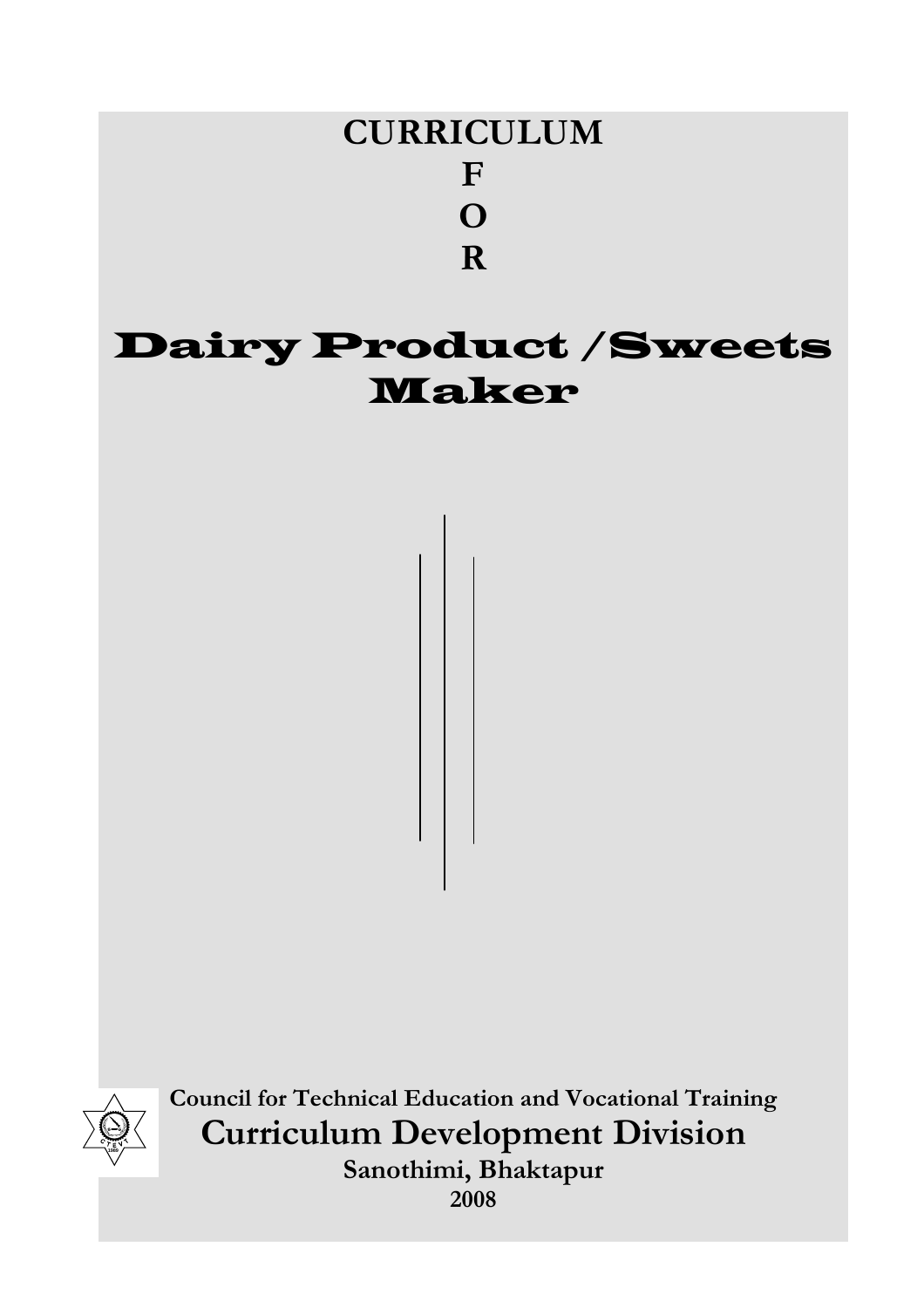| Aim |  |
|-----|--|
|     |  |
|     |  |
|     |  |
|     |  |
|     |  |
|     |  |
|     |  |
|     |  |
|     |  |
|     |  |
|     |  |
|     |  |
|     |  |
|     |  |
|     |  |
|     |  |
|     |  |
|     |  |
|     |  |
|     |  |
|     |  |
|     |  |
|     |  |
|     |  |
|     |  |
|     |  |
|     |  |
|     |  |
|     |  |
|     |  |
|     |  |
|     |  |
|     |  |
|     |  |

# **Table of Contents**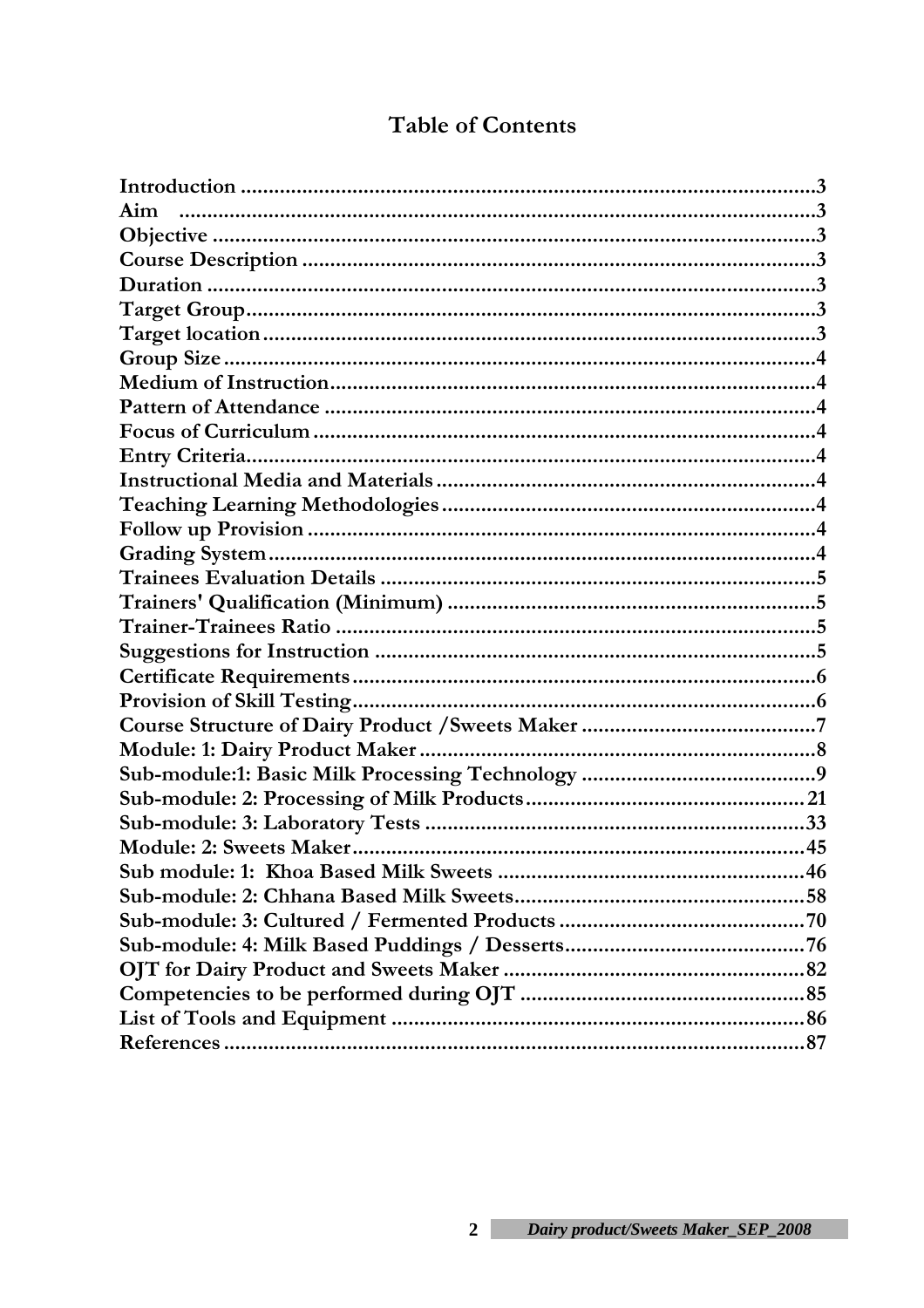### **Introduction**

The competency based market oriented curriculum for **Dairy Product Maker and Sweets Maker** is designed to produce employable workforce equipped with knowledge, skills, and attitudes related to dairy product and sweets making occupation. Once the trainees acquire these competencies they will have ample opportunity for wage employment and selfemployment through which they will contribute in the national streamline of poverty reduction in the country.

### **Aim**

The main aim of this program is to produce employable skilled dairy products and sweets makers who will provide dairy products and sweet making services in the dairy and sweets making industries in the country.

To produce such human resources through institutional training program followed by "On the Job Training (OJT)" is made mandatory. This provision provides the trainees the opportunity for maximum experience & exposure of "The World of Work."

The graduates of this program will be able to be employed or be an entrepreneur.

### **Objective**

After completion of training the trainees will be able:

- To be familiar with basic milk processing technology
- To process milk products
- To perform dairy laboratory tests
- To prepare mother culture for milk products
- To prepare khoa based milk sweets
- To prepare chhana based milk sweets.
- To prepare cultured/fermented mik products
- To prepare milk based puddings / desserts

#### **Course Description**

This curriculum is based on the job required to be performed by a dairy products and sweets making technical worker. Therefore, this curriculum guide is designed to equip the trainees with skills & knowledge of the field of dairy based products and sweets making technology. This curriculum is designed in modular approach. Module one consists of milk based products. Module two comprises of processing and production of sweets items. The provision of On-the- Job Training (OJT) is included to provide the trainees the opportunities to have experience and exposure of "The World of Work" as well as practice the critical competencies. OJT commences after the completion of in- house training.

The duration of particular modules will be as mentioned in the course structure. There will be demonstration by instructors/trainers and the opportunity to practice skills/tasks necessary for this level of technicians. Trainees will practice & learn skills using typical tools, equipment, machines, and materials necessary for the program.

#### **Duration**

The total duration of this training program will be of 550 hours [390 hours in house and 160 hours OJT.

#### **Target Group**

The target group for this training program will be school leavers having minimum of class seven educations. Priority will be given to the individual of rural, poor, and disadvantaged groups (DAGs).

#### **Target location**

The target location for this training program will be all over Nepal.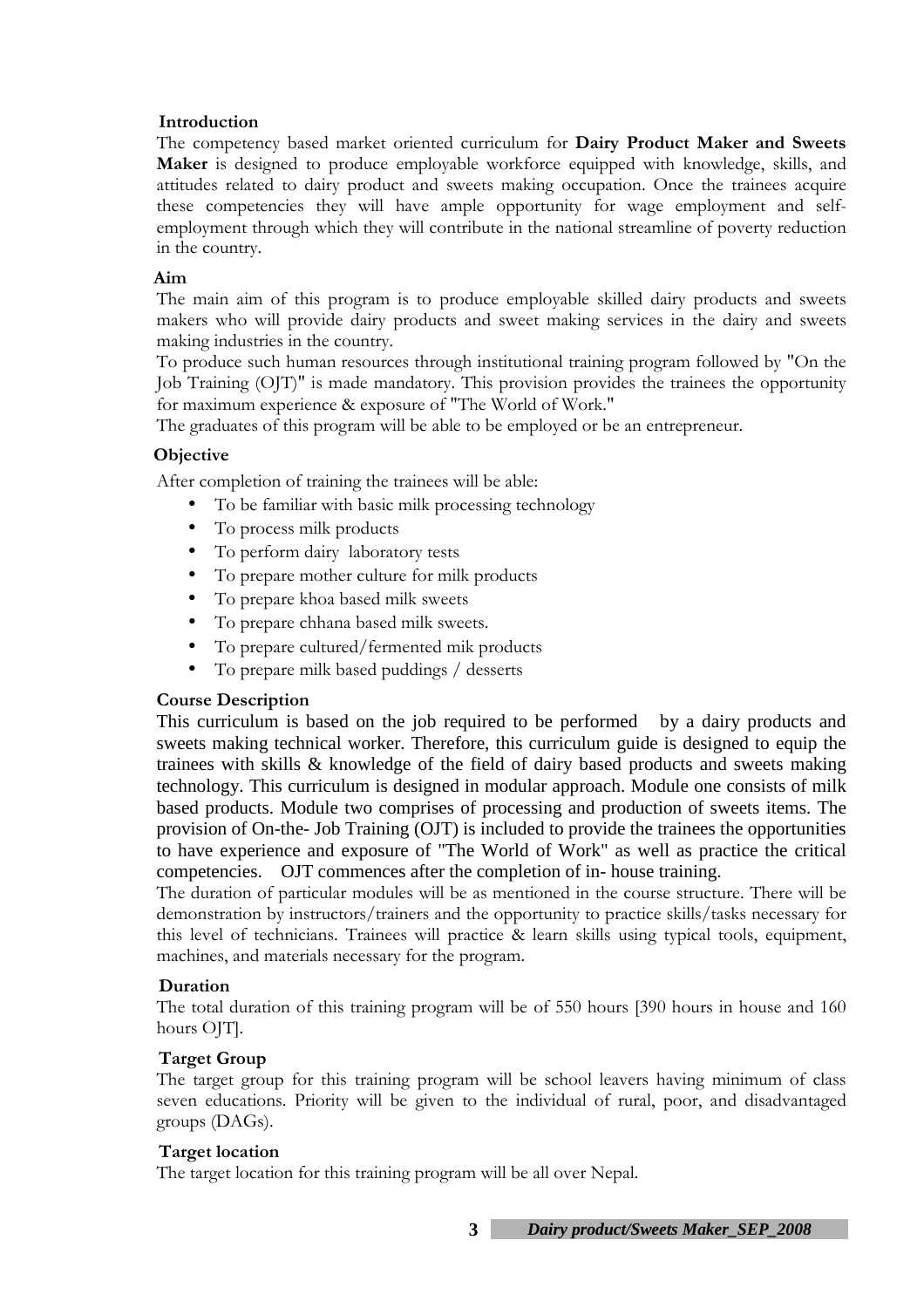### **Group Size**

The group size for this training program will be maximum 30, provided all necessary resources to practice the tasks/ competencies as specified in this curriculum.

### **Medium of Instruction**

The medium of instruction for this program will be Nepali or English or both

### **Pattern of Attendance**

The trainees should have 80% attendance in theory classes and 90% in practical/ performance to be eligible for internal assessments and final examinations.

### **Focus of Curriculum**

This is a competency-based curriculum. This curriculum emphasizes on competency performance. 80% time is allotted for performance and remaining 20% time is for related technical knowledge. So, the main focus will be on performance of the specified competencies in this curriculum. The provision of OJT is made to practice the critical tasks during the stated period.

### **Entry Criteria**

Individuals who meet the following criteria will be allowed to enter into this program:

- Minimum of seven class pass
- Minimum of 15 years of age
- Should pass entrance examination

### **Instructional Media and Materials**

The following instructional media and materials are suggested for the effective instruction and demonstration.

- **Printed Media Materials** (Assignment sheets, Case studies, Handouts, Information sheets, Individual training packets, Procedure sheets, Performance Check lists, Textbooks etc.).
- **Non-projected Media Materials** (Display, Models, Flip chart, Poster, Writing board etc.).
- **Projected Media Materials** (Opaque projections, Overhead transparencies, Slides etc.).
- **Audio-Visual Materials** (Audiotapes, Films, Slide-tape programs, Videodiscs, Videotapes etc.).
- **Computer-Based Instructional Materials** (Computer-based training, Interactive video etc.).

### **Teaching Learning Methodologies**

The methods of teachings for this curricular program will be a combination of several approaches. Such as Illustrated Lecture, Group Discussion, Demonstration, Simulation, Guided practice, Practical experiences, Fieldwork and Other Independent learning.

- Theory: Mini talk, Discussion, Assignment, Group work.
- Practical: Demonstration, Observation, Guided practice and Self-practice.
- OJT

#### **Follow up Provision**

- **First follow up:** Six months after the completion of the program
- **Second follow up:** Six months after the completion of the first follow up
- **Follow up cycle**: In a cycle of one year after the completion of the second follow up for five years

#### **Grading System**

 The trainees will be graded as follows based on the marks in percentage secured by them in tests/ evaluations.

- Distinction: Passed with 80% or above
- First Division: passed with 75% or above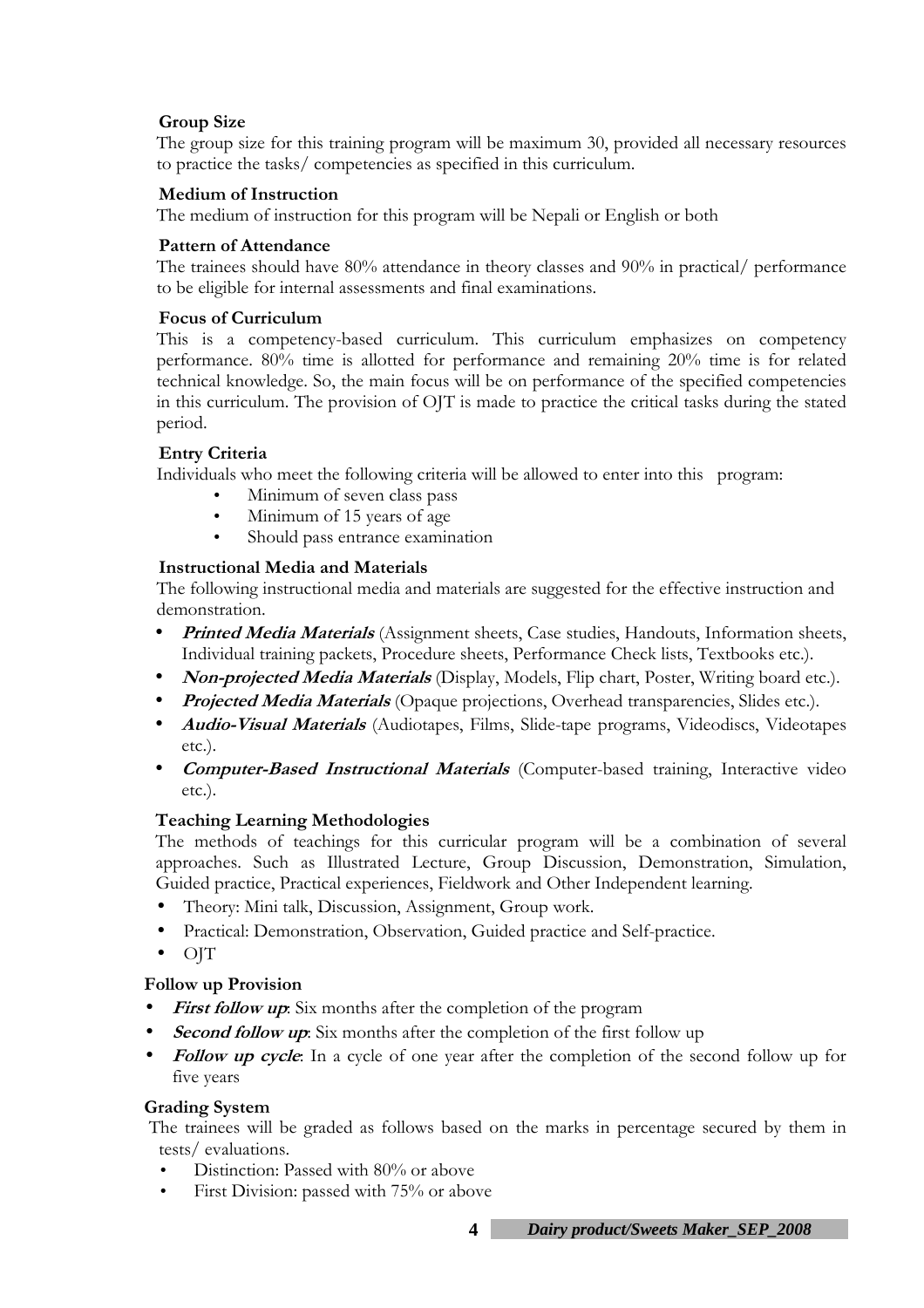- Second Division: passed with 65% or above
- Third Division: passed with 60% or above

### **Trainees Evaluation Details**

- Continuous evaluation of the trainees' performance is to be done by the related instructor/ trainer to ensure the proficiency over each competency under each area of the whole course.
- Related technical knowledge learnt by trainees will be evaluated through written or oral tests as per the nature in the institutional phase of training.
- Trainees must secure minimum marks of 40% and 60% in theory and practical evaluations respectively.
- There will be three internal evaluations and one final evaluation of the whole course.
- The ratio between internal and final examination of knowledge test will be 20:80 but for the performance test it will just reverse.
- The entrance test will be administered by the concerned training institute.
- The OJT will be evaluated according to the OJT details stated in the curriculum

### **Trainers' Qualification (Minimum)**

- Diploma in Dairy Science or equivalent in related field
- Good communicative and instructional skills
- Experience in related field

### **Trainer-Trainees Ratio**

- In theory classes 1(trainer): 20 (trainees)
- In practical classes (in workshop and laboratory) 1(trainer): 10 (trainees)

### **Suggestions for Instruction**

- **1. Select Objective** 
	- Write Objective of cognitive domain.
	- Write Objective of psychomotor domain.
	- Write Objective of affective domain

### **2. Select Subject matter**

- Study subject matter in detail.
- Select content related to cognitive domain.
- Select content related to psychomotor domain.
- Select content related to affective domain.

### **3. Select Instructional Methods**

- Teacher centered methods: like lecture, demonstration, question answers inquiry, induction and deduction methods.
- Student initiated methods like experimental, field trip/excursion, discovery, exploration, problem solving, and survey methods.
- Interaction methods like discussion, group/team teaching, microteaching and exhibition.
- Dramatic methods like role play and dramatization
- 4. Select Instructional method (s) on the basis of Objective of lesson plans and KAS domains.
- 5. Select appropriate educational materials and apply at right time and place.
- 6. Evaluate the trainees applying various tools to correspond the KAS domains.
- 7. Make plans for classroom / field work / workshop organization and management.
- 8. Coordinate among Objective, subject matter and instructional methods.
- 9. Prepare lesson plan for theory and practical classes.
- 10. Deliver /conduct instruction / program.
- 11. Evaluate instruction/ program.

**5** *Dairy product/Sweets Maker\_SEP\_2008*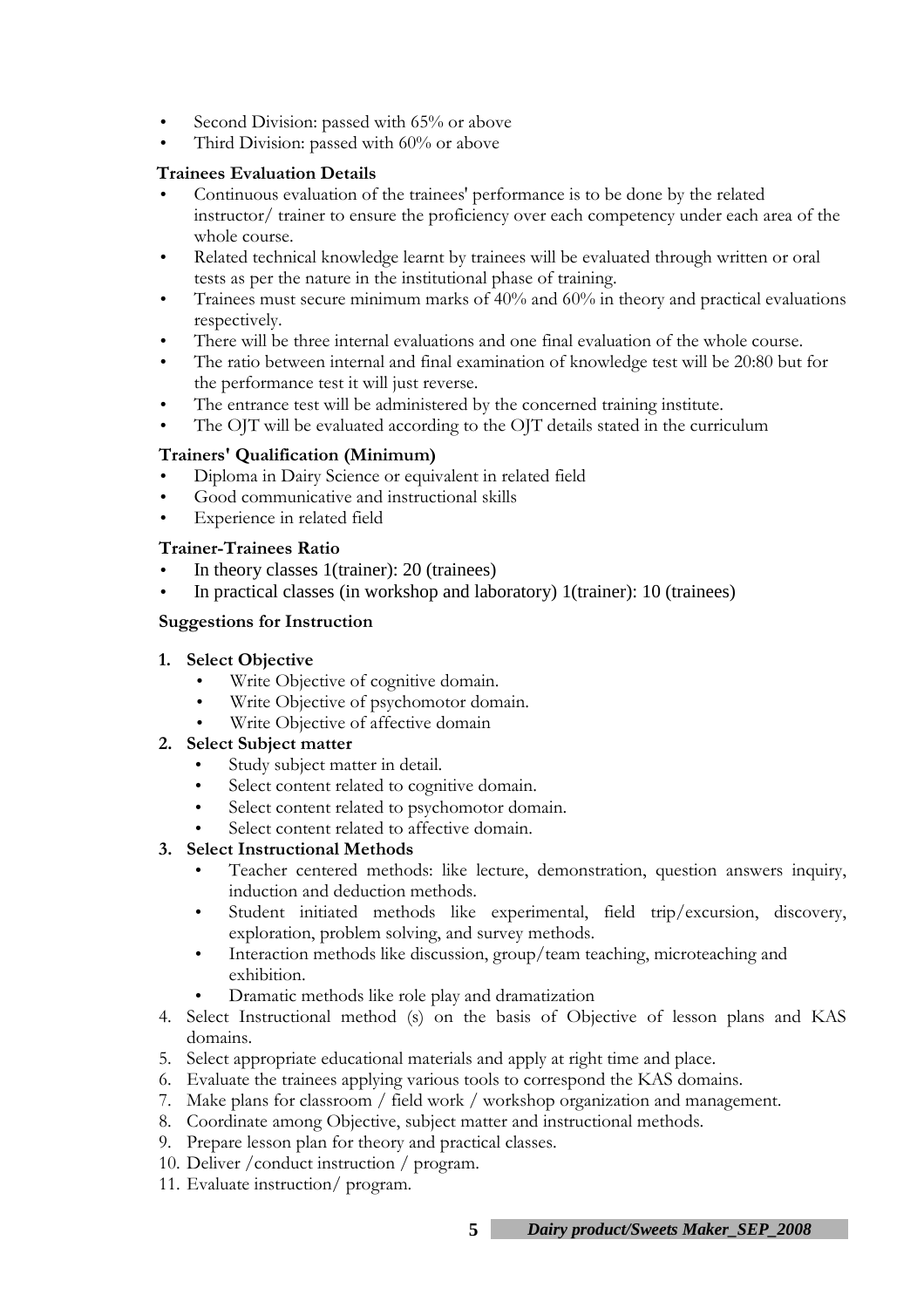#### **Special suggestion for the performance evaluation of the trainees**

- 1. Perform task analysis.
- 2. Develop a detail task performance checklist.
- 3. Perform continuous evaluation of the trainees by applying the performance checklist.

### **Suggestion for skill training**

- 1. Demonstrate task performance in normal speed.
- 2. Demonstrate slowly with verbal description of each and every step in the sequence of activity of the task performance using question and answer techniques.
- 3. Repeat 2 for the clarification on trainees demand if necessary.
- 4. Perform fast demonstration of the task.

### **Provide trainees the opportunities to practice the task performance demonstration**

- 1. Provide opportunity to trainees to have guided practice.
- 2. Create environment for practicing the demonstrated task performance.
- 3. Guide the trainees in each and every step of task performance.
- 4. Provide trainees to repeat and re-repeat as per the need to be proficient on the given task performance.
- 5. Switch to another task demonstration if and only trainees developed proficiency in the task performance.

#### **Other suggestions**

- 1. Apply principles of skill training.
- 2. Allocate 20% time for theory classes and 80% time for task performance while delivering instructions.
- 3. Apply principles of learning relevant to the learner's age group.
- 4. Apply principles of intrinsic motivation.
- 5. Facilitate maximum trainees' involvement in learning and task performance activities.
- 6. Instruct the trainees on the basis of their existing level of knowledge, skills and attitude.

#### **Certificate Requirements**

The related training institute will provide the training certificate of **"Dairy Product /Sweets Maker"** based on the prescribed in-house training and related OJT completed as per the model of the curriculum. However; individuals who complete Module (s) of the institutional training will receive the certificate of the particular module completed.

#### **Provision of Skill Testing**

The graduates who have completion certificate of **Dairy Product/Sweets Maker** may sit in the skill testing examination **Level one (Level- 1)** as provisioned and administered by the National Skill Testing Board.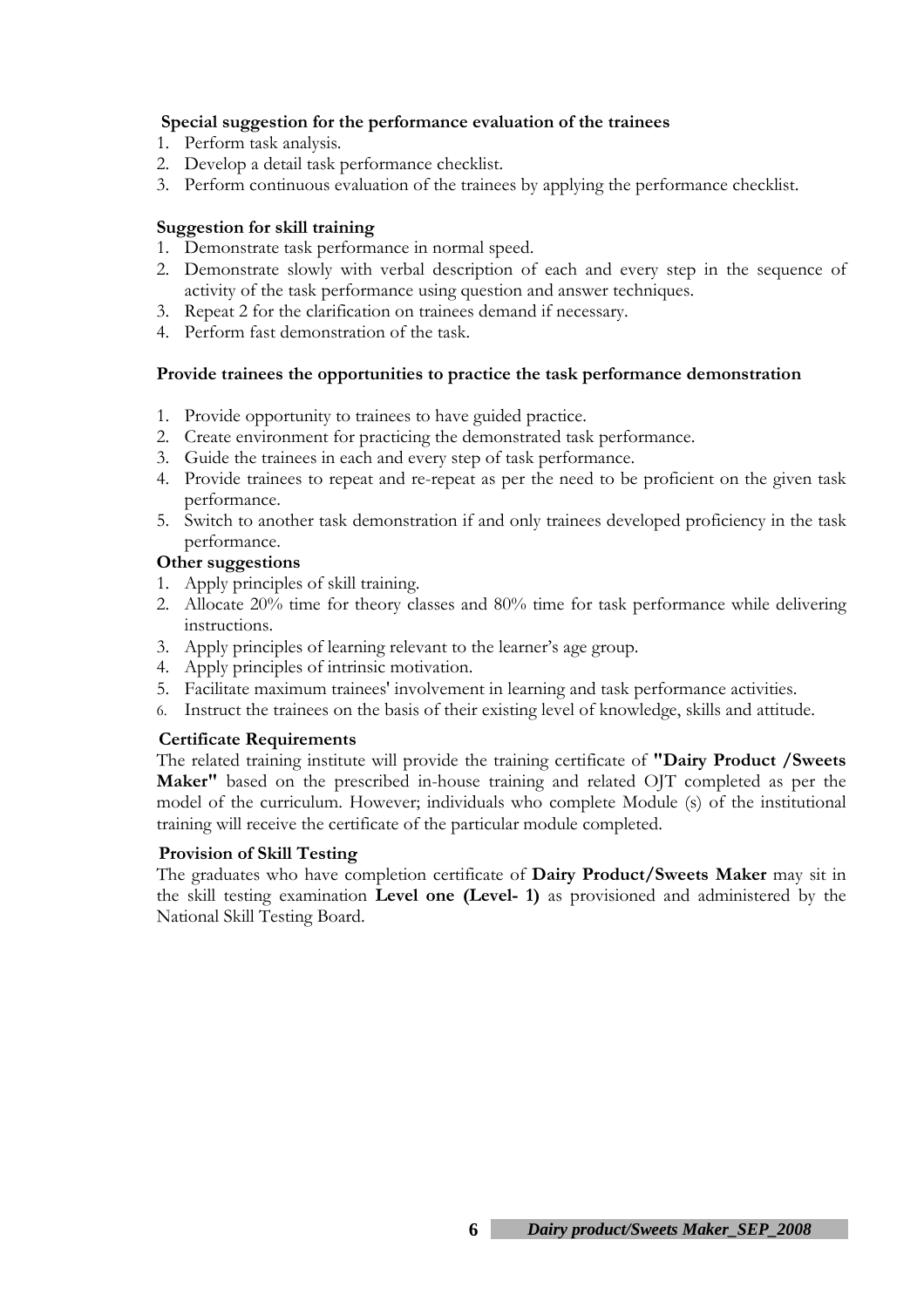# **Course Structure of Dairy Product /Sweets Maker**

| S.N.          | Modules and sub-modules              | <b>Nature</b> | Total | Full  |
|---------------|--------------------------------------|---------------|-------|-------|
|               |                                      |               | hours | marks |
| $\mathbf{1}$  | Dairy Product Maker                  | $T+P$         | 200   | 150   |
|               | 1. Basic Milk Processing Technology  |               |       |       |
|               | 2. Processing of Milk Products       |               |       |       |
|               | 3. Laboratory Tests                  |               |       |       |
| $\mathcal{L}$ | <b>Sweets Maker</b>                  | $T+P$         | 190   | 150   |
|               | Khoa Based Milk Sweets               |               |       |       |
|               | Chhana Based Milk Sweets             |               |       |       |
|               | 3. Cultured / Fermented Products     |               |       |       |
|               | Milk Based Puddings / Desserts<br>4. |               |       |       |
|               | In-house total                       |               | 390   | 300   |
| 5             | On-the-Job Training (1 month)        | P             | 160   | 100   |
|               | <b>Grand</b> total                   |               | 550   | 400   |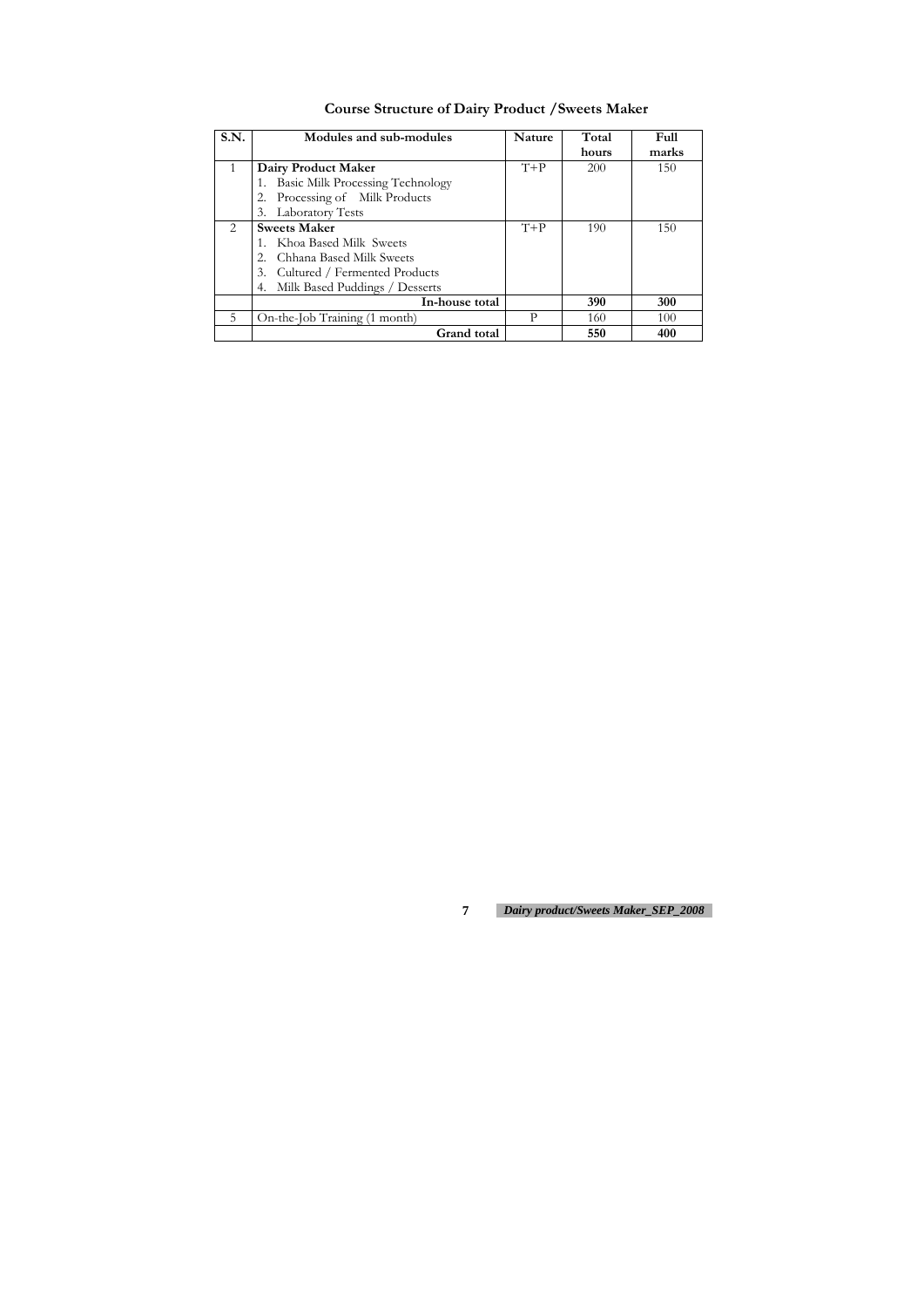# **Module: 1: Dairy Product Maker**

#### **Description:**

This module consists of the knowledge and skills related to dairy products making. This module provides skills and knowledge related to basic milk processing technology, processing of milk products, and laboratory tests.

#### **Objective:**

After completion of this module the trainees will be able:

- To perform basic milk processing
- To perform processing of various milk products
- To perform various laboratory tests related to dairy

#### **Sub-modules:**

- Basic Milk Processing Technology
- Processing of Milk Products
- Laboratory Tests

#### **Module Structure**

| S.N. | Sub-modules                      | <b>Nature</b> | Total<br>hours | Full<br>marks |
|------|----------------------------------|---------------|----------------|---------------|
|      | Basic Milk Processing Technology | $T+P$         |                |               |
|      | Processing of Milk Products      | $T+P$         | 200            | 150           |
|      | Laboratory Tests                 | $T+P$         |                |               |
|      | Total                            |               | <b>200</b>     | 150           |

#### *Note: Trainers are suggested to specify theory and practical hours for each task based on the ratio of 20: 80.*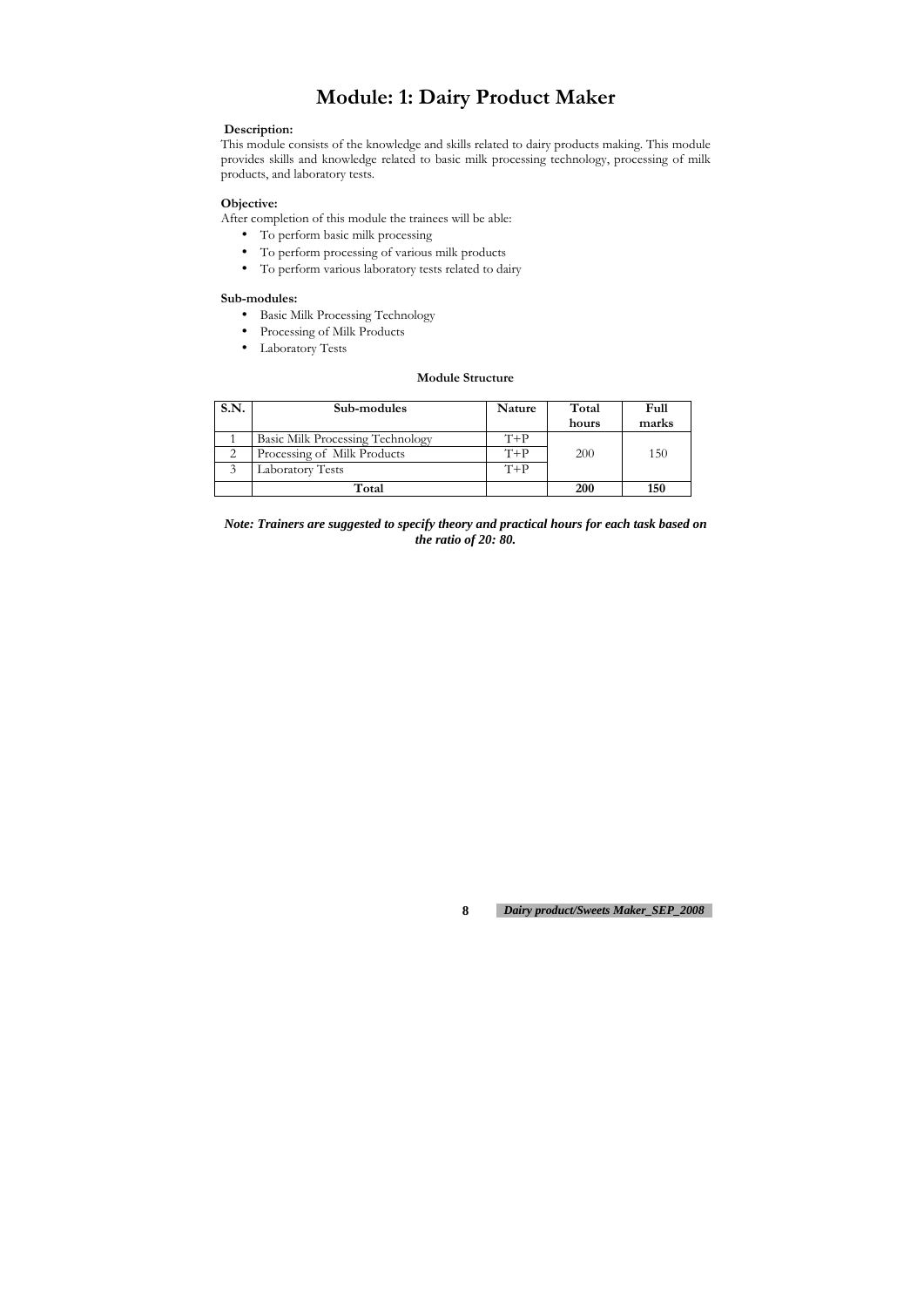### **Module: 1**

# **Sub-module:1: Basic Milk Processing Technology**

#### **Description:**

- To develop the concept of milk and its composition
- To describe physical properties of milk
- To prepare for milk reception & processing
- To pre heat and separate the cream
- To reconstitute & Recombine milk
- To homogenize the milk
- To pasteurize milk & cream
- To store the pasteurized milk
- To fill up milk
- To cool storage the filled pouches
- To clean/sanitize the dairy equipment

This sub module consists of knowledge and skills related to basic milk processing technology. It consists of tasks related to milk processing of milk. Each task structure consists of task steps, terminal performance objective [TPO], and related technical knowledge essential for the effective performance of the task.

#### **Objective:**

After its completion of this module the trainees will be able:

#### **Tasks:**

- 1. Develop the concept of milk and its composition
- 2. Describe physical properties of milk
- 3. Prepare for milk reception & processing
- 4. Pre heat and separate the cream
- 5. Reconstitute & Recombine milk
- 6. Homogenize the milk
- 7. Pasteurize milk & cream
- 8. Store the pasteurized milk
- 9. Fill up milk
- 10. Cool storage the filled pouches
- 11. Clean/sanitize the dairy equipment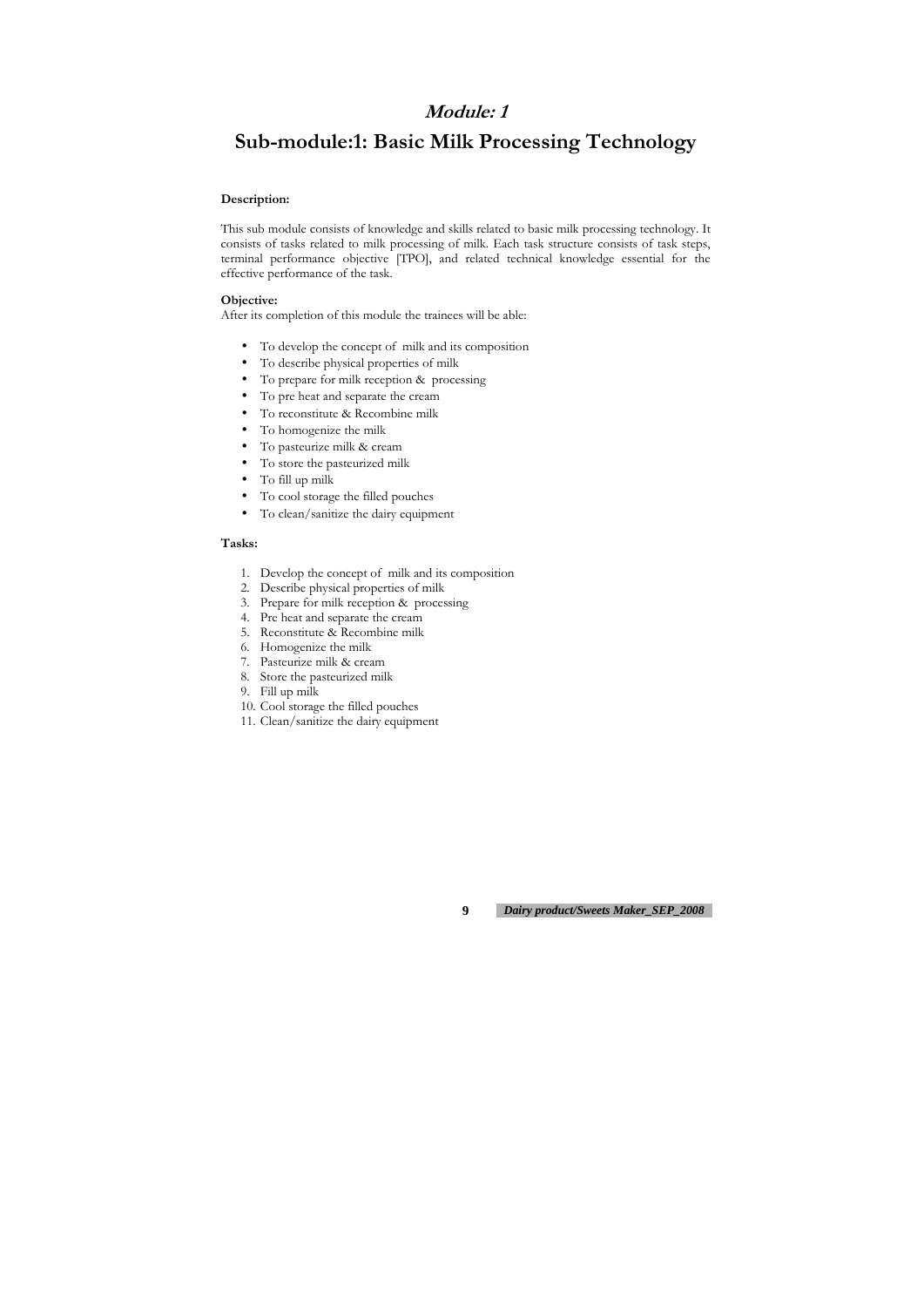**TASK NO. 1 Develop the concept of milk and its composition.** 

|    | <b>Performance Steps</b>           | <b>Terminal Performance</b><br>Objective                                                                     | <b>Related Technical</b><br>Knowledge                            |
|----|------------------------------------|--------------------------------------------------------------------------------------------------------------|------------------------------------------------------------------|
| 1. | Receive Instructions               | Condition(Given):                                                                                            | Definition of milk<br>$\bullet$                                  |
| 2. | Define milk                        | Related books, manuals and                                                                                   | Composition of milk<br>$\bullet$                                 |
| 3. | Study the composition of cow,      | supplies                                                                                                     | Importance of different                                          |
|    | buffalo, human and goat milk.      |                                                                                                              | ingredient of milk                                               |
| 4. | Enlist the importance of different | Task (What):                                                                                                 | Milk and colostrums<br>$\bullet$                                 |
|    | ingredients of milk.               | Develop the concept of milk<br>and its composition                                                           | Type of milk suitable for<br>$\bullet$                           |
|    |                                    | <b>Standard</b> (How well):<br>The concept and its<br>composition of different<br>species of milk developed. | different products<br>Curdling of milk<br>Flavor defects of milk |

**Tools/equipment: Safety:**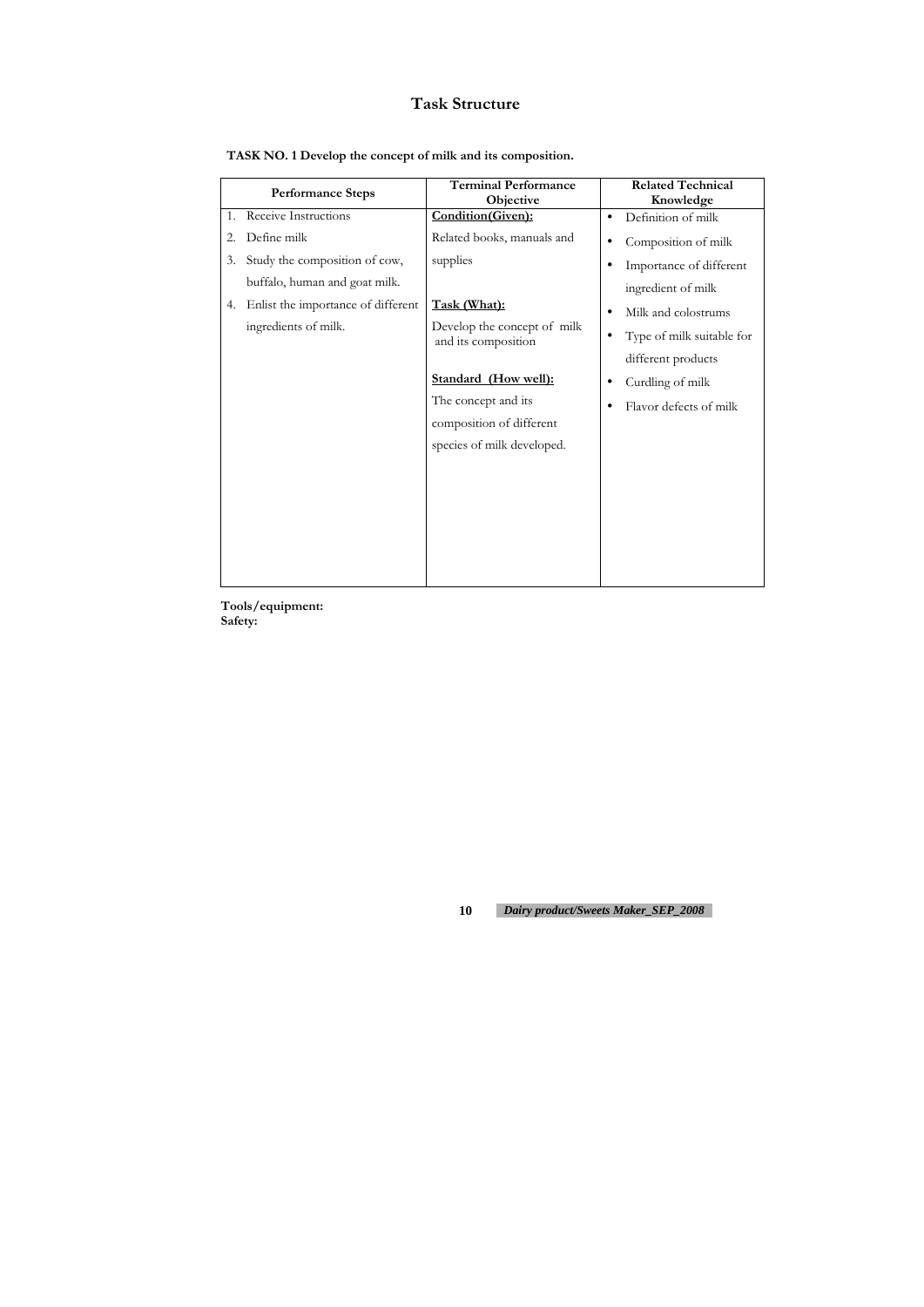|  |  | TASK NO. 2 Describe physical properties of milk. |
|--|--|--------------------------------------------------|
|--|--|--------------------------------------------------|

|    | <b>Performance Steps</b>         | <b>Terminal Performance</b><br>Objective | <b>Related Technical</b><br>Knowledge    |
|----|----------------------------------|------------------------------------------|------------------------------------------|
| 1. | Receive Instructions             | Condition(Given):                        | Physical properties of milk<br>$\bullet$ |
| 2. | Explain appearance of milk.      | Related books, manuals and               | pH value<br>$\bullet$                    |
| 3. | Explain flavor of milk.          | supplies                                 | Acidity<br>$\bullet$                     |
| 4. | Define pH & acidity of milk.     |                                          | Density of water & other                 |
| 5. | Define density of milk.          | Task (What):                             | liquid                                   |
| 6. | Define viscosity & surface       | Describe physical properties             | Importance of specific<br>$\bullet$      |
|    | tension of milk.                 | of milk.                                 | heat, salt balance                       |
| 7. | Define boiling & freezing point  |                                          | Importance of boiling &                  |
|    | of milk.                         | <b>Standard (How well):</b>              | freezing point of any liquid             |
| 8. | Explain specific heat, salt      | Common physical properties               |                                          |
|    | balance, heat stability of milk. | of milk described                        |                                          |
|    |                                  |                                          |                                          |

**Tools/equipment: Safety:**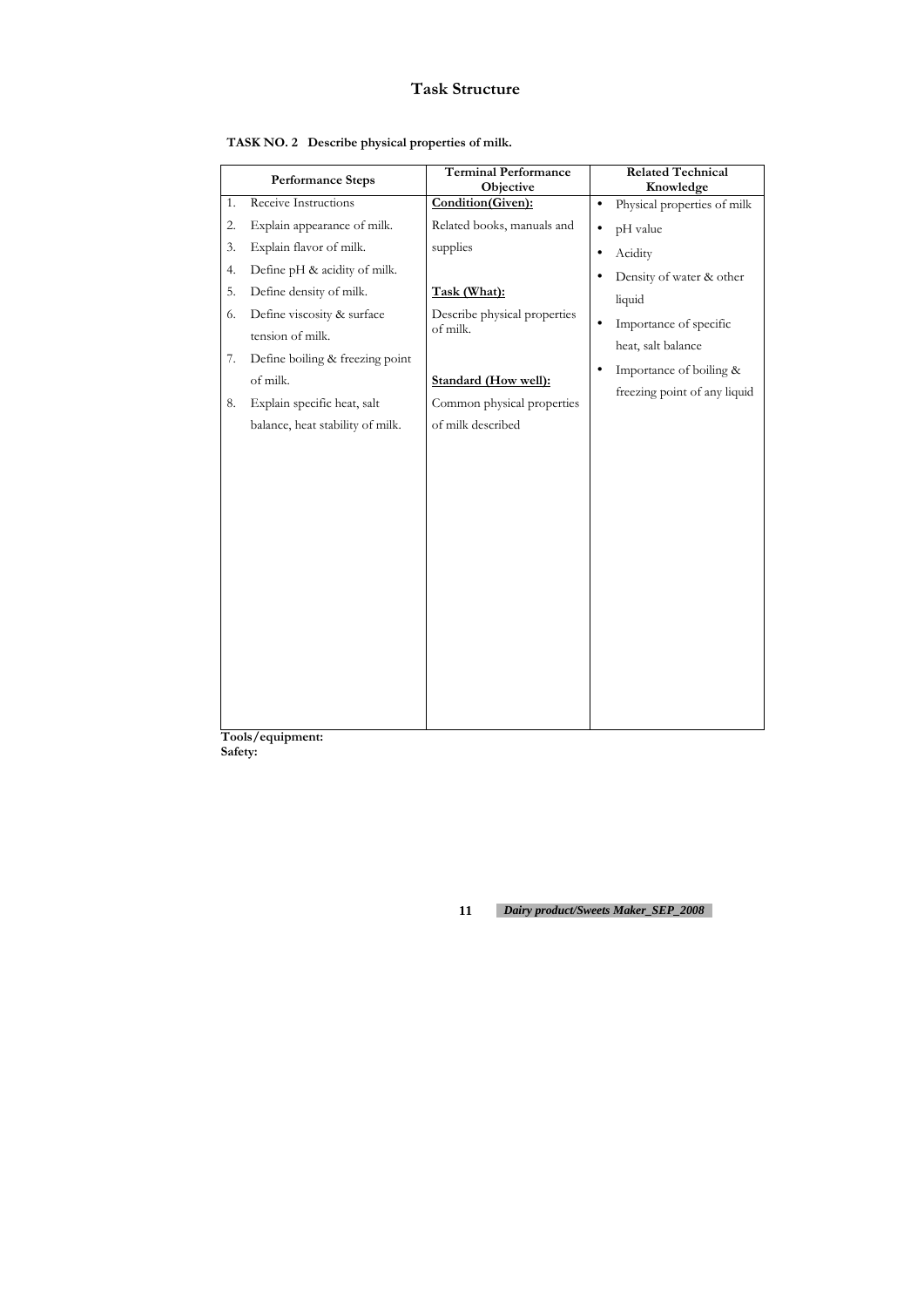**TASK NO. 3 Prepare for milk reception & processing.** 

|                | <b>Performance Steps</b>                                                                                                                                                                                                                                                                                                                                                            | <b>Terminal Performance</b><br>Objective                                                                                                                     | <b>Related Technical</b><br>Knowledge                                                                                                                                                                                                                                                  |
|----------------|-------------------------------------------------------------------------------------------------------------------------------------------------------------------------------------------------------------------------------------------------------------------------------------------------------------------------------------------------------------------------------------|--------------------------------------------------------------------------------------------------------------------------------------------------------------|----------------------------------------------------------------------------------------------------------------------------------------------------------------------------------------------------------------------------------------------------------------------------------------|
| 1.<br>2.<br>3. | Receive instructions<br>Collect necessary tools, equipment<br>& materials.<br>Perform the sensory & platform<br>test of the raw milk.<br>4. Draw the sample from the raw<br>milk.<br>5. In case of milk from storage tank<br>first run the agitator of each storage<br>tank having raw milk to be                                                                                   | Condition(Given):<br>Necessary tools, equipments<br>and materials.<br>Task (What):<br>Prepare for milk reception &<br>processing<br>Plan for milk processing | Plan for milk processing<br>$\bullet$<br>Preparation for milk<br>$\bullet$<br>processing<br>$\bullet$<br>Bulk sampling<br>$\bullet$<br>Related calculations<br>$\bullet$<br>Pearson's square for<br>$\bullet$<br>Standardization of milk.<br>$\bullet$<br>Plate form test<br>$\bullet$ |
| 7.             | processed.<br>6. Draw the sample from the bulk<br>milk.<br>Get the result after fat, SNF &<br>COB test from laboratory.<br>8. Get the requirement of the<br>pasteurized milk & milk products<br>from marketing department.<br>9. Plan the production for each<br>product.<br>10. Calculate the amount of fat to be<br>separated.<br>11. Calculate the amount of SMP to be<br>added. | <b>Standard (How well):</b><br>Milk production planned and<br>prepared as per raw milk<br>available                                                          |                                                                                                                                                                                                                                                                                        |
|                |                                                                                                                                                                                                                                                                                                                                                                                     |                                                                                                                                                              |                                                                                                                                                                                                                                                                                        |

**Tools/equipment: Safety:**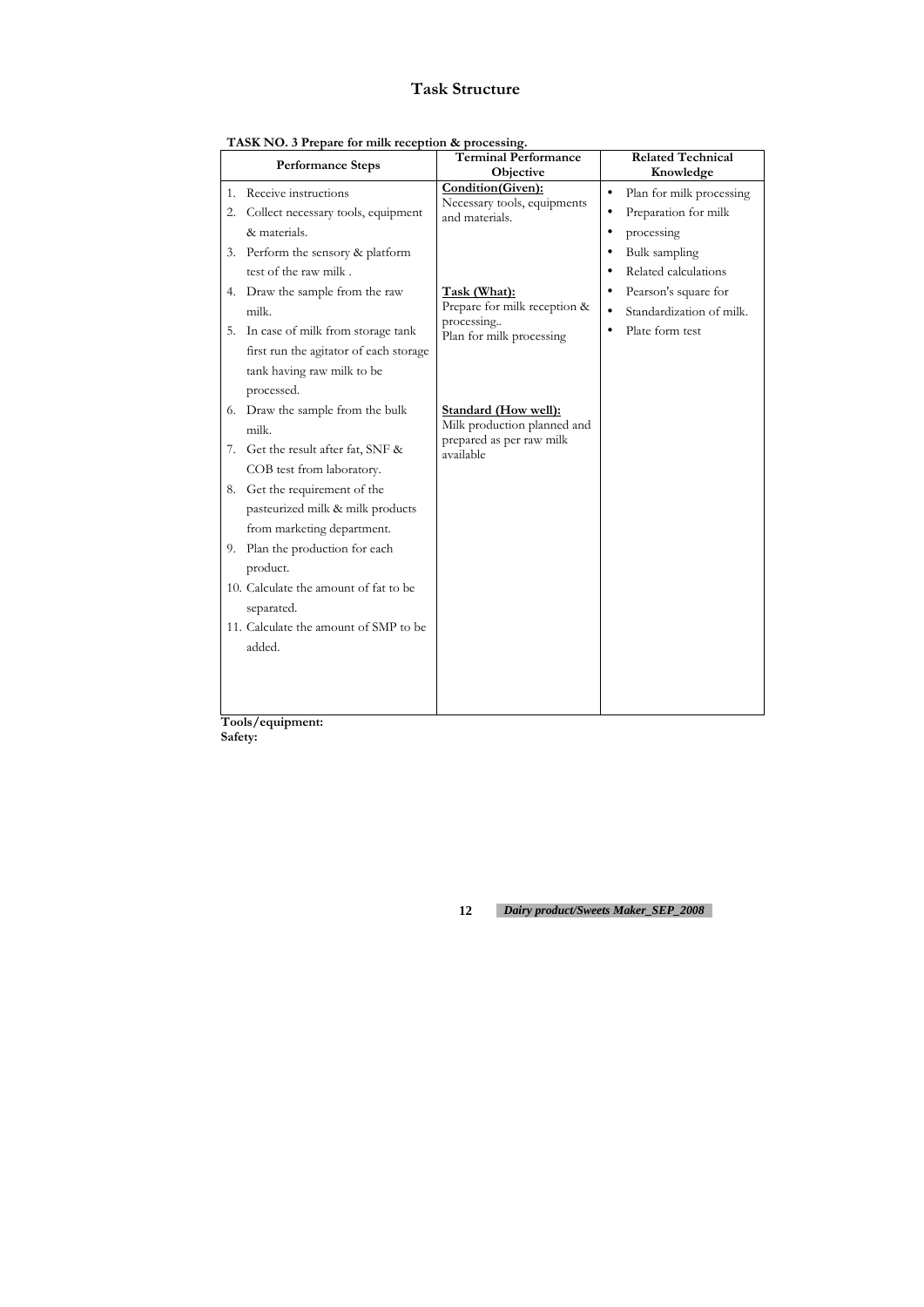|  |  | TASK NO. 4 Pre heat and separate the cream |  |
|--|--|--------------------------------------------|--|
|--|--|--------------------------------------------|--|

|                | <b>Performance Steps</b>                                                                                                                      | <b>Terminal Performance</b><br>Objective                                                                       | <b>Related Technical</b><br>Knowledge                                                                                                                                            |
|----------------|-----------------------------------------------------------------------------------------------------------------------------------------------|----------------------------------------------------------------------------------------------------------------|----------------------------------------------------------------------------------------------------------------------------------------------------------------------------------|
| 2.<br>3.<br>4. | 1. Receive instructions<br>Collect necessary<br>tools, equipment & materials.<br>Test the C.O.B. of the milk.<br>Clean the batch pasteurizer. | Condition(Given):<br>Milk to be preheated to separate<br>cream                                                 | Concept of pre heating<br>$\bullet$<br>Operation of batch<br>$\bullet$<br>pasteurizer<br>Assembling of cream<br>$\bullet$<br>separator<br>Fat testing of skim milk.<br>$\bullet$ |
| 5.<br>6.       | Pour the milk into the batch<br>pasteurizer.<br>Open the steam or hot water.                                                                  | Task (What):<br>Preheat & separate the cream.                                                                  | Calculation for fat to be<br>separated<br>Procedure of pre heating                                                                                                               |
| 7.<br>8.       | Run the agitator.<br>Raise the temperature to<br>45-50 degree Celsius.                                                                        |                                                                                                                |                                                                                                                                                                                  |
| 9.             | Assemble the separator.<br>10. Pass the milk through<br>the separator.<br>11. Collect the cream & skim<br>milk separately.                    | <b>Standard (How well):</b><br>Milk preheated & cream<br>Separated. having less<br>than 0.5% fat in skim milk. |                                                                                                                                                                                  |

**Tools/equipment:** Cream separator, Batch pasteurizer **Safety:** 

1. Don't run the separator without liquid.

2. Don't open the separator unless the bowl completely stops.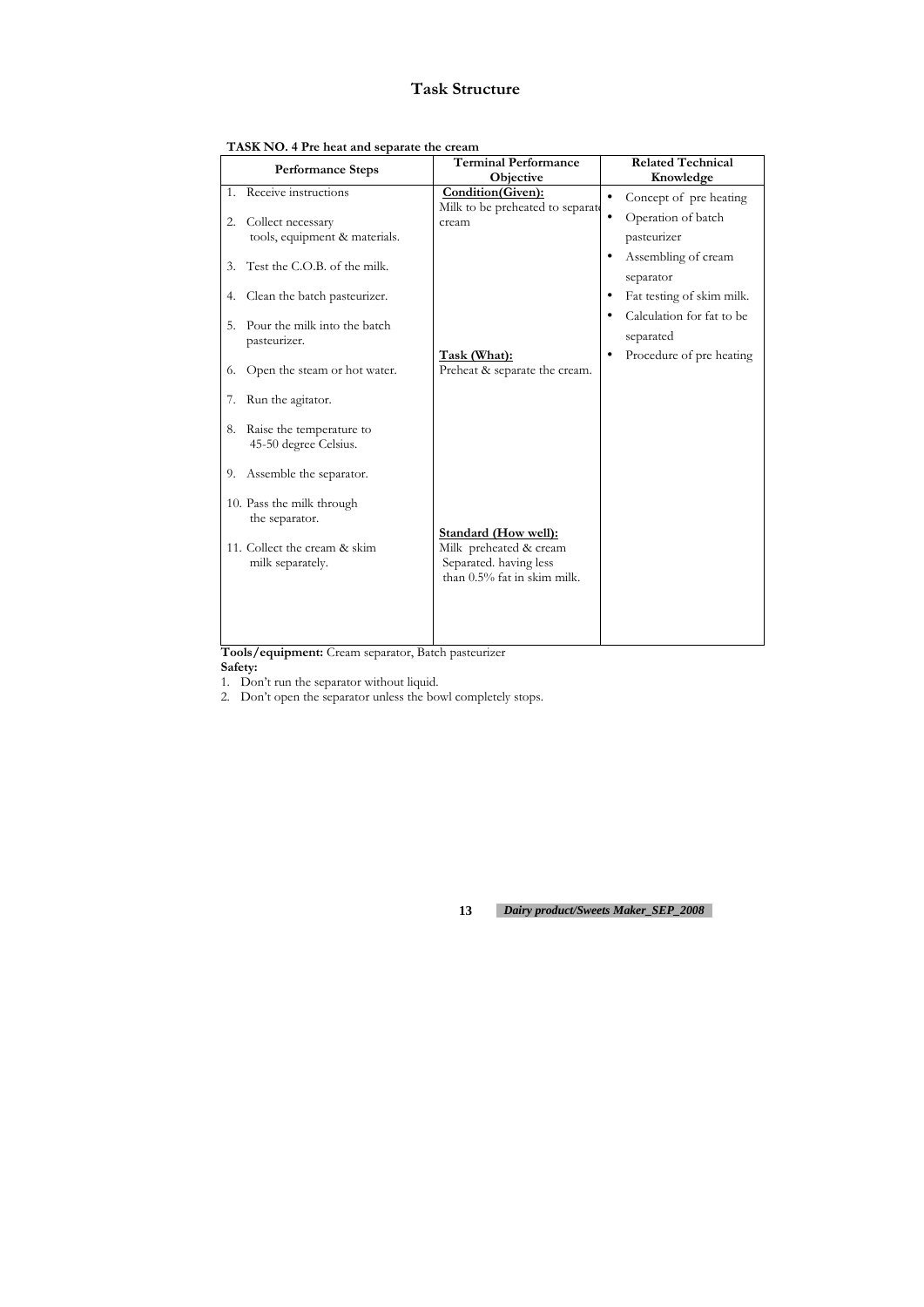| TASK NO. 5 Reconstitute & Recombine milk. |  |
|-------------------------------------------|--|
|-------------------------------------------|--|

|                | <b>Performance Steps</b>                                                                                                                                             | <b>Terminal Performance</b><br>Objective                                                                                                                                                           | <b>Related Technical</b><br>Knowledge                                                                                                                   |
|----------------|----------------------------------------------------------------------------------------------------------------------------------------------------------------------|----------------------------------------------------------------------------------------------------------------------------------------------------------------------------------------------------|---------------------------------------------------------------------------------------------------------------------------------------------------------|
| 1.<br>2.<br>3. | Receive instructions<br>Collect necessary tools,<br>equipment & materials<br>Calculate the quantity of SMP or<br>WMP required.<br>4. Get the Luke warm water or milk | Condition(Given):<br>Skim milk powder/<br>whole milk powder to<br>be reconstituted/recombined<br>to fulfill the requirements<br>of milk solid.                                                     | Concept of reconstitution<br>and recombination of milk<br>Judging the quality of<br>$\bullet$<br>powder<br>Calculating the needed<br>quantity of powder |
| 5.             | in mixing vessel/batch<br>pasteurizer.<br>Connect the mixing hoper &<br>pump.                                                                                        | Task (What):<br>Calculate the<br>required quantity of milk<br>& mix with water or milk.                                                                                                            | Composition of milk<br>powder<br>Solubility of milk powder.<br>Procedure of reconstitution<br>$\bullet$                                                 |
| 6.             | Cut the powder bag.                                                                                                                                                  |                                                                                                                                                                                                    | and recombination                                                                                                                                       |
| 7.<br>8.<br>9. | Start the pump.<br>Put the SMP/WMP into the<br>mixing hoper.<br>Disconnect the pump & hoper<br>when all powder is mixed.                                             | <b>Standard (How well):</b><br>Powder mixed with water or<br>milk & tested to get required<br>composition.<br>The product tested to confirm<br>the required combination to the<br>accuracy of 98%. |                                                                                                                                                         |

**Tools/equipment:** Powder mixing hoper, milk pump, storage tank/batch pasteurizer. **Safety:** 

1. Do not use cold water for mixing the powder.

2. Cut and put the powder bag upside down into the hoper.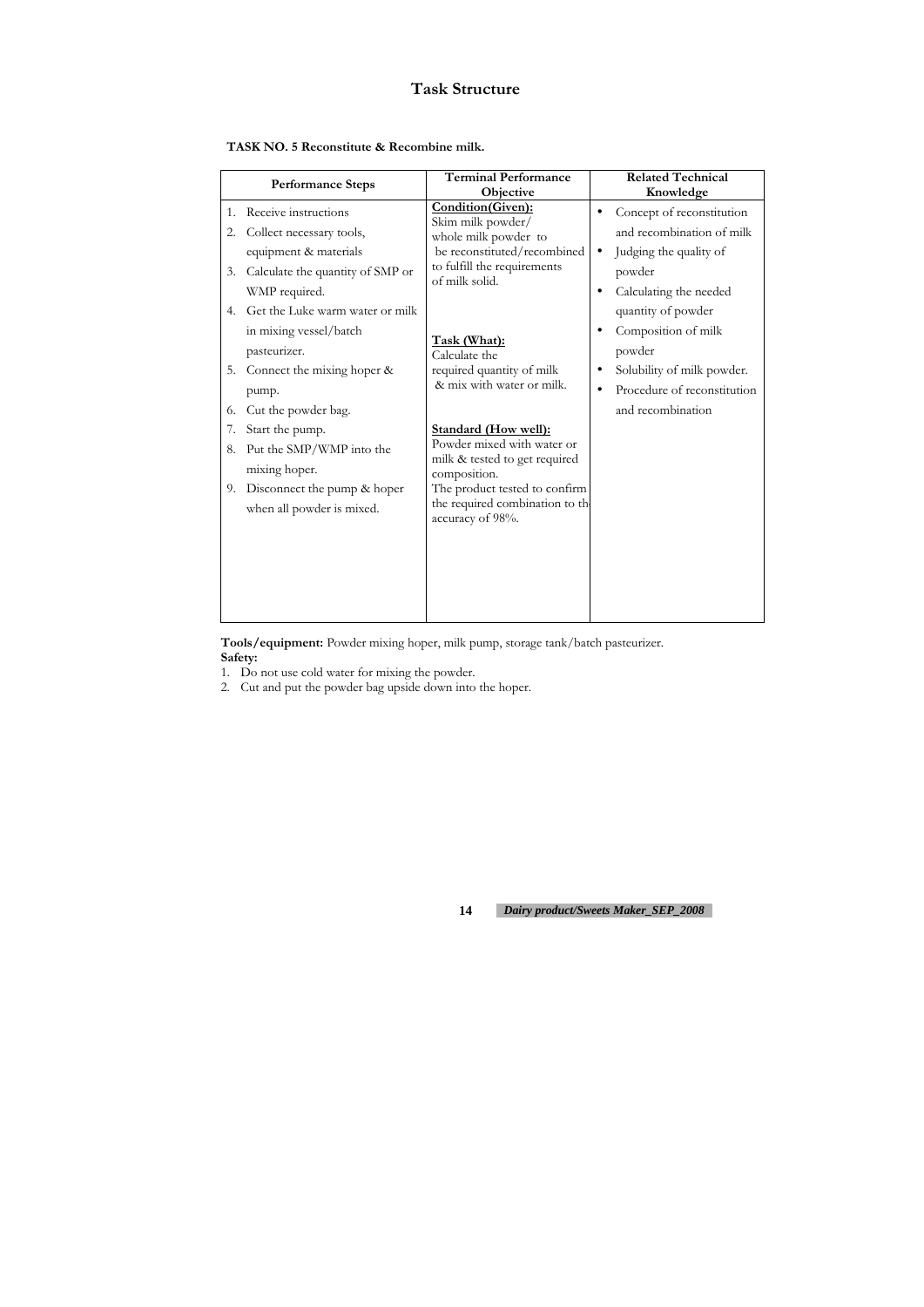|  | TASK NO. 6 Homogenize the milk. |
|--|---------------------------------|
|--|---------------------------------|

|                      | <b>Performance Steps</b>                                                                                                                                                                    | <b>Terminal Performance</b><br>Objective                                                                                                     | <b>Related Technical</b><br>Knowledge                                                                                                                 |
|----------------------|---------------------------------------------------------------------------------------------------------------------------------------------------------------------------------------------|----------------------------------------------------------------------------------------------------------------------------------------------|-------------------------------------------------------------------------------------------------------------------------------------------------------|
| 1.<br>2.<br>3.       | Receive instructions<br>Collect necessary tools, equipment<br>& materials.<br>Open the water supply in the                                                                                  | Condition(Given):<br>Whole milk and high pressure<br>homogenizer                                                                             | Concept of milk<br>$\bullet$<br>homogenization<br>Proper temperature &<br>$\bullet$<br>pressure required for the                                      |
| 4.<br>5.<br>6.<br>7. | piston chamber.<br>Run & sanitize the homogenizer.<br>Heat the milk to 65-70 deg.<br>Celsius.<br>Pass the milk through<br>homogenizer.<br>Increase the pressure as required.                | Task (What):<br>Homogenize the milk.                                                                                                         | product to be homogenized.<br>Principles of<br>homogenization<br>Construction and working of<br>$\bullet$<br>homogenizer.<br>Homogenization procedure |
| 8.                   | Collect the homogenized milk<br>separately.<br>9. Release the pressure when all milk<br>is homogenized.<br>10. Clean the homogenizer with water,<br>lye solution & again with hot<br>water. | <b>Standard (How well):</b><br>Milk homogenized to<br>get uniform size of fat<br>globules so as to<br>decrease the cream<br>layer formation. |                                                                                                                                                       |

**Tools/equipment:** Homogenizer with pressure adjustment knob and pressure gauge. **Safety:** 

- 1. Open water supply on piston before starting the homogenizer.
- 2. Increase the homogenizing pressure slowly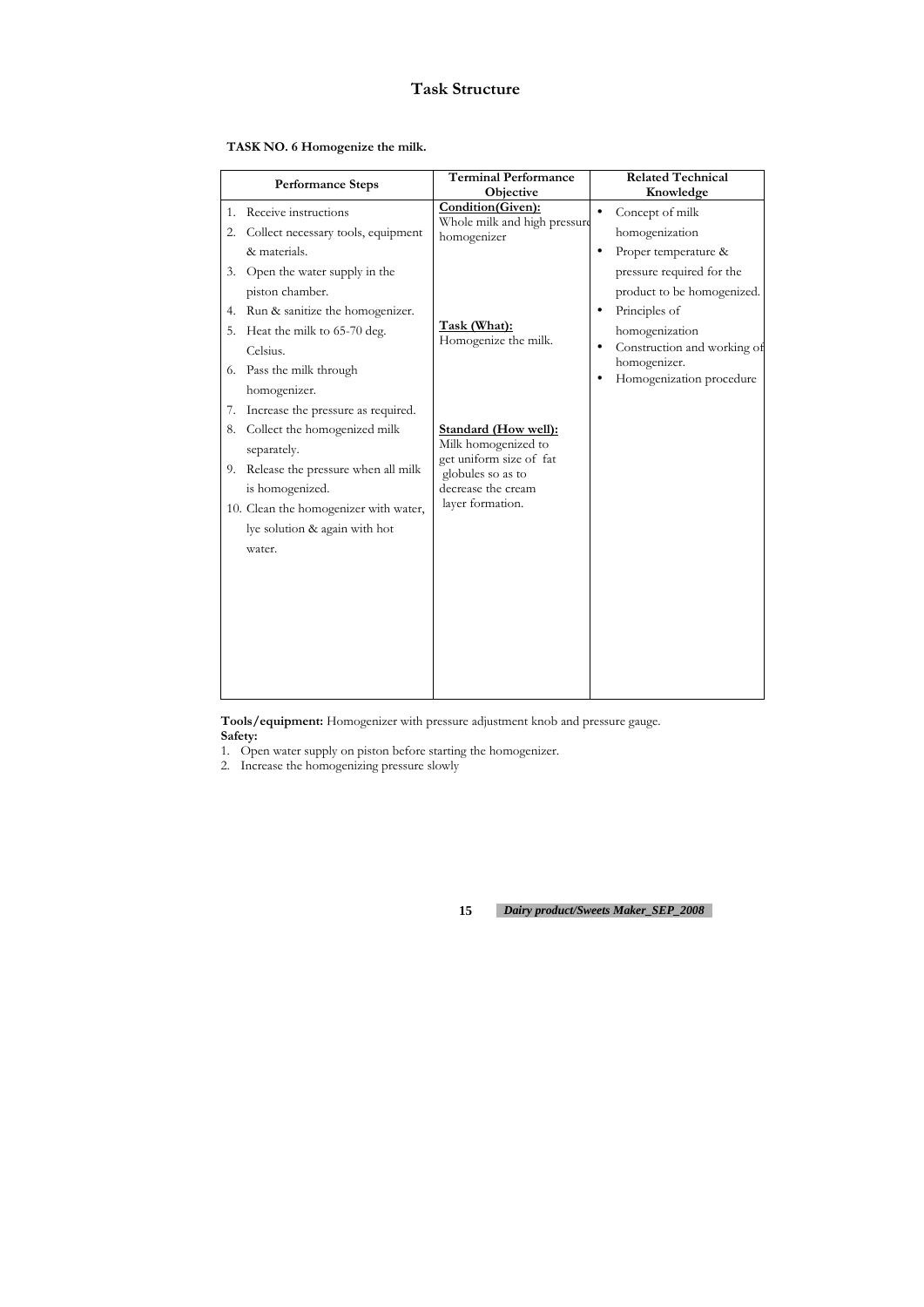| TASK NO. 7 Pasteurize milk & cream |  |
|------------------------------------|--|
|------------------------------------|--|

|    | <b>Performance Steps</b>             | <b>Terminal Performance</b><br>Objective | <b>Related Technical Knowledge</b>         |
|----|--------------------------------------|------------------------------------------|--------------------------------------------|
| 1. | Receive instructions                 | Condition(Given):                        | Concept of pasteurization<br>$\bullet$     |
| 2. | Collect necessary tools, equipment   | Raw milk/cream to                        | Operation of pasteurizing<br>$\bullet$     |
|    | & materials.                         | be pasteurized and                       | equipment                                  |
| 3. | Test the clot on boiling test of the | batch pasteurizer/plate                  | Nepal food act standard                    |
|    | milk.                                | heat exchanger.                          | pasteurized milk/cream.                    |
| 4. | Clean & sanitize the pasteurizing    |                                          | Different methods of                       |
|    | equipment & pipe lines.              |                                          | pasteurization                             |
| 5. | Open the water/steam as per          |                                          | Different types of equipments<br>$\bullet$ |
|    | requirement of the pasteurizing      |                                          | used for pasteurization                    |
|    | Equipment.                           | Task (What):                             | Purpose and benefit of<br>$\bullet$        |
| 6. | Raise the temperature up to 65       | Pasteurize milk & cream                  |                                            |
|    | deg. Celsius for milk & 80 deg       |                                          | pasteurization                             |
|    | Celsius in case of batch pasteurizer |                                          | Procedure of                               |
|    | for cream & hold for 30 minutes.     |                                          | pasteurization                             |
| 7. | Drain the hot water & open tape      | <b>Standard (How well):</b>              |                                            |
|    | water & the chilled water to cool    | Milk & cream                             |                                            |
|    | down to 4 deg. Celsius.              | pasteurized meeting food                 |                                            |
| 8. | Raise the temperature to 75 deg.     | act standard of Nepal.                   |                                            |
|    | Celsius for milk in case of plate    |                                          |                                            |
|    | heat exchanger & 85 deg .Celsius     |                                          |                                            |
|    | for cream.                           |                                          |                                            |
|    | 9. Cool to 4 deg. Celsius for milk & |                                          |                                            |
|    | 10 deg .Celsius for cream.           |                                          |                                            |

**Tools/equipment:** Pasteurizing equipment

**Safety:** 

1. Observe personal hygiene. 2. Check the operation of flow diversion valve.(FDV)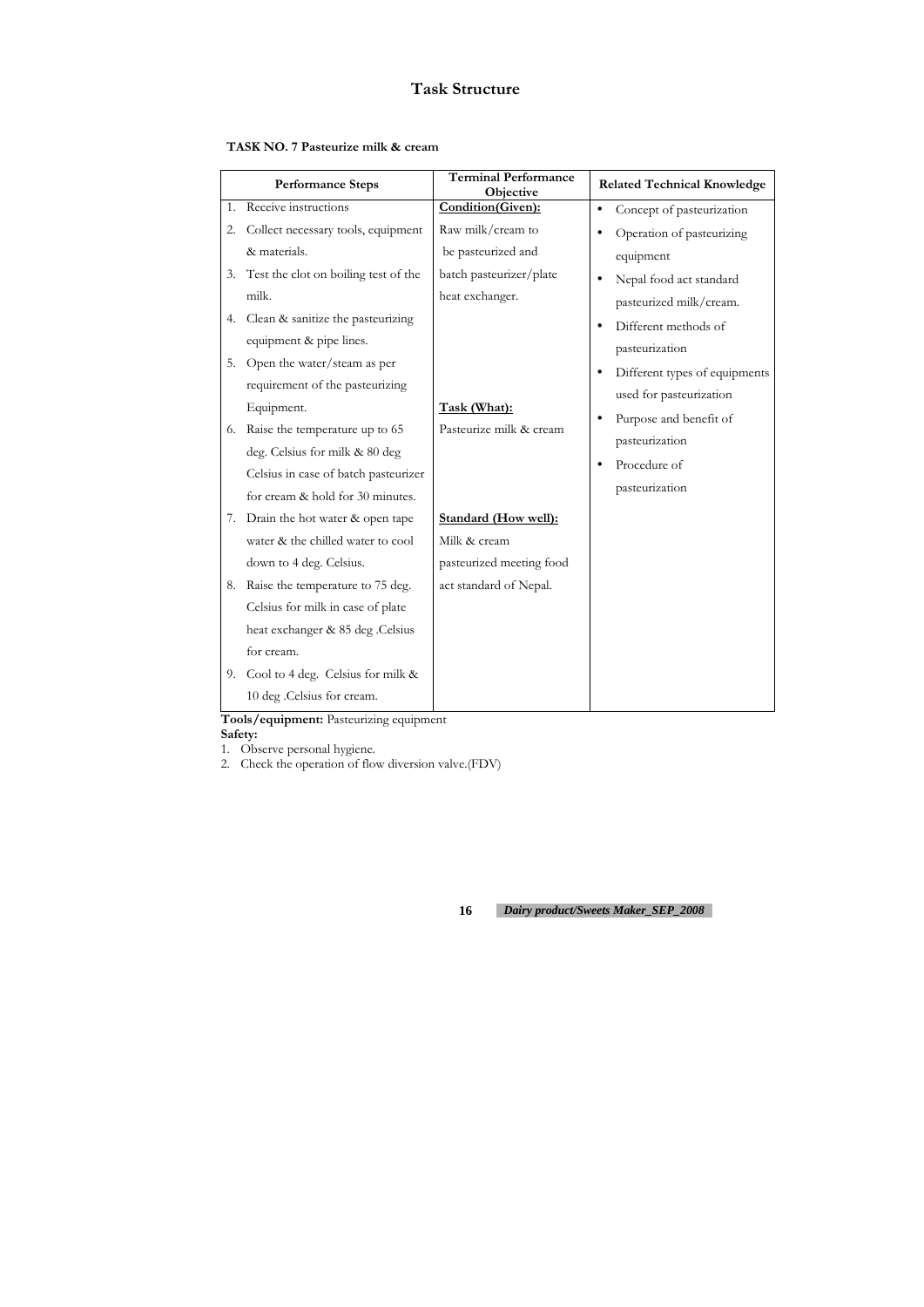|  |  |  |  | TASK NO. 8 Store the pasteurized milk. |  |
|--|--|--|--|----------------------------------------|--|
|--|--|--|--|----------------------------------------|--|

|          | <b>Performance Steps</b>                                                                      | <b>Terminal Performance</b><br>Objective                   | <b>Related Technical</b><br>Knowledge                |
|----------|-----------------------------------------------------------------------------------------------|------------------------------------------------------------|------------------------------------------------------|
| 1.<br>2. | Receive instructions<br>Clean & sanitize the insulated                                        | Condition(Given):<br>Pasteurized milk and store            | Concept of milk re-<br>$\bullet$<br>standardization  |
|          | storage tank.                                                                                 |                                                            | Construction of the milk<br>$\bullet$                |
| 3.       | Circulate the pasteurized<br>chilled water to lower down<br>the temperature of inner chamber. | Task (What):                                               | storage tank<br>Storage temperature<br>$\bullet$     |
|          | 4. Put the pasteurized milk in<br>the storage tank at or below 4 deg<br>Celsius.              | Store the pasteurized milk.                                | Cleaning procedure for<br>$\bullet$<br>storage tanks |
|          | 5. Note down the temperature of<br>the milk.                                                  | <b>Standard (How well):</b>                                |                                                      |
| 6.       | Use the milk by<br>next day.                                                                  | Pasteurized milk stored<br>in hygienically safe condition. |                                                      |
|          |                                                                                               |                                                            |                                                      |

**Tools/equipment:** Insulated storage tank made of stainless steel inside fitted with agitator and thermometer.

**Safety:** Use the milk by next day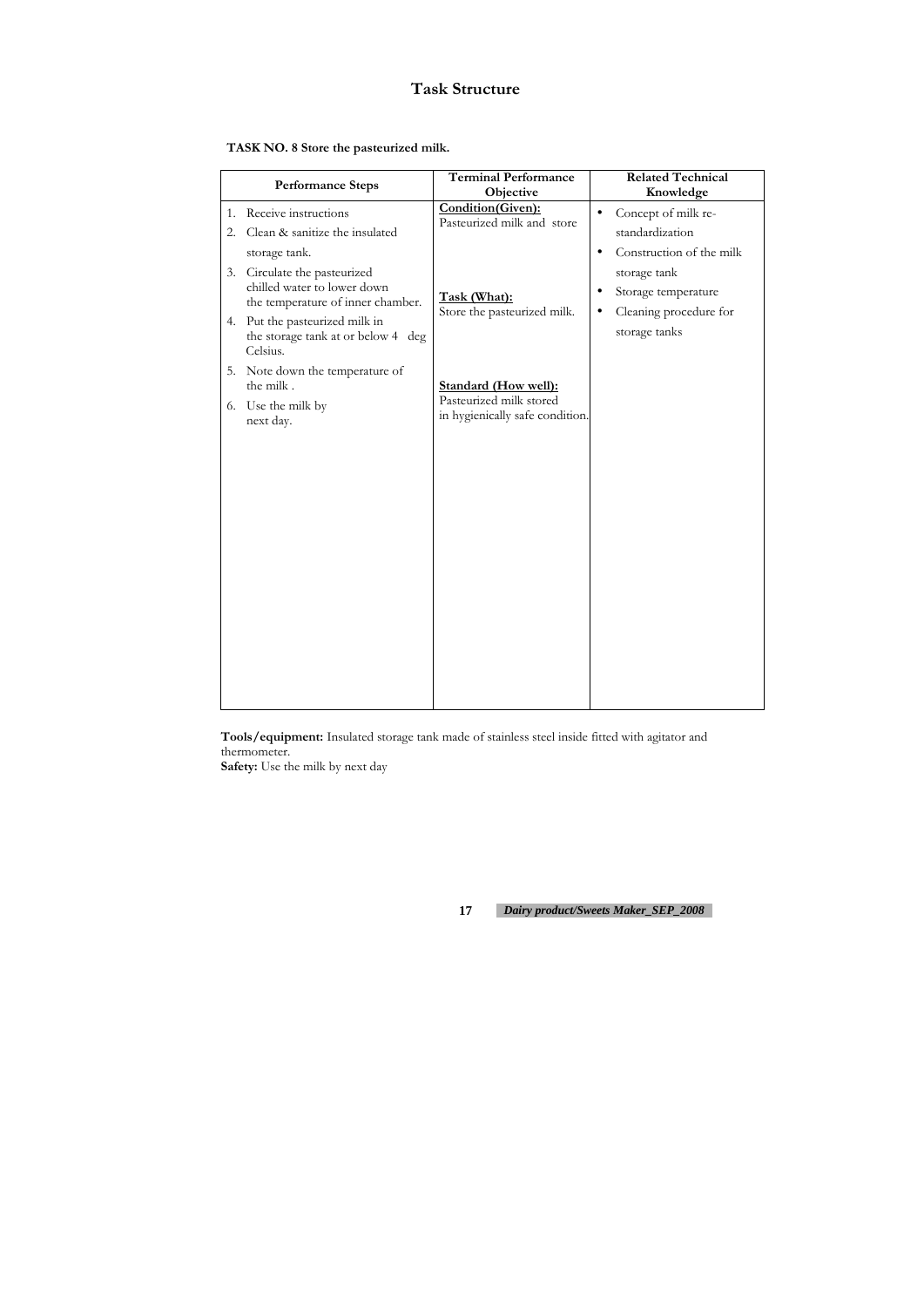| TASK NO. 9 Fill up milk. |
|--------------------------|
|--------------------------|

|    | <b>Performance Steps</b>              | <b>Terminal Performance</b><br>Objective |           | <b>Related Technical</b><br>Knowledge |
|----|---------------------------------------|------------------------------------------|-----------|---------------------------------------|
| 1. | Receive instructions                  | Condition(Given):                        | $\bullet$ | Construction of the filling           |
| 2. | Collect necessary tools, equipment    | Pasteurized milk to be                   |           | machine                               |
|    | & materials.                          | filled & packed                          | ٠         | Operation of the filling              |
| 3. | Check the condition of the            | in polythene pouch                       |           | machine                               |
|    | filling machine.                      | using form fill &                        | $\bullet$ | Quality of polythene film             |
| 4. | Sanitize the filling machine.         | seal machine                             |           | used for milk filling                 |
| 5. | Check whether UV rays is              |                                          | $\bullet$ | Testing of polythene film             |
|    | in working condition.                 | Task (What):                             |           | Procedure of filling up               |
| 6. | Place the rill of polythene film      | Fill in the pasteurize milk              |           |                                       |
|    | at proper place in the machine.       | in $\frac{1}{2}$ litre or 1 litre        |           |                                       |
| 7. | Draw & adjust the film.               | poly pouch.                              |           |                                       |
| 8. | Check the vertical &                  |                                          |           |                                       |
|    | horizontal sealing element.           |                                          |           |                                       |
| 9. | Replace the Teflon tape if required.  | <b>Standard (How well):</b>              |           |                                       |
|    | 10. Adjust the sealing temperature.   | Pasteurized milk is filled               |           |                                       |
|    | 11. Start the machine & open          | & sealed without                         |           |                                       |
|    | the valve for milk.                   | post contamination                       |           |                                       |
|    | 12. Check the size of the pouch       | in pouches of 500ml                      |           |                                       |
|    | & weight/volume of the milk.          | or 1000ml with less than                 |           |                                       |
|    | 13. Clean & sanitize the machine when | 1% accuracy.                             |           |                                       |
|    | filling is completed.                 |                                          |           |                                       |
|    |                                       |                                          |           |                                       |

**Tools/equipment:** FFS machine, weighing balance, milk crate. **Safety:** 

- 1. Always shut the door while operating the machine
- 2. Do not insert finger or hand in between the sealing jaw while machine is running.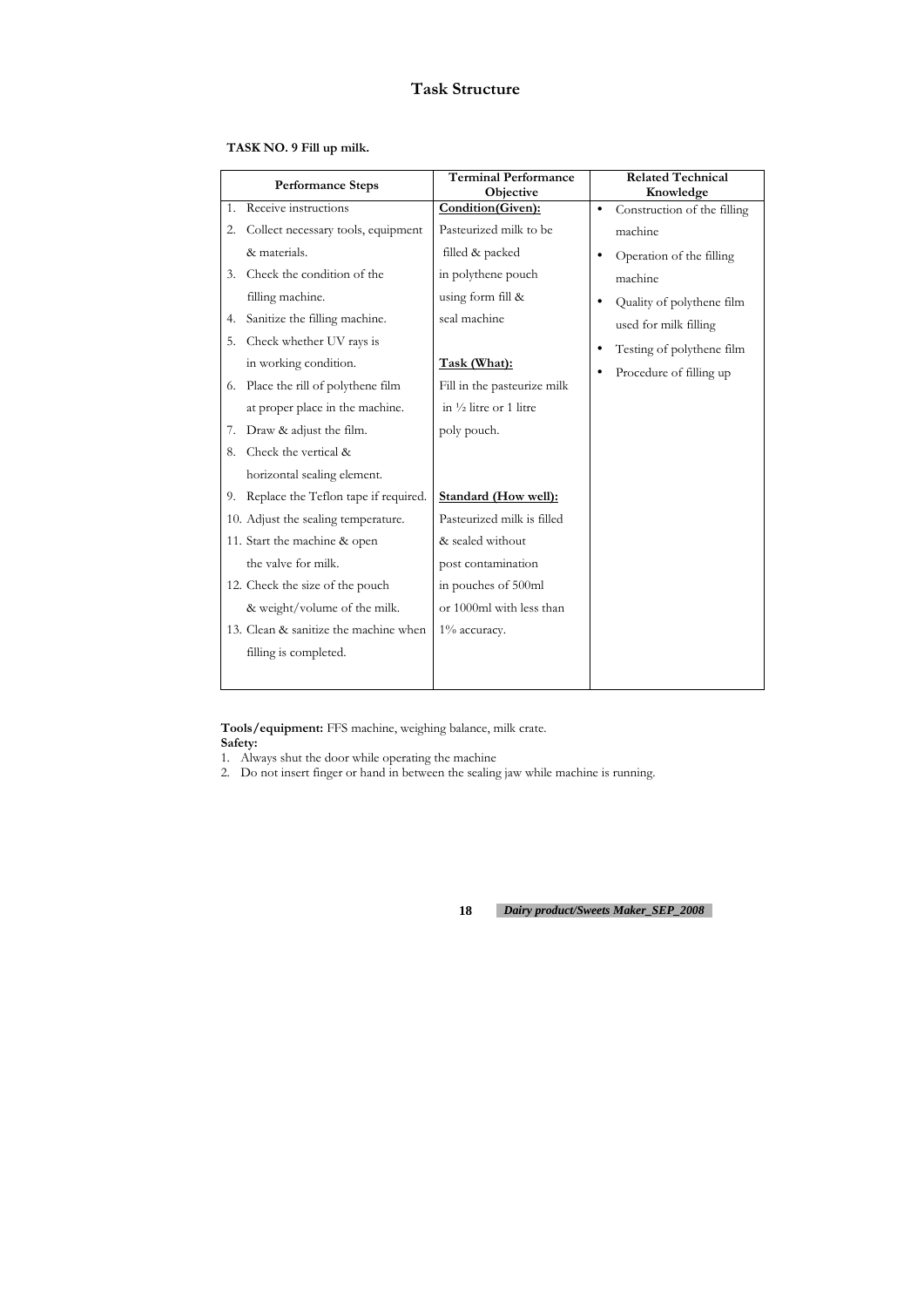|  | TASK NO. 10 Cool storage the filled pouches. |  |
|--|----------------------------------------------|--|
|--|----------------------------------------------|--|

**Tools/equipment:**. Milk crates, Crate trolley Safety: Don't stack crate too high

|          | <b>Performance Steps</b>                                                                                                   | <b>Terminal Performance</b><br>Objective                                                            | <b>Related Technical</b><br>Knowledge                                |
|----------|----------------------------------------------------------------------------------------------------------------------------|-----------------------------------------------------------------------------------------------------|----------------------------------------------------------------------|
| 1.<br>2. | Receive instructions<br>Clean the floor of the cold store.                                                                 | <b>Condition</b> (Given):<br>Pasteurized filled milk is to                                          | Operation of cold store.<br>$\bullet$<br>Temperature adjustment<br>٠ |
| 3.       | Set the cold store temperature at 4<br>deg. Celsius (cut off at 2 deg<br>.Celsius & start at 6 deg .Celsius).              | be stored so as to protect<br>from spoilage/<br>quality degradation &<br>easy countable.            |                                                                      |
| 4.<br>5. | Put the filled pouches in crate, 20<br>pouches in each crate.<br>Stack the crate up to 8 crate,                            | Task (What):<br>Cool storage the filled                                                             |                                                                      |
|          | depending upon the height of<br>the cold store.<br>6. Store the milk crates in rows<br>leaving sufficient space in between | pouches                                                                                             |                                                                      |
| 7.       | to facilitate movement and air<br>flow.<br>Count the number of stock,                                                      | <b>Standard (How well):</b><br>Filled milk pouches stored<br>in safe & easy<br>Countable condition. |                                                                      |
| 8.       | crate, & milk pouches.<br>Record the quantity.                                                                             |                                                                                                     |                                                                      |
|          |                                                                                                                            |                                                                                                     |                                                                      |
|          |                                                                                                                            |                                                                                                     |                                                                      |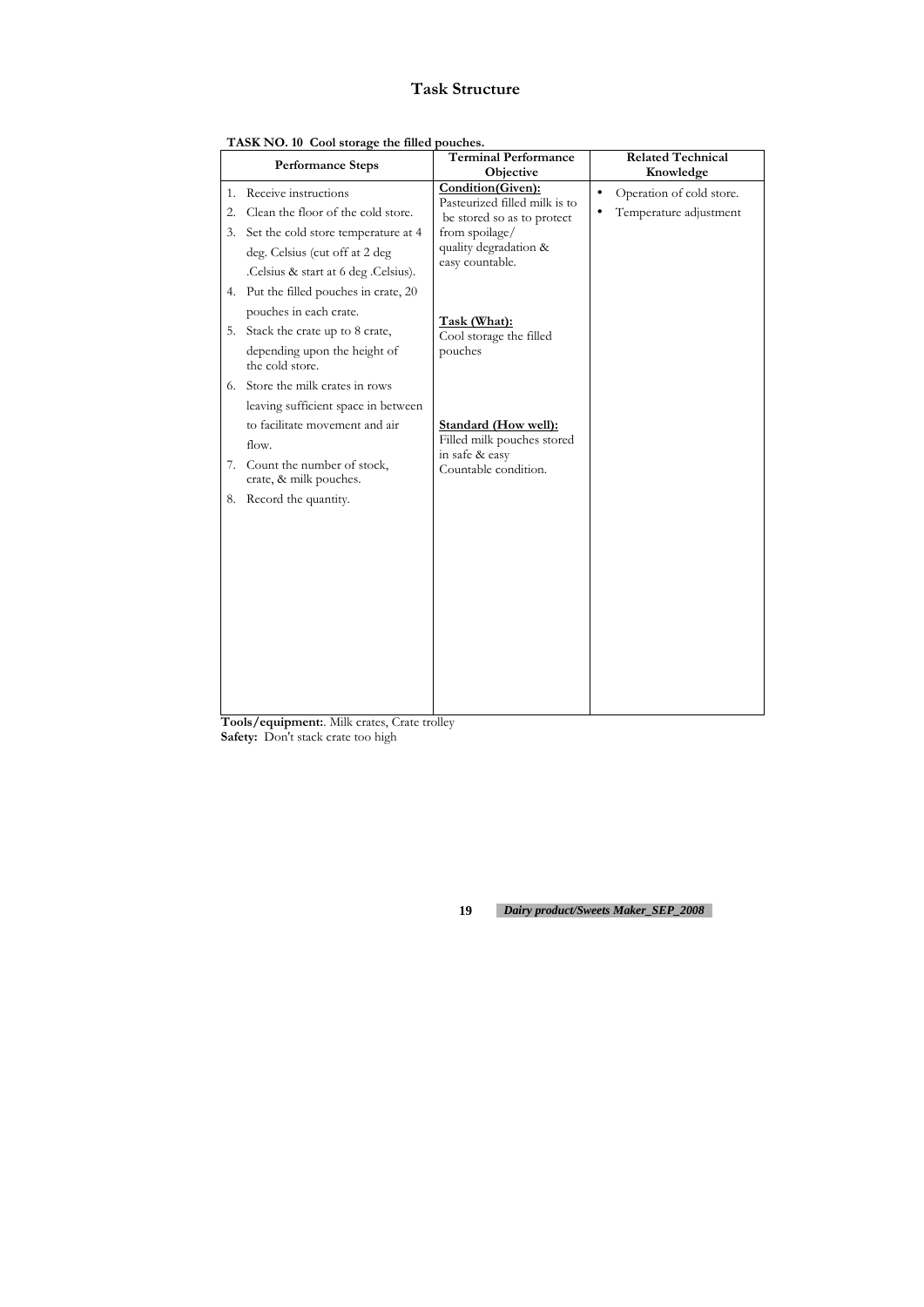|    | <b>Performance Step</b>                                                  | <b>Terminal Performance</b><br>Objective                   | <b>Related Technical</b><br>Knowledge |
|----|--------------------------------------------------------------------------|------------------------------------------------------------|---------------------------------------|
| 1. | Receive instruction.                                                     | Condition (Given):                                         | Concept of cleaning.<br>$\bullet$     |
| 2. | Collect necessary tools, equipment                                       |                                                            | Concept of sanitization.<br>$\bullet$ |
|    | and materials.                                                           | Two compartment wash-up                                    |                                       |
| 3. | Thoroughly rinse the equipments<br>with clean cold water in order to     | tank, one for warm detergent<br>solution and other for hot | Selection of detergents<br>$\bullet$  |
|    | remove loose dirt.                                                       | water together with steam jet.                             | and sanitizers.                       |
|    | 4. Prepare 0.8 to 1.0 percent of the                                     | Fresh detergent and                                        |                                       |
|    | alkaline detergent solution in warm<br>water in a wash-up tank and       | sanitizers.                                                |                                       |
|    | maintain the temperature at about                                        | Task (what):                                               |                                       |
|    | 50 о с.<br>5. Introduce the detergent solution                           |                                                            |                                       |
|    | into the equipment. Thoroughly                                           | Clean / sanitize dairy<br>equipment                        |                                       |
|    | brush the equipment surface, inside                                      |                                                            |                                       |
|    | and outside with a clean brush.                                          | <b>Standards (How well):</b>                               |                                       |
|    | 6. Wash the utensil with enough fresh                                    |                                                            |                                       |
|    | cold water, using a clean brush<br>again if needed, to remove all traces | Dairy equipments cleaned<br>and sanitized with the         |                                       |
|    | of detergent.                                                            | removal of soil from the                                   |                                       |
| 7. | Sanitize the equipment by steam or                                       | surface and destruction of all                             |                                       |
|    | hot water after cleaning and /or by                                      | pathogen and almost all non                                |                                       |
|    | rinsing with chlorine solution                                           | pathogenic microorganisms.                                 |                                       |
|    | (200ppm)                                                                 | Dairy equipments has been                                  |                                       |
|    |                                                                          | cleaned and sanitized as per<br>the standard.              |                                       |
|    |                                                                          |                                                            |                                       |
|    |                                                                          |                                                            |                                       |
|    |                                                                          |                                                            |                                       |
|    |                                                                          |                                                            |                                       |
|    |                                                                          |                                                            |                                       |
|    |                                                                          |                                                            |                                       |
|    |                                                                          |                                                            |                                       |
|    |                                                                          |                                                            |                                       |

**Tools, Equipments:** Two compartment wash-up tank, clean brushes. **Safety:** Use rubber gloves to avoid skin injury from detergent.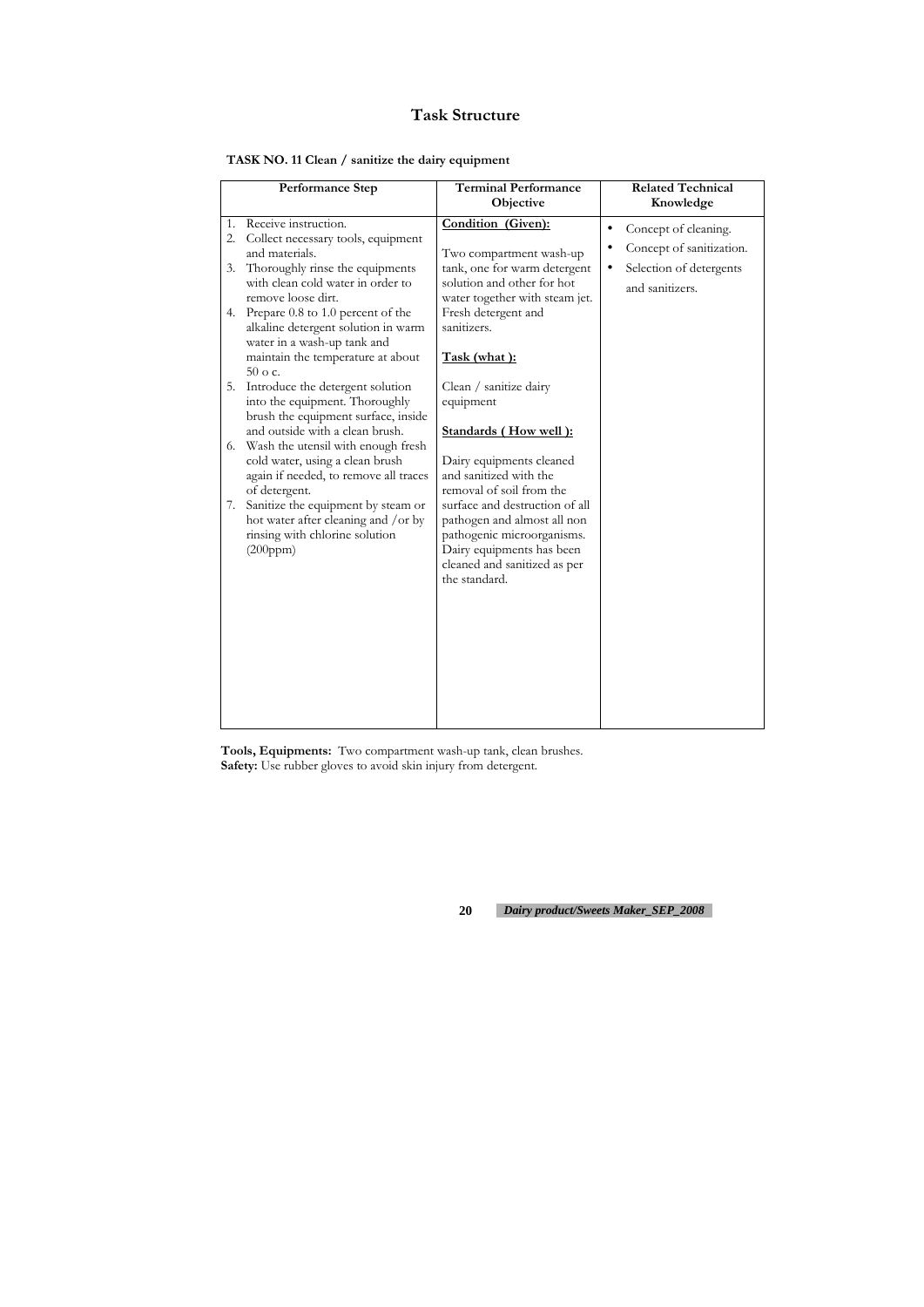## **Module: 1**

# **Sub-module: 2: Processing of Milk Products**

#### **Description**

This sub module consists of knowledge and skills related to processing of milk products. It consists of tasks related to milk products processing. Each task structure consists of task steps, terminal performance objective [TPO], and related technical knowledge essential for the effective performance of the task.

#### **Objective:**

After its completion of this module the trainees will be able:

- To produce plain butter
- To produce table butter
- To produce Ghee from butter.
- To produce Yogurt/Dahi
- To produce Lassi.
- To produce Sikarni
- To produce paneer.
- To produce Chhana
- To produce Khoa
- To produce Ice cream
- To produce sterilized milk.

#### **Tasks:**

- 1. Produce plain butter
- 2. Produce table butter
- 3. Produce Ghee from butter.
- 4. Produce Yogurt/Dahi
- 5. Produce Lassi.
- 6. Produce Sikarni
- 7. Produce paneer.
- 8. Produce Chhana
- 9. Produce Khoa
- 10. Produce Ice cream
- 11. Produce Sterilized milk.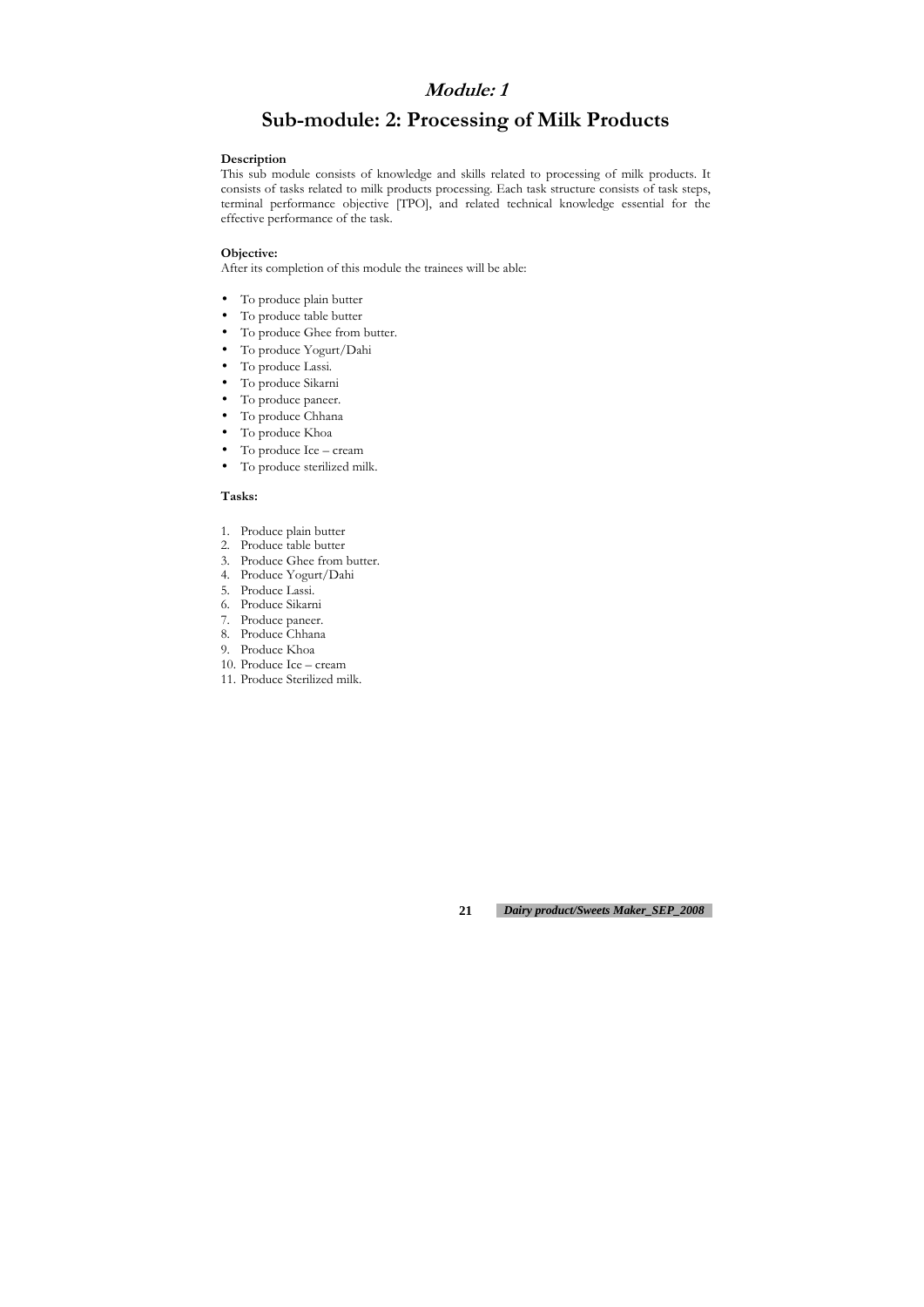| TASK NO. 1 Produce plain butter. |  |  |  |
|----------------------------------|--|--|--|
|----------------------------------|--|--|--|

**Tools/equipment:** Butter churn .Butter scoop, moisture balance. Safety: Keep the air vent open while churning.

|          | <b>Steps</b>                                                                                                                                  | <b>Terminal Performance</b><br>Objective     | <b>Related Knowledge</b>                                |
|----------|-----------------------------------------------------------------------------------------------------------------------------------------------|----------------------------------------------|---------------------------------------------------------|
| 1.       | Receive instructions                                                                                                                          | Condition(Given):                            | Concept of plain butter<br>$\bullet$                    |
| 2.       | Collect necessary tools, equipment<br>& materials.                                                                                            | Butter churn and standard                    | Acidity test of cream<br>$\bullet$                      |
| 3.       | Take the temperature of the cream                                                                                                             |                                              | Moisture test of butter                                 |
| 4.<br>5. | Test the acidity of the cream and if<br>it is high, neutralize with soda bi-<br>cab/ caustic neutralizers.<br>Take the cream into churn up to | Task (What):<br>Churn cream to produce plain | Quality & grading of<br>butter<br>Storing condition for |
|          | $1/3^{rd}$ barrel capacity.                                                                                                                   | butter                                       | butter                                                  |
| 6.       | Adjust the fat content to 38-42% by<br>adding chilled water.                                                                                  |                                              | Butter molding machine<br>$\bullet$                     |
| 7.       | Close the lid & run the butter                                                                                                                | <b>Standard (How well):</b>                  | Procedure                                               |
|          | churn.                                                                                                                                        | Plain butter produced as per the             |                                                         |
| 8.       | Open the chilled water to sprinkle<br>on the churn if such facility is                                                                        | given standard.                              |                                                         |
|          | provided.                                                                                                                                     | Butter churned                               |                                                         |
| 9.       | Rotate the churn at high speed.                                                                                                               | from cream                                   |                                                         |
| 10.      | Observe the sight glass & if it is clean,<br>stop the churn & open the lid.                                                                   | having permissible<br>loss of fat in butter. |                                                         |
| 11.      | Add break up water.                                                                                                                           |                                              |                                                         |
| 12.      | Close the lid & rotate again at<br>medium speed.                                                                                              |                                              |                                                         |
| 13.      | Stop the churn                                                                                                                                |                                              |                                                         |
| 14.      | Test the moisture percentage of the<br>butter.                                                                                                |                                              |                                                         |
| 15.      | Adjust the moisture content if<br>necessary.                                                                                                  |                                              |                                                         |
| 16.      | Take out the butter                                                                                                                           |                                              |                                                         |
| 17.      | Store the butter in deep freeze.                                                                                                              |                                              |                                                         |
| 18.      | Clean the churn with hot water &<br>detergent solution                                                                                        |                                              |                                                         |
| 19.      | Leave the churn open for drying.                                                                                                              |                                              |                                                         |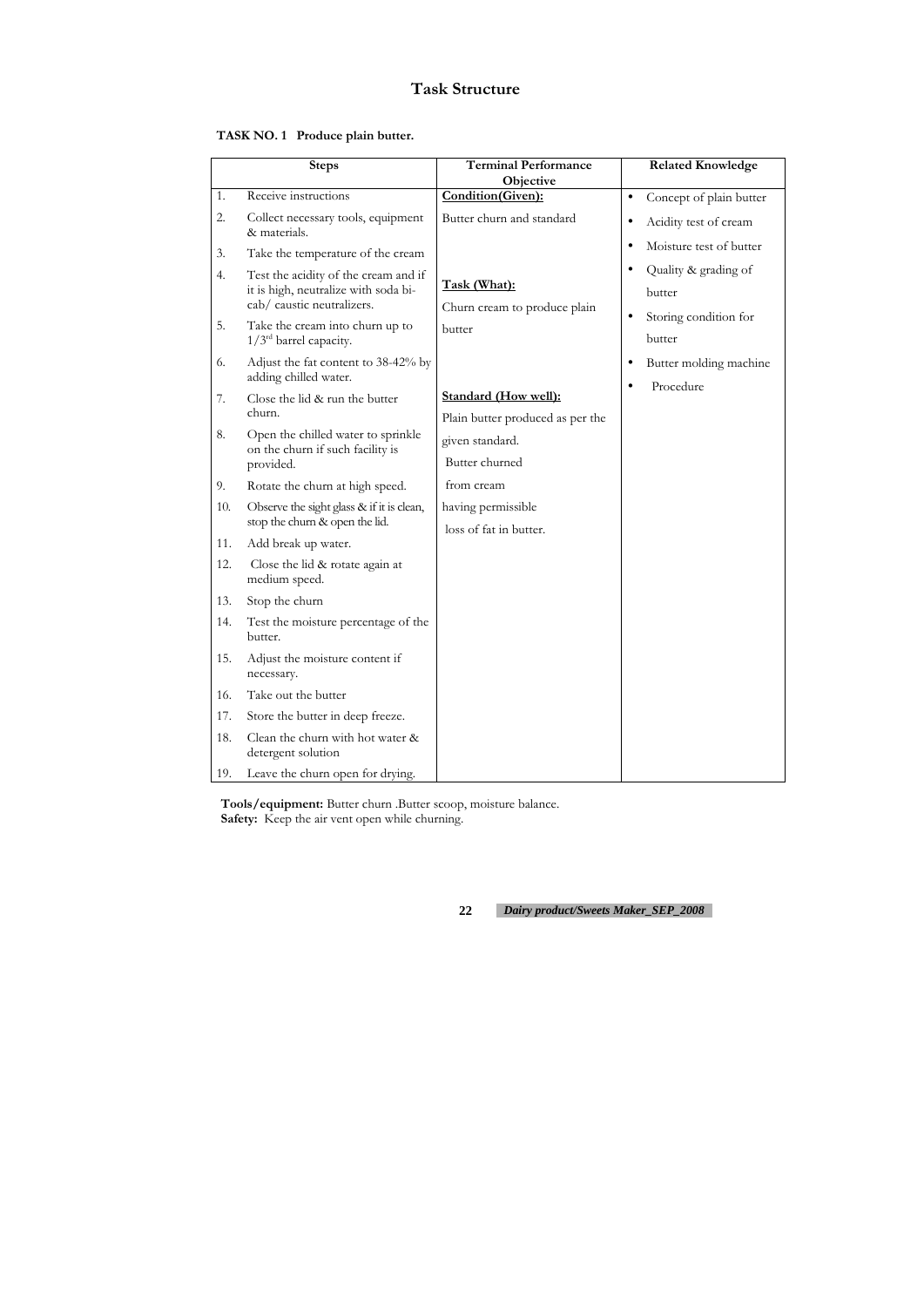### **TASK NO. 2 Produce table butter.**

**Tools/equipment:** Butter churn with worker, Butter scoop, moisture balance. Safety: Keep the air vent open while churning.

|          | <b>Steps</b>                                                                                                                | <b>Terminal Performance</b>                 | <b>Related Knowledge</b>                                                                   |
|----------|-----------------------------------------------------------------------------------------------------------------------------|---------------------------------------------|--------------------------------------------------------------------------------------------|
|          |                                                                                                                             | Objective                                   |                                                                                            |
| 1.       | Receive instructions                                                                                                        | Condition(Given):                           | Butter colour<br>$\bullet$                                                                 |
| 2.       | Collect necessary tools, equipment &<br>materials.                                                                          | Butter churn.                               | Butter salt<br>$\bullet$<br>Food Act related to butter<br>$\bullet$                        |
| 3.<br>4. | Take chilled cream at 8-10 deg.<br>Celsius in butter churn.<br>Adjust the fat content to 38-42% by<br>adding chilled water. |                                             | standard<br>Fat test of cream& butter<br>$\bullet$<br>Moisture test of butter<br>$\bullet$ |
| 5.       | Add butter colour.                                                                                                          |                                             | Quality & grading of butter<br>٠                                                           |
| 6.       | Close the lid & run the butter churn.                                                                                       | Task (What):<br>Produce table butter        | Storing condition for butter<br>٠<br>Butter molding machine.<br>$\bullet$                  |
| 7.       | Open the chilled water to sprinkle on<br>the churn if such facility is provided.                                            |                                             | Procedure<br>$\bullet$                                                                     |
| 8.       | Rotate the churn at high speed.                                                                                             |                                             |                                                                                            |
| 9.       | Observe the sight glass & if it is clean,<br>stop the churn & open the lid.                                                 |                                             |                                                                                            |
|          | 10. Add break up water.                                                                                                     |                                             |                                                                                            |
|          | 11. Close the lid & rotate again at<br>medium speed.                                                                        |                                             |                                                                                            |
|          | 12. Stop the churn                                                                                                          | <b>Standard (How well):</b>                 |                                                                                            |
|          | 13. Add butter salt                                                                                                         | Table butter with<br>smooth consistency and |                                                                                            |
|          | 14. Work out the butter.                                                                                                    | uniform salt produced.                      |                                                                                            |
|          | 15. Test the moisture percentage of the<br>butter.                                                                          |                                             |                                                                                            |
|          | 16. Adjust the moisture content if<br>necessary.                                                                            |                                             |                                                                                            |
|          | 17. Take out the butter & pack                                                                                              |                                             |                                                                                            |
|          | 18. Store the butter in deep freeze.                                                                                        |                                             |                                                                                            |
|          | 19. Clean the churn with hot water &<br>detergent solution                                                                  |                                             |                                                                                            |
|          | 20. Leave the churn open for drying.                                                                                        |                                             |                                                                                            |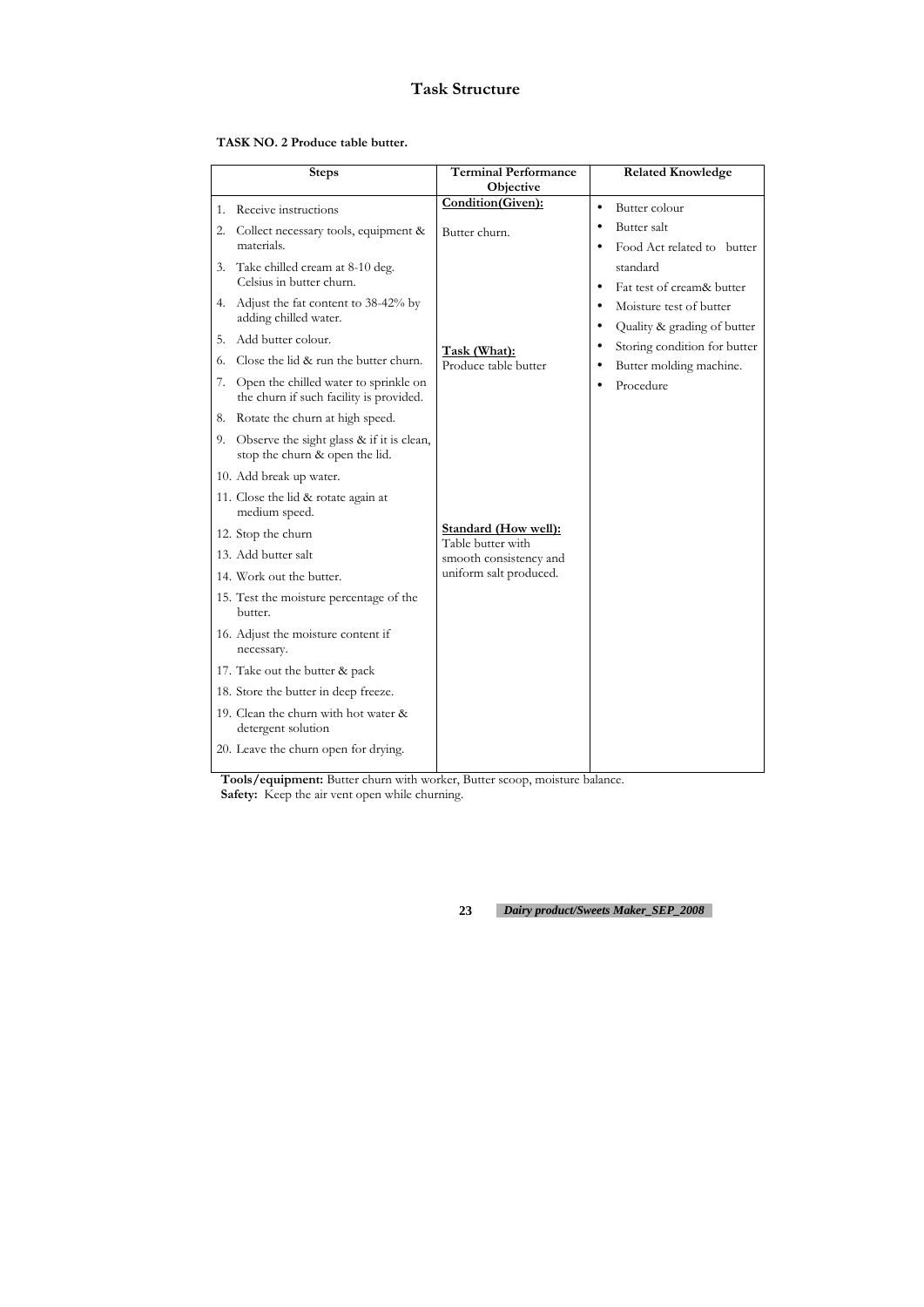|  | TASK NO: 3 Produce Ghee from butter. |
|--|--------------------------------------|
|--|--------------------------------------|

|    | Performance steps                       | <b>Terminal Performance</b><br>Objective |           | <b>Related Technical</b><br>Knowledge |
|----|-----------------------------------------|------------------------------------------|-----------|---------------------------------------|
| 1. | Receive instructions                    | Condition(Given):                        | $\bullet$ | Construction and operation            |
| 2. | Collect necessary tools, equipment &    | Plain butter and ghee plant              |           | of butter milting vat, ghee           |
|    | materials.                              |                                          |           | cattle, high pressure filter          |
| 3. | Put the butter into the butter milting  |                                          |           | and clarifier                         |
|    | vat.                                    |                                          | ٠         | Characteristics flavour and           |
| 4. | Transfer the milted butter into the     |                                          |           | texture of ghee                       |
|    | settling tank.                          | Task (What):                             | $\bullet$ | Judging and grading the               |
| 5. | Drain out the butter milk and transfer  | Make ghee from butter                    |           | ghee                                  |
|    | the milted butter into the ghee gattle. | using Steam jacketed                     | ٠         | Production loss                       |
| 6. | Boil the ghee up to 110 deg Celsius.    | Vassar.                                  | $\bullet$ | Procedure                             |
| 7. | Close the steam valve & leave on        |                                          |           |                                       |
|    | disturbed for some time.                |                                          |           |                                       |
| 8. | Pass the ghee through filter and        |                                          |           |                                       |
|    | clarifier.                              | <b>Standards (How well):</b>             |           |                                       |
| 9. | Store the ghee in storage tank.         | Butter having granular                   |           |                                       |
|    | 10. Fill the ghee at 45 deg Celsius.    | texture & characteristics                |           |                                       |
|    | 11. Store the fill pouches/ Counter at  | aroma produced with                      |           |                                       |
|    | ambient temperature for 24 hrs for      | permissible loss of fat.                 |           |                                       |
|    | crystallization.                        |                                          |           |                                       |
|    | 12. Transfer to cold store for further  |                                          |           |                                       |
|    | storage.                                |                                          |           |                                       |

**Tools/equipment:** Ghee plant having butter milting vat, settling tank, ghee cattle, high pressure filter, clarifier, packing machine.

#### **Safety:**

- **1.** Take care of slippery surface of the ghee section.
- 2. Don't apply more steam pressure in ghee cattle.
- 3. Do not hold the ghee at final temperature for long time.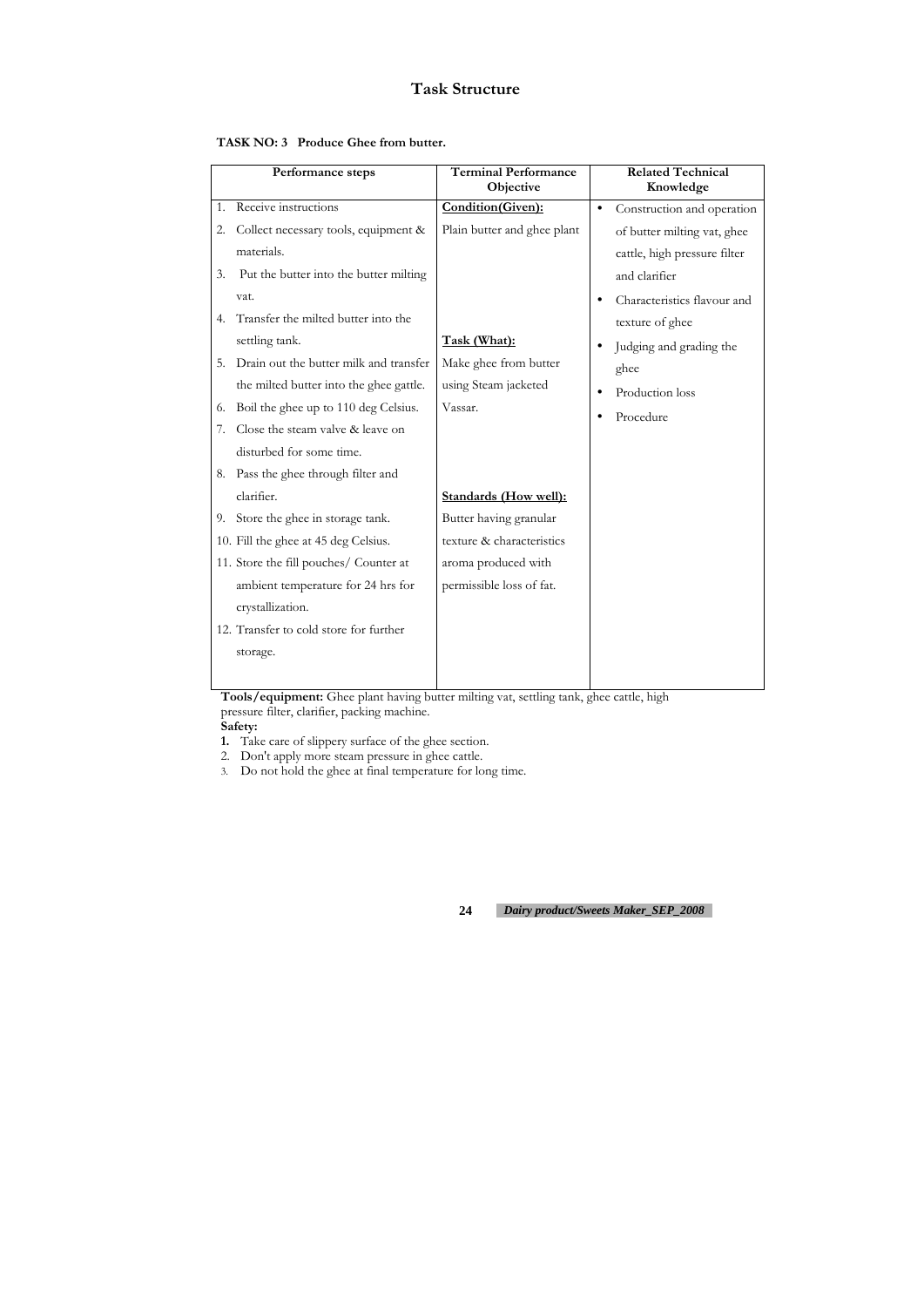### **TASK NO: 4 Produce Yogurt/Dahi**

|                | Performance steps                                                                                                                                         | <b>Terminal Performance</b>                                                                  | <b>Related Technical Knowledge</b>                                                                  |
|----------------|-----------------------------------------------------------------------------------------------------------------------------------------------------------|----------------------------------------------------------------------------------------------|-----------------------------------------------------------------------------------------------------|
|                |                                                                                                                                                           | Objective                                                                                    |                                                                                                     |
| 1.<br>2.       | Receive instructions.<br>Collect necessary tools, equipment &<br>materials.                                                                               | Condition(Given):<br>Milk & other additives and<br>batch pasteurizer.                        | Quality of milk suitable for<br>$\bullet$<br>yoghurt<br>Different varieties of yoghurt<br>$\bullet$ |
| 3.<br>4.       | Take milk of required fat % into the<br>batch pasteurizer.<br>Heat the milk to 45 deg Celsius.                                                            |                                                                                              | Effect of heat on body and<br>texture of yoghurt<br>Homogenizing yoghurt milk<br>$\bullet$          |
| 5.             | Mix sugar, skim milk powder & any<br>other additives with milk.                                                                                           | Task (What):<br>Produced yoghurt/ dahi.                                                      | Yoghurt culture<br>Procedure                                                                        |
| 6.<br>7.<br>8. | Heat to city 5 deg Celsius.<br>Homogenize at appropriate pressure.<br>Heat to 85 deg Celsius & hold for 20                                                |                                                                                              |                                                                                                     |
|                | min.<br>9. Cool to 42 deg Celsius.<br>10. Add Yoghurt culture & mix well.                                                                                 |                                                                                              |                                                                                                     |
|                | 11. Fill in the cup or pouches.<br>12. Incubate at 42 deg Celsius for 3 to 4<br>hrs.<br>13. Transfer to cold store and store till<br>dispatched for sale. | <b>Standards (How well):</b><br>Firm set yogurt/dahi with<br>good aroma & taste<br>produced. |                                                                                                     |
|                |                                                                                                                                                           |                                                                                              |                                                                                                     |

**Tools/equipment:** Batch pasteurizer with heating & cooling facility, Homogenizer Incubator, cold store, filling unit.

**Safety:** Don't laps between culture addition and filling in the cup.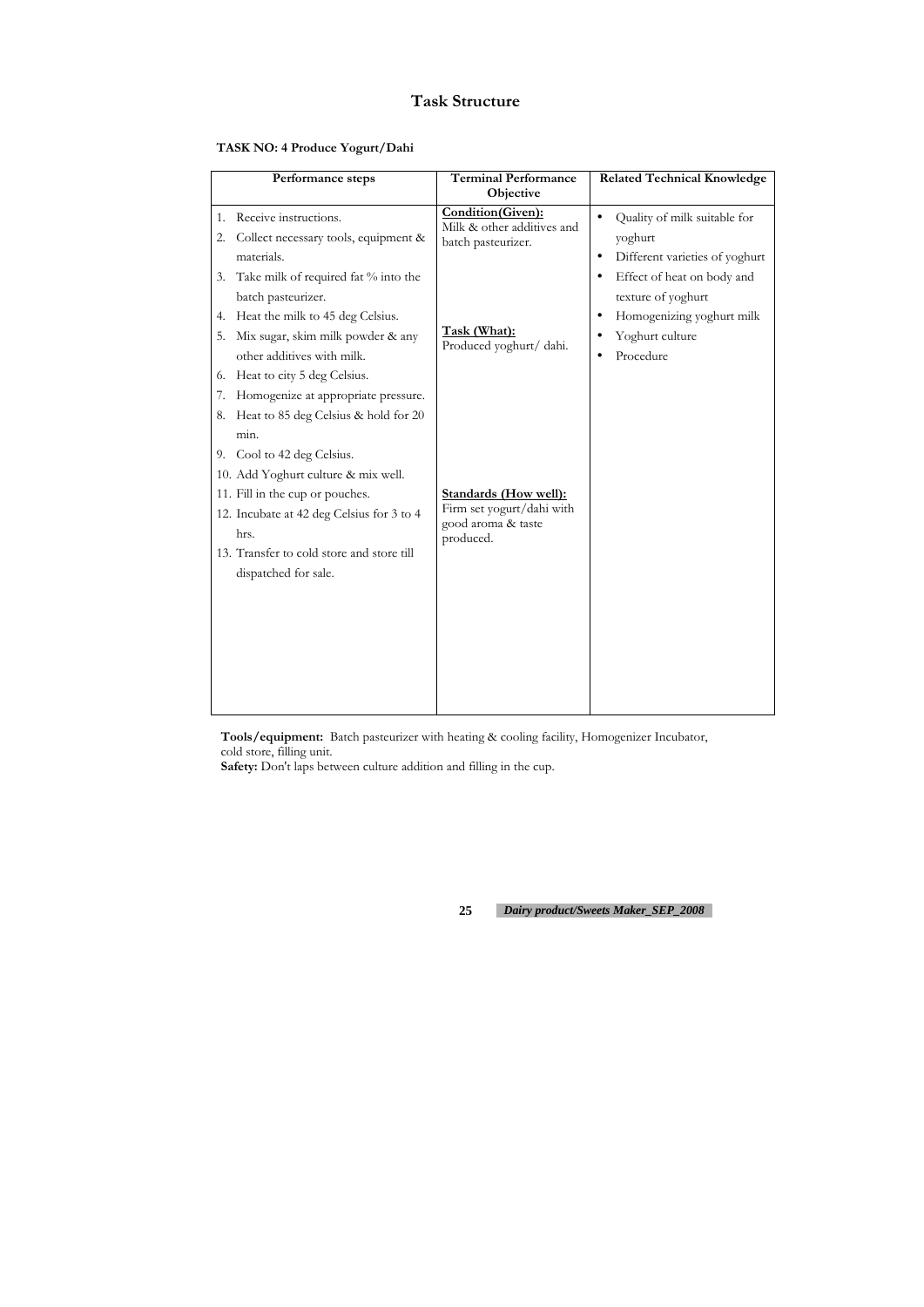| TASK NO. 5 Produce Lassi. |  |  |  |
|---------------------------|--|--|--|
|---------------------------|--|--|--|

|    | <b>Performance Steps</b>               | <b>Terminal Performance</b><br>Objective | <b>Related Technical</b><br>Knowledge |
|----|----------------------------------------|------------------------------------------|---------------------------------------|
| 1. | Receive instructions                   | Condition(Given):                        | Concept of lassi<br>$\bullet$         |
| 2. | Collect necessary tools, equipment     | Milk, equipped lab and<br>standard.      | Judging the quality of sugar          |
|    | & materials.                           |                                          | Selecting appropriate quality         |
| 3. | Take milk with 4% fat & 9% SNF.        |                                          | of colour & flavor                    |
|    | 4. Heat to 85 deg. Celsius & hold for  |                                          | Fat & SNF Test<br>$\bullet$           |
|    | 15 min.                                | Task (What):                             | Dahi culture<br>$\bullet$             |
| 5. | Cool to $30 - 30$ deg. Celsius.        | Produce sweet lassi.                     | Operation of homogenizer              |
| 6. | Add dahi culture.                      |                                          | Procedure<br>$\bullet$                |
| 7. | Incubate for $8 - 12$ hrs.             |                                          |                                       |
| 8. | Add water $\omega$ 13% of milk & sugar |                                          |                                       |
|    | (a) 8%                                 |                                          |                                       |
|    | 9. Mix well & pass through             | <b>Standard (How well):</b>              |                                       |
|    | homogenizer with out applying          | Sweet lassi produced with                |                                       |
|    | pressure.                              | saffron and cardamom                     |                                       |
|    | 10. Fill & seal in poly pack.          | flavour as per the standard.             |                                       |
|    | 11. Store in cold store.               |                                          |                                       |
|    |                                        |                                          |                                       |
|    |                                        |                                          |                                       |
|    |                                        |                                          |                                       |
|    |                                        |                                          |                                       |
|    |                                        |                                          |                                       |
|    |                                        |                                          |                                       |
|    |                                        |                                          |                                       |
|    |                                        |                                          |                                       |
|    |                                        |                                          |                                       |

**Tools/equipment:** Batch Pasteurizer, Homogenizer, Packing machine. **Safety:**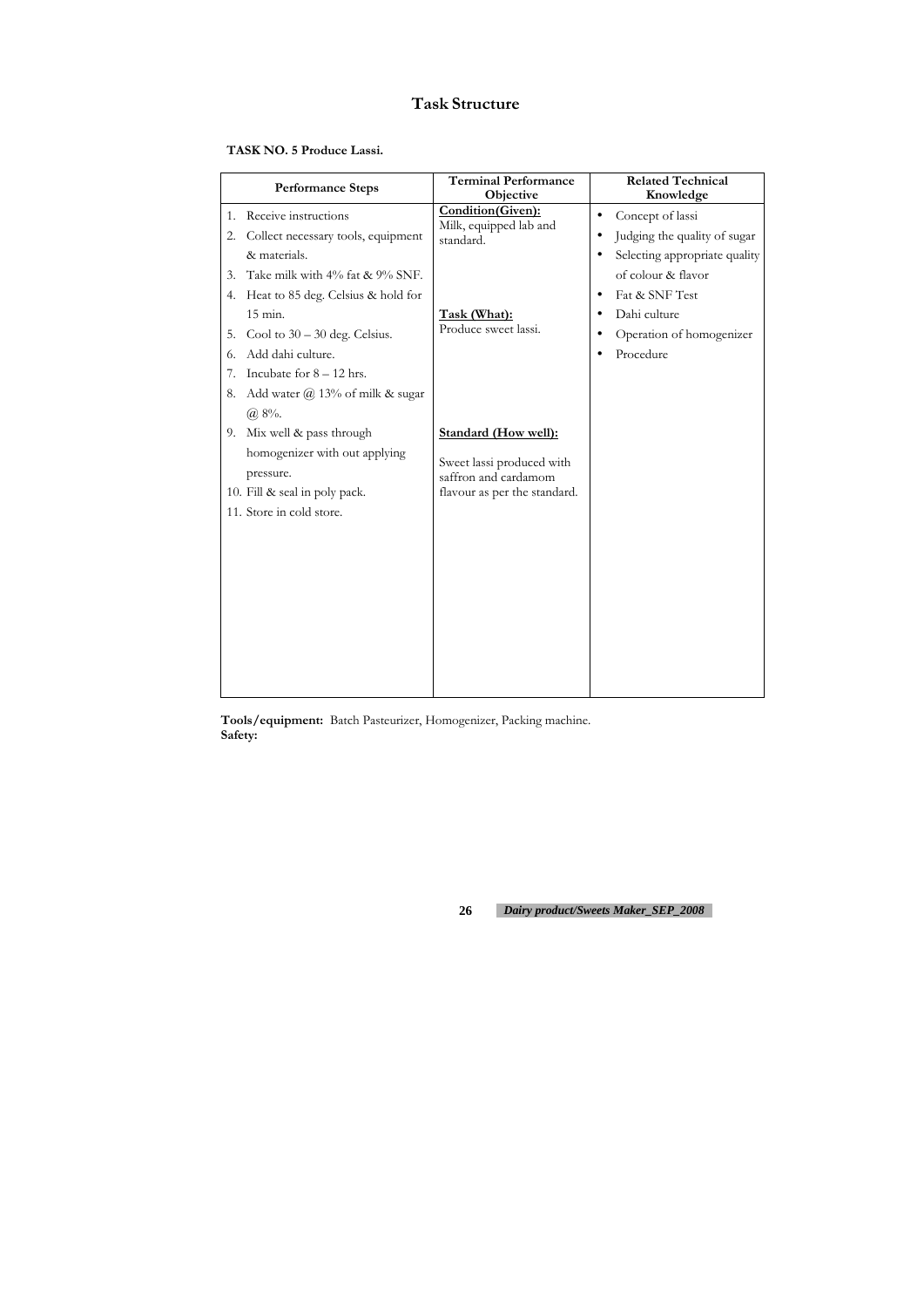| TASK NO. 6 Produce Sikarni. |  |  |  |
|-----------------------------|--|--|--|
|-----------------------------|--|--|--|

|    | <b>Performance Steps</b>              | <b>Terminal Performance</b><br>Objective | <b>Related Technical</b><br>Knowledge |
|----|---------------------------------------|------------------------------------------|---------------------------------------|
| 1. | Receive instructions                  | Condition(Given):                        | Concept of sikarni<br>$\bullet$       |
| 2. | Collect necessary tools, equipment    | Milk; equip lab, sugar &                 | Cream separation<br>$\bullet$         |
|    | & materials.                          | flavouring agent.                        | Taste & flavour of good<br>٠          |
| 3. | Heat whole milk to 40 deg. Celsius.   |                                          | quality sikarni                       |
| 4. | Separate the cream.                   |                                          | Flavouring & colouring                |
| 5. | Pasteurize, cool & store the cream.   |                                          | ingredients                           |
| 6. | Take the skim milk in an aluminum     | Task (What):                             | Procedure                             |
|    | can.                                  | Prepare sikarni using skim               |                                       |
|    | 7. Heat to 85 deg. Celsius & hold for | milk & cream.                            |                                       |
|    | $10$ min.                             |                                          |                                       |
| 8. | Cool to 30-32 deg. Celsius & add      |                                          |                                       |
|    | dahi culture.                         |                                          |                                       |
| 9. | Put the curd mass into a muslin       |                                          |                                       |
|    | cloth & hang till dropping of free    | <b>Standard (How well):</b>              |                                       |
|    | water stops.                          | Smooth textured sikarni                  |                                       |
|    | 10. Take the drained curd mass into a | prepared.                                |                                       |
|    | vessel & knead well.                  |                                          |                                       |
|    | 11. Pass through muslin cloth.        |                                          |                                       |
|    | 12. Add flavoring & coloring          |                                          |                                       |
|    | ingredient & mix well.                |                                          |                                       |
|    | 13. Fill in 50 ml or 100 ml cup by    |                                          |                                       |
|    | weighting.                            |                                          |                                       |
|    | 14. Store in cold store.              |                                          |                                       |

 **Tools/equipment:** Aluminum can plunger, heating facility muslin cloth.

### **Safety:**

- 1. Hang the curd in cool place.
- 2. Maintain personal hygiene.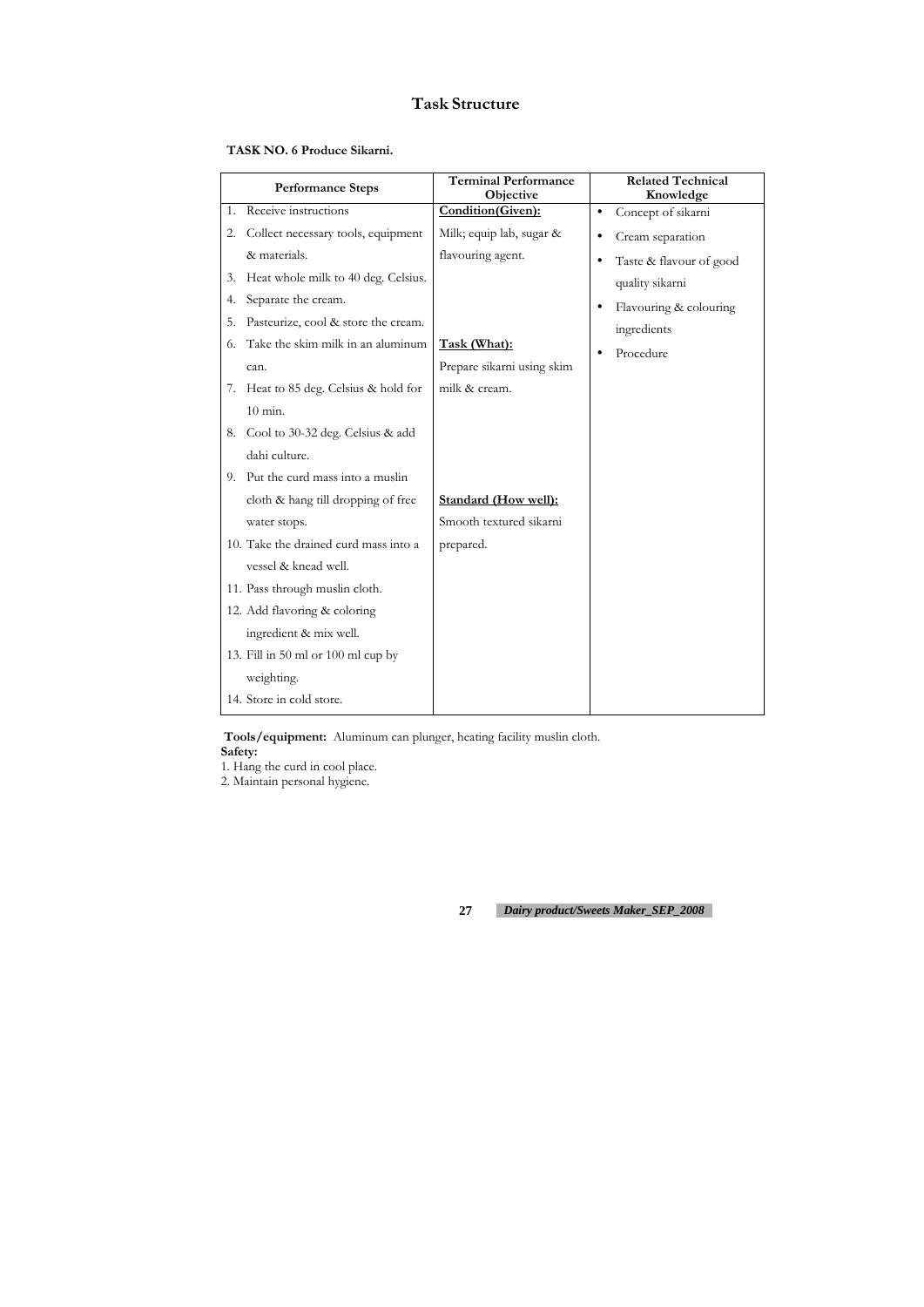### **TASK NO: 7 Produce paneer.**

| Performance steps                                                                                                                                                                                                                                                                                                                                                                                                                                                                                                                                                                                                                                                                                | <b>Terminal Performance</b>                                                                                                                                                                                                      | <b>Related Technical</b>                                                                                                                                                                                                |
|--------------------------------------------------------------------------------------------------------------------------------------------------------------------------------------------------------------------------------------------------------------------------------------------------------------------------------------------------------------------------------------------------------------------------------------------------------------------------------------------------------------------------------------------------------------------------------------------------------------------------------------------------------------------------------------------------|----------------------------------------------------------------------------------------------------------------------------------------------------------------------------------------------------------------------------------|-------------------------------------------------------------------------------------------------------------------------------------------------------------------------------------------------------------------------|
| Receive instructions.<br>1.<br>Collect necessary tools, equipment &<br>2.<br>materials.<br>Take fresh buffalo milk.<br>3.<br>Heat to 85-90 deg Celsius.<br>4.<br>Prepare coagulant (Citric acid<br>5.<br>solution).<br>6. Add coagulant to milk at 80-85 deg<br>Celsius while stirring.<br>Leave on disturb for 10 min.<br>7.<br>Filter through muslin cloth.<br>8.<br>Put the coagulant into the hoop.<br>9.<br>10. Apply pressure and leave it for some<br>time (nearly $30$ to $60$ min).<br>11. Remove pressure and put the cape<br>into the cold water.<br>12. Cut the paneer into required size $\&$<br>pack.<br>13. Use vacuum packing machine for<br>packing.<br>14. Store in cold room. | Objective<br>Condition(Given):<br>Fresh buffalo milk,<br>necessary tools and<br>equipment<br>Task (What):<br>Produce paneer.<br><b>Standards (How well):</b><br>Paneer of good body &<br>texture prepared with<br>desired yield. | Knowledge<br>Coagulant preparation<br>$\bullet$<br>Quality of paneer<br>Yield of paneer<br>٠<br>Different type of press.<br>$\bullet$<br>Vacuum packing machine<br>Factor effecting<br>coagulation of milk<br>Procedure |
|                                                                                                                                                                                                                                                                                                                                                                                                                                                                                                                                                                                                                                                                                                  |                                                                                                                                                                                                                                  |                                                                                                                                                                                                                         |

**Tools/equipment:** Milk heating vessel, plunger, press, hoops, vacuum packing machine. **Safety:** 

1. Filter the coagulum carefully.

2. Read instruction carefully before operating vacuum packing machine.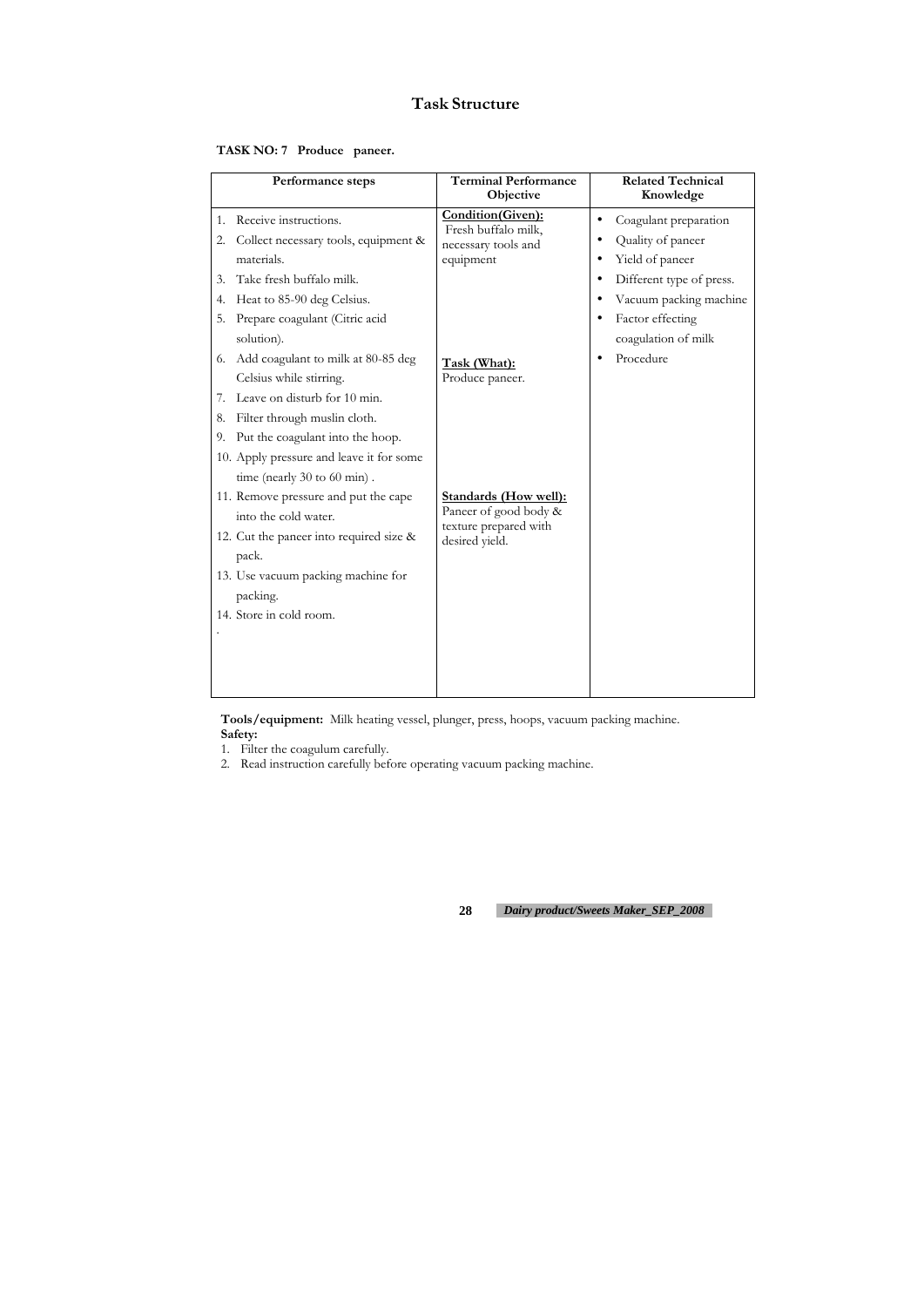| TASK NO: 8 Produce Chhana |  |  |
|---------------------------|--|--|
|---------------------------|--|--|

|                      | Performance steps                                                                                                                                                                             | <b>Terminal Performance</b><br>Objective                               | <b>Related Technical Knowledge</b>                                                                                                 |
|----------------------|-----------------------------------------------------------------------------------------------------------------------------------------------------------------------------------------------|------------------------------------------------------------------------|------------------------------------------------------------------------------------------------------------------------------------|
| 1.<br>2.<br>3.<br>4. | Receive instructions.<br>Collect necessary tools, equipment &<br>materials.<br>Take fresh cow milk.<br>Heat to 90 deg Celsius or boil.                                                        | Condition(Given):<br>Cow milk and citric acid as<br>a coagulant.       | Differentiating cow & buffalo<br>milk<br>Quality of Chhana suitable<br>$\bullet$<br>for sweet preparation<br>Coagulant preparation |
| 5.<br>6.<br>8.<br>9. | Cool to 70 deg Celsius.<br>Prepare Coagulant.<br>Add Coagulant while stirring.<br>Leave undisturbed for 10 min.<br>Filter coagulum through muslin cloth.                                      | Task (What):<br>Prepare Chhana from cow<br>milk for sweet preparation. | Yield of Chhana<br>Production loss of Chhana<br>Procedure<br>$\bullet$                                                             |
|                      | 10. Deep the coagulum with cloth in<br>following tape water to cool down.<br>11. Hang the Chhana mass till dropping<br>of free water stops.<br>12. Use fresh Chhana for sweet<br>preparation. | <b>Standards (How well):</b><br>Soft and smooth Chhana<br>produced.    |                                                                                                                                    |
|                      |                                                                                                                                                                                               |                                                                        |                                                                                                                                    |

**Tools/equipment:** Milk heating vessel, plunger, and muslin cloth. **Safety:** Filter the coagulum carefully.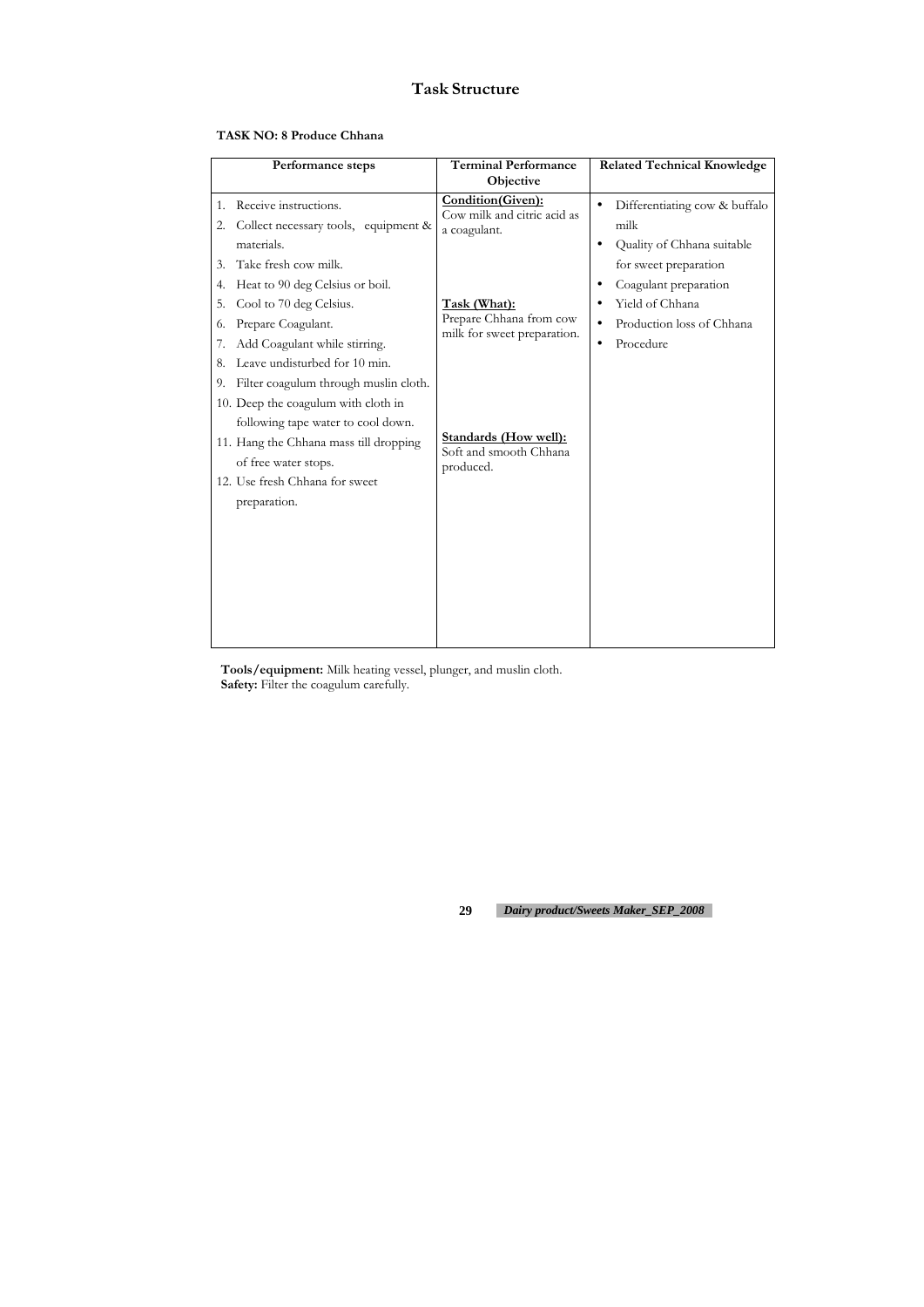**Tools/equipment:** Iron karahi, laddle, oven with control. Safety: Observe personal safety.

| TASK NO: 9 Prepare Khoa          |                                                                                                                                                                                                                                                                     |                                                                                                                                                                |                                                                                                                                                                                                                                                                                                              |
|----------------------------------|---------------------------------------------------------------------------------------------------------------------------------------------------------------------------------------------------------------------------------------------------------------------|----------------------------------------------------------------------------------------------------------------------------------------------------------------|--------------------------------------------------------------------------------------------------------------------------------------------------------------------------------------------------------------------------------------------------------------------------------------------------------------|
|                                  | Performance steps                                                                                                                                                                                                                                                   | <b>Terminal Performance</b><br>Objective                                                                                                                       | <b>Related Technical</b><br>Knowledge                                                                                                                                                                                                                                                                        |
| 1.<br>2.<br>3.<br>4.<br>5.<br>6. | Receive instructions.<br>Collect necessary tools,<br>equipment & materials.<br>Take fresh buffalo milk.<br>Test for neutralization addition.<br>Take the milk in iron karahi.<br>Apply fire while agitating the milk<br>continuously.<br>7. Slow down heat when pat | Condition(Given):<br>Buffalo milk, adulteration<br>testing kit, Karahi, ladle &<br>oven.<br>Task (What):<br>Prepare khoa in iron karahi<br>using buffalo milk. | desiccated<br>of<br>Concept<br>$\bullet$<br>sweets<br>Types of desiccated sweets<br>$\bullet$<br>Introduction of khoa<br>Judging the quality of milk.<br>$\bullet$<br>Different varieties of khoa<br>used for sweet preparation<br>Grading of khoa<br>$\bullet$<br>Storage of khoa<br>$\bullet$<br>Procedure |
| 9.                               | formation starts,.<br>8. Add a small quantity of citric acid<br>solution to granular khoa is<br>required.<br>Take out for the fire.<br>10. Allow to cool down.<br>11. Store in cool.                                                                                | <b>Standards (How well):</b><br>Soft, white & granular khoa<br>produced from buffalo milk.                                                                     |                                                                                                                                                                                                                                                                                                              |
|                                  |                                                                                                                                                                                                                                                                     |                                                                                                                                                                |                                                                                                                                                                                                                                                                                                              |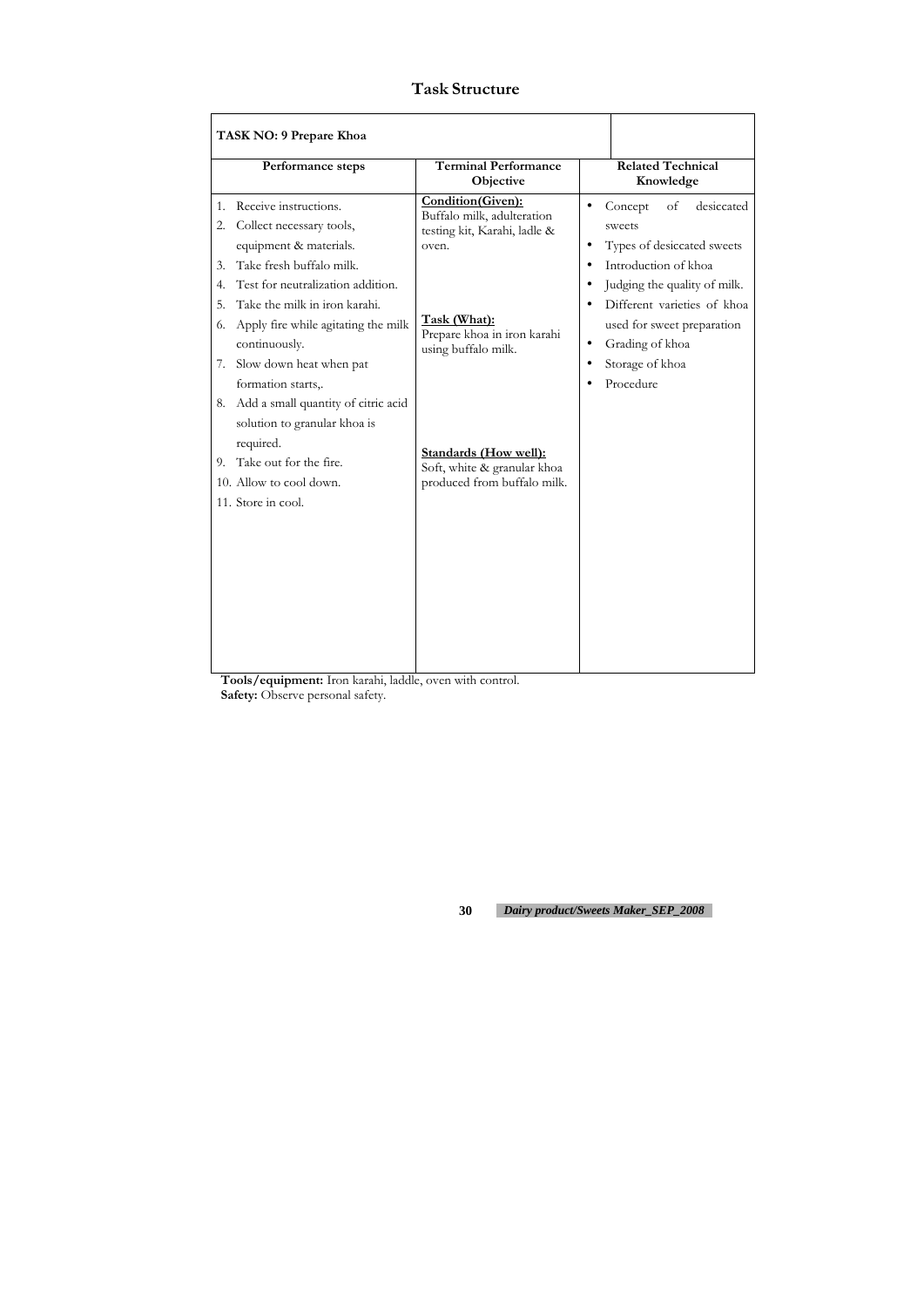### **TASK NO. 10 Produce Ice – cream**

**Tools/equipment:** Batch Pasteurizer, Aging vat, Ice cream freezer, deep freeze, homogenizer. Safety: Personal Safety at each step.

|    | <b>Steps</b>                               | <b>Terminal Performance</b>                              |           | <b>Related Knowledge</b>    |
|----|--------------------------------------------|----------------------------------------------------------|-----------|-----------------------------|
|    |                                            | Objective                                                |           |                             |
| 1. | Receive instructions                       | Condition(Given):<br>Milk & necessary                    | $\bullet$ | Composition of various      |
| 2. | Collect necessary tools, equipment &       | ingredients.                                             |           | varieties of ice cream      |
|    | materials.                                 |                                                          | $\bullet$ | Types of Ice cream          |
| 3. | Take milk in a batch pasteurizer &         |                                                          |           | Calculating the quality of  |
|    | heat to 45 deg. Celsius.                   |                                                          |           | different ingredient of Ice |
| 4. | Add calculated quality of cream, SMP       |                                                          |           | cream mix                   |
|    | & stabilizer/ emulsifier & mix well.       |                                                          | $\bullet$ | Stabilizer & Emulsifier.    |
| 5. | Raise the temperature to 65 deg.           | Task (What):                                             | $\bullet$ | Colour & flavour            |
|    | Celsius.                                   | Prepare mix for ice-cream.                               | $\bullet$ | Ice cream freezers, its     |
| 6. | Homogenize using double stage              | Produce Ice cream<br>by freezing the mix.                | $\bullet$ | construction & operation.   |
|    | homogenizer.                               |                                                          |           | Economy of Ice-cream        |
| 7. | Heat to 85 deg. Celsius & hold.            |                                                          |           | production                  |
| 8. | Cool to ambient temperature using          |                                                          | $\bullet$ | Measuring over run.         |
|    | tape water.                                |                                                          | $\bullet$ | Fat testing of IC           |
| 9. | Transfer to ageing vat, cool to $2 - 4$    |                                                          |           | Operation of homogenizer.   |
|    | deg. Celsius & hold over night.            |                                                          | $\bullet$ | Homogenizing pressure &     |
|    | 10. Add required quality of flavour &      |                                                          |           | temperature                 |
|    | colour.                                    |                                                          | $\bullet$ | Hardening tunnel            |
|    | 11. Fill the freezer barrel up to 50% of   | <b>Standard (How well):</b><br>Smooth textured ice cream | $\bullet$ | Procedure                   |
|    | the capacity with mix.                     | with $80 - 90\%$ over run                                |           |                             |
|    | 12. Run the freezer, adjust the air        | produced.                                                |           |                             |
|    | pressure.                                  |                                                          |           |                             |
|    | 13. Fill the frozen Ice cream in the cup & |                                                          |           |                             |
|    | store in deep freezer.                     |                                                          |           |                             |
|    |                                            |                                                          |           |                             |
|    |                                            |                                                          |           |                             |
|    |                                            |                                                          |           |                             |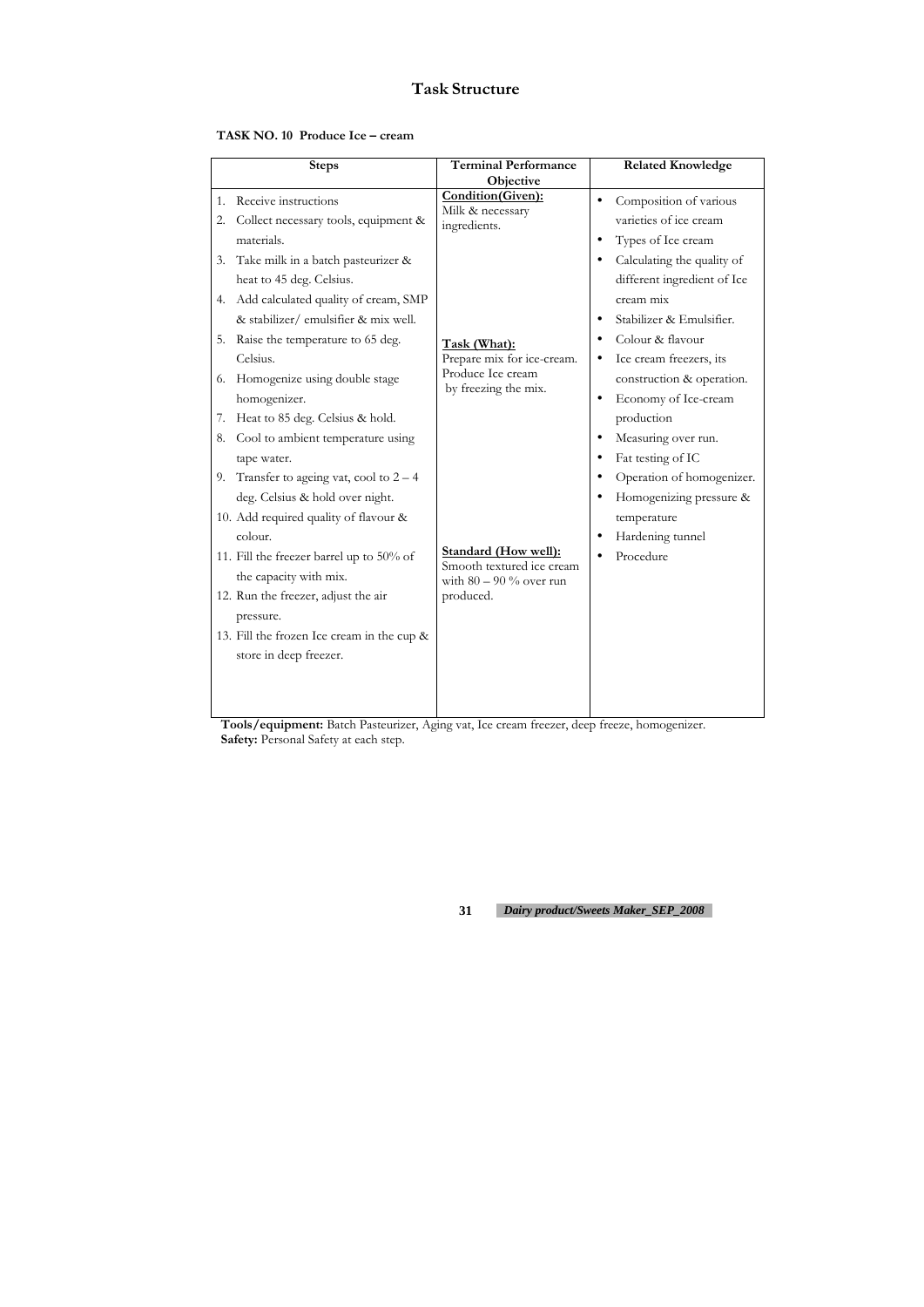#### **TASK NO. 11 Produce sterilized milk.**

| <b>Performance Steps</b>                                                                                                                                                                                                                                                                                         | <b>Terminal Performance</b><br>Objective                                                                                                            | <b>Related Technical</b><br>Knowledge                                                                                                                                                                                                                                                     |
|------------------------------------------------------------------------------------------------------------------------------------------------------------------------------------------------------------------------------------------------------------------------------------------------------------------|-----------------------------------------------------------------------------------------------------------------------------------------------------|-------------------------------------------------------------------------------------------------------------------------------------------------------------------------------------------------------------------------------------------------------------------------------------------|
| Receive instructions<br>1.<br>Collect necessary tools, equipment<br>2.<br>& materials.<br>3. Select the milk with 70% alcohol<br>negative.<br>4. Heat, separate & standardized to<br>3% fat & 9.0% SNF.<br>5. Heat to 75 deg. Celsius &<br>homogenize with double stage                                          | Condition(Given):<br>Flour, milk and batch<br>sterilizer.<br>Task (What):<br>Prepare sterilize milk in<br>glass bottle.                             | Definition of sterilized milk<br>$\bullet$<br>Alcohol test<br>$\bullet$<br>Creaming index<br>$\bullet$<br>Crown capping<br>$\bullet$<br>Quality of glass bottle<br>Suitable of sterilization<br>Cream separation<br>$\bullet$<br>Standardization<br>$\bullet$<br>Operation of homogenizer |
| homogenizer.<br>Add refined white sugar.<br>6.<br>Cool to 5 deg. Celsius.<br>7.<br>Fill in the bottle.<br>8.<br>Apply crown pack.<br>9.<br>10. Auto calves at 120 deg. Celsius for<br>20 min.<br>11. Release the pressure & take out the<br>bottle from the stabilizer.<br>12. Store at atmospheric temperature. | <b>Standard (How well):</b><br>Sterilize flavour milk<br>produced with out any<br>spoilage of milk or bottle<br>with minimum 30 days shelf<br>life. | Procedure                                                                                                                                                                                                                                                                                 |

 **Tools/equipment:** Aluminum can plunger, heating facility Separator, homogenizer, Auto clave, Glass bottle, Crown capping machine.

### **Safety:**

- 1. Don't apply more steam pressure than required.
- 2. Don't open the lead when sterilizer is hot. & under pressure.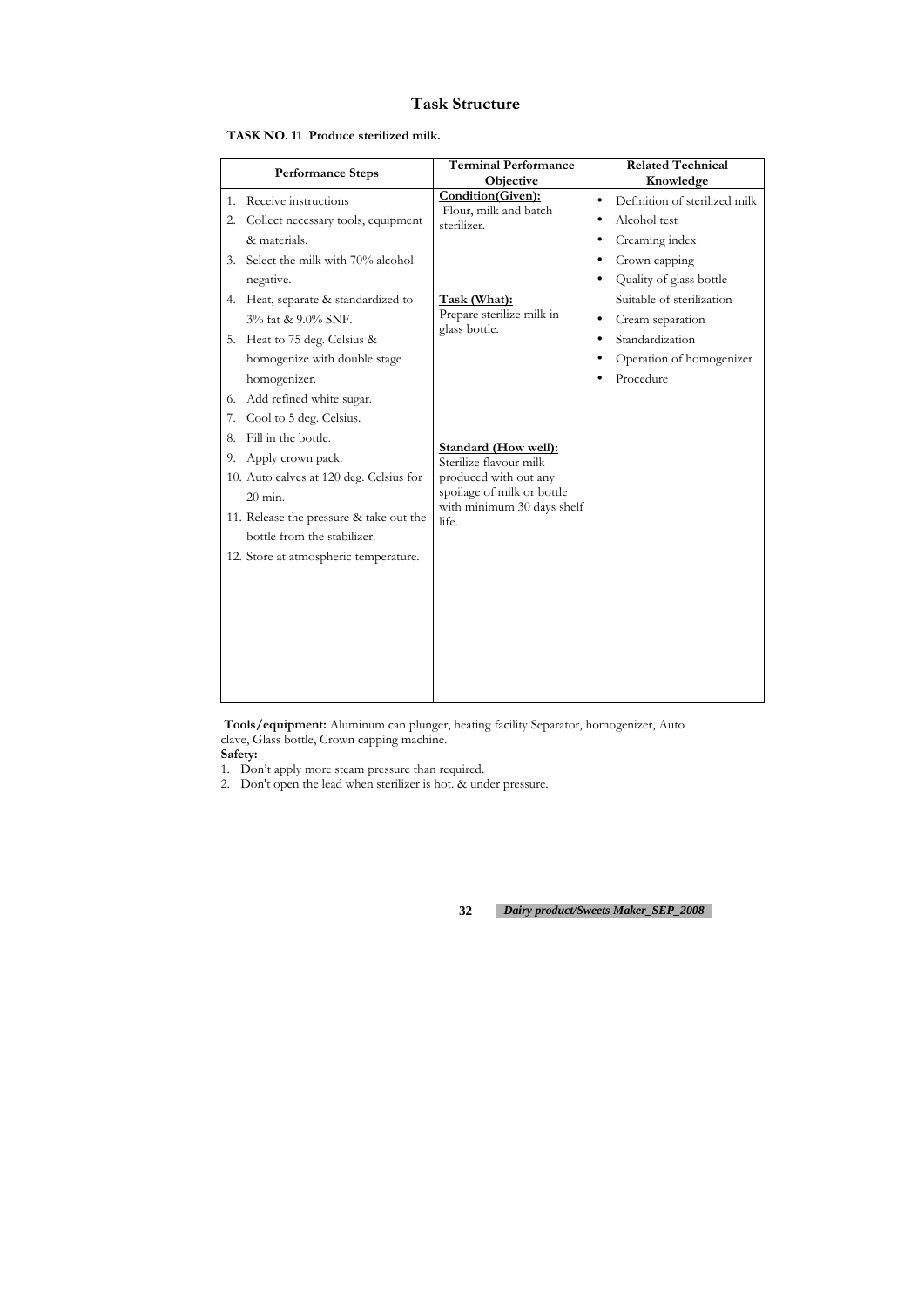# **Module: 1 Sub-module: 3: Laboratory Tests**

#### **Description:**

This sub module consists of knowledge and skills related to laboratory tests. It consists of tasks related to laboratory tests of milk and milk products. Each task structure consists of task steps, terminal performance objective [TPO], and related technical knowledge essential for the effective performance of the task.

#### **Objective:**

After its completion of this module the trainees will be able:

- To determine PH of milk & yoghurt.
- To determine acidity of the milk /dahi/yoghurt
- To determine fat content in yoghurt.
- To determine fat content in Ice-cream.
- To determine total solid of ice-cream.
- To determine titratable acidity of ghee & butter.
- To determine moisture content of butter &ghee.
- To determine fat % in butter
- To determine over-run of Ice cream.
- To prepare Yoghurt culture.
- To sanitize glassware & laboratory equipments.

#### **Tasks:**

- 1. Determine PH of milk & yoghurt.
- 2. Determine acidity of the milk /dahi/yoghurt
- 3. Determine fat content in yoghurt.
- 4. Determine fat content in Ice-cream.
- 5. Determine total solid of ice-cream.
- 6. Determine titratable acidity of ghee & butter.
- 7. Determine moisture content of butter &ghee.
- 8. Determine fat % in butter
- 9. Determine over-run of Ice cream.
- 10. Prepare Yoghurt culture.
- 11. Sanitize glassware & laboratory equipments.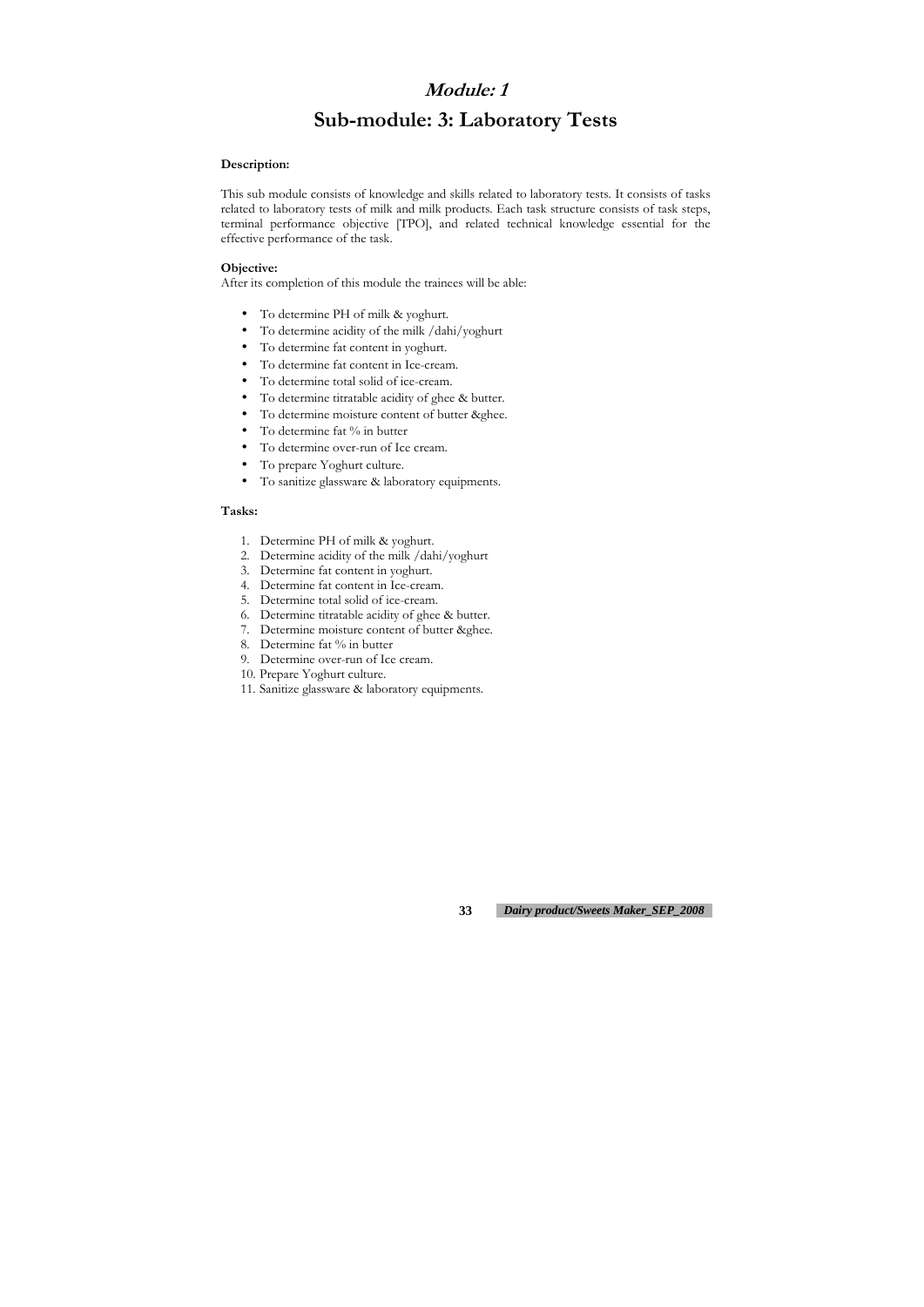|  | TASK NO: 1 Determine PH of milk & yoghurt. |
|--|--------------------------------------------|
|--|--------------------------------------------|

|          | Performance steps                                                                          | <b>Terminal Performance</b><br>Objective                                         | <b>Related Technical</b><br>Knowledge                                          |
|----------|--------------------------------------------------------------------------------------------|----------------------------------------------------------------------------------|--------------------------------------------------------------------------------|
| 1.<br>2. | Receive instructions.<br>Collect necessary tools, equipment &<br>materials.                | Condition(Given):<br>Milk & yoghurt and<br>and P <sup>H</sup> meter              | Concept of PH test<br>$\bullet$<br>$PH$ of milk & milk<br>products             |
| 3.       | Read the manufacturers instruction<br>for operation of the $PH$ meter.                     |                                                                                  | Importance & usefulness<br>of P <sup>H</sup>                                   |
| 4.       | Take 10 gm well mixed sample of<br>milk & yoghurt separately & mix with<br>10 ml of water. | Task (What):<br>Determine $P^H$ of milk &<br>yoghurt.                            | Working of PH meter<br>$PH$ range<br>$\bullet$<br>Buffer solution<br>$\bullet$ |
| 5.       | Standardize the instrument against<br>known buffer solution.                               |                                                                                  | Procedure of testing                                                           |
| 6.       | Check against another buffer solution<br>of different P <sup>H</sup> .                     |                                                                                  |                                                                                |
| 7.       | Calomel and milk half cells to the<br>potential meter.                                     |                                                                                  |                                                                                |
|          | 8. Read the result directly from the<br>instrument.                                        | <b>Standards (How well):</b><br>$PH$ of milk & yoghurt<br>determined accurately. |                                                                                |
|          |                                                                                            |                                                                                  |                                                                                |

**Tools/equipment:** P<sup>H</sup> meter equipped with measuring & reference electrode, analytical balance, spoon & spatula.

**Safety:** Read the instruction carefully before using  $P<sup>H</sup>$  meter.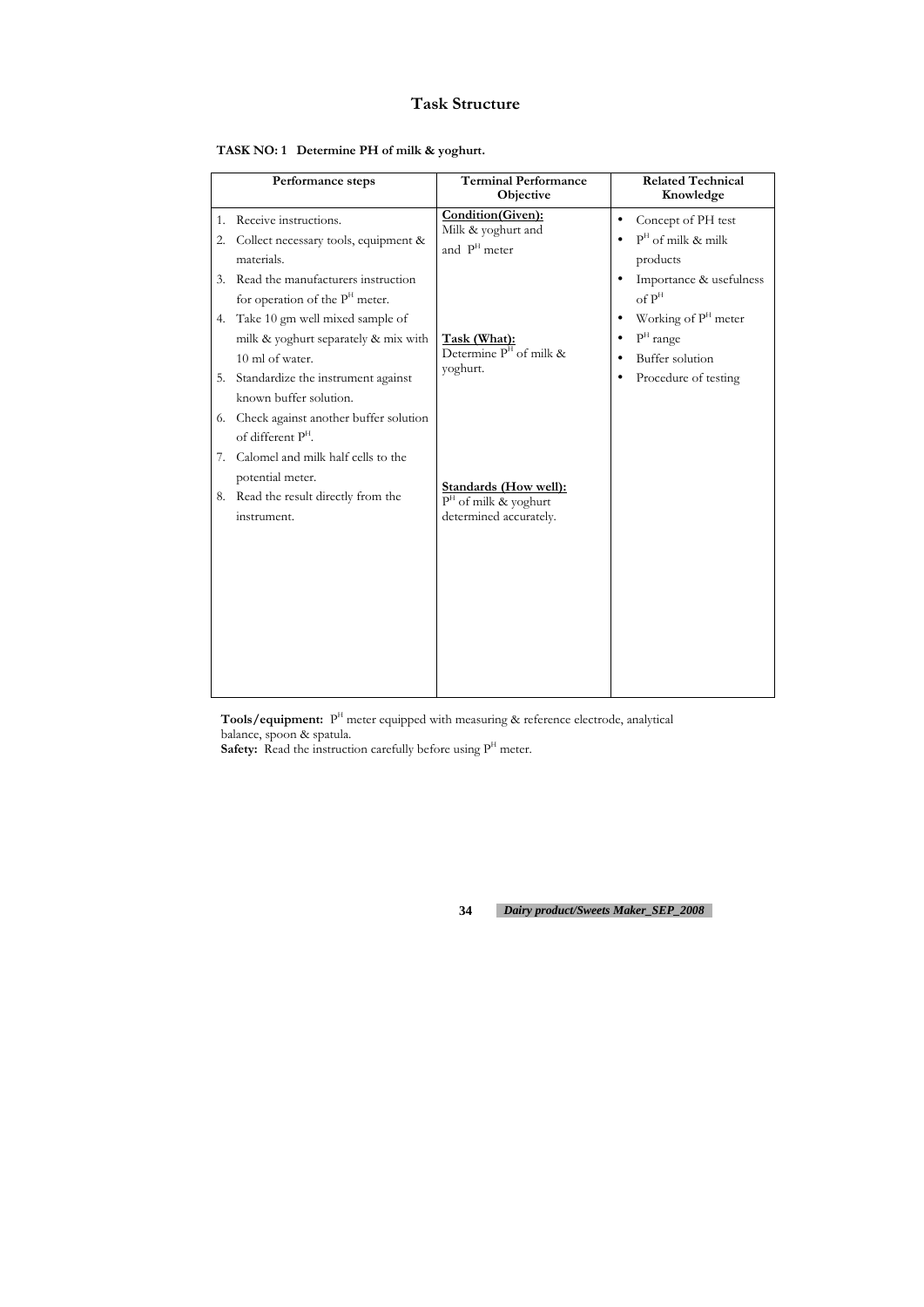**TASK NO: 2 Determine acidity of the milk /dahi/yoghurt.** 

|                      | Performance steps                                                                                                                                                                                                                  | <b>Terminal Performance</b>                                                                                              | <b>Related Technical</b>                                                                                                                                                                     |
|----------------------|------------------------------------------------------------------------------------------------------------------------------------------------------------------------------------------------------------------------------------|--------------------------------------------------------------------------------------------------------------------------|----------------------------------------------------------------------------------------------------------------------------------------------------------------------------------------------|
|                      |                                                                                                                                                                                                                                    | Objective                                                                                                                | Knowledge                                                                                                                                                                                    |
| 1.<br>2.             | Receive instructions.<br>Collect necessary tools, equipment &<br>materials.                                                                                                                                                        | Condition(Given):<br>Milk, yoghurt well equipped lab                                                                     | Concept of acidity test<br>$\bullet$<br>Reagent preparation<br>Calculating % acidity<br>Interpreting result in<br>$\bullet$<br>relation to quality of<br>milk & dahi<br>Procedure of testing |
| 3.<br>4.<br>5.<br>6. | Prepare reagents & apparatus.<br>Thoroughly mix the milk & dahi.<br>Measure 10 ml of content into the<br>porcelain basin.<br>Add equal volume of freshly boiled &<br>cooled water.                                                 | Task (What):<br>Determine acidity of the milk<br>/Dahi                                                                   |                                                                                                                                                                                              |
| 7.<br>9.             | Add 1 ml of phenolphthalein<br>indicator.<br>8. Titrate against standard solution of<br>NaoH while stirning with glass rod.<br>Observe the change in colour i.e.<br>punk tint.<br>10. Complete the titration within 20<br>seconds. | <b>Standards (How well):</b><br>% age acidity of milk & yoghurt<br>determined.<br>Quality of milk & yoghurt<br>assessed. |                                                                                                                                                                                              |

**Tools/equipment:** Burette with Boca lime guard tubes, measuring cylinder, 10ml pipette, white porcelain basin, stirring glass rod. **Safety:** Avoid incorporation of air while mixing.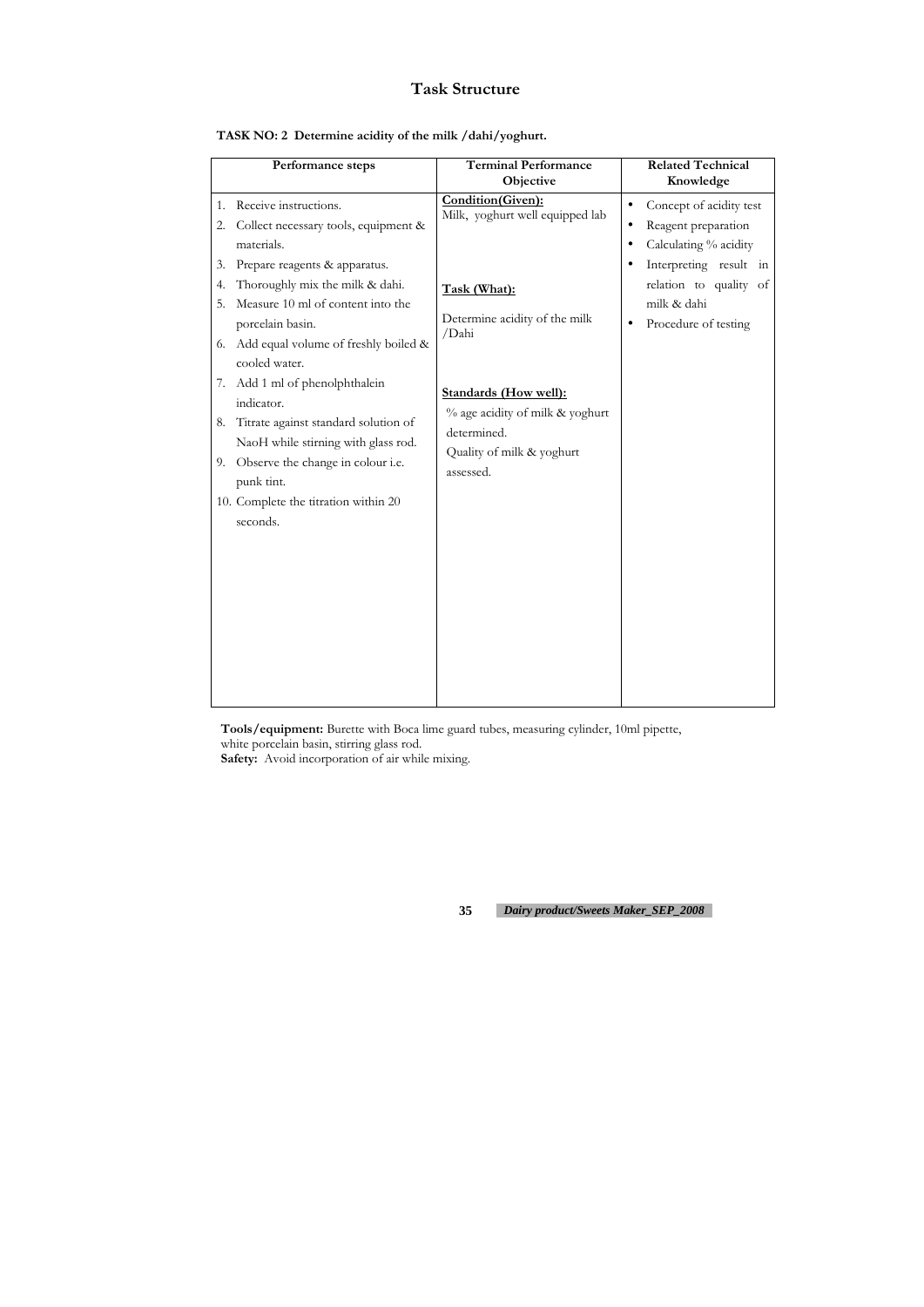|  |  |  | TASK NO: 3 Determine fat content in yoghurt. |
|--|--|--|----------------------------------------------|
|--|--|--|----------------------------------------------|

|          | Performance steps                                                                                                | <b>Terminal Performance</b><br>Objective                                | <b>Related Technical Knowledge</b>                                                     |
|----------|------------------------------------------------------------------------------------------------------------------|-------------------------------------------------------------------------|----------------------------------------------------------------------------------------|
| 1.<br>2. | Receive instructions.<br>Collect necessary tools, equipment &<br>materials.                                      | Condition(Given):<br>Yoghurt and Gerber<br>equipment and<br>butyrometer | Concept of fat content test<br>Composition of yoghurt<br>Operation<br>of<br>centrifuge |
| 3.       | Take 10 ml of Gerber sulpheric acid<br>into the butyrometer.<br>4. Pour 10 ml of well mixed sample<br>carefully. | Task (What):                                                            | machine<br>Pre ph of Gerber sulpheric<br>acid<br>Quality of acid & alcohol             |
| 5.       | Put 2 ml of amyl alcohol into the<br>butyrometer.                                                                | Determine fat content in<br>yoghurt.                                    | used for the testing<br>Standardization of glass ware<br>Procedure of testing          |
| 6.<br>7. | Shake well & centrifuge.<br>Put the butyrometer in water bath<br>maintained at 65 deg Celsius for 5<br>min.      |                                                                         |                                                                                        |
| 8.<br>9. | Take the reading.<br>Multiply this reading with 1.05 to get<br>actual fat content of the dahi.                   | <b>Standards (How well):</b><br>Fat percentage in yoghurt<br>determined |                                                                                        |
|          |                                                                                                                  |                                                                         |                                                                                        |

**Tools/equipment:** Gerber centrifuge, Gerber butyrometer, hot water halt, acid & alcohol tilt measure 10 ml pipette, lock stopper, lock stopper key, shaking stand. **Safety:** 

- 1. Handle acid carefully.
- 2. Close the cork carefully using lock stopper key.
- 3. Use shaking stand for shaking the butyrometer.
- 4. Pour the milk slowly in the butyrometer through the side of the neck.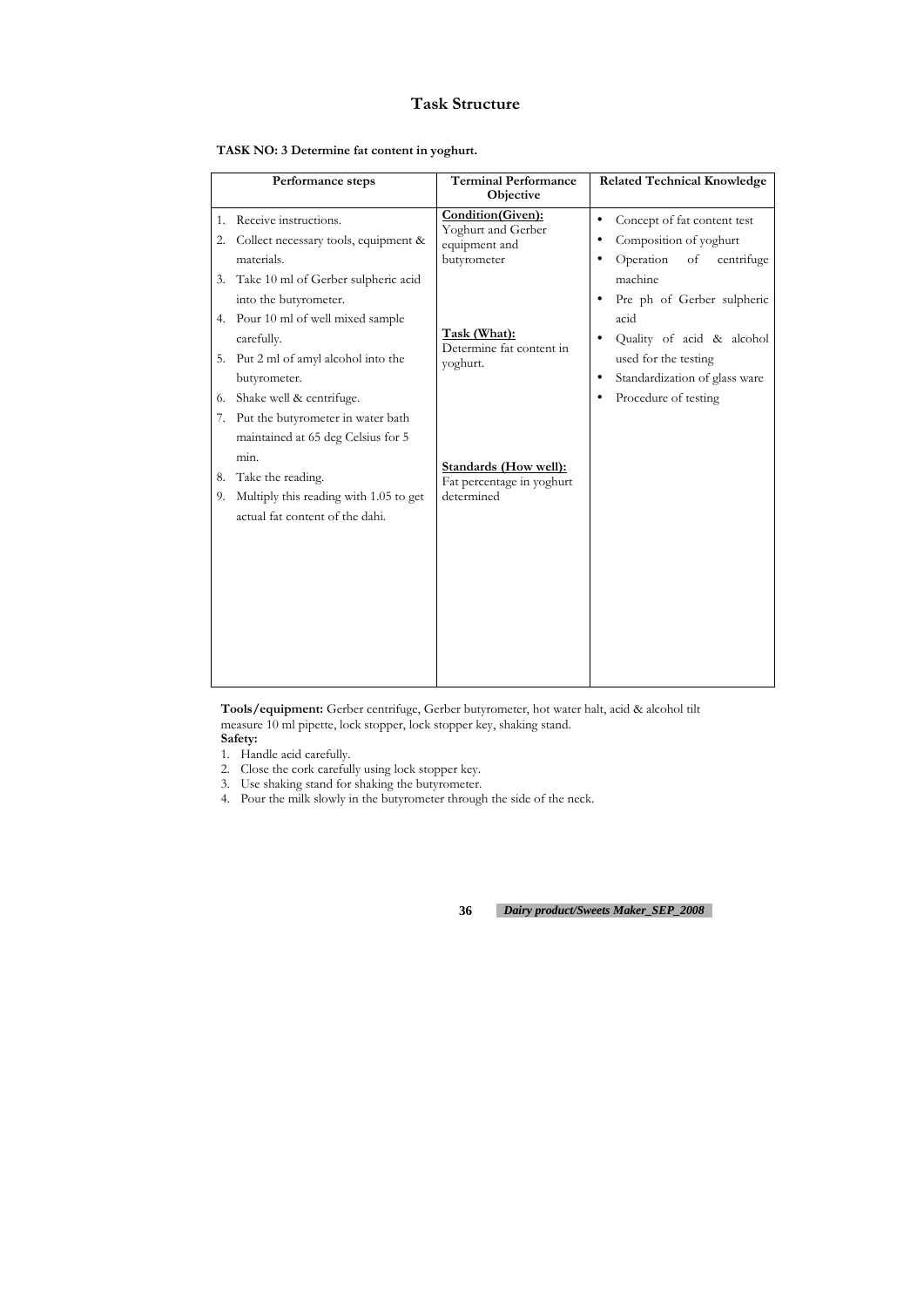|  | TASK NO: 4 Determine fat content in Ice-cream. |
|--|------------------------------------------------|
|--|------------------------------------------------|

|    | Performance steps                                                                   | <b>Terminal Performance</b><br>Objective                               | <b>Related Technical Knowledge</b>                                                                       |
|----|-------------------------------------------------------------------------------------|------------------------------------------------------------------------|----------------------------------------------------------------------------------------------------------|
| 2. | 1. Receive instructions<br>Collect necessary tools, equipment &<br>materials.       | Condition(Given):<br>Ice cream, sulpheric acid<br>and Gerber equipment | Composition of ice cream.<br>$\bullet$<br>Sulpheric acid preparation for<br>ice cream testing. (Specific |
|    | 3. Weigh a carefully 5 gm of milted<br>sample into the ice cream                    |                                                                        | gravity 1.807)<br>Procedure of testing                                                                   |
|    | butyrometer.<br>4. Add 6 ml of hot water for dilution<br>and wash.                  | Task (What):<br>Determine fat content in<br>Ice-cream.                 |                                                                                                          |
| 5. | Take 10 ml of sulpheric acid into the<br>butyrometer & add 1 ml of amyl<br>alcohol. | <b>Standards (How well):</b><br>Fat content in ice cream               |                                                                                                          |
| 6. | Insert the stopper.                                                                 | determined.                                                            |                                                                                                          |
| 7. | Shake, invert 5 times and centrifuge 5<br>min at 1100 RPM.                          |                                                                        |                                                                                                          |

**Tools/equipment:** Ice cream butyrometer (0-12% range), 1 ml & 5 ml pipette, electronic weighing balance.

**Safety:** 

- 1. Handle acid carefully.
- 2. Close the cork carefully using lock stopper key.
- 3. Use shaking stand for shaking the butyrometer.
- 4. Pour the milk slowly in the butyrometer through the side of the neck.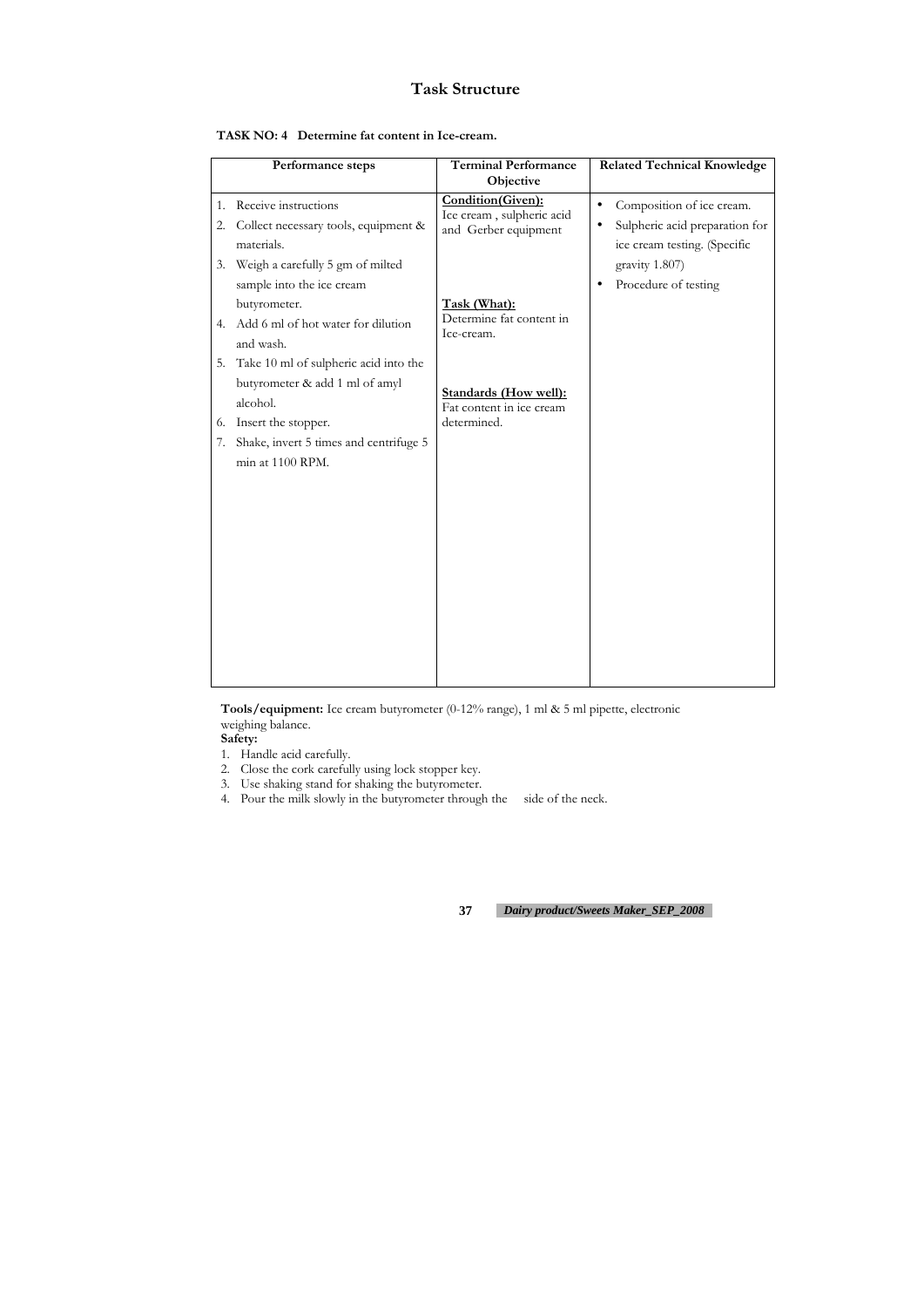| TASK NO: 5 Determine total solid of ice-cream. |
|------------------------------------------------|
|                                                |

|    | Performance steps                        | <b>Terminal Performance</b>               | <b>Related Technical Knowledge</b>       |
|----|------------------------------------------|-------------------------------------------|------------------------------------------|
|    |                                          | Objective                                 |                                          |
| 1. | Receive instructions.                    | Condition(Given):                         | Concept of total solid test<br>$\bullet$ |
| 2. | Collect necessary tools, equipment &     | Ice-cream and by<br>gravimetric equipment | Composition of ice-cream                 |
|    | materials.                               |                                           | Operation of hot air oven                |
| 3. | Weigh a clean, dry and empty             |                                           | and electronic balance                   |
|    | porcelain dish (w).                      |                                           | Procedure of testing                     |
| 4. | Weigh 2 to 4 gm of mix sample of ice     |                                           |                                          |
|    | cream into the dish (w1).                | Task (What):                              |                                          |
| 5. | Place the dish uncovered on boiling      | Determine total solid of                  |                                          |
|    | water bath at least for 30 minutes       | ice-cream.                                |                                          |
|    | until it appears dry.                    |                                           |                                          |
| 6. | Remove the dish from the water bath,     |                                           |                                          |
|    | wipe the bottom and keep the dish in     |                                           |                                          |
|    | the hot air oven over a silica triangle  |                                           |                                          |
|    | and heat at 98-100 deg Celsius for       |                                           |                                          |
|    | about 3 hrs.                             |                                           |                                          |
| 7. | Transfer the dish to a decicator, after  | <b>Standards (How well):</b>              |                                          |
|    | three hrs; allow it to cool for about 30 | TS % calculated using                     |                                          |
|    | min.                                     | formula as $(W2-W)/(W1$ -                 |                                          |
| 8. | Weigh the dish (W2).                     | $W$ *100                                  |                                          |
| 9. | Return the dish to the oven and heat     |                                           |                                          |
|    | for 1 hrs.                               |                                           |                                          |
|    | 10. Remove it to the desicator, cool and |                                           |                                          |
|    | weigh as before. Repeat if necessary     |                                           |                                          |
|    | until the loss of weigh between          |                                           |                                          |
|    | successive weighing does not exceed      |                                           |                                          |
|    | $0.5$ mg. (w2).                          |                                           |                                          |
|    |                                          |                                           |                                          |

**Tools/equipment:** Porcelain dish, hot air oven, and balance (sensitivity 0.1 mg). **Safety:**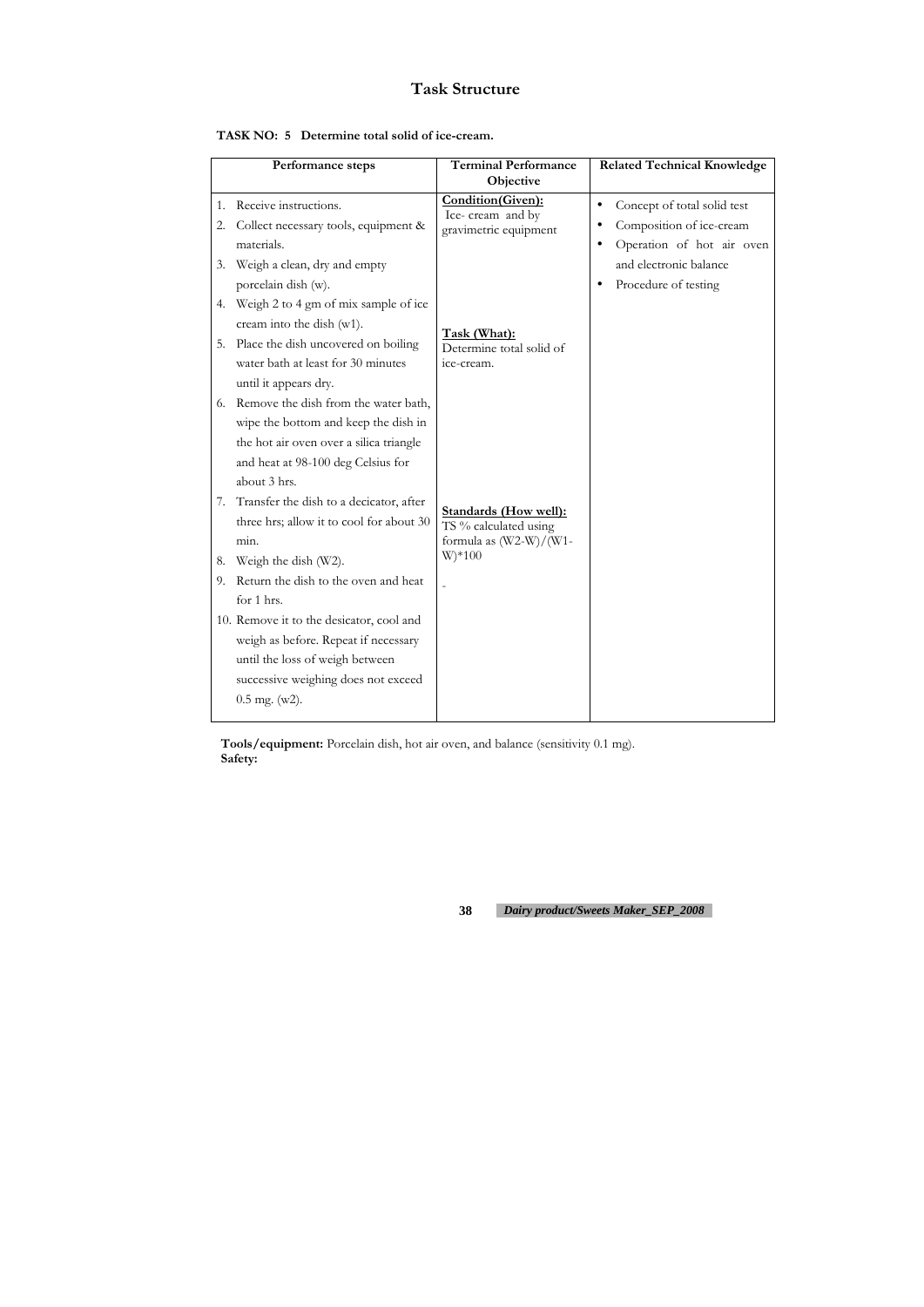| TASK NO: 6 Determine titratable acidity of ghee & butter. |  |  |  |  |  |
|-----------------------------------------------------------|--|--|--|--|--|
|-----------------------------------------------------------|--|--|--|--|--|

|          | Performance steps                                                    | <b>Terminal Performance</b>                                                                                                  | <b>Related Technical Knowledge</b>                 |
|----------|----------------------------------------------------------------------|------------------------------------------------------------------------------------------------------------------------------|----------------------------------------------------|
|          |                                                                      | Objective                                                                                                                    |                                                    |
| 1.<br>2. | Receive instructions.<br>Collect necessary tools, equipment &        | Condition(Given):<br>Titratable acidity, butter or<br>ghee and titration                                                     | Concept of titratable acidity<br>$\bullet$<br>test |
|          | materials.                                                           | equipment                                                                                                                    | Normal acidity of ghee and                         |
| 3.       | Weigh accurately about 20 gram of                                    |                                                                                                                              | butter                                             |
|          | the butter sample in a dry 250-ml                                    |                                                                                                                              | Importance of titratable                           |
|          | conical flask.                                                       | Task (What):                                                                                                                 | acidity                                            |
| 4.       | Add 90 ml of hot, previously boiled<br>water and shake the contents. | Determine titratable acidity<br>of ghee & butter.                                                                            | Preparation of sodium<br>hydroxide solution for    |
| 5.       | Titrate with 0.02N sodium hydroxide                                  |                                                                                                                              | titration.                                         |
|          | while still hot, using one milliliter of                             |                                                                                                                              | Procedure of testing<br>$\bullet$                  |
|          | the phenolphthalein indicator.                                       | <b>Standards (How well):</b><br>Percentage Titratable<br>acidity(as lactic acid)<br>Calculated using formula<br>$(9*N*V)/W.$ |                                                    |

**Tools/equipment:**. Burette with soda- lime guard tube, conical flask(250 ml capacity). **Safety:**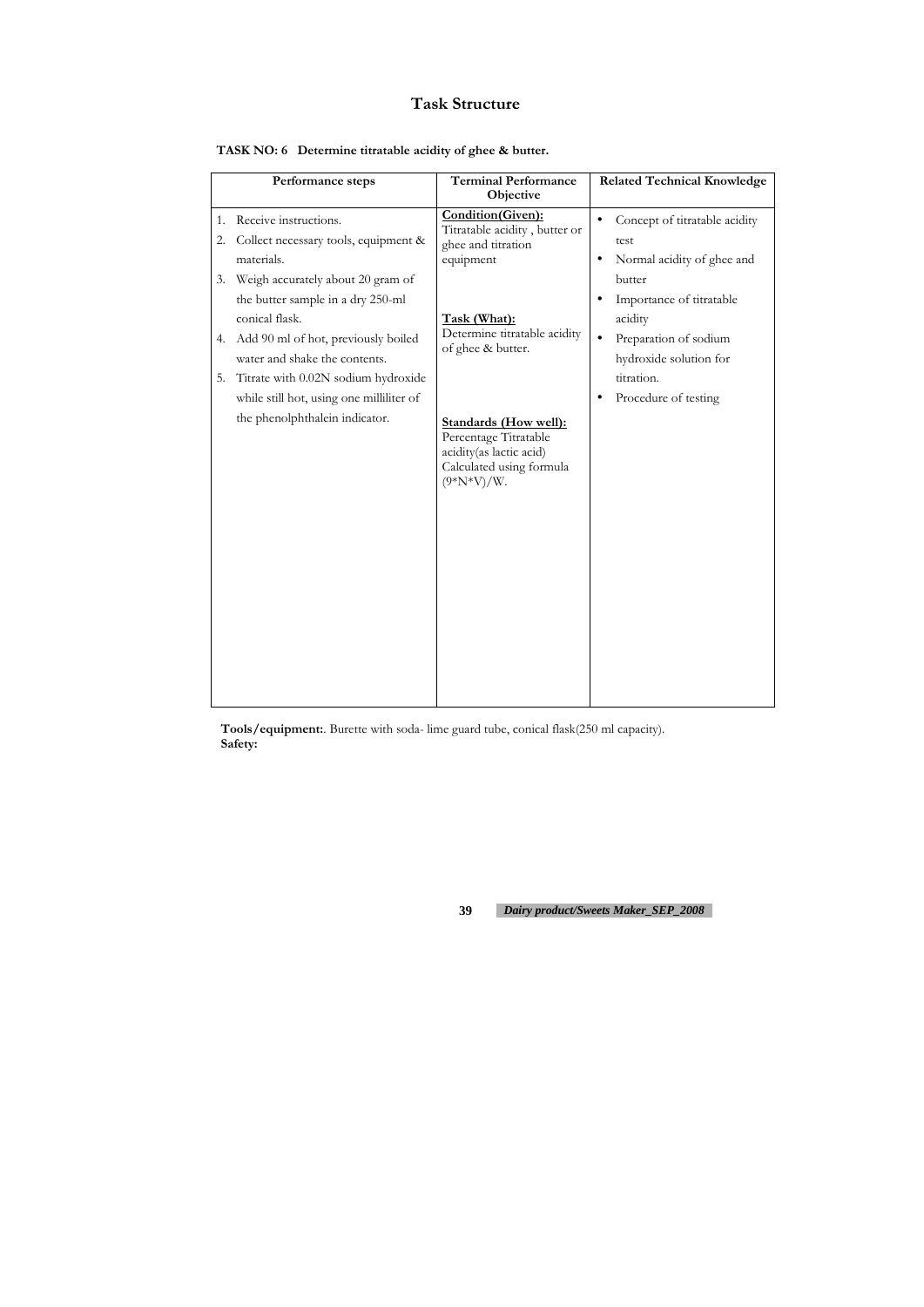|  |  | TASK NO: 7 Determine moisture content of butter & ghee. |
|--|--|---------------------------------------------------------|
|--|--|---------------------------------------------------------|

|    | Performance steps                                 | <b>Terminal Performance</b><br>Objective    | <b>Related Technical</b><br>Knowledge |
|----|---------------------------------------------------|---------------------------------------------|---------------------------------------|
| 1. | Receive instructions                              | Condition(Given):                           | Concept of moisture                   |
| 2. | Collect necessary tools, equipment &              | Butter & ghee,<br>desiccators and other     | content test                          |
|    | materials.                                        | equipment                                   | Composition of butter and             |
| 3. | Clean the aluminum dish and dry in an             |                                             | ghee                                  |
|    | oven.                                             |                                             | Legal requirement of butter           |
|    | 4. Allow to cool to the room temperature in       |                                             | and ghee                              |
|    | desiccators and weigh the dish.                   |                                             | Procedure of testing                  |
| 5. | Accurately weigh into the dish 10 gm of           | Task (What):                                |                                       |
|    | the sample in the aluminum dish, using            | Determine moisture                          |                                       |
|    | the appropriate balance. (w1).                    | content of butter &ghee.                    |                                       |
| 6. | Place the dish over the hot plate and heat        |                                             |                                       |
|    | the dish agitating continuously by swirling       |                                             |                                       |
|    | the beaker using tongs if necessary or by         |                                             |                                       |
|    | stirring the contents with a glass rod.           |                                             |                                       |
|    | Control the heating and agitating so that         |                                             |                                       |
|    | losses by spattering and frothing are             |                                             |                                       |
|    | avoided.                                          | <b>Standards (How well):</b>                |                                       |
| 7. | Continue the heating of the sample, until         | Moisture percentage by                      |                                       |
|    | the frothing stops & foaming broken. The          | weight determined using<br>formula 100*(W1- |                                       |
|    | colour of the non fat solids changes from         | $W2)/(W1-W)$                                |                                       |
|    | creamy white to yellow brown.                     |                                             |                                       |
| 8. | Note: $A$ whitish, yellow colour indicates        |                                             |                                       |
|    | insufficient heating which results in low values. |                                             |                                       |
|    | On the other hand a dark brown colour or black    |                                             |                                       |
|    | curd indicates over heating which results in high |                                             |                                       |
|    | values.                                           |                                             |                                       |
| 9. | Allow the dish to cool in desiccators             |                                             |                                       |
|    | when cooled; place the dish on the                |                                             |                                       |
|    | balance. Record the weight. Weight w2.            |                                             |                                       |

**Tools/equipment:** Flat bottomed aluminum dish, tongs, balance, electric hot plate, desiccators, gas burner. **Safety:**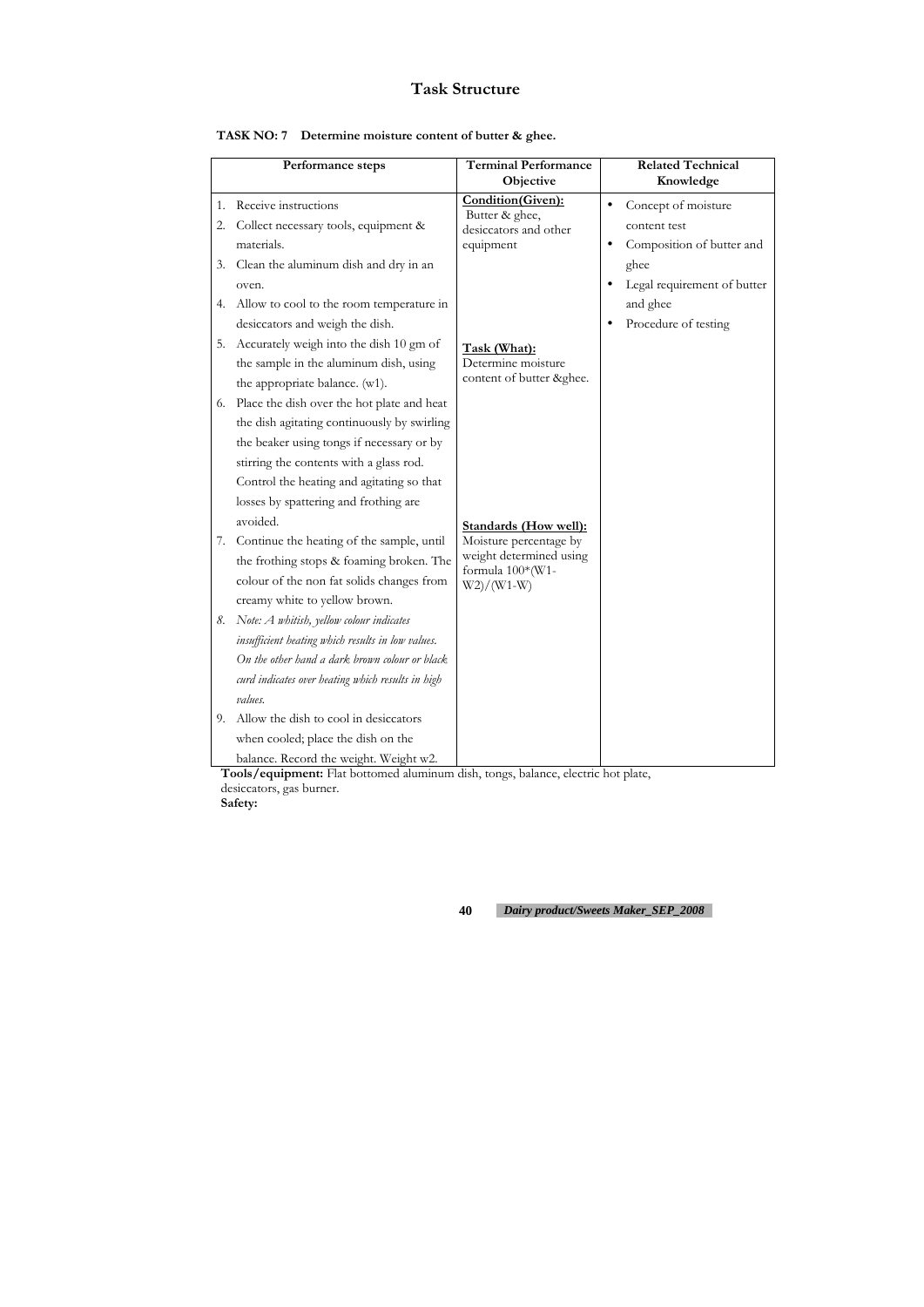|  |  | TASK NO: 8 Determine fat % in butter. |  |  |
|--|--|---------------------------------------|--|--|
|--|--|---------------------------------------|--|--|

|          | Performance steps                                                                                                                      | <b>Terminal Performance</b>                                                                              | <b>Related Technical Knowledge</b>                                                                             |
|----------|----------------------------------------------------------------------------------------------------------------------------------------|----------------------------------------------------------------------------------------------------------|----------------------------------------------------------------------------------------------------------------|
|          |                                                                                                                                        | Objective                                                                                                |                                                                                                                |
| 1.<br>2. | Receive instructions<br>Collect necessary tools, equipment &<br>materials.                                                             | Condition(Given):<br>Butter, butyrometer and<br>Gerber equipment                                         | Concept of fat % age test in<br>$\bullet$<br>butter<br>Preparation of sulphuric acid<br>$\bullet$              |
| 3.       | Weigh 5 gram well mixed butter sample<br>into the stopper funnel and fix the<br>funnel to the butter butyrometer.                      |                                                                                                          | suitable for butter fat testing<br>Composition of butter<br>$\bullet$<br>Principle of fat testing<br>$\bullet$ |
| 4.       | Add 10 ml. sulphuric acids through the<br>upper opening of the butyrometer.                                                            | Task (What):<br>Determine fat % in butter                                                                | Procedure of testing                                                                                           |
| 5.       | Add 1 ml. amyl alcohol to the<br>butyrometer and adjust the level up to<br>the top graduated scale mark adding<br>distilled water.     |                                                                                                          |                                                                                                                |
|          | 6. Close the butyrometer with a rubber<br>stopper and mix the content thoroughly<br>by inverting the butyrometer at least 10<br>times. | <b>Standards (How well):</b><br>Fat content of the butter<br>observed clearly in the<br>column of butter |                                                                                                                |
| 7.       | Centrifuge for 5 minutes and place the<br>butyrometer in the water bath at 65 deg.<br>Celsius.                                         | butyometer.                                                                                              |                                                                                                                |
|          |                                                                                                                                        |                                                                                                          |                                                                                                                |
|          |                                                                                                                                        |                                                                                                          |                                                                                                                |

**Tools/equipment:** Butter butyrometer (70-90% range) with stopper funnel, balance, Gerber centrifuge (1100 rpm), water bath (65 deg. Celsius). **Safety:** 

- 2. Close the cork carefully using lock stopper key.
- 3. Use shaking stand for shaking the butyrometer.
- 4. Pour the milk slowly in the butyrometer through the side of the neck.

<sup>1.</sup> Handle acid carefully.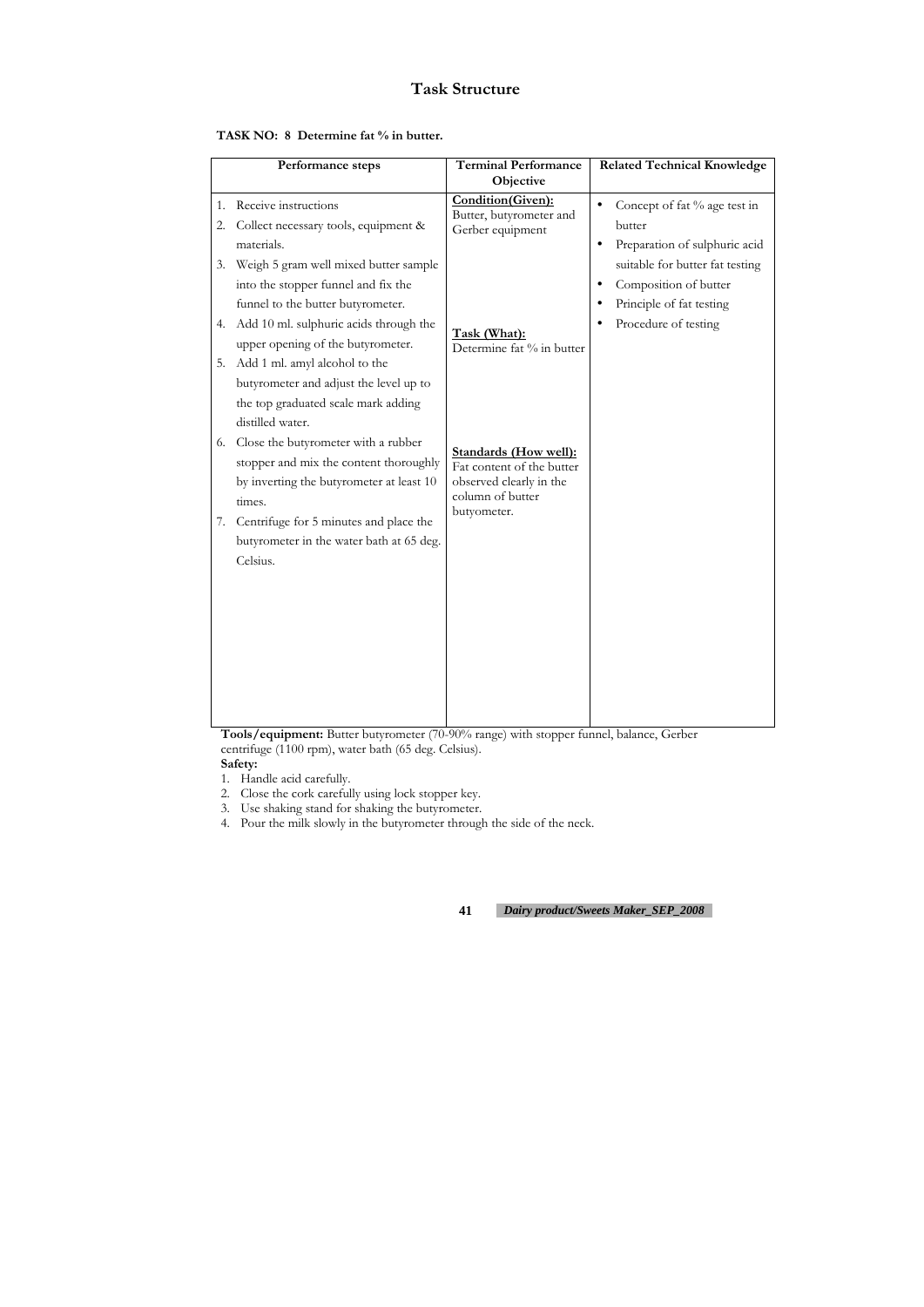|  |  | TASK NO: 9 Determine over-run of Ice cream. |
|--|--|---------------------------------------------|
|--|--|---------------------------------------------|

|          | Performance steps                                                                                                                                                          | <b>Terminal Performance</b><br>Objective                                                                    | <b>Related Technical</b><br>Knowledge                                                                                      |
|----------|----------------------------------------------------------------------------------------------------------------------------------------------------------------------------|-------------------------------------------------------------------------------------------------------------|----------------------------------------------------------------------------------------------------------------------------|
| 1.<br>2. | Receive instructions.<br>Collect necessary tools, equipment &<br>materials.                                                                                                | Condition(Given):<br>Ice-cream, necessary tools<br>and equipment                                            | Concept of over-run test<br>$\bullet$<br>Factor affecting over-run<br>$\bullet$<br>Legal requirement of over-<br>$\bullet$ |
| 3.       | Take the accurate weight of the ice<br>cream cup. Weight W.                                                                                                                |                                                                                                             | run in ice-cream<br>Procedure of testing                                                                                   |
|          | 4. Fill up the cup with ice cream mix<br>and weigh again. Weight W1.<br>5. Empty the cup and fill the same with<br>ice cream after freezing and weigh<br>again. Weight W2. | Task (What):<br>Determine over-run of Ice<br>cream                                                          |                                                                                                                            |
|          |                                                                                                                                                                            | <b>Standards (How well):</b><br>Percentage over-run<br>determined using formula as<br>$(W1-W2)/(W2-W)*100.$ |                                                                                                                            |

**Tools/equipment:** Weighing balance (at least two decimals) and an ice cram cup of specific known volume.

**Safety:**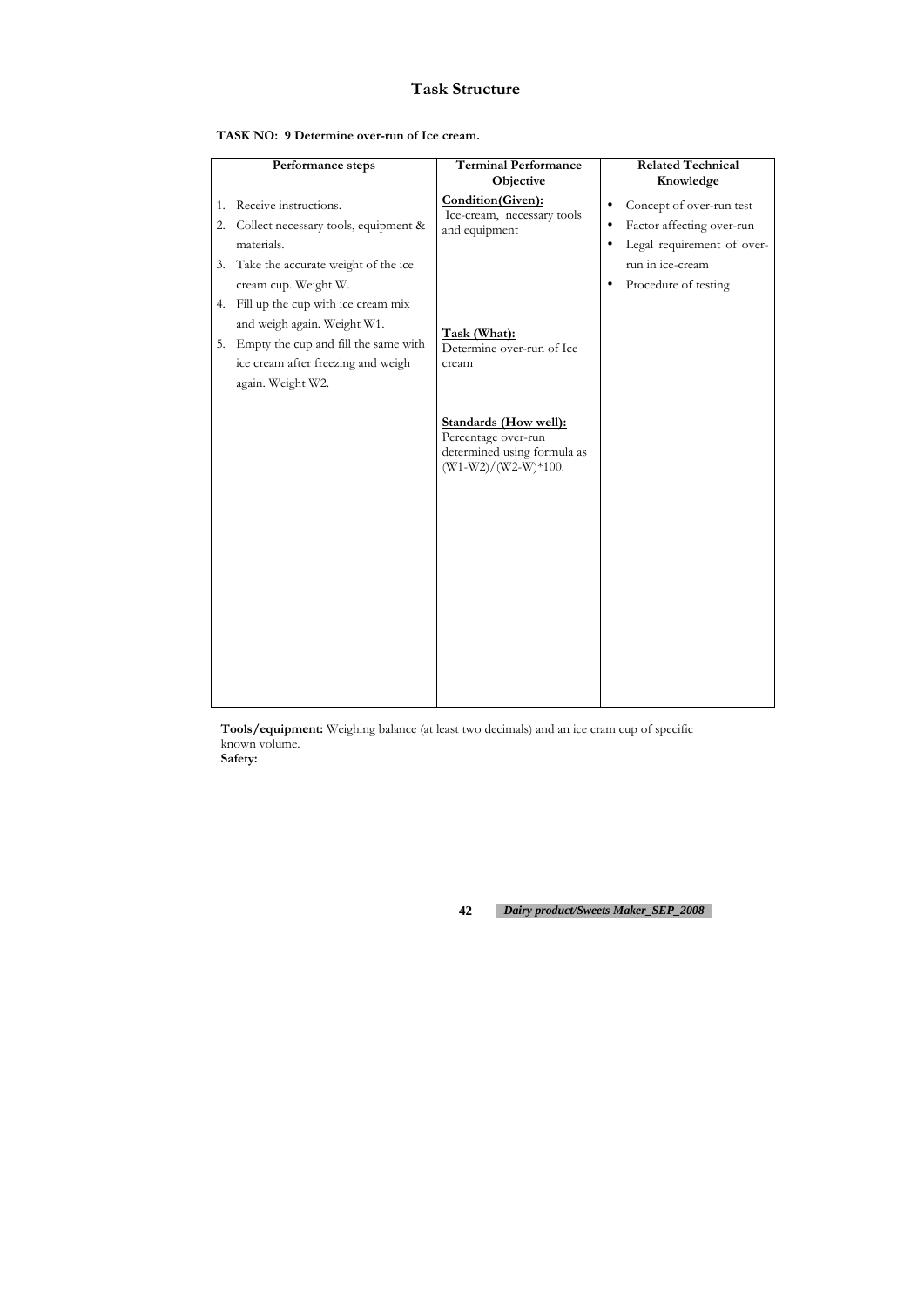**TASK NO: 10 Prepare yoghurt culture.** 

|                                        | Performance steps                                                                                                                                                                                                                                                                                                                       | <b>Terminal Performance</b><br>Objective                                                                                                                                                                                                                | <b>Related Technical</b><br>Knowledge                                                                                                                                                                                                                                                                 |
|----------------------------------------|-----------------------------------------------------------------------------------------------------------------------------------------------------------------------------------------------------------------------------------------------------------------------------------------------------------------------------------------|---------------------------------------------------------------------------------------------------------------------------------------------------------------------------------------------------------------------------------------------------------|-------------------------------------------------------------------------------------------------------------------------------------------------------------------------------------------------------------------------------------------------------------------------------------------------------|
| 1.<br>2.<br>3.<br>4.<br>5.<br>6.<br>7. | Receive instructions.<br>Collect necessary tools, equipment<br>& materials.<br>Dissolve non fat dry milk to get<br>10% T.S. liquid milk.<br>Heat in boiling water for 1 hr.<br>Cool to 42 deg Celsius.<br>Take out freeze dried culture for the<br>freeze & allow coming to ambient<br>temperature.<br>Inoculate the whole content into | Condition(Given):<br>Freeze dried commercial<br>culture in used to prepare<br>mother, intermediate & bulk<br>culture for yoghurt<br>preparation.<br>Task (What):<br>Prepare milk for<br>yoghurt<br>culture propagation.<br>Propagate culture & evaluate | Concept of yoghurt culture<br>$\bullet$<br>Lactic acid bacteria<br>Different types of<br>$\bullet$<br>commercial culture.<br>Bacterio phase<br>$\bullet$<br>Falvour production.<br>٠<br>Judging viability of the<br>culture<br>Mother culture,<br>$\bullet$<br>intermediate culture & bulk<br>culture |
| 8.<br>9.                               | 500 ml milk treated as above.<br>Incubate 42 deg Celsius.<br>Transfer this culture (mother<br>culture) to more quantity of milk $\omega$<br>2 % & proceed as above.<br>10. Re-propagate the culture in bulk<br>quantities above for use in yoghurt<br>per ph.<br>11. Cool & store at 4 deg Celsius                                      | the quality.<br><b>Standards (How well):</b><br>Freeze dried yoghurt culture<br>propagated successfully.<br>Yoghurt<br>culture<br>with<br>characteristics aroma & acid                                                                                  | Acidity test<br>$\bullet$<br>Bacterial growth curve.<br>Procedure of culture<br>preparation                                                                                                                                                                                                           |
|                                        | immediately deter incubation till<br>further use.<br>TT.<br>$\cdot$ 1                                                                                                                                                                                                                                                                   | production obtained.<br>$1 \sigma$<br>$\mathbf{T}$                                                                                                                                                                                                      | $\mathbf{L}$                                                                                                                                                                                                                                                                                          |

**Tools/equipment:** Hot water bath, conical flask, culture vessels, Incubator, Freeze. **Safety:** 

1. Avoid contamination.

2. Maintain personal hygiene.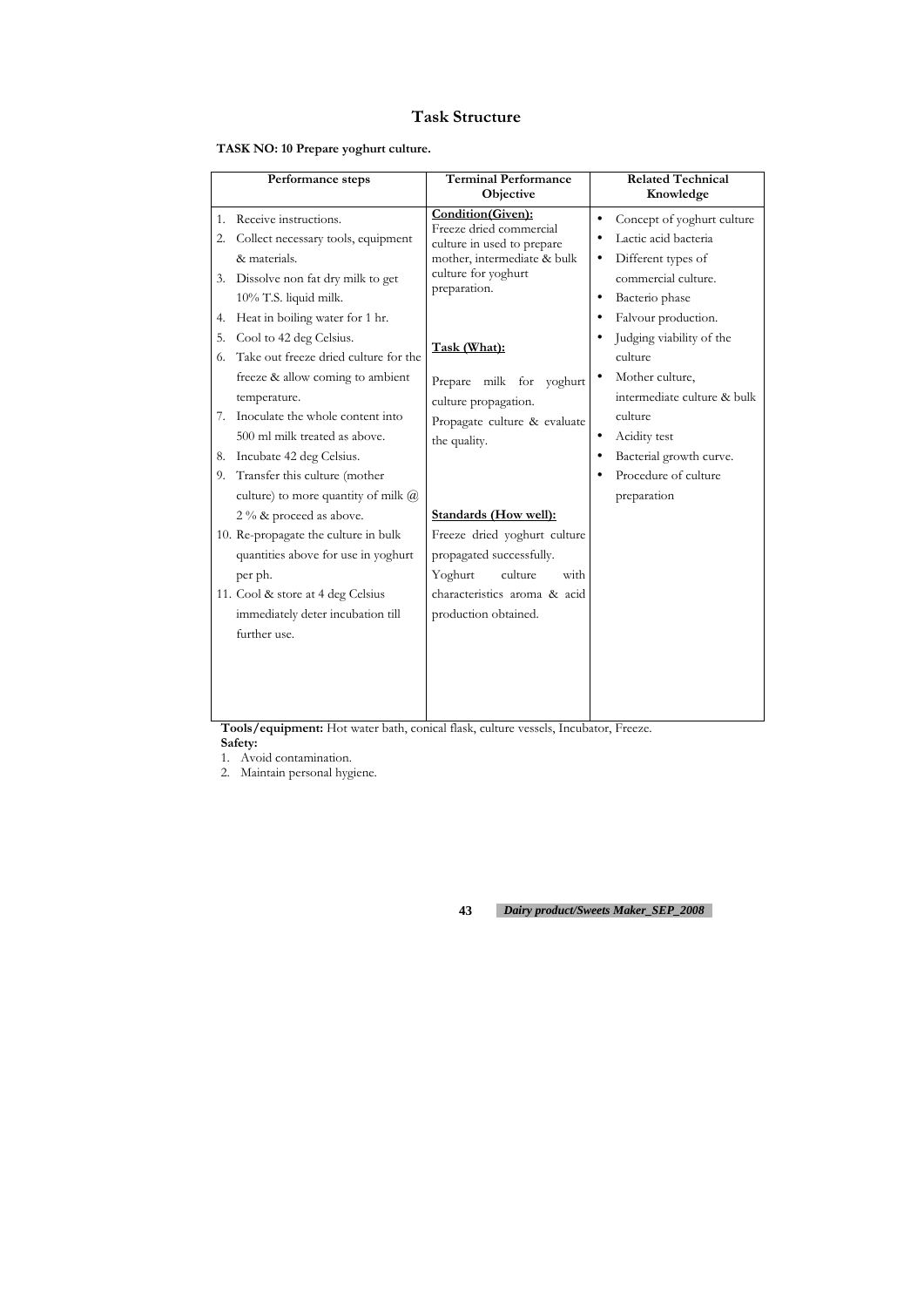|  | TASK NO: 11 Sanitize glassware & laboratory equipments. |  |  |
|--|---------------------------------------------------------|--|--|
|--|---------------------------------------------------------|--|--|

|    | Performance steps                   | <b>Terminal Performance</b><br>Objective                            |           | <b>Related Technical</b><br>Knowledge |
|----|-------------------------------------|---------------------------------------------------------------------|-----------|---------------------------------------|
| 1. | Receive instructions.               | Condition(Given):                                                   | $\bullet$ | Construction of autoclave             |
| 2. | Collect necessary tools,            | All the laboratory equipment &<br>glass wares have to be sterilized |           | & its operation                       |
|    | equipment & materials.              | / sanitized.                                                        | $\bullet$ | Time temperature                      |
| 3. | Clean all laboratory equipment &    |                                                                     |           | combination for sterilizing           |
|    | glass wares manually using liquid   |                                                                     |           | glass wares                           |
|    | soap.                               | Task (What):                                                        |           | Procedure                             |
| 4. | Plug all glass wares e.g. uncial    | Clean & sanitize laboratory                                         |           |                                       |
|    | flask, test tube, pipette with      | equipments.                                                         |           |                                       |
|    | cotton.                             | Clean & sanitize glass wares.                                       |           |                                       |
| 5. | Wrap the plugged portion with       |                                                                     |           |                                       |
|    | paper.                              | <b>Standards (How well):</b>                                        |           |                                       |
|    | 6. Put the glass wares into the hot | All the laboratory equipment &                                      |           |                                       |
|    | air oven.                           | glass ware / sterilized.                                            |           |                                       |
| 7. | Put on the oven & maintain at       |                                                                     |           |                                       |
|    | required temperature for a period   |                                                                     |           |                                       |
|    | of time.                            |                                                                     |           |                                       |
| 8. | In case of SS & other metal         |                                                                     |           |                                       |
|    | equipment, boil in hot water for    |                                                                     |           |                                       |
|    | $10$ min.                           |                                                                     |           |                                       |
|    |                                     |                                                                     |           |                                       |
|    |                                     |                                                                     |           |                                       |
|    |                                     |                                                                     |           |                                       |
|    |                                     |                                                                     |           |                                       |
|    |                                     |                                                                     |           |                                       |
|    |                                     |                                                                     |           |                                       |
|    |                                     |                                                                     |           |                                       |

**Tools/equipment:** Autoclave, Hot air oven, pipette holder. **Safety:** handle the glass ware carefully.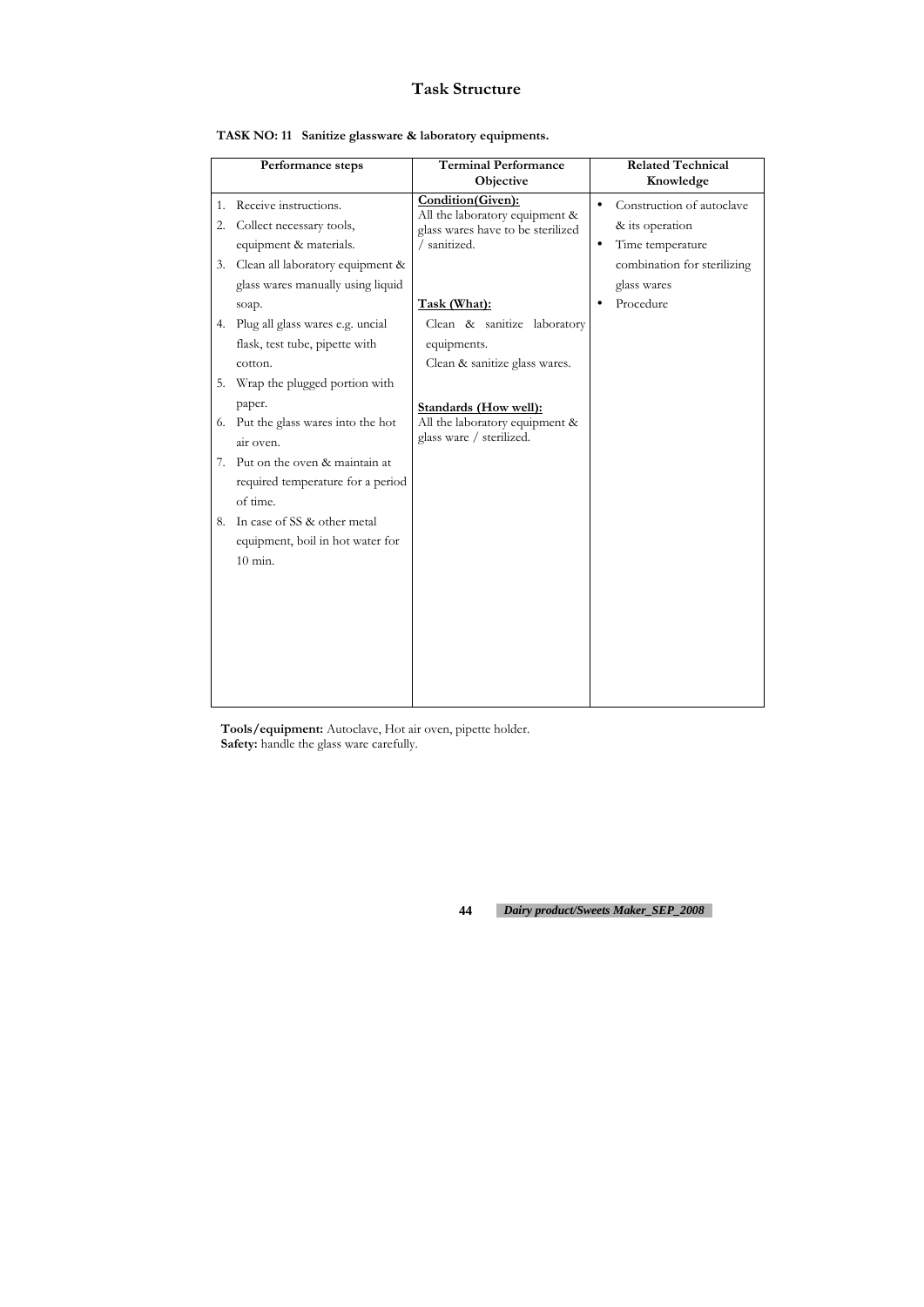# **Module: 2: Sweets Maker**

#### **Description**

This module consists of the knowledge and skills related to sweets making. This module provides skills and knowledge related to the preparation of Khoa based milk sweets, Chhana based milk sweets, cultured/fermented products, and milk based puddings / desserts.

#### **Objective**

After completion of this module the trainees will be able:

- To prepare Khoa based milk sweets
- To prepare Chhana based milk sweets
- To prepare cultured/fermented products
- To prepare milk based puddings / desserts

#### **Sub-modules:**

- 1. Khoa based milk sweets
- 2. Chhana based milk
- 3. Cultured/Fermented Milk Products sweets
- 4. Milk Based Puddings / Desserts

#### **Module Structure**

| S.N. | Sub-modules                      | Nature | Total | Full  |
|------|----------------------------------|--------|-------|-------|
|      |                                  |        | hours | marks |
|      | Khoa based milk sweets           | $T+P$  |       |       |
|      | Chhana based milk sweets         | $T+P$  | 190   | 150   |
|      | Cultured/Fermented Milk Products | $T+P$  |       |       |
|      | Milk Based Puddings / Desserts   | $T+P$  |       |       |
|      | Total                            |        | 190   | 150   |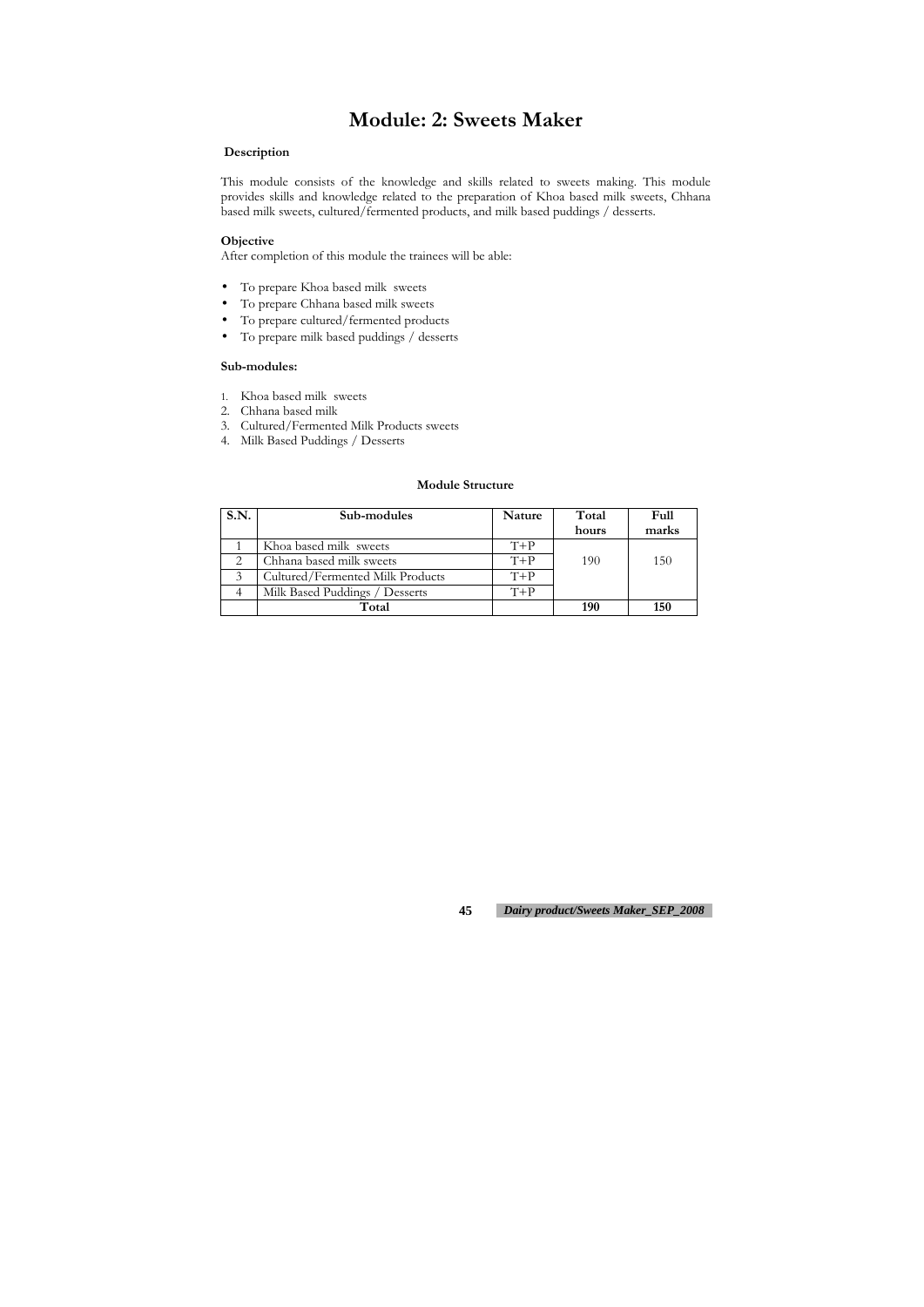### **Module: 2**

# **Sub module: 1: Khoa Based Milk Sweets**

#### **Description:**

This sub module consists of knowledge and skills related to khoa based milk sweets making technology. It consists of tasks related to khoa based milk sweets making. Each task structure consists of task steps, terminal performance objective [TPO], and related technical knowledge essential for the task.

#### **Objective:**

After its completion of this module the trainees will be able:

- To develop the concept of sweet
- To prepare gulab jamun
- To prepare kala-jamun
- To prepare pantuwa/ledikeni
- To prepare lalmohan
- To prepare burfi
- To prepare kalakand
- To prepare milk cake
- To prepare peda
- To prepare Rabri
- To prepare kulfi

#### **Tasks:**

- 1 Develop the concept of sweet
- 2 Prepare gulab jamun
- 3 Prepare kala-jamun
- 4 Prepare pantuwa/ledikeni
- 5 Prepare lalmohan
- 6 Prepare burfi
- 7 Prepare kalakand
- 8 Prepare milk cake
- 9 Prepare peda
- 10 Prepare Rabri
- 11 Prepare kulfi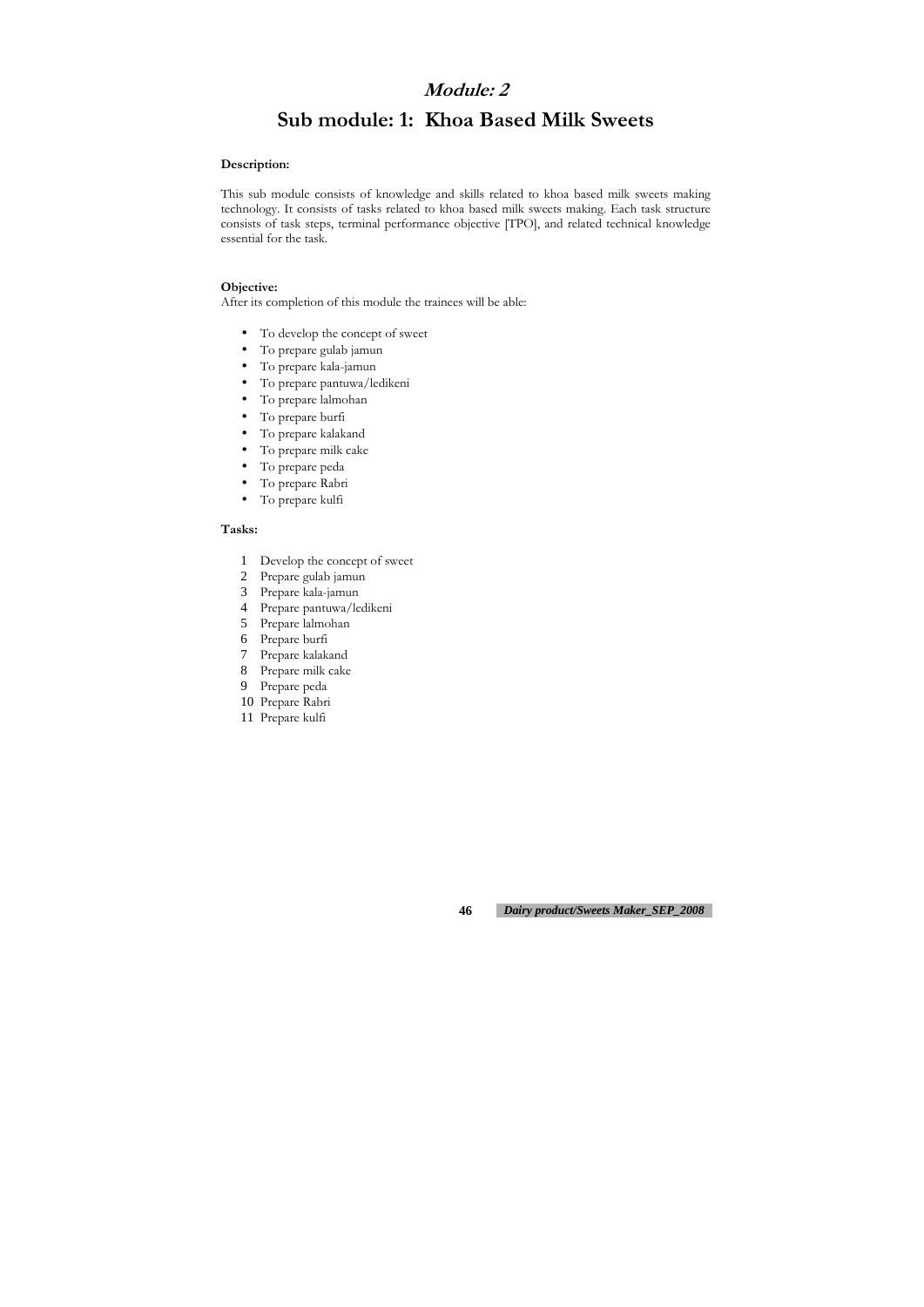|  | TASK NO: 1 Develop the concept of sweets. |  |
|--|-------------------------------------------|--|
|--|-------------------------------------------|--|

|                | Performance steps                                                           | <b>Terminal Performance</b><br>Objective                    | <b>Related Technical</b><br>Knowledge                                                       |
|----------------|-----------------------------------------------------------------------------|-------------------------------------------------------------|---------------------------------------------------------------------------------------------|
| 1.<br>2.<br>3. | Define sweet<br>Enlist importance of sweet<br>Enlist general types of sweet | Condition(Given):<br>Sweets cook book                       | Concept of sweets<br>$\bullet$<br>Importance of sweet<br>General type of sweet<br>$\bullet$ |
| 4.             | Enlist milk based sweets                                                    | Task (What):                                                | Type of milk based sweet<br>$\bullet$                                                       |
|                |                                                                             | Develop the concept of sweets                               |                                                                                             |
|                |                                                                             | <b>Standards (How well):</b><br>Concept of sweet developed. |                                                                                             |
|                |                                                                             |                                                             |                                                                                             |
|                |                                                                             |                                                             |                                                                                             |
|                |                                                                             |                                                             |                                                                                             |
|                |                                                                             |                                                             |                                                                                             |
|                |                                                                             |                                                             |                                                                                             |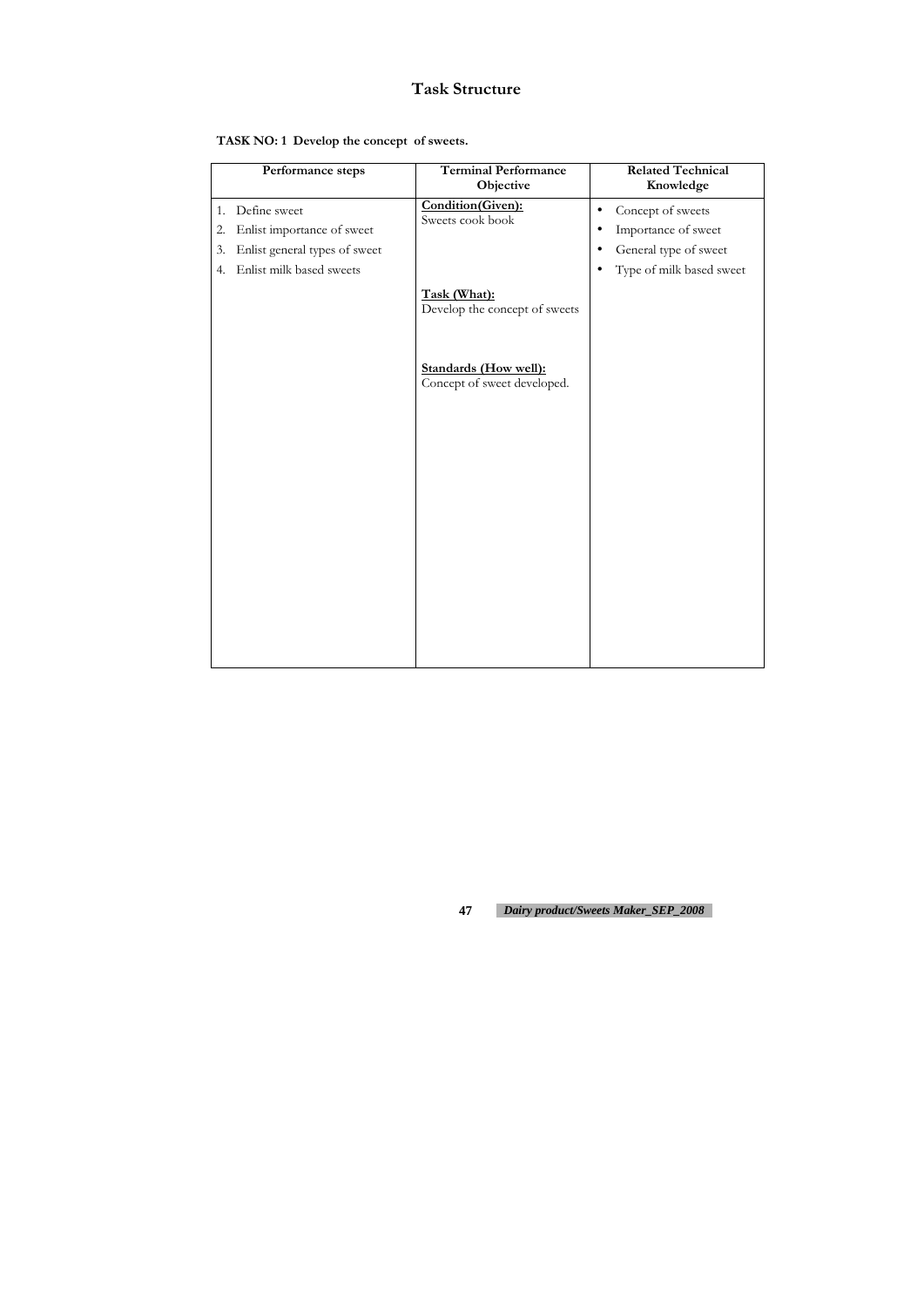| <b>Task Structure</b> |  |
|-----------------------|--|
|-----------------------|--|

|                | TASK NO: 2 Prepare Gulab-jamun.                                                                                                                                                                |                                                                                                   |                                                                                                     |
|----------------|------------------------------------------------------------------------------------------------------------------------------------------------------------------------------------------------|---------------------------------------------------------------------------------------------------|-----------------------------------------------------------------------------------------------------|
|                | <b>Performance steps</b>                                                                                                                                                                       | <b>Terminal Performance</b><br>Objective                                                          | <b>Related Technical</b><br>Knowledge                                                               |
| 1.<br>2.       | Receive instructions.<br>Collect necessary tools, equipment<br>& materials.                                                                                                                    | Condition(Given):<br>Khoa, frying oil, sugar, baking<br>powder, Shallow pan,<br>wooden plank      | Quality of khoa<br>$\bullet$<br>Quality of taking powder<br>Preparation of sugar syrup<br>$\bullet$ |
| 3.<br>4.<br>5. | Take 300 gm of Dhop type (less<br>dry) khoa with 40 to 50% moisture.<br>Add 3 gm of baking powder.<br>Knead well & roll into a rounder<br>cylindrical shape of 15-20 gm<br>pieces.             | Task (What):<br>Prepare sugar syrup.<br>Prepare the dough.<br>Fry the balls.                      | Characteristics of gulab<br>$\bullet$<br>jamun<br>Procedure                                         |
| 8.             | 6. Deep fry inedible oil or ghee in a<br>shallow pan until they acquire a<br>golden colour.<br>7. Put the fried halls into sugar syrup<br>of 62.5% count ration.<br>Allow to soap for few hrs. | Standards (How well):<br>Golden colored sweet<br>prepared with characteristics<br>texture & body. |                                                                                                     |
|                |                                                                                                                                                                                                |                                                                                                   |                                                                                                     |

**Tools/equipment:** Shallow pan, wooden plank. **Safety:** 

1. Protect yourself from hot oil.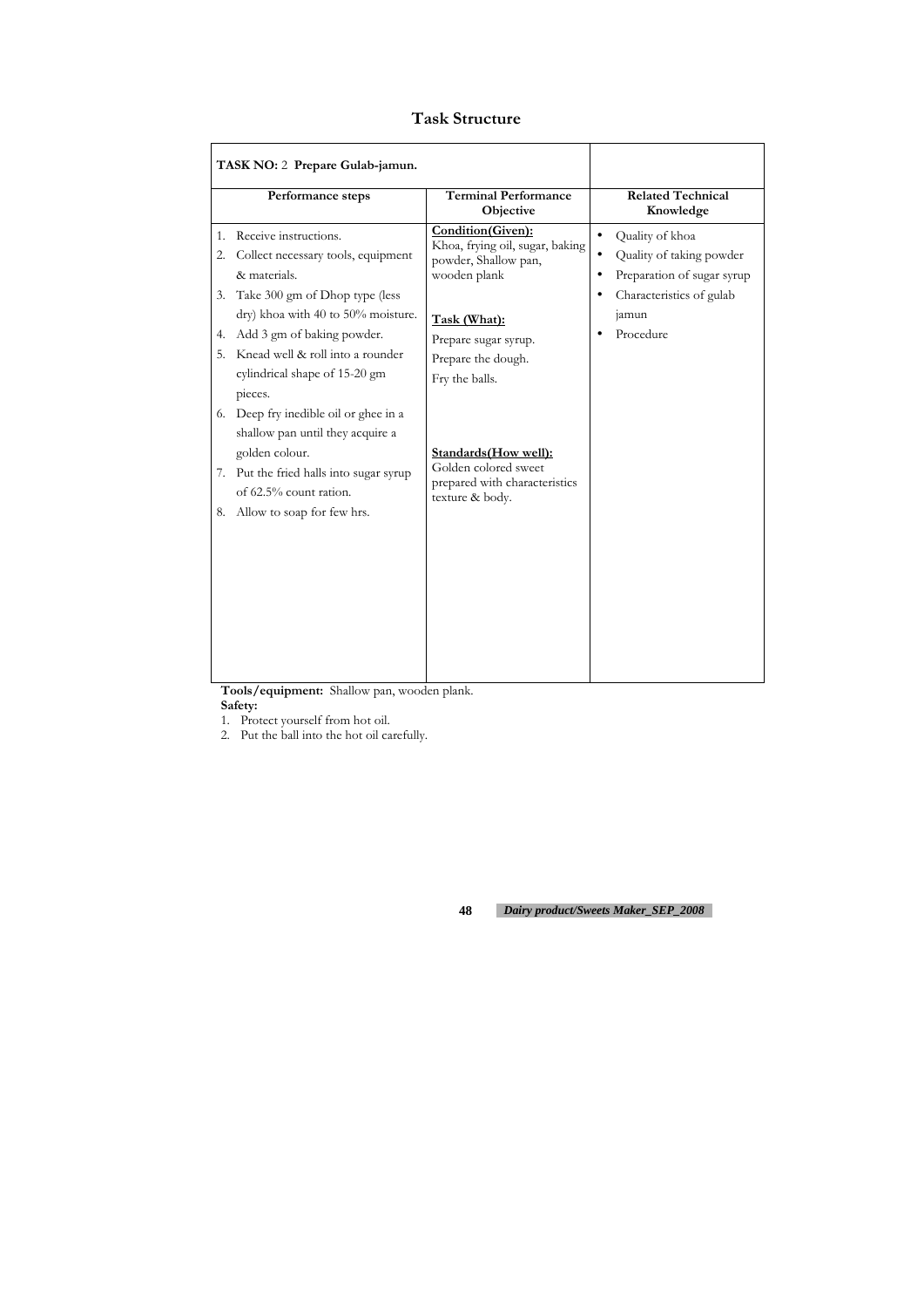|                                        | Performance steps                                                                                                                                                                                                                                          | <b>Terminal Performance</b><br>Objective                                                                                                                                                  | <b>Related Technical</b><br>Knowledge                                                                                                                                                             |
|----------------------------------------|------------------------------------------------------------------------------------------------------------------------------------------------------------------------------------------------------------------------------------------------------------|-------------------------------------------------------------------------------------------------------------------------------------------------------------------------------------------|---------------------------------------------------------------------------------------------------------------------------------------------------------------------------------------------------|
| 1.<br>2.<br>3.<br>4.<br>5.<br>6.<br>7. | Receive instructions.<br>Collect necessary tools,<br>equipment & materials.<br>Mix khoa & Chhana with wheat<br>flour $\omega$ 5-6%.<br>Add baking powder @ 0.5%.<br>Knead into smooth dough.<br>Divide into balls.<br>Deep fry in ghee till the surface is | Condition(Given):<br>Khoa, frying oil, sugar, baking<br>powder, wheat flour, Shallow<br>pan, wooden plank<br>Task (What):<br>Prepare sugar syrup.<br>Prepare the dough.<br>Fry the balls. | Quality of khoa<br>$\bullet$<br>Quality of taking powder<br>$\bullet$<br>Preparation of sugar syrup<br>$\bullet$<br>Characteristics<br>of<br>kala<br>$\bullet$<br>jamun<br>Procedure<br>$\bullet$ |
|                                        | almost black in colour.<br>8. Remove the balls from the oil &<br>soak in 60% sugar syrup for few<br>hrs.<br>9. Remove from the syrup & store<br>till consumption.                                                                                          | <b>Standards (How well):</b><br>Dark colored sweet prepared<br>with characteristics texture &<br>body.                                                                                    |                                                                                                                                                                                                   |
|                                        |                                                                                                                                                                                                                                                            |                                                                                                                                                                                           |                                                                                                                                                                                                   |

**Tools/equipment:** Shallow pan, wooden plank. **Safety:** 

1. Protect you from hot oil.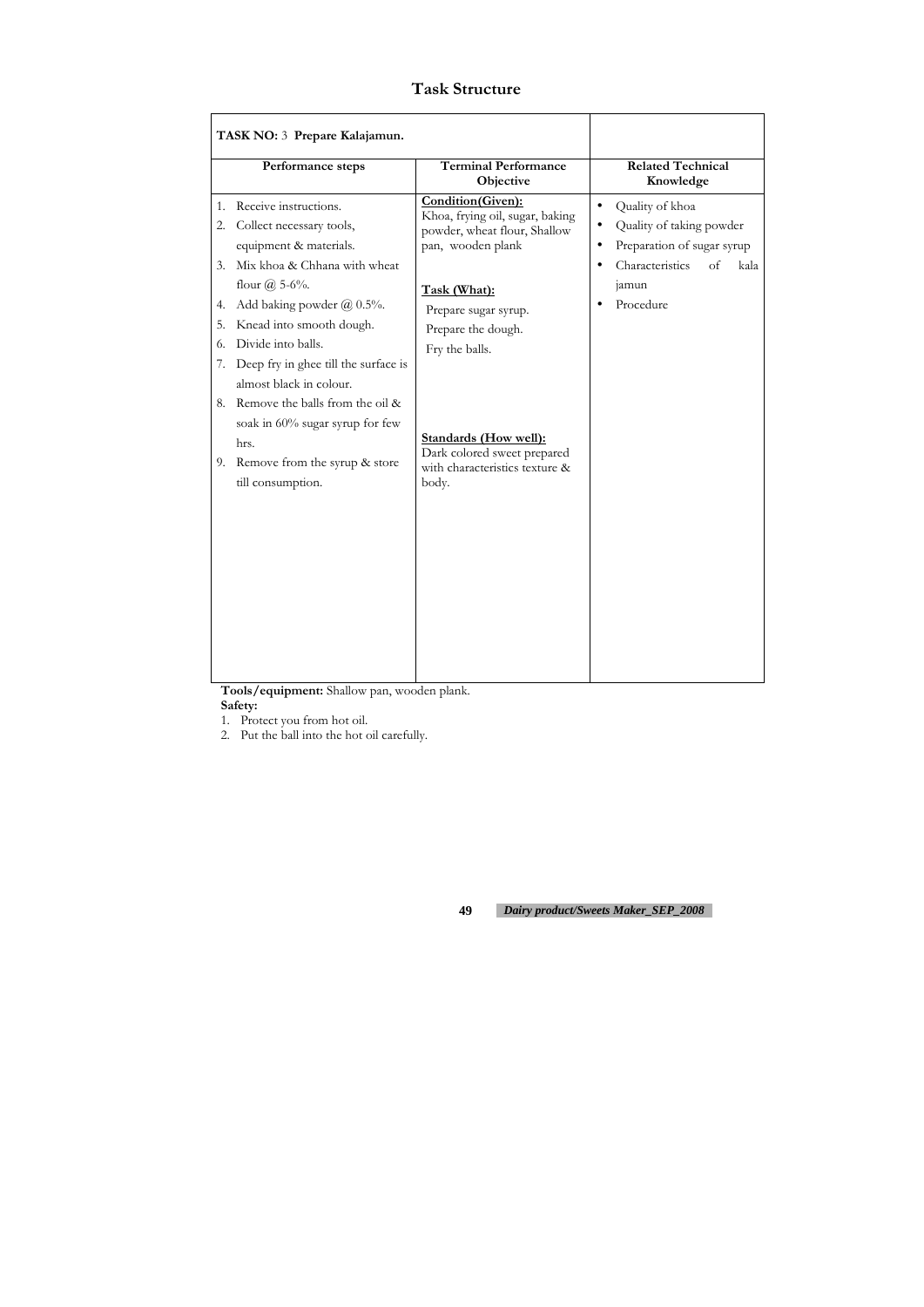|                | TASK NO: 4 Prepare Pantuwa/Ledikeni                                                                                                                                 |                                                                                                      |                                                                                                                        |
|----------------|---------------------------------------------------------------------------------------------------------------------------------------------------------------------|------------------------------------------------------------------------------------------------------|------------------------------------------------------------------------------------------------------------------------|
|                | Performance steps                                                                                                                                                   | <b>Terminal Performance</b><br>Objective                                                             | <b>Related Technical</b><br>Knowledge                                                                                  |
| 1.<br>2.<br>3. | Receive instructions.<br>Collect necessary tools, equipment<br>& materials.<br>Mix the following ingredients in                                                     | Condition(Given):<br>Chhana, khoa, maida, suji,<br>sugar baking powder, frying<br>oil, karahi & oven | Chhana<br>$\bullet$<br>Khoa<br>$\bullet$<br>Syrup Preparation<br>$\bullet$<br>Characteristics of pantuwa.<br>$\bullet$ |
|                | given proportion.<br>cow milk Chhana - 50%<br>Khoa (Dhap type)-40%<br>Mavida $-3%$<br>Arrorot $-3\%$<br>$Suii - 3%$<br>Grand Sugar $-0.7\%$<br>Backing powder -0.3% | Task (What):<br>Prepare Pantuwa/Ledikeni                                                             | Procedure                                                                                                              |
| 4.             | Knead to form dough with approx<br>40% moisture.                                                                                                                    | <b>Standards (How well):</b><br>A product similar to<br>Gulabjamun called pantuwa/                   |                                                                                                                        |
| 5.             | Make spherical balls.                                                                                                                                               | Ledikeni prepared using khoa,                                                                        |                                                                                                                        |
| 6.             | Fry in hydro-generated oil (120 deg<br>Celsius).                                                                                                                    | Chhana & other ingredeants.                                                                          |                                                                                                                        |
| 7.             | Remove for the oil & dip in 55%<br>sugar syrup at 60 deg Celsius for 4<br>hours.                                                                                    |                                                                                                      |                                                                                                                        |
|                |                                                                                                                                                                     |                                                                                                      |                                                                                                                        |

**Tools/equipment:** Shallow pan, wooden plank. **Safety:** 

1. Protect you from hot oil.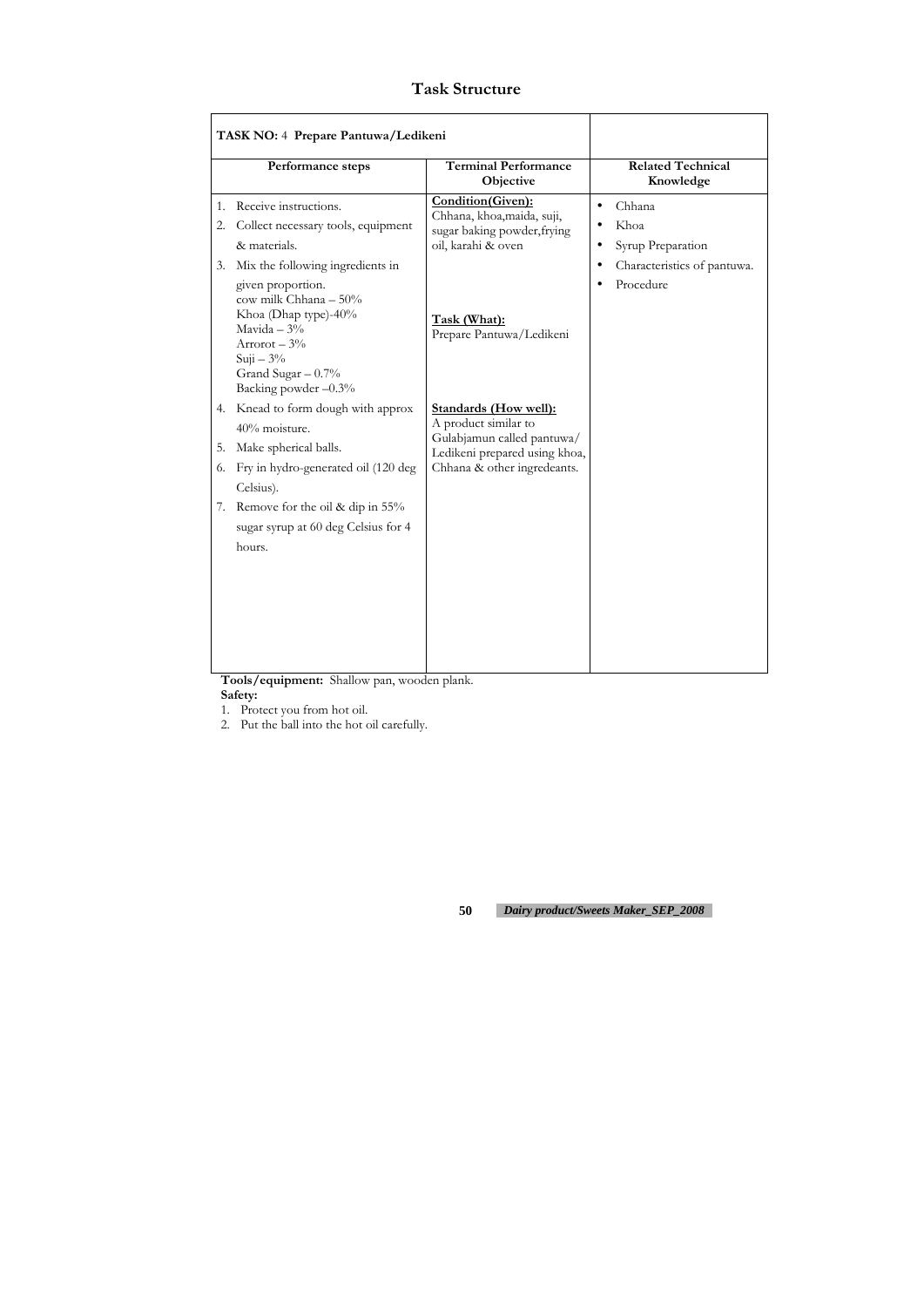|             | TASK NO: 5 Prepare Lalmohan                                                                                                    |                                                                                                       |                                                                                                                                                                                               |
|-------------|--------------------------------------------------------------------------------------------------------------------------------|-------------------------------------------------------------------------------------------------------|-----------------------------------------------------------------------------------------------------------------------------------------------------------------------------------------------|
|             | Performance steps                                                                                                              | <b>Terminal Performance</b><br>Objective                                                              | <b>Related Technical</b><br>Knowledge                                                                                                                                                         |
| 1<br>2<br>3 | Receive instructions.<br>Collect necessary tools, equipment<br>& materials.<br>Take Chhana & mix with 2-3 % of<br>wheat flour. | Condition(Given):<br>Chhana, frying oil,<br>karahi, wheat flour & oven.                               | Quality of khoa/chhana<br>$\bullet$<br>Quality of taking powder<br>$\bullet$<br>Preparation of sugar syrup<br>$\bullet$<br>Characteristics of lalmohan<br>$\bullet$<br>Procedure<br>$\bullet$ |
| 4           | Knead into a uniform dough                                                                                                     | Task (What):                                                                                          |                                                                                                                                                                                               |
| 5           | Roll into small balls.                                                                                                         | Prepare sugar syrup.                                                                                  |                                                                                                                                                                                               |
| 6           | Deep fry in ghee until light brown                                                                                             | Prepare the dough.                                                                                    |                                                                                                                                                                                               |
|             | colour.                                                                                                                        | Fry the balls.                                                                                        |                                                                                                                                                                                               |
| 7           | Transfer fried balls to 60% sugar                                                                                              |                                                                                                       |                                                                                                                                                                                               |
|             | syrup.                                                                                                                         |                                                                                                       |                                                                                                                                                                                               |
| 8           | Allow to soak for few hrs.                                                                                                     |                                                                                                       |                                                                                                                                                                                               |
|             |                                                                                                                                | <b>Standards (How well):</b><br>Red colored sweet prepared<br>with characteristics texture &<br>body. |                                                                                                                                                                                               |

**Tools/equipment:** Shallow pan, wooden plank. **Safety:** 

1. Protect you from hot oil.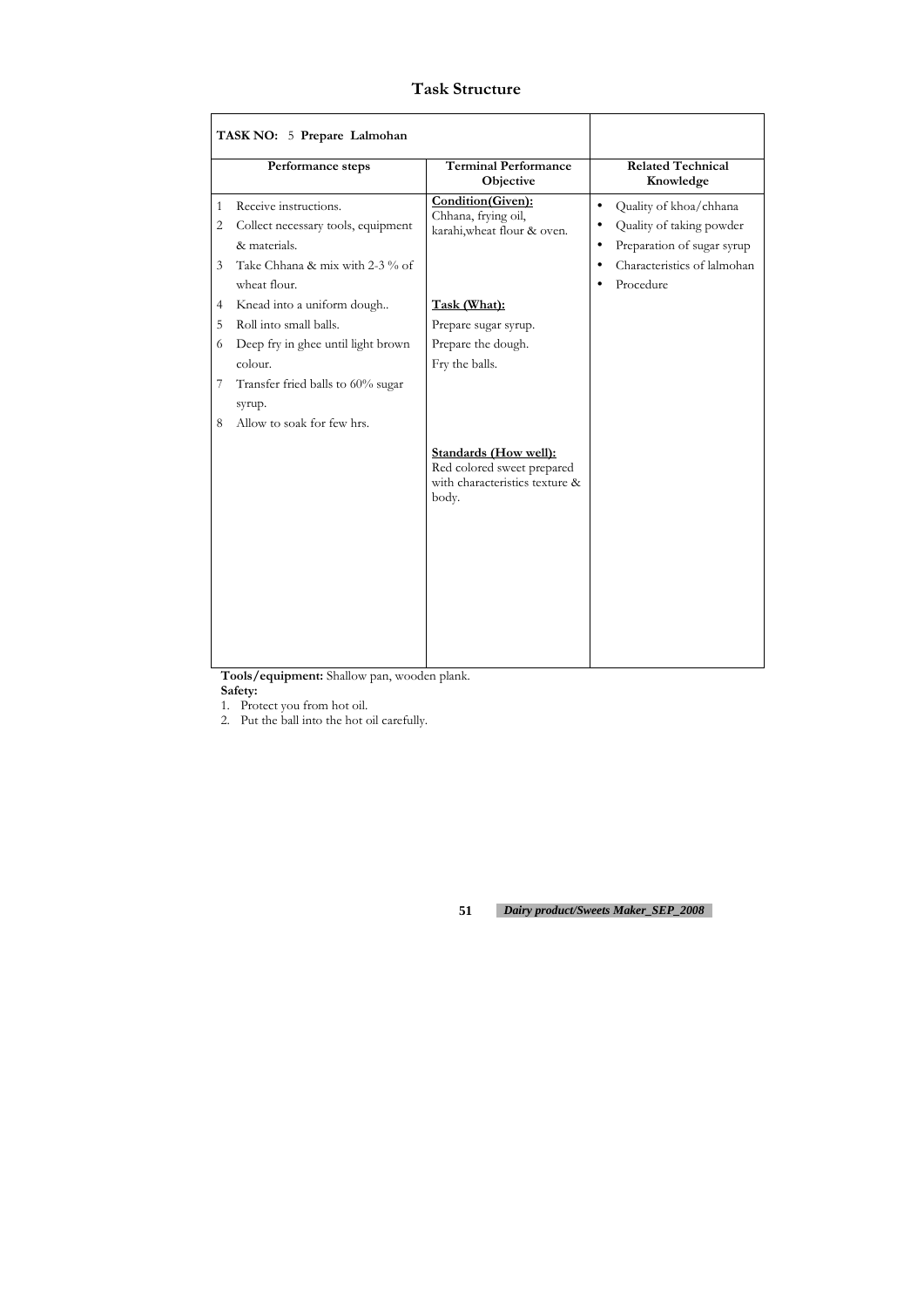|                        | Performance steps                                                                                                                                                                                          | <b>Terminal Performance</b><br>Objective                                                            | <b>Related Technical Knowledge</b>                                                                                                                         |
|------------------------|------------------------------------------------------------------------------------------------------------------------------------------------------------------------------------------------------------|-----------------------------------------------------------------------------------------------------|------------------------------------------------------------------------------------------------------------------------------------------------------------|
| $\mathbf{1}$<br>2<br>3 | Receive instructions.<br>Collect necessary tools, equipment<br>& materials.<br>Take khoa & knead with hand as                                                                                              | Condition(Given):<br>Khoa, sugar, flavouring<br>ingredients, Iron Karahi,<br>tray, knife            | Quality of khoa suitable<br>$\bullet$<br>Additives added in burfi<br>$\bullet$<br>Characteristics of burfi<br>$\bullet$<br>Packaging of sweet<br>$\bullet$ |
| 4<br>5                 | smooth texture as possible.<br>Mix sugar (crystallice) $\omega$ 30% of<br>khoa.<br>Heat on direct fire to heated the                                                                                       |                                                                                                     | Keeping quality<br>Procedure                                                                                                                               |
| 6<br>7                 | khoa & sugar well.<br>Handle the content of the pan<br>carefully to produce desirable<br>attributes of flavor, body & texture.<br>Add flavouring ingredients judicially<br>in pan at suitable stage mostly | Task (What):<br>Prepare Burfi                                                                       |                                                                                                                                                            |
| 8<br>9                 | forwards the end of cooking<br>process.<br>Pour the product into a tray having<br>the desire thikness.<br>Allow to set at ambient temp.<br>10 Cut the burfi into required shape &<br>size.                 | <b>Standards (How well):</b><br>Burfi with characteristics<br>flavour, loudy & texture<br>prepared. |                                                                                                                                                            |
|                        | 11 Pack in a paper or corrugated carob<br>OX.                                                                                                                                                              |                                                                                                     |                                                                                                                                                            |

**Tools/equipment:** Iron Karahi, tray, knife. **Safety:**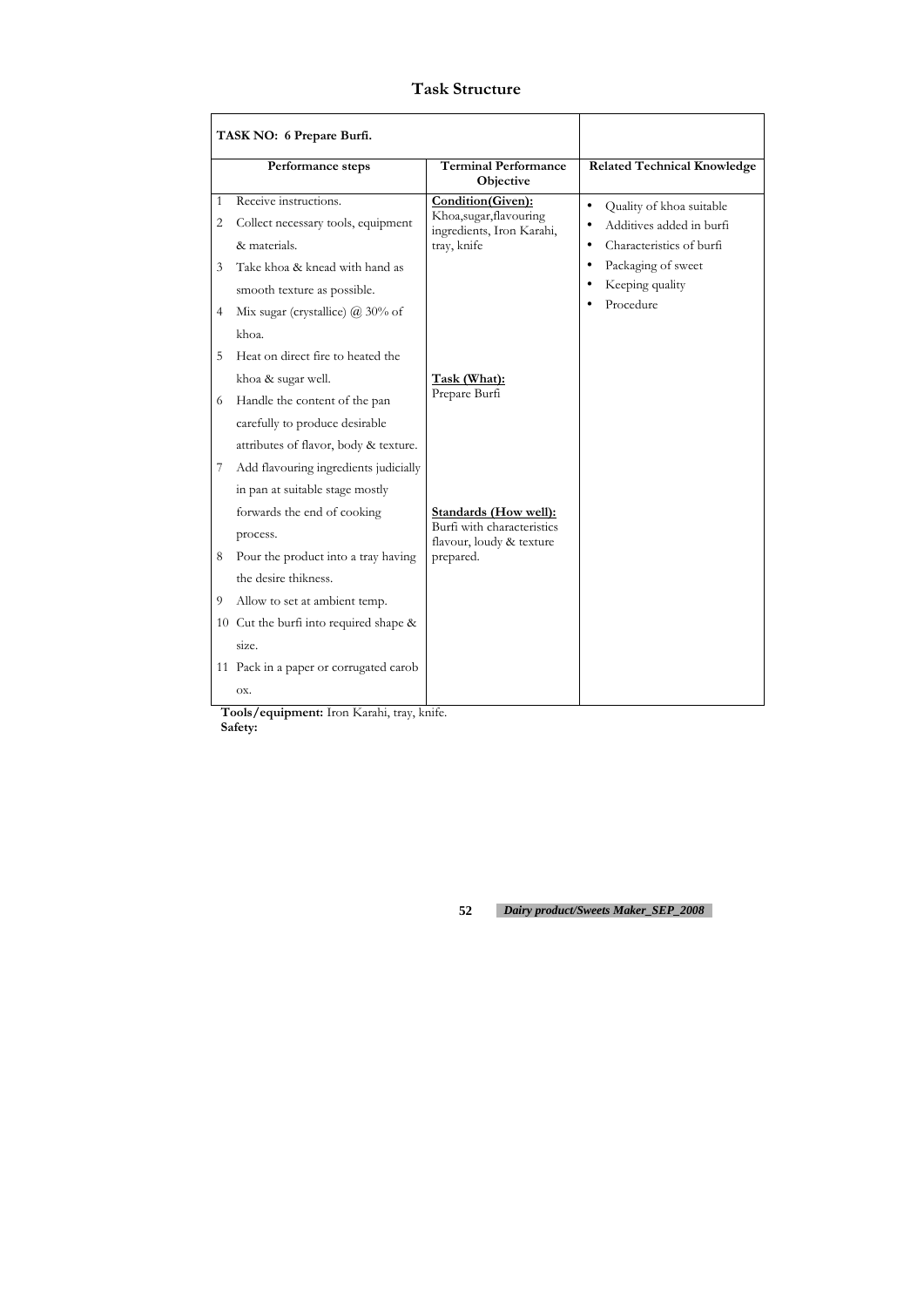| <b>Task Structure</b> |
|-----------------------|
|-----------------------|

|                          | TASK NO: 7 Prepare Kalakand.                                                                                                                                               |                                                                                                            |                                                                                      |
|--------------------------|----------------------------------------------------------------------------------------------------------------------------------------------------------------------------|------------------------------------------------------------------------------------------------------------|--------------------------------------------------------------------------------------|
|                          | <b>Performance steps</b>                                                                                                                                                   | <b>Terminal Performance</b><br>Objective                                                                   | <b>Related Technical</b><br>Knowledge                                                |
| 1<br>$\overline{2}$<br>3 | Receive instructions.<br>Collect necessary tools, equipment<br>& materials.<br>Take buffalo milk with 6% fat &                                                             | Condition(Given):<br>Iron Karahi, tray, knife &<br>ladder, buffalo milk, sugar &<br>flavoring ingredients. | Testing the quality of milk<br>$\bullet$<br>Characteristics of kalakand<br>Procedure |
| 4<br>5                   | 9% SNF in Iron karahi.<br>Place the karahi on brisk & non<br>smoky fire with continious stirring<br>with ladle with circular motion.<br>Reduce the intensity of heat. when | Task (What):<br>Prepare Kalakand                                                                           |                                                                                      |
| 6<br>7                   | semi solid stake in reached,<br>Add sugar $\omega$ 6-7% by the wt. Of<br>milk & stir well.<br>Add chopped nuts & flavouring                                                | <b>Standards (How well):</b><br>Kalakand with characteristics<br>flavour, loudy & texture                  |                                                                                      |
| 8                        | ingredients & stir for minutes more.<br>Transfer the fired product into a<br>tray greased with ghee for cutting &<br>setting.                                              | prepared.                                                                                                  |                                                                                      |
| 9                        | Cut the set product into pieces &<br>pack.                                                                                                                                 |                                                                                                            |                                                                                      |

**Tools/equipment:** Iron Karahi, tray, knife & ladder. **Safety:**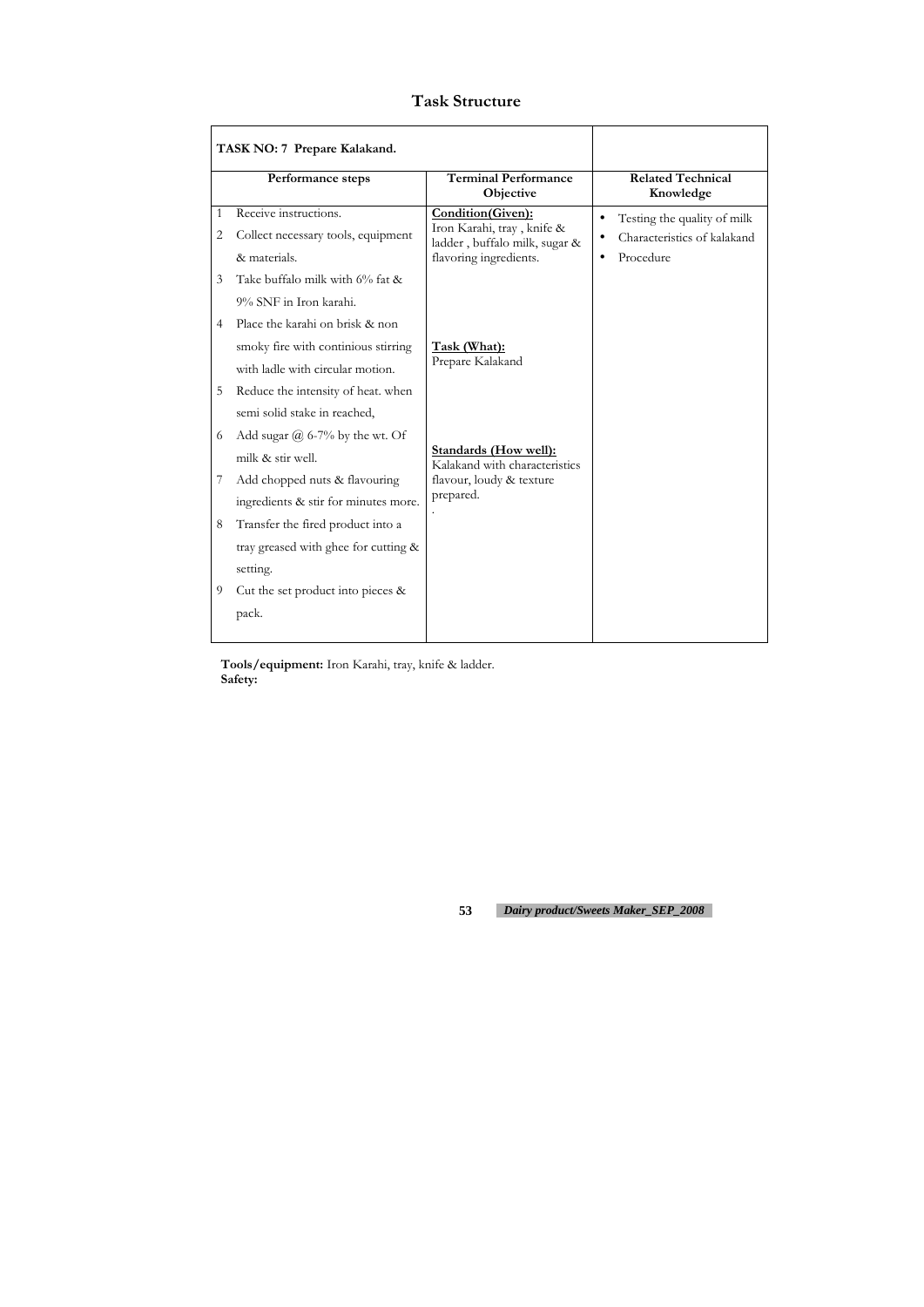|                  | Performance steps                                                                                                                                                              | <b>Terminal Performance</b><br>Objective                                                                                     | <b>Related Technical</b><br>Knowledge                                                                                                             |
|------------------|--------------------------------------------------------------------------------------------------------------------------------------------------------------------------------|------------------------------------------------------------------------------------------------------------------------------|---------------------------------------------------------------------------------------------------------------------------------------------------|
| 1<br>2<br>3<br>4 | Receive instructions.<br>Collect necessary tools, equipment<br>& materials.<br>Take the milk with $6\%$ fat & $9\%$<br>SNF.<br>Boil in karahi for 3 minutes & add              | Condition(Given):<br>Karahi lakle, tray ,milk, citric<br>acid, sugar & parchment paper<br>Task (What):<br>Prepare milk cake. | Quality of Raw milk<br>$\bullet$<br>Process of caramalization<br>Characteristics of milk<br>$\bullet$<br>cake<br>Consumer preference<br>Procedure |
| 5                | citric acid $@$ 0.02% (W/volume of<br>milk).<br>Continue boiling till volume is<br>reduced to 50%.                                                                             |                                                                                                                              |                                                                                                                                                   |
| 6<br>7<br>8      | Add sugar $@6\%$ (w/v).<br>Continue desiccation with fast<br>stirring to get dough like<br>consistency.<br>Transfer the content into a greased                                 | <b>Standards (How well):</b><br>Milk cake without colour<br>differentiated prepared<br>Milk cake with colour differ          |                                                                                                                                                   |
| 9                | tray.<br>Allow to cool slowly in insulated<br>box for 5-6 hrs. Or put the bottom<br>of the tray in ice water to have<br>colour differentiation. Lower layer<br>becomes whiter. | product prepared.                                                                                                            |                                                                                                                                                   |
|                  | 10 Cut in desired shape & size when<br>the product is cooled.<br>11 Pack in parchment paper.<br>12 Store at 5 deg. Celsius till<br>consumption.                                |                                                                                                                              |                                                                                                                                                   |

**Tools/equipment:** Karahi lakle, tray. **Safety:**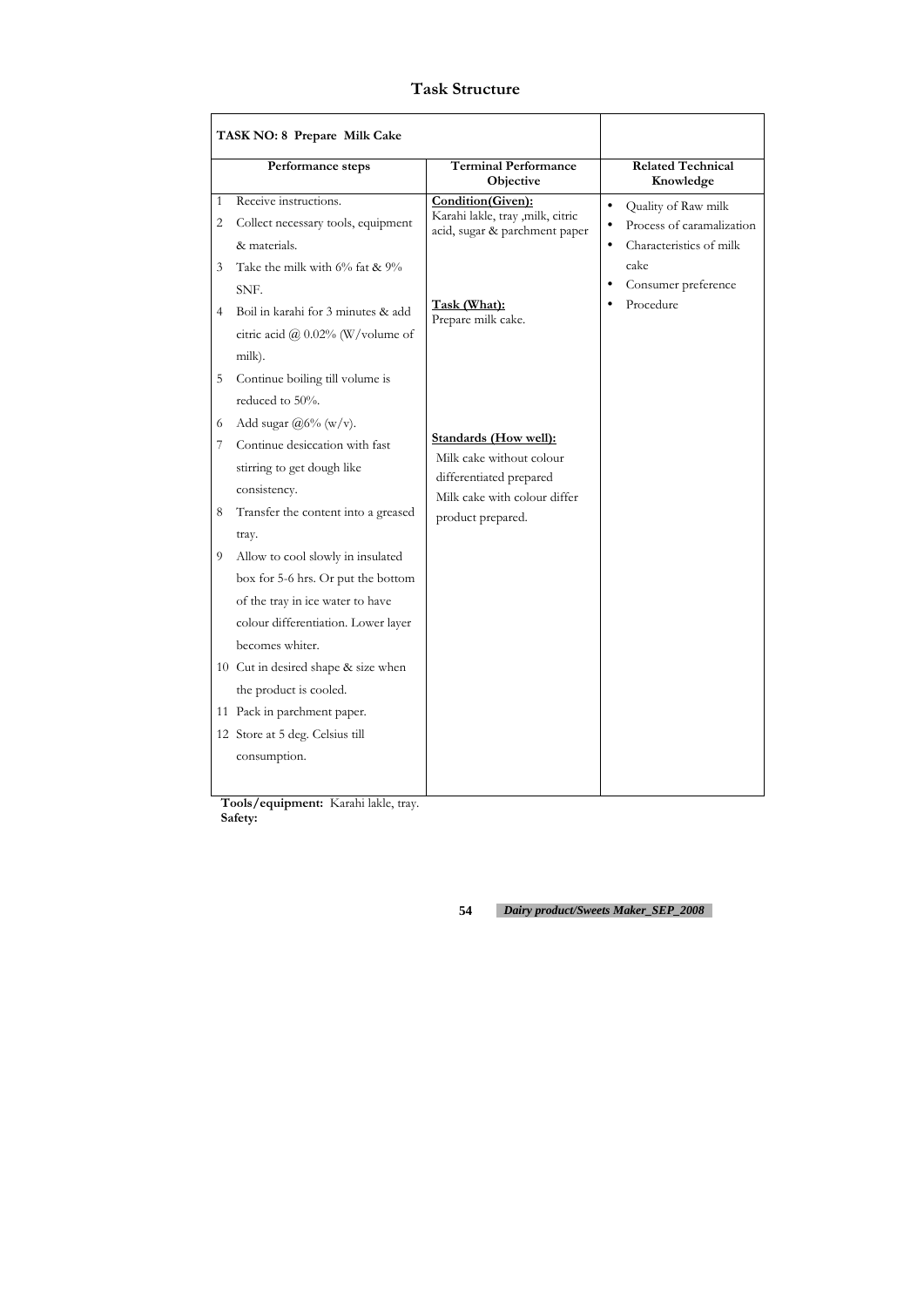|                               | TASK NO: 9 Prepare Peda                                                                                                                                                                                                                                                           |                                                                                                               |                                                                                                                                |
|-------------------------------|-----------------------------------------------------------------------------------------------------------------------------------------------------------------------------------------------------------------------------------------------------------------------------------|---------------------------------------------------------------------------------------------------------------|--------------------------------------------------------------------------------------------------------------------------------|
|                               | Performance steps                                                                                                                                                                                                                                                                 | <b>Terminal Performance</b><br>Objective                                                                      | <b>Related Technical</b><br>Knowledge                                                                                          |
| 1<br>2<br>3<br>$\overline{4}$ | Receive instructions.<br>Collect necessary tools, equipment &<br>materials.<br>Mix khoa & sugar in the ration of 3:1.<br>Heat the khoa-sugar mixture on a                                                                                                                         | Condition(Given):<br>Karahi, tray, ladle., khoa,<br>sugar, nuts & flavoring<br>ingredients.                   | Different type of<br>$\bullet$<br>common ingredient used<br>for flavouring or<br>colouring peda<br>Characteristics of peda.    |
| 5<br>6                        | gentle fire till the mixture turns<br>relatively firm.<br>Remove the pan for the fire.<br>Mix nuts & flavouring substances if<br>needed.                                                                                                                                          | Task (What):<br>Prepare peda using khoa &<br>sugar.<br>Give shape using<br>dies/molds.                        | Keeping quality<br>Quality of khoa used for<br>peda<br>Factor affecting quality of<br>$\bullet$<br>peda<br>Composition of peda |
| 7<br>8<br>9                   | Mix the content thoroughly make into<br>balls of 15-20 gm size by rolling<br>between the palms after applying little<br>ghee to avoid sticking.<br>Flatten the balls to give the disk shape<br>or use different shapes dies molds for<br>giving the shape.<br>Pack in card board. | <b>Standards (How well):</b><br>Peda having whitish colour &<br>grainy texture prepared from<br>khoa & sugar. | Procedure                                                                                                                      |

**Tools/equipment:** Karahi, tray, ladle. **Safety:**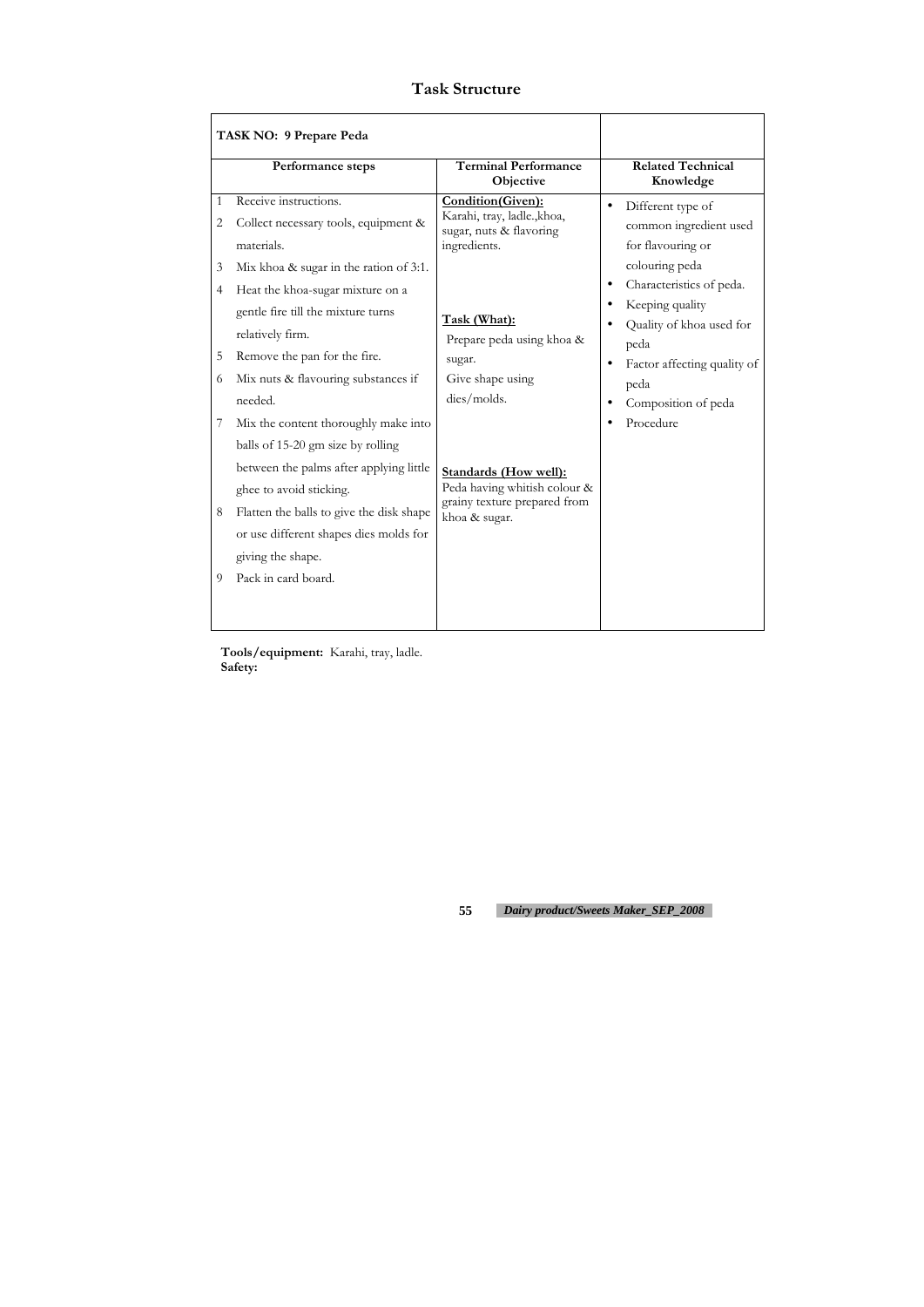|                                         | TASK NO: 10 Prepare Rabri.                                                                                                                                                                                                                                                             |                                                                                                                          |                                                                                                                               |
|-----------------------------------------|----------------------------------------------------------------------------------------------------------------------------------------------------------------------------------------------------------------------------------------------------------------------------------------|--------------------------------------------------------------------------------------------------------------------------|-------------------------------------------------------------------------------------------------------------------------------|
|                                         | Performance steps                                                                                                                                                                                                                                                                      | <b>Terminal Performance</b><br>Objective                                                                                 | <b>Related Technical</b><br>Knowledge                                                                                         |
| 1<br>2<br>3<br>$\overline{4}$<br>5<br>6 | Receive instructions.<br>Collect necessary tools, equipment &<br>materials.<br>Take 3-4 litre of buffalo milk in a<br>Karachi.<br>Heat at shim moving temperature (85-<br>90 deg Celsius).<br>Fan the surface to facilitate the skin<br>formation.<br>Break skin (3-4 can pieces) with | Condition(Given):<br>Karahi, Wooden stick,<br>buffalo milk, sugar & flavour<br>& nuts.<br>Task (What):<br>Prepare Rabri. | Characteristics of rabri.<br>$\bullet$<br>Colour<br>$\&$<br>flavouring<br>substances used in rabri<br>production<br>Procedure |
| 7<br>8<br>9                             | wooden stick and remove to cuter<br>part of the vessel.<br>Reduce volume to $1/5$ th<br>Add sugar $(a)$ 5-6% of original milk.<br>Immerse the layers of the skin into<br>the concentrated milk.<br>10 Heat for a white.<br>11 Add desired flavour & nuts.<br>12 Serve chilled.         | <b>Standards (How well):</b><br>White to brownish colour<br>with pleasant caramelized<br>flavoured product produced.     |                                                                                                                               |

**Tools/equipment:** Karahi, Wooden stick. **Safety:**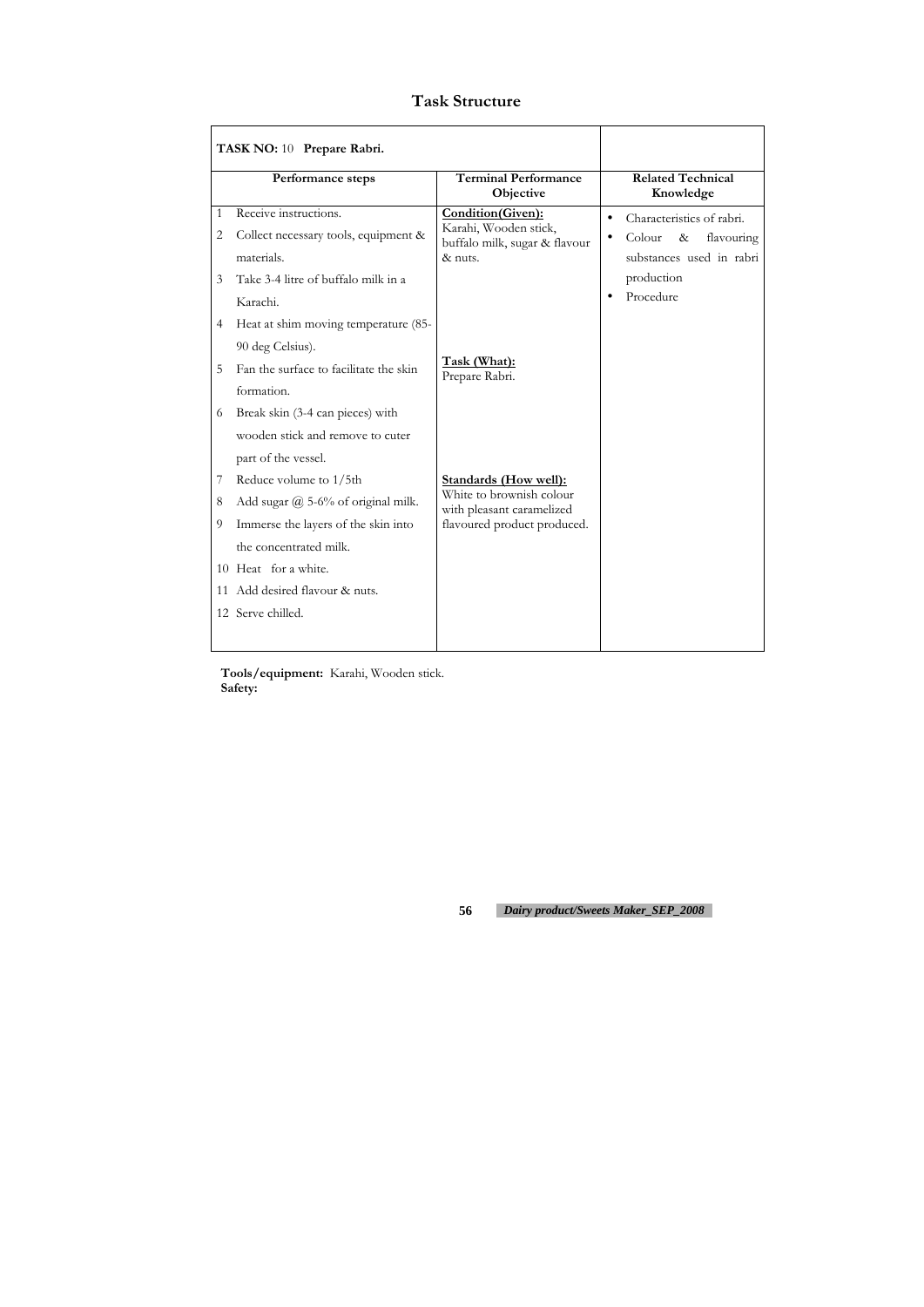|                                     | TASK NO: 11 Prepare Kulfi.                                                                                                                                                                       |                                                                                                           |                                                                                             |
|-------------------------------------|--------------------------------------------------------------------------------------------------------------------------------------------------------------------------------------------------|-----------------------------------------------------------------------------------------------------------|---------------------------------------------------------------------------------------------|
|                                     | Performance steps                                                                                                                                                                                | <b>Terminal Performance</b><br>Objective                                                                  | <b>Related Technical</b><br>Knowledge                                                       |
| $\mathbf{1}$<br>$\overline{2}$<br>3 | Receive instructions.<br>Collect necessary tools, equipment &<br>materials.<br>Take cow /buffalo mix milk in a pan<br>oven fire.                                                                 | Condition(Given):<br>Pan, ladle, cones, Earthen<br>pot, milk, sugar, khoa, ice, salt,<br>cones.           | Formulation of kulfi<br>$\bullet$<br>Freezing through the use<br>of Ice & salt<br>Procedure |
| 4<br>5                              | Concentrate the milk & add sugar &<br>mix well.<br>Add small quality of khoa/skim milk                                                                                                           | Task (What):<br>Prepare Kulfi                                                                             |                                                                                             |
| 6<br>7<br>8                         | powder while boiling the milk.<br>Add nuts & saffron.<br>Fill in the mixture aluminum<br>cones/plastic cones & put the lid or<br>seal with wheat flour.<br>Seal the cones in salt-ice mixture in | <b>Standards (How well):</b><br>Kulfi of delicious quality<br>produced having<br>characteristics flavour. |                                                                                             |
| 9                                   | an earthen pot.<br>Agitate vigorously from time to time<br>effect heat transfer.                                                                                                                 |                                                                                                           |                                                                                             |

**Tools/equipment:** Pan , ladle, cones, Earthen pot. **Safety:**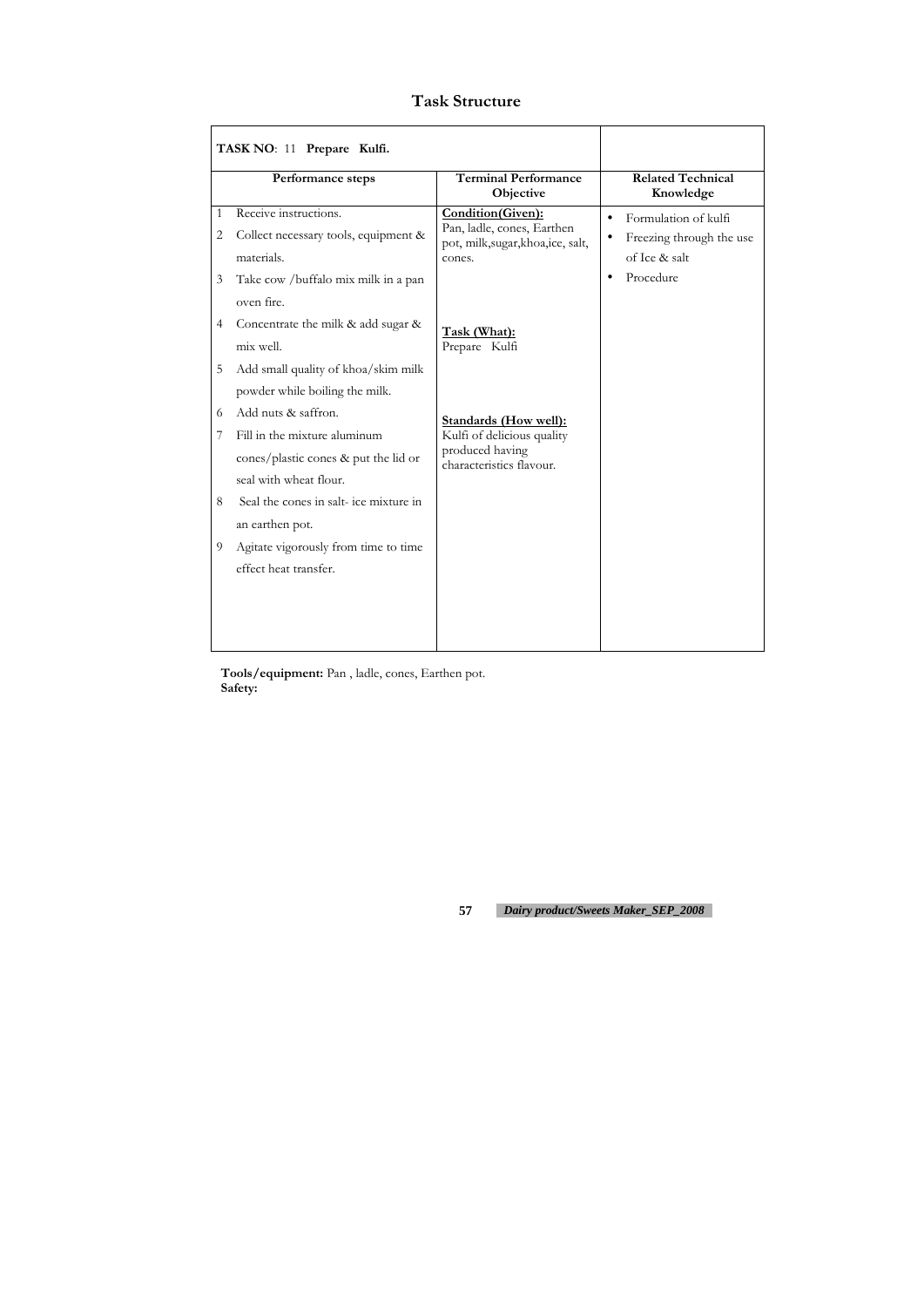### **Module: 2**

# **Sub-module: 2: Chhana Based Milk Sweets**

#### **Description:**

This sub module consists of knowledge and skills related to chhana based milk sweets processing technology. It consists of tasks related to chhana based milk sweets making. Each task structure consists of task steps, terminal performance objective [TPO], and related technical knowledge essential for the effective performance of the task.

#### **Objective:**

After its completion of this module the trainees will be able:

- To prepare Rasogolla
- To prepare Rasomalai
- To prepare Rajbhog
- To prepare Kheer mohan
- To prepare Sandesh
- To prepare Chhana murki
- To prepare Cham-cham
- To prepare Sitabhog
- To prepare Chhana gaja
- To prepare Chhana kheer
- To prepare Chhana pakora

#### **Tasks:**

- 1 Prepare Rasogolla
- 2 Prepare Rasomalai
- 3 Prepare Rajbhog
- 4 Prepare Kheer mohan
- 5 Prepare Sandesh
- 6 Prepare Chhana murki
- 7 Prepare Cham-cham
- 8 Prepare Sitabhog
- 9 Prepare Chhana gaja
- 10 Prepare Chhana kheer
- 11 Prepare Chhana pakora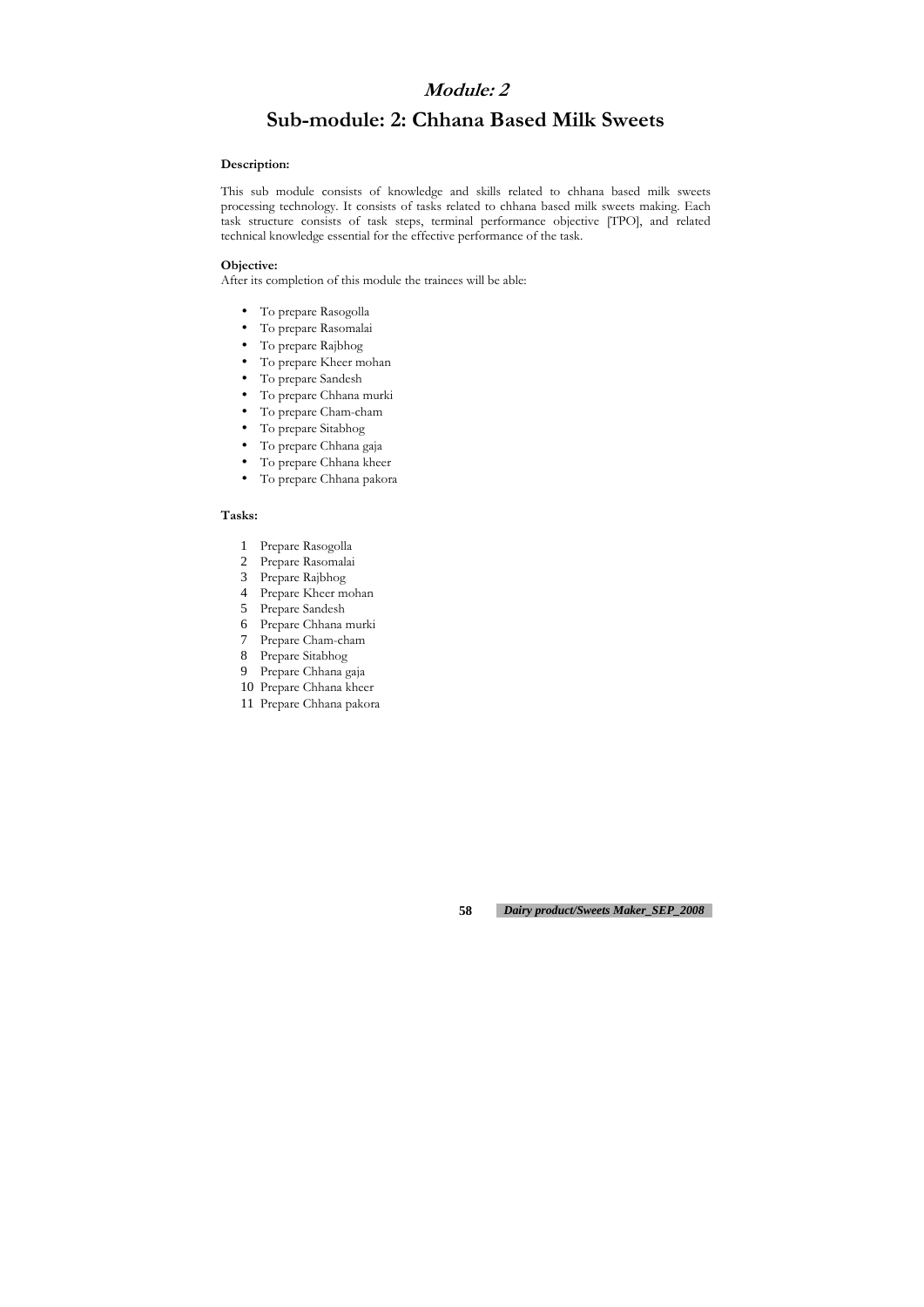|                                  | TASK NO: 1 Prepare Rasogolla (Rasabari).                                                                                                                                                                                                                         |                                                                                                               |                                                                                                                                                                                                          |
|----------------------------------|------------------------------------------------------------------------------------------------------------------------------------------------------------------------------------------------------------------------------------------------------------------|---------------------------------------------------------------------------------------------------------------|----------------------------------------------------------------------------------------------------------------------------------------------------------------------------------------------------------|
|                                  | Performance steps                                                                                                                                                                                                                                                | <b>Terminal Performance</b><br>Objective                                                                      | <b>Related Technical</b><br>Knowledge                                                                                                                                                                    |
| $\mathbf{1}$<br>2<br>3<br>4<br>5 | Receive instructions.<br>Collect necessary tools, equipment<br>& materials.<br>Take freshly prepared cow milk<br>Chhana and add with wheat flour &<br>sodium hycarbonate (optional).<br>Mix & knead to smooth paste.<br>Divide the paste into 8-10 gm            | Condition(Given):<br>Milk heating vessel, plunger,<br>karahi, ladder., chhana, wheat<br>flour, sugar.         | Introduction of rasogolla<br>$\bullet$<br>Difference between cow<br>$\bullet$<br>milk & buffalo chhana<br>Yield of rasogolla<br>$\bullet$<br>Preparation of sugar<br>$\bullet$<br>syrup for cooking $\&$ |
| 6<br>7<br>8<br>9                 | pieces.<br>Roll between palms to firm halls.<br>Prepare sugar syrup for cooking, 3<br>parts of sugar size mixed with 1 part<br>of whey & 2 parts of water.<br>Adjust the pH of sugar syrup to 6.8<br>with calcium hydroxide.<br>Dip the balls in cooking medium. | Task (What):<br>Prepare the Chhana balls.<br>Cook the balls & stabilize &<br>store.                           | storage<br>Hydropower<br>Characteristics of<br>Rasogolla<br>Procedure<br>$\bullet$                                                                                                                       |
|                                  | 10 Regulate the heat to import a<br>suitable form to balls.<br>11 Cook for 20 min.<br>12 Add a small amount of water &<br>whey solution continuously to<br>maintain the contraction of the<br>syrup.<br>13 Adjust the ratio of water & whey so                   | <b>Standards (How well):</b><br>Snow white Rasogolla<br>produced with spongy, chewy<br>body & smooth texture. |                                                                                                                                                                                                          |
|                                  | as to maintain the pH of solution to<br>6.8.<br>14 Transfer the balls to container with<br>water at 30-35 deg Celsius for<br>texture stabilization & colour<br>improvement.<br>15 Transfer the balls to sugar after 5-<br>10 minutes of texture stabilization    |                                                                                                               |                                                                                                                                                                                                          |
|                                  | syrup with 50-60 Brix for 1-2 hours.<br>16 Transfer the balls to 40-50 Brix<br>sugar syrup.<br>17 Cool the rasugolla to 10 deg Celsius.                                                                                                                          |                                                                                                               |                                                                                                                                                                                                          |

**Tools/equipment:** Milk heating vessel, plunger, karahi, ladder. **Safety:**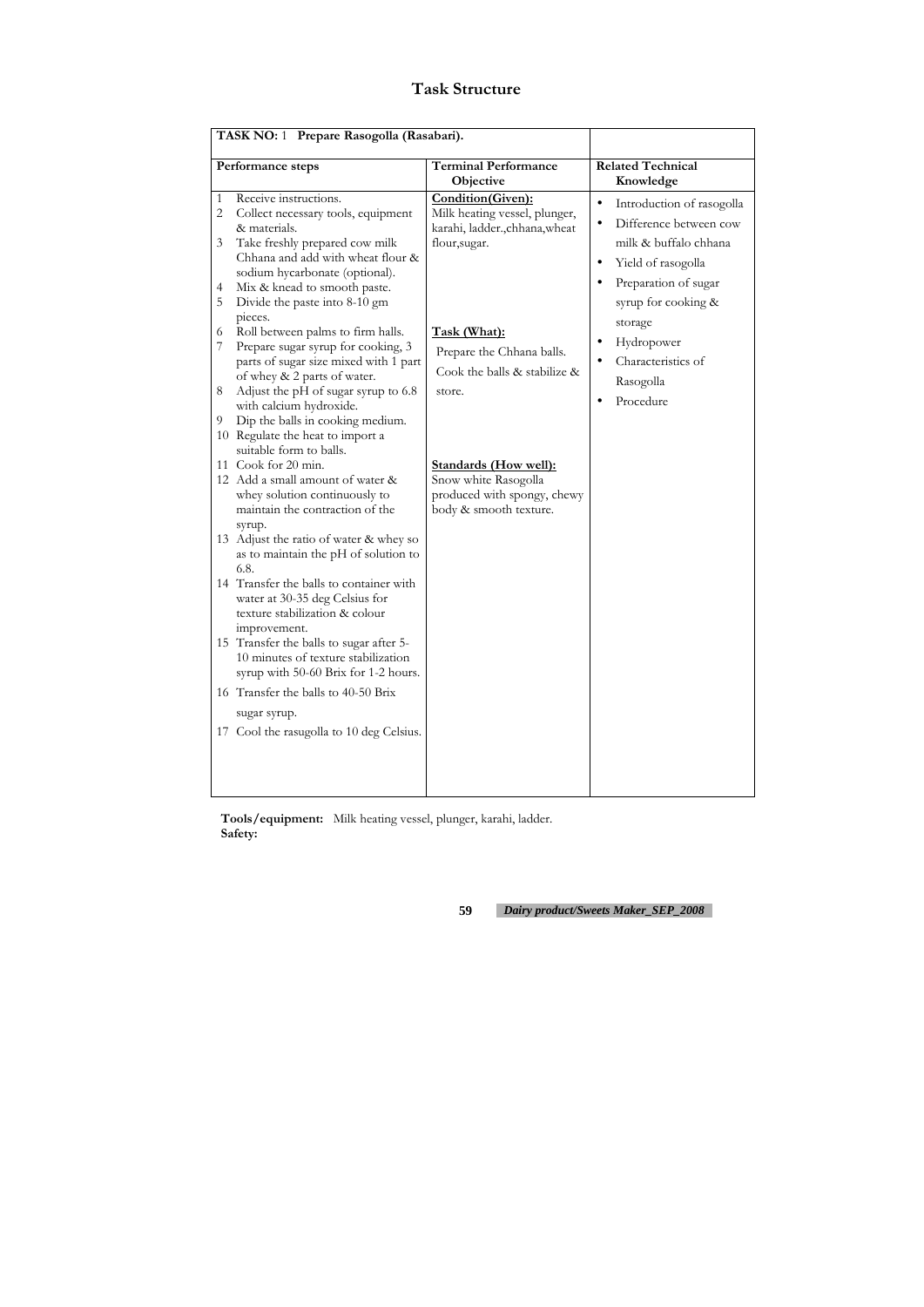### **TASK NO:** 2 **Prepare Rasomalai**

|                | Performance steps                              | <b>Terminal Performance</b><br>Objective                       | <b>Related Technical</b><br>Knowledge  |
|----------------|------------------------------------------------|----------------------------------------------------------------|----------------------------------------|
| $\mathbf{1}$   | Receive instructions.                          | Condition(Given):                                              | Introduction of rasomalai<br>$\bullet$ |
| $\overline{2}$ | Collect necessary tools, equipment             | Milk heating vessel, plunger,<br>karahi, ladder, Chhana, wheat | Characteristics of<br>$\bullet$        |
|                | & materials.                                   | flour, sugar.                                                  | rosmalai                               |
| 3              | Take Chhana & knead with 1-4%                  |                                                                | Market potential<br>$\bullet$          |
|                | wheat flour to smooth dough.                   |                                                                | Economy of production<br>$\bullet$     |
| 4              | Portion the dough & roll into balls            |                                                                | Preparation of rasogolla<br>$\bullet$  |
|                | having smooth texture without                  |                                                                | Procedure                              |
|                | cracks.                                        | Task (What):<br>Prepare Rasomalai                              |                                        |
| 5              | Cook like rosugulla & stabilizer like          |                                                                |                                        |
|                | Rasogolla.                                     |                                                                |                                        |
| 6              | Prepare the concentrated milk by               |                                                                |                                        |
|                | evaporating the milk upon $\frac{1}{4}$ of its |                                                                |                                        |
|                | volume. Add 5.0% of sugar while                | <b>Standards (How well):</b>                                   |                                        |
|                | boiling.                                       | Flattened Chhana patties<br>floating in thickened milk         |                                        |
| 7              | Use light Rabri to store the balls.            | produced.                                                      |                                        |
| 8              | Transfer the balls to concentrated             |                                                                |                                        |
|                | sweet milk.                                    |                                                                |                                        |
| 9              | Store chilled.                                 |                                                                |                                        |
|                |                                                |                                                                |                                        |
|                |                                                |                                                                |                                        |
|                |                                                |                                                                |                                        |
|                |                                                |                                                                |                                        |

**Tools/equipment:** Milk heating vessel, plunger, karahi, ladder. **Safety:**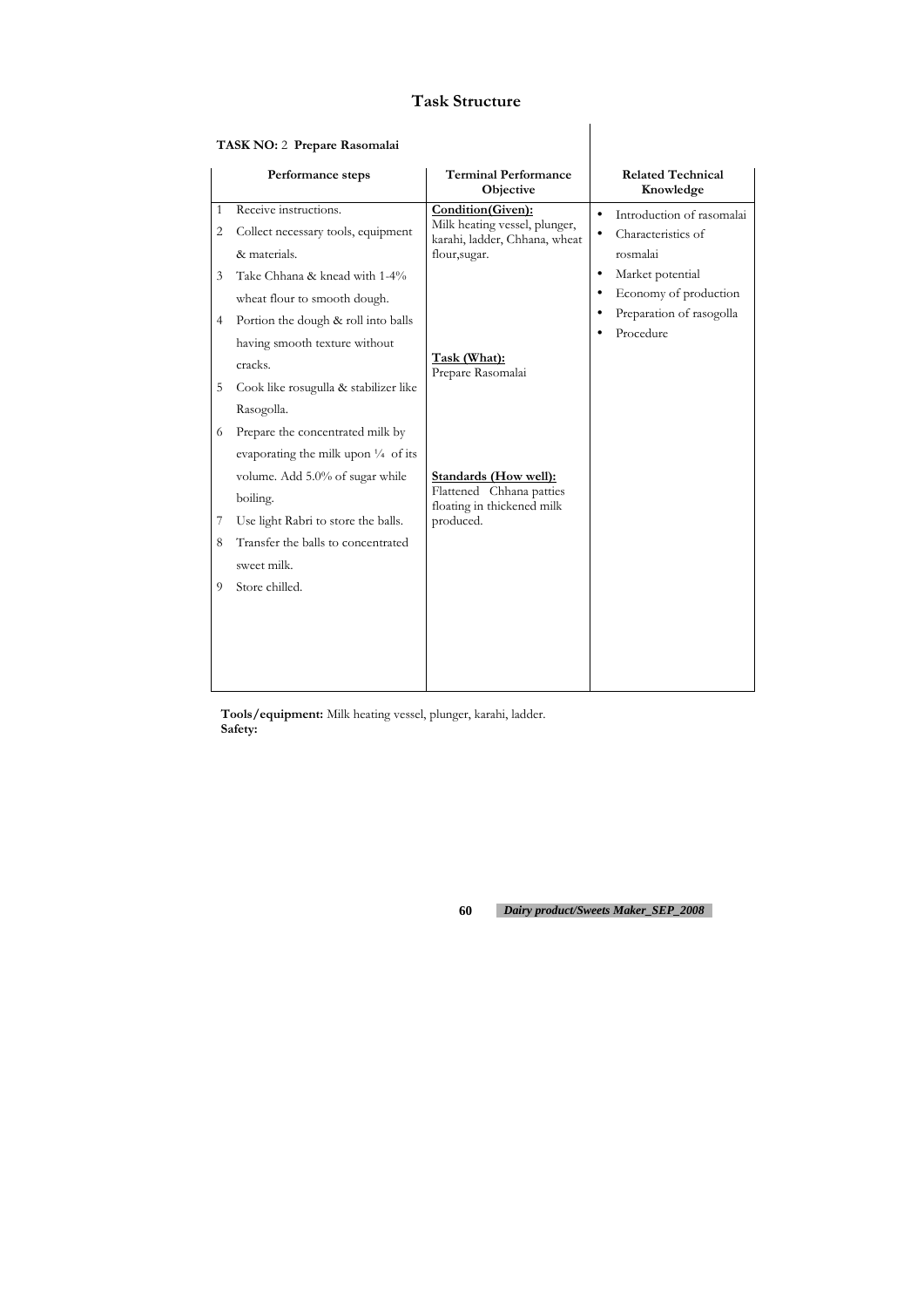# **Task Analysis**

| TASK NO: 3 Prepare Rajbhog. |  |  |
|-----------------------------|--|--|
|-----------------------------|--|--|

|                                | Performance steps                                                                                   | <b>Terminal Performance</b><br>Objective                                                  | <b>Related Technical</b><br>Knowledge                                                    |
|--------------------------------|-----------------------------------------------------------------------------------------------------|-------------------------------------------------------------------------------------------|------------------------------------------------------------------------------------------|
| $\mathbf{1}$<br>$\overline{2}$ | Receive instructions.<br>Collect necessary tools,<br>equipment & materials.                         | Condition(Given):<br>Pan, wooden plank, ladle,<br>Chhana, saffron, sugar, silver<br>foil. | Introduction of rajbhog<br>$\bullet$<br>Preparation of sugar<br>syrup                    |
| 3                              | Knead Chhana into uniform in<br>dough mixed with small amount<br>of saffron.                        |                                                                                           | Cooling & flavouring of<br>$\bullet$<br>the sweet<br>Characteristics of the<br>$\bullet$ |
| 4                              | Portion & shape into balls with<br>hands. The size of the balls in<br>almost double than Rasogolla. | Task (What):<br>Prepare Chhana balls<br>Cook the balls in the syrup.                      | rajbhog<br>Procedure                                                                     |
| 5                              | Place a raisin or mutt at the cuter<br>of the ball. While shaping                                   |                                                                                           |                                                                                          |
| 6                              | Cook the balls in $50\%$ sugar<br>solution.                                                         | <b>Standards (How well):</b>                                                              |                                                                                          |
| 7                              | Continue cooking till desirable<br>body & texture in achieve.                                       | A sweet similar to Rasogolla<br>but larger in size & ballooned                            |                                                                                          |
| 8                              | Remove the ball from the syrup<br>& wrap in silver foil.                                            | produced.                                                                                 |                                                                                          |
|                                |                                                                                                     |                                                                                           |                                                                                          |
|                                |                                                                                                     |                                                                                           |                                                                                          |

**Tools/equipment:** Pan, wooden plank, ladle **Safety:**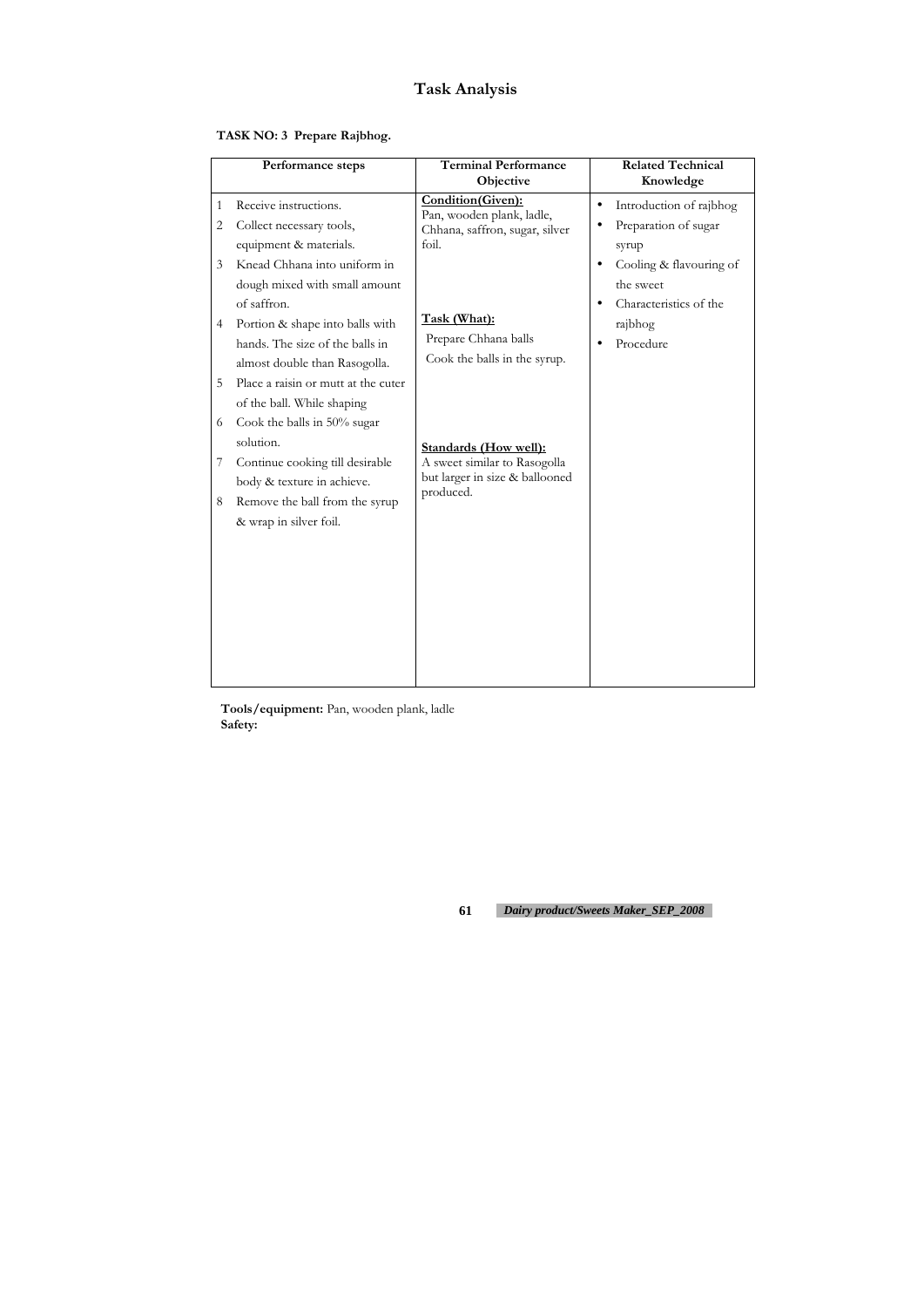|                                            | Performance steps                                                                                                                                                                                                                                                                                                                                     | <b>Terminal Performance</b><br>Objective                                                                                                                                 | <b>Related Technical</b><br>Knowledge                                                                                                                                         |
|--------------------------------------------|-------------------------------------------------------------------------------------------------------------------------------------------------------------------------------------------------------------------------------------------------------------------------------------------------------------------------------------------------------|--------------------------------------------------------------------------------------------------------------------------------------------------------------------------|-------------------------------------------------------------------------------------------------------------------------------------------------------------------------------|
| $\mathbf{1}$<br>2<br>3<br>4<br>5<br>6<br>7 | Receive instructions.<br>Collect necessary tools,<br>equipment & materials.<br>Knead Chhana with 1-4% wheat<br>flour to smooth paste.<br>Portion the dough & roll into<br>balls smooth texture without<br>cracks.<br>Flatten the balls into round shape.<br>Process similar to Rasogolla.<br>Remove the cooked balls & dip<br>into concentrated milk. | Condition(Given):<br>Milk heating vessel, plunger,<br>karahi, ladder, Chhana, wheat<br>flour, sugar, khoa.<br>Task (What):<br>Prepare thick have ball.<br>Cook in syrup. | Introduction of kheer<br>$\bullet$<br>mohan<br>Rasogolla preparation.<br>$\bullet$<br>Concentrating the milk.<br>$\bullet$<br>Decorating the sweets<br>$\bullet$<br>Procedure |
| 8                                          | Remove from the concentrated<br>milk & sprinkle with grated khoa.                                                                                                                                                                                                                                                                                     | <b>Standards (How well):</b><br>A sweet similar to Rasogolla<br>dipped in thickened milk<br>prepared.                                                                    |                                                                                                                                                                               |

**Tools/equipment:** Milk heating vessel, plunger, karahi, ladder **Safety:**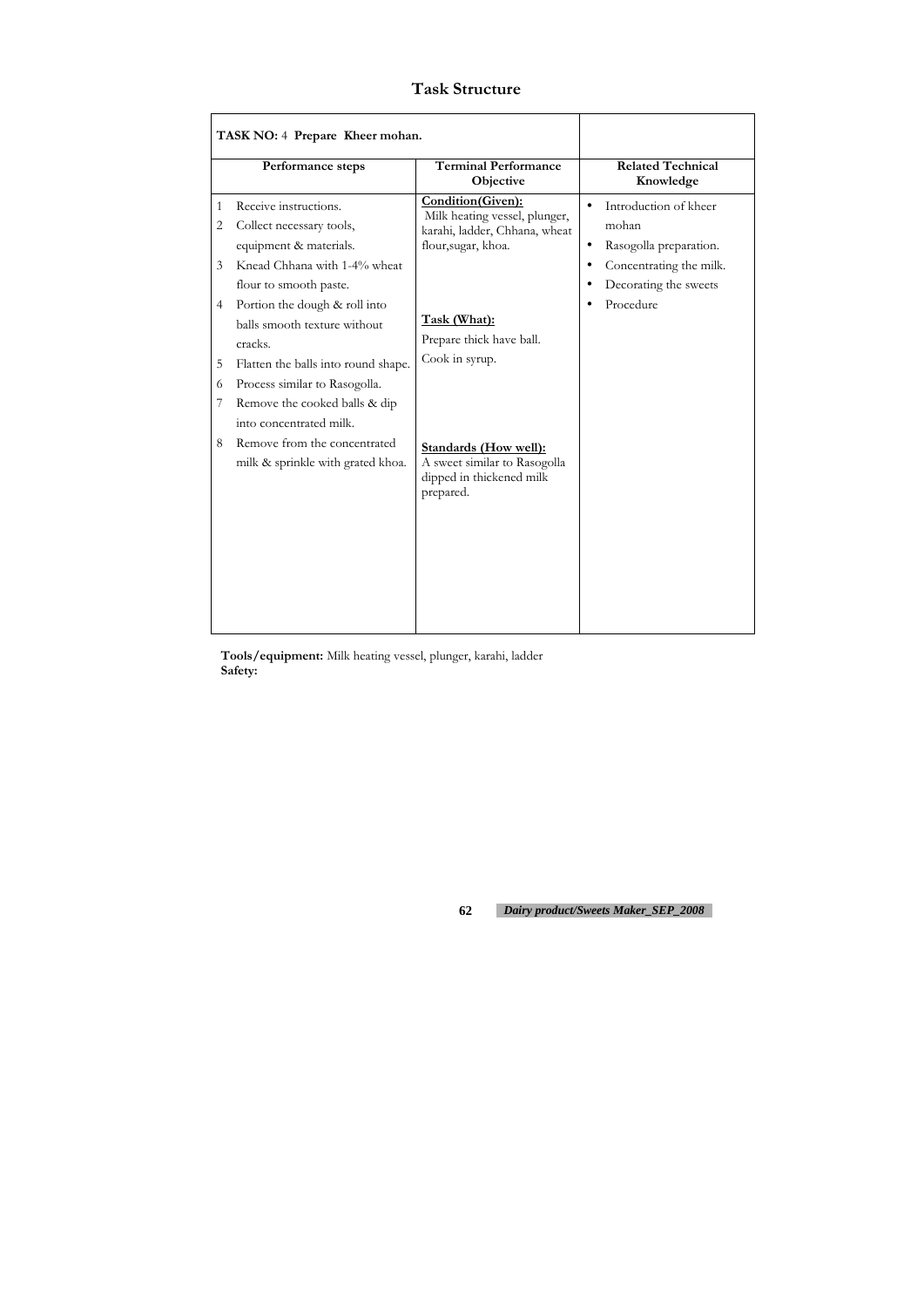|                                           | TASK NO: 5 Prepare Sandesh.                                                                                                                                                                                                                                                                                                                                                                                                                                                                                                                                                                                                                                                      |                                                                                                                                                                                                                                   |                                                                                                                                                                                                           |
|-------------------------------------------|----------------------------------------------------------------------------------------------------------------------------------------------------------------------------------------------------------------------------------------------------------------------------------------------------------------------------------------------------------------------------------------------------------------------------------------------------------------------------------------------------------------------------------------------------------------------------------------------------------------------------------------------------------------------------------|-----------------------------------------------------------------------------------------------------------------------------------------------------------------------------------------------------------------------------------|-----------------------------------------------------------------------------------------------------------------------------------------------------------------------------------------------------------|
|                                           | Performance steps                                                                                                                                                                                                                                                                                                                                                                                                                                                                                                                                                                                                                                                                | <b>Terminal Performance</b><br>Objective                                                                                                                                                                                          | <b>Related Technical</b><br>Knowledge                                                                                                                                                                     |
| 1<br>2<br>3<br>4<br>5<br>6<br>7<br>8<br>9 | Receive instructions.<br>Collect necessary tools, equipment<br>& materials.<br>Take cow milk Chhana.<br>Knead to smooth paste & divide<br>into two parts.<br>Take one hot of kneaded Chhana &<br>add sugar @ $60\%$ (w/w) of Chhana.<br>Cook to 75 deg Celsius for 15<br>minutes with continious stirring &<br>scrapping till initial pat formation<br>occurs.<br>Add remaining Chhana.<br>Resume heating to increase the<br>temperature to 60 deg Celsius in 5<br>minutes for development of cooked<br>flavour (colouring & flavouring<br>substance may be added here).<br>Cool to 37 deg Celsius in 10 min.<br>10 Mould in desired shape & size.<br>11 Store at 7 deg Celsius. | Condition(Given):<br>Milk heating vessel, plunger,<br>karahi, ladder, Chhana, sugar.<br>Task (What):<br>Prepare Sandesh<br><b>Standards (How well):</b><br>Soft type of sandesh<br>produced having firm body &<br>smooth texture. | Introduction of sandesh<br>$\bullet$<br>Characteristics of<br>$\bullet$<br>sundesh<br>Different varieties of<br>$\bullet$<br>sandesh<br>Caramalization<br>$\bullet$<br>Economy of production<br>Procedure |
|                                           | $\text{Total}$                                                                                                                                                                                                                                                                                                                                                                                                                                                                                                                                                                                                                                                                   |                                                                                                                                                                                                                                   |                                                                                                                                                                                                           |

**Tools/equipment:** Pan, ladle. **Safety:**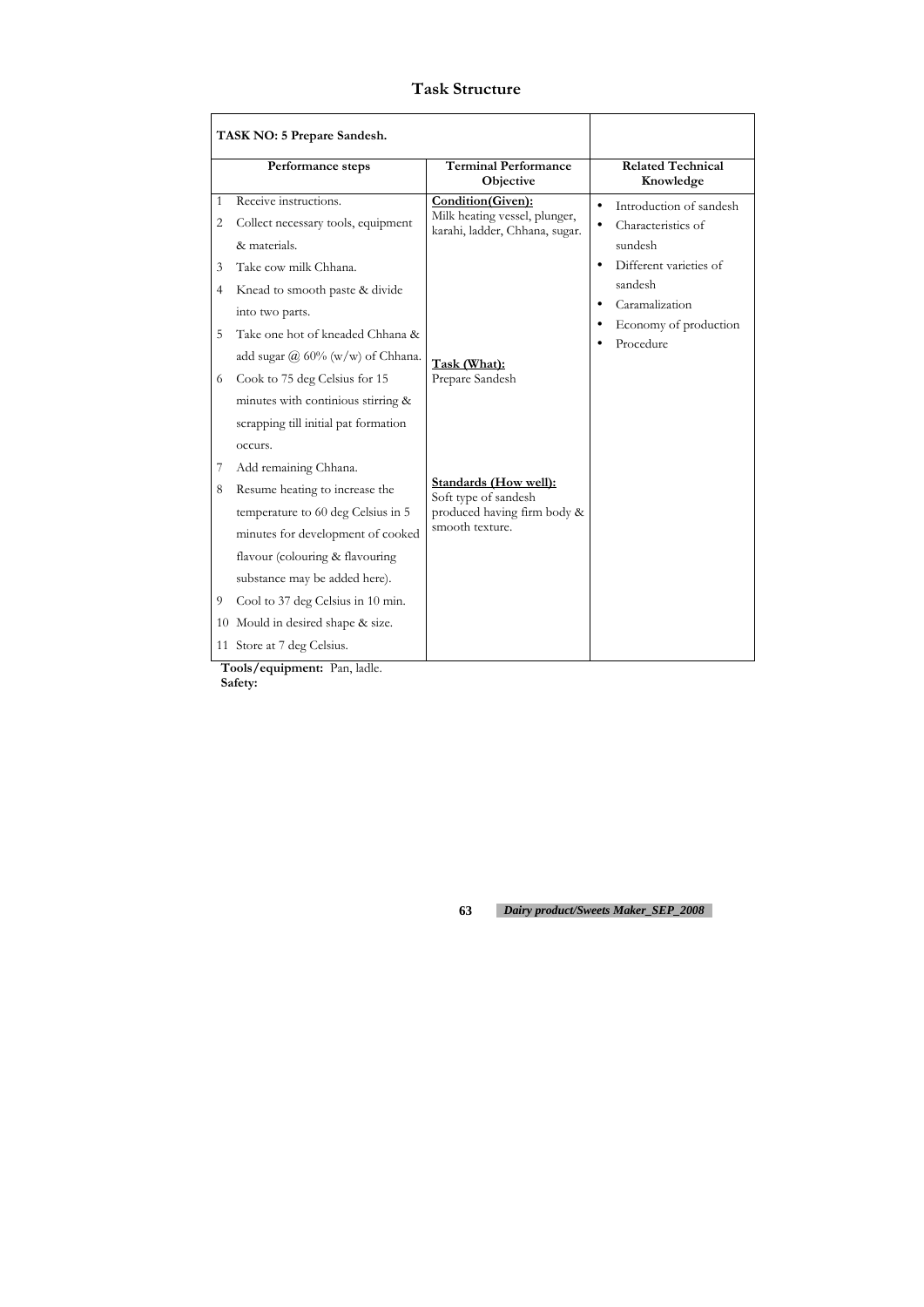| TASK NO: 6 Prepare Chhana - murki   |                                                                                                                                  |                                                                                                       |                                                                                                                        |
|-------------------------------------|----------------------------------------------------------------------------------------------------------------------------------|-------------------------------------------------------------------------------------------------------|------------------------------------------------------------------------------------------------------------------------|
|                                     | Performance steps                                                                                                                | <b>Terminal Performance</b><br>Objective                                                              | <b>Related Technical</b><br>Knowledge                                                                                  |
| $\mathbf{1}$<br>$\overline{2}$<br>3 | Receive instructions.<br>Collect necessary tools,<br>equipment & materials.<br>Knead the Chhana and make into                    | Condition(Given):<br>Karahi, ladle, knife., Chhana,<br>sugar & flavouring & colouring<br>ingredients. | Introduction of chhana<br>$\bullet$<br>murki<br>Chhana production.<br>$\bullet$<br>Characteristics of the<br>$\bullet$ |
| 4<br>5                              | 10 mm thick flat slab.<br>Cut into small cubes of about 10<br>mm.<br>Cook the cubes in boiling sugar                             | Task (What):<br>Prepare Chhana - murki                                                                | sweet.<br>Market potential &<br>$\bullet$<br>economy of production.<br>Decoration of the sweets                        |
|                                     | syrup (of three string consistency)<br>in karahi for 5 minutes with<br>gentle stirring.                                          |                                                                                                       | $\bullet$<br>Procedure<br>$\bullet$                                                                                    |
| 6                                   | Remove the karahi for the fire<br>and continue stirring till the sugar<br>in coated uniformly around the<br>cubes.               | <b>Standards (How well):</b><br>The cubes of Chhana made &<br>cooked in syrup.                        |                                                                                                                        |
| 7<br>8                              | Remove the cubes from syrup.<br>Sprinkle the cubes with flavours<br>& colours after cooling and<br>decorate with dry nut flakes. | Flavour & colour. Decorated.                                                                          |                                                                                                                        |
|                                     |                                                                                                                                  |                                                                                                       |                                                                                                                        |

**Tools/equipment:** Karahi, ladle, knife. **Safety:**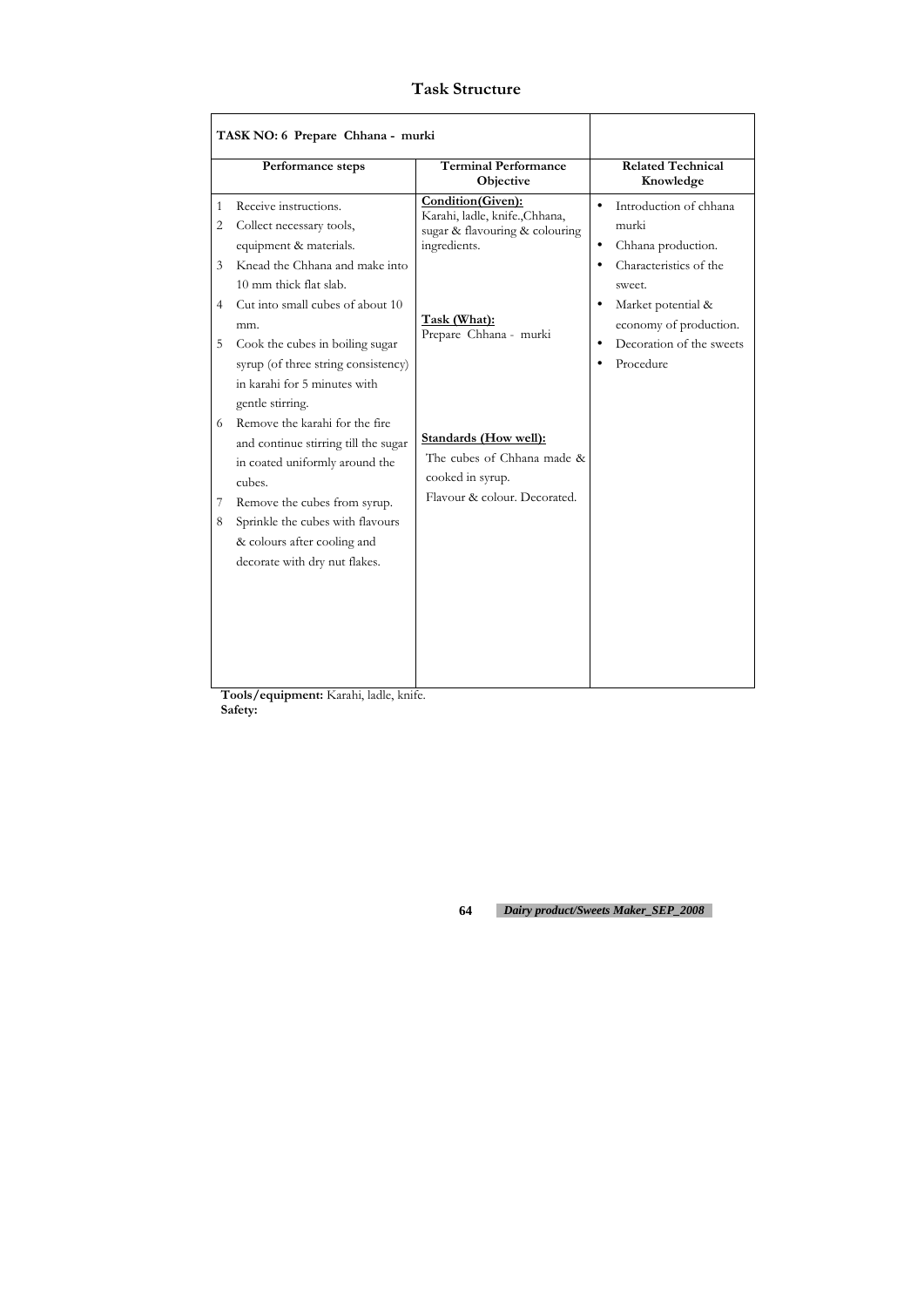| TASK NO: 7 Prepare Cham-cham. |                                                                                                                                                                           |                                                                                                            |                                                                                                                     |
|-------------------------------|---------------------------------------------------------------------------------------------------------------------------------------------------------------------------|------------------------------------------------------------------------------------------------------------|---------------------------------------------------------------------------------------------------------------------|
|                               | Performance steps                                                                                                                                                         | <b>Terminal Performance</b><br>Objective                                                                   | <b>Related Technical</b><br>Knowledge                                                                               |
| 1<br>2<br>3                   | Receive instructions.<br>Collect necessary tools,<br>equipment & materials.<br>Knead the Chhana into uniform                                                              | Condition(Given):<br>Pan, knife. Chhana, sugar,<br>khoa & silver foil.                                     | Introduction of cham<br>$\bullet$<br>Cham-cham production.<br>٠<br>Characteristics of the<br>$\bullet$<br>cham-cham |
| 4<br>5                        | dough & portion & shape with<br>hand into balls.<br>Boil the balls in 50% sugar syrup<br>until desirable body & texture in<br>achieve.<br>Remove for the syrup & cut into | Task (What):<br>Prepare Cham-cham.                                                                         | Market potential &<br>$\bullet$<br>economy of production.<br>Decoration of the sweets<br>Procedure                  |
| 6<br>7<br>8                   | half.<br>Put a layer of khoa as sandwich<br>between two halves.<br>Coat the surface with sugar or<br>khoa powder.<br>Wrap into silver foil.                               | <b>Standards (How well):</b><br>Cham-cham for Chhana<br>prepared having firm body &<br>close knit texture. |                                                                                                                     |
|                               |                                                                                                                                                                           |                                                                                                            |                                                                                                                     |

**Tools/equipment:** Pan, knife. **Safety:**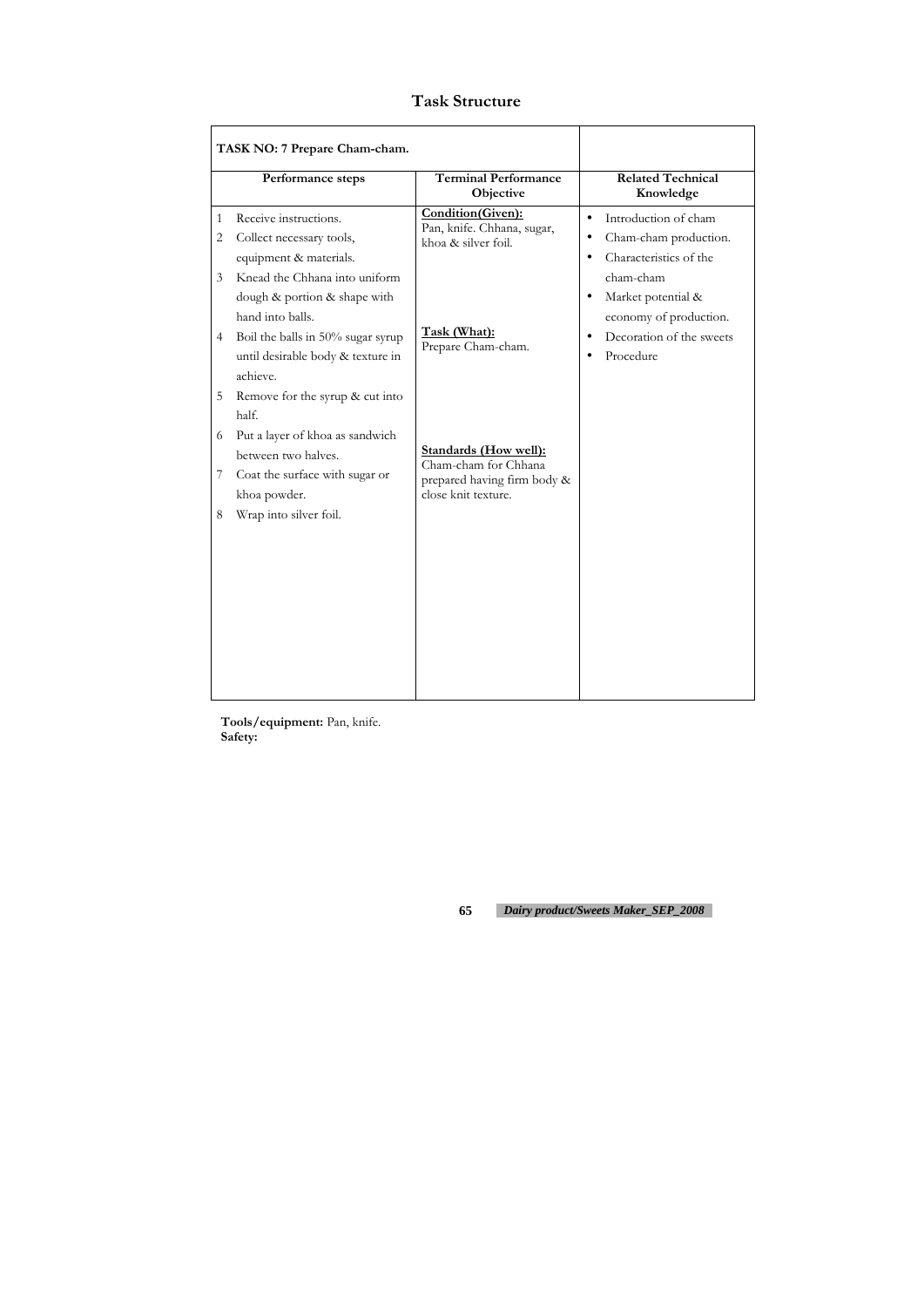|                               | TASK NO: 8 Prepare Sita bhog.                                                                                                                     |                                                                        |                                                                                                                                        |
|-------------------------------|---------------------------------------------------------------------------------------------------------------------------------------------------|------------------------------------------------------------------------|----------------------------------------------------------------------------------------------------------------------------------------|
|                               | Performance steps                                                                                                                                 | <b>Terminal Performance</b><br>Objective                               | <b>Related Technical</b><br>Knowledge                                                                                                  |
| 1<br>$\overline{2}$<br>3<br>4 | Receive instructions.<br>Collect necessary tools,<br>equipment & materials.<br>Mix maida & buffalo milk<br>Chhana.<br>Grind to smooth pasty form. | Condition(Given):<br>Pan, ladle, maida, buffalo milk,<br>frying oil.   | Introduction of sits bhog<br>$\bullet$<br>Characteristics of sita<br>$\bullet$<br>bhog<br>Chhana preparation<br>$\bullet$<br>Procedure |
| 5<br>6                        | Prepare noodle like strands by<br>pressing the mixture through a<br>salve.<br>Deep fry in refined oil & immerse<br>in sugar syrup.                | Task (What):<br>Prepare Sita bhog.                                     |                                                                                                                                        |
|                               |                                                                                                                                                   | <b>Standards (How well):</b><br>A sweet produced having rich<br>taste. |                                                                                                                                        |

**Tools/equipment: Safety:**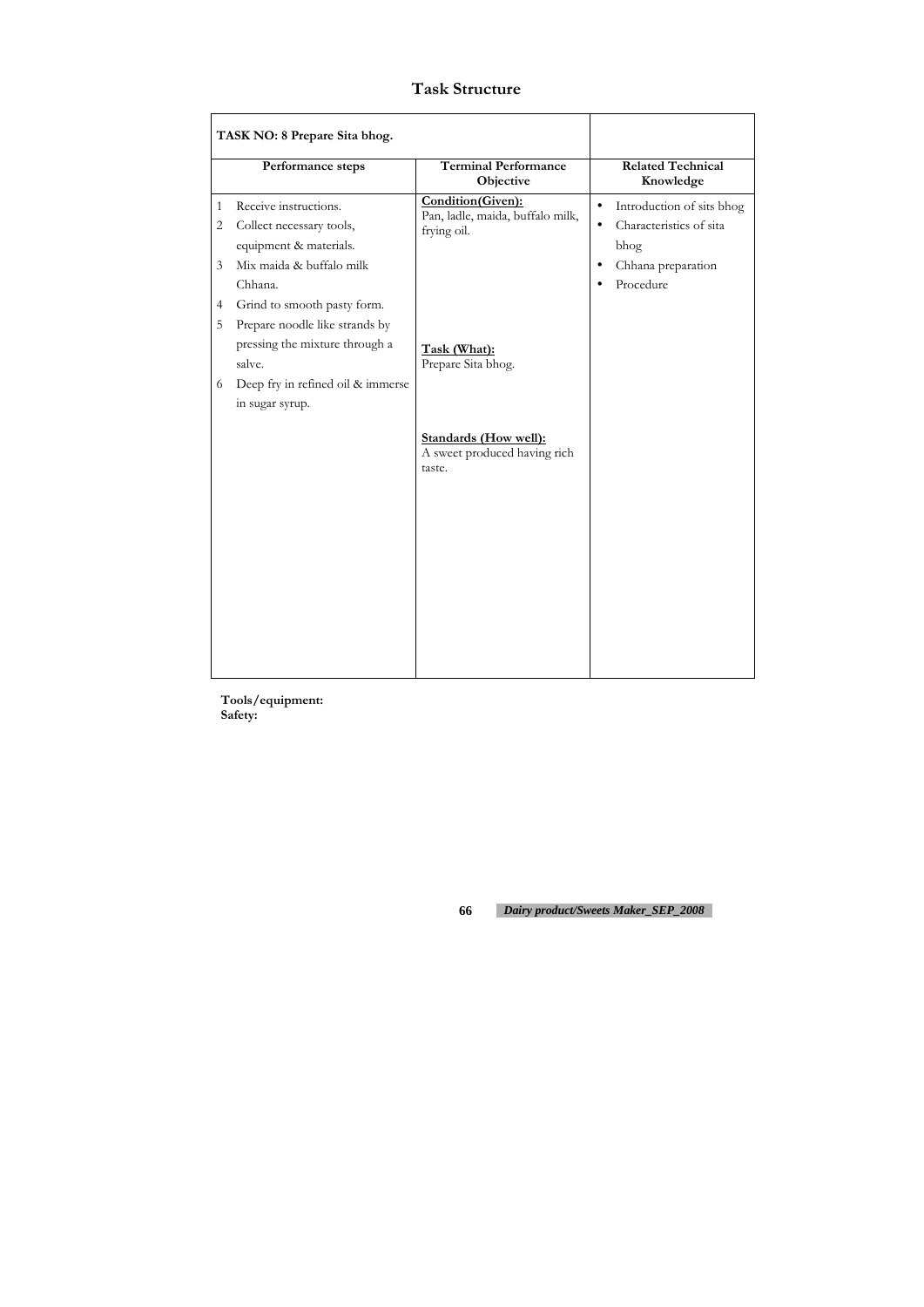|                                                    | TASK NO: 9 Prepare Chhana Gaja.                                                                                                                                                                                                      |                                                                                                                                                                |                                                                                                                                                             |
|----------------------------------------------------|--------------------------------------------------------------------------------------------------------------------------------------------------------------------------------------------------------------------------------------|----------------------------------------------------------------------------------------------------------------------------------------------------------------|-------------------------------------------------------------------------------------------------------------------------------------------------------------|
|                                                    | Performance steps                                                                                                                                                                                                                    | <b>Terminal Performance</b><br>Objective                                                                                                                       | <b>Related Technical</b><br>Knowledge                                                                                                                       |
| $\mathbf{1}$<br>2<br>$\mathfrak{Z}$<br>4<br>5<br>6 | Receive instructions.<br>Collect necessary tools,<br>equipment & materials.<br>Mix Chhana with 50% sugar, suji<br>& maida.<br>Knead to paste.<br>Prepare balls with hands.<br>Cook in concentrated boiling<br>sugar syrup till dark. | Condition(Given):<br>Pan, Chhana, sugar, maida &<br>suji.<br>Task (What):<br>Prepare Chhana Gaja.<br><b>Standards (How well):</b><br>Chhana Gaja produced with | Introduction of chhana<br>$\bullet$<br>gaja<br>Chhana preparation.<br>$\bullet$<br>Characteristics of gaja<br>$\bullet$<br>sweets<br>Procedure<br>$\bullet$ |
|                                                    |                                                                                                                                                                                                                                      | rich flavour, taste & dark<br>colour.                                                                                                                          |                                                                                                                                                             |

**Tools/equipment: Safety:**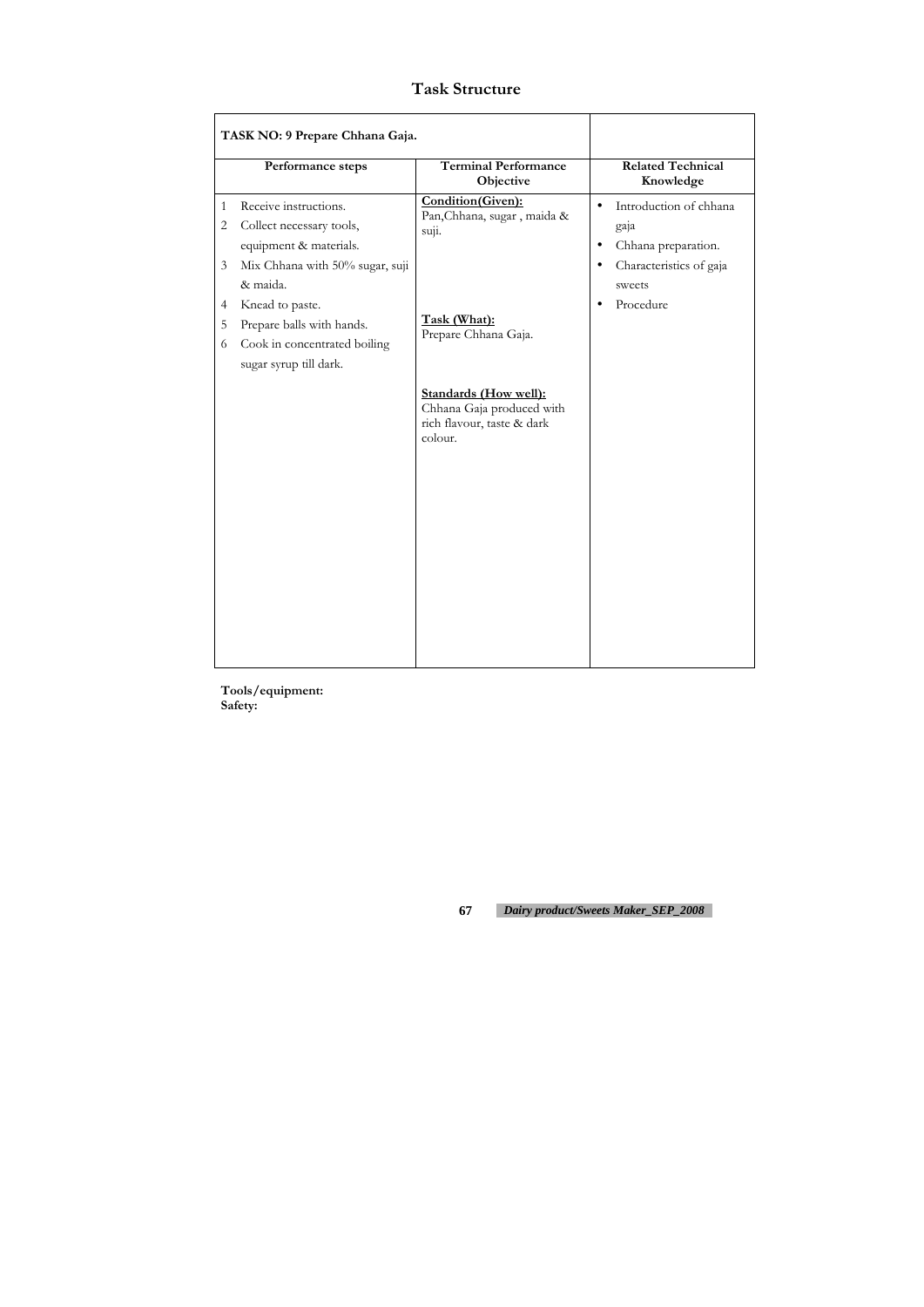### **TASK NO: 10 Prepare Chhana kheer.**

|                | Performance steps              | <b>Terminal Performance</b><br>Objective                                                                         | <b>Related Technical</b><br>Knowledge  |
|----------------|--------------------------------|------------------------------------------------------------------------------------------------------------------|----------------------------------------|
| $\mathbf{1}$   | Receive instructions.          | Condition(Given):                                                                                                | Introduction of chhana<br>$\bullet$    |
| $\overline{2}$ | Collect necessary tools,       | Buffalo milk, Pan, Chhana                                                                                        | kheer                                  |
|                | equipment & materials.         |                                                                                                                  | Caramlization reaction<br>$\bullet$    |
| 3              | Boil buffalo milk in pan over  |                                                                                                                  | Characteristics of chhana<br>$\bullet$ |
|                | open fire to thick consistency |                                                                                                                  | kheer                                  |
|                | resembling evaporated milk.    | Task (What):                                                                                                     | Procedure<br>$\bullet$                 |
| 4              | Boil till it gets caramelized. | Prepare Chhana kheer.                                                                                            |                                        |
| 5              | Serve sprinkle raw granules    |                                                                                                                  |                                        |
|                | Chhana over the caramelized    |                                                                                                                  |                                        |
|                | milk.                          | <b>Standards (How well):</b><br>A highly nutritious product<br>prepared with rich taste &<br>caramlized flavour. |                                        |

**Tools/equipment: Safety:**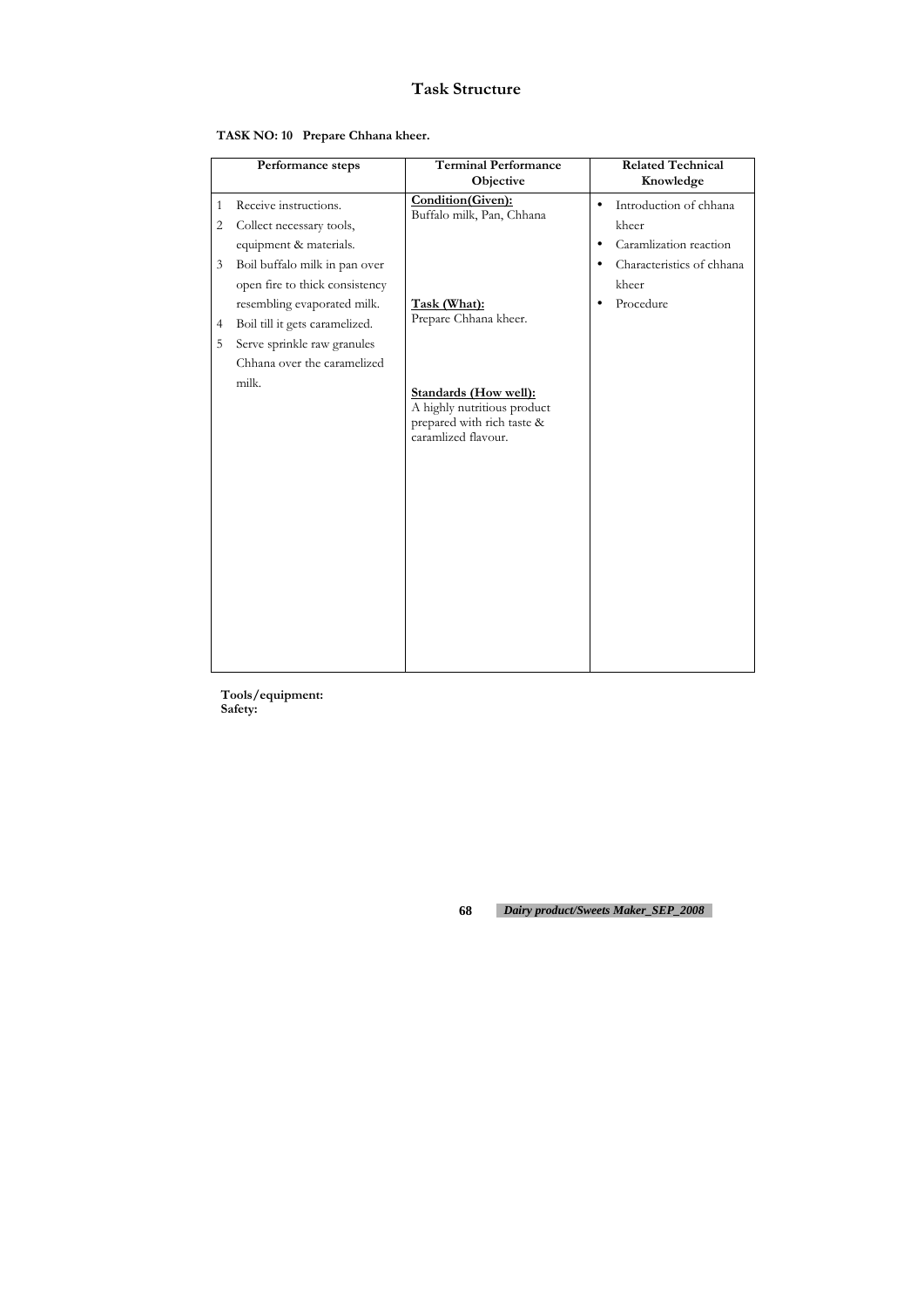# **Task Analysis**

| TASK NO: 11 Prepare Chhana Pakora. |  |  |  |
|------------------------------------|--|--|--|
|------------------------------------|--|--|--|

|                                | Performance steps                                                               | <b>Terminal Performance</b><br>Objective                                           | <b>Related Technical</b><br>Knowledge                                                 |
|--------------------------------|---------------------------------------------------------------------------------|------------------------------------------------------------------------------------|---------------------------------------------------------------------------------------|
| $\mathbf{1}$<br>$\overline{2}$ | Receive instructions.<br>Collect necessary tools,<br>equipment & materials.     | Condition(Given):<br>Pan, ladle, Chhana, maida, gram<br>flour, frying oil.         | Introduction of chhana<br>$\bullet$<br>pokara<br>Sugar syrup preparation<br>$\bullet$ |
| 3                              | Mix Chhana with maida gram<br>flour & sugar.                                    |                                                                                    | Chhana preparation<br>Characteristics of chhana                                       |
| 4<br>5                         | Knead the mixture to a paste.<br>Sprinkle the paste over hot oil for<br>frying. | Task (What):<br>Prepare Chhana Pakora.                                             | pakora<br>Procedure                                                                   |
| 6                              | Soak the fried pieces in sugar till<br>they become quite hard.                  |                                                                                    |                                                                                       |
|                                |                                                                                 | <b>Standards (How well):</b><br>Chhana pokora produced with<br>sweet & rich taste. |                                                                                       |

**Tools/equipment: Safety:**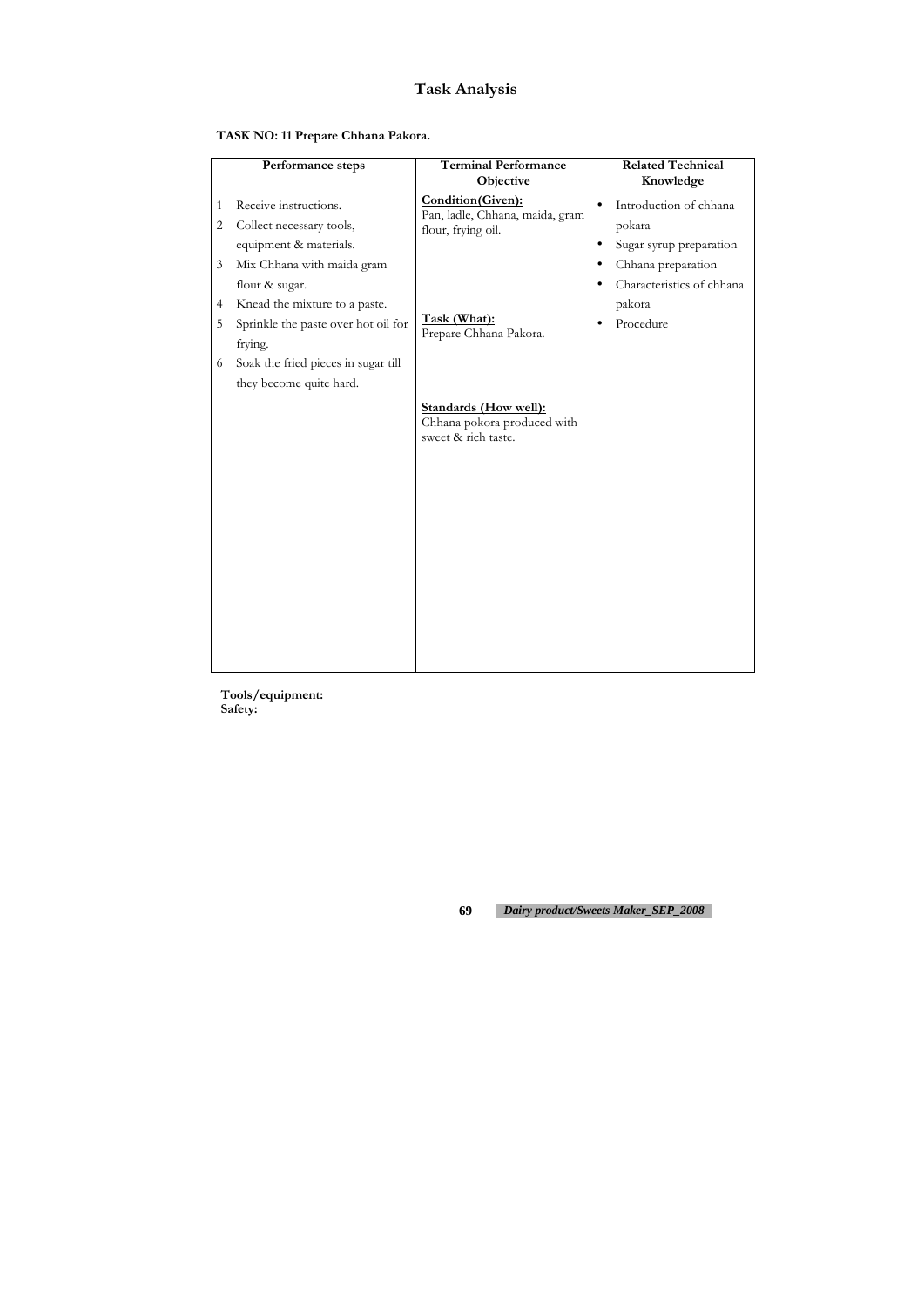### **Module: 2**

# **Sub-module: 3: Cultured / Fermented Products**

#### **Description:**

This sub module consists of knowledge and skills related to cultured / fermented milk processing technology. It consists of tasks related to cultured / fermented milk products making. Each task structure consists of task steps, terminal performance objective [TPO], and related technical knowledge essential for the effective performance to the task.

#### **Objective:**

After its completion of this module the trainees will be able:

- To prepare Mishti doi
- To prepare Shrikhand (sikarni) by traditional method.
- To prepare Kadhi by traditional method.
- To prepare Raita
- To prepare Dahi vada

#### **Tasks:**

- 1. Prepare Mishti doi
- 2. Prepare Shrikhand (sikarni) by traditional method.
- 3. Prepare Kadhi by traditional method.
- 4. Prepare Raita
- 5. Prepare Dahi vada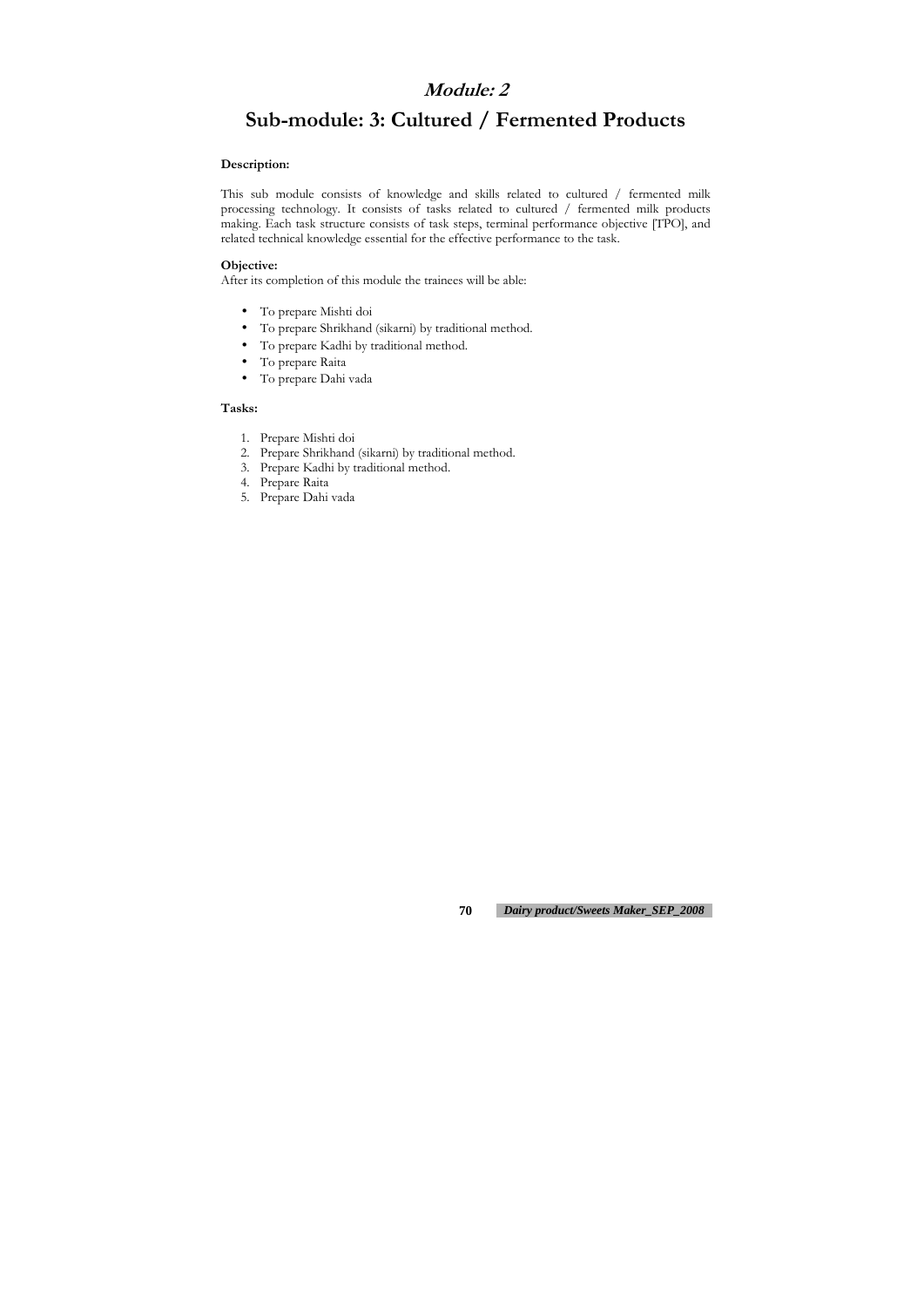### **TASK NO:** 1 **Prepare Misti Doi**

|          | Performance steps                                                                                | <b>Terminal Performance</b><br>Objective                                                                        | <b>Related Technical</b><br>Knowledge                                               |
|----------|--------------------------------------------------------------------------------------------------|-----------------------------------------------------------------------------------------------------------------|-------------------------------------------------------------------------------------|
| 1.<br>2. | Receive instructions.<br>Collect necessary tools, equipment<br>& materials.                      | Condition(Given):<br>Pan, ladle, earthen plastic<br>cups, Incubator, milk, sugar,<br>caramel, dahi, eathen cups | Concept of fermented<br>$\bullet$<br>products<br>Types of fermented<br>$\bullet$    |
| 3.<br>4. | Take cow, buffalo or mixed milk.<br>Add sugar $\omega$ 6% caramel $\omega$ 0.1 to<br>0.12.       |                                                                                                                 | product<br>Introduction of misti doi<br>Preparation of misti doi                    |
| 5.<br>6. | Boil & partially concentrate by<br>simmering over low fire.<br>Hold for 20 minutes while boiling | Task (What):<br>Prepare mishti doi.                                                                             | Characteristics of misti doi<br>Dahi culture preparation &<br>$\bullet$<br>relation |
| 7.       | or at 90 deg Celsius.<br>Cool to ambient temperature or to<br>40 deg Celsius.                    | <b>Standards (How well):</b>                                                                                    | Procedure                                                                           |
| 8.<br>9. | Add lactic culture (Dahi culture) @<br>$1\%$ .<br>Fill in the earthen or plastic cup.            | Fermuted milk produced<br>having creams to light<br>brown colour, firm<br>consistency, smooth texture           |                                                                                     |
|          | 10. Inoculate at 40 deg Celsius till firm<br>body curd has set.                                  | & pleasant aroma.                                                                                               |                                                                                     |
|          | 11. Transfer to cold store.                                                                      |                                                                                                                 |                                                                                     |

**Tools/equipment:** Pan, ladle, earthen plastic cups, Incubator **Safety:**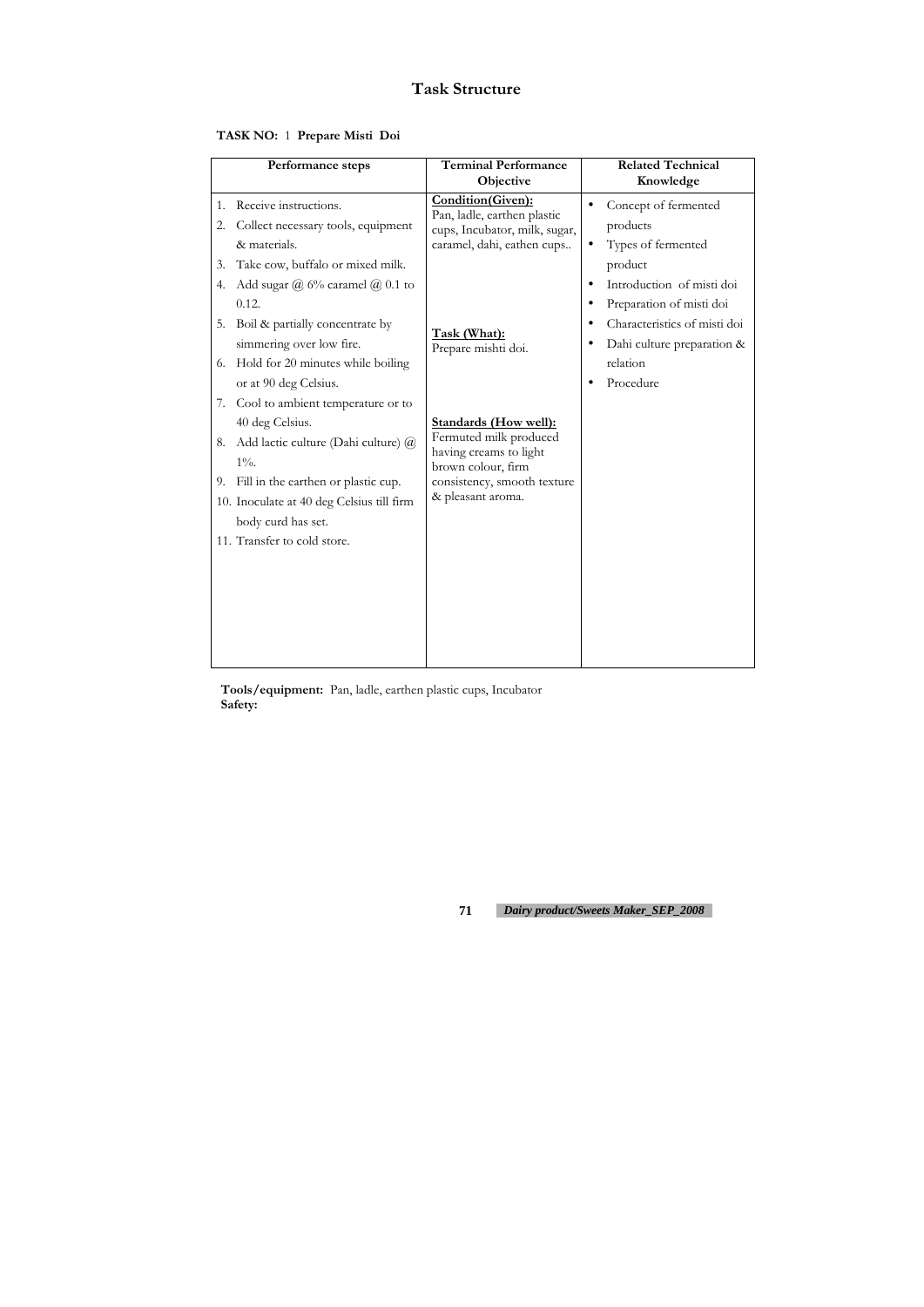**TASK NO: 2 Prepare shrikhand (Sikarni) by traditional method**.

|                            | Performance steps                                                                                                                                                                                                                                                                                                               | <b>Terminal Performance</b><br>Objective                                                                                                         | <b>Related Technical</b><br>Knowledge                                                                                                                                 |
|----------------------------|---------------------------------------------------------------------------------------------------------------------------------------------------------------------------------------------------------------------------------------------------------------------------------------------------------------------------------|--------------------------------------------------------------------------------------------------------------------------------------------------|-----------------------------------------------------------------------------------------------------------------------------------------------------------------------|
| 1.<br>2.<br>3.             | Receive instructions.<br>Collect necessary tools,<br>equipment & materials.<br>Take cow, buffalo or mixed milk<br>in a venal.                                                                                                                                                                                                   | Condition(Given):<br>Milk heating vessel, plunger,<br>muslin cloth, milk,<br>dahi, muslin cloth, sugar &<br>flavouring & colouring<br>materials. | Introduction of sikarni<br>$\bullet$<br>Method of preparation<br>$\bullet$<br>Yield of muska (chakka)<br>Lactic culture<br>$\bullet$<br>Commonly used additives.<br>٠ |
| 4.<br>5.<br>6.<br>7.<br>8. | Boil & cool to 30-35 deg Celsius.<br>Incubate with dahi culture $\omega$ 0.5-<br>1% (for previous day production).<br>Leave the milk at room<br>temperature until it sets firm.<br>Stir & hand in a muslin cloth for<br>10-12 hrs to drain off the whey.<br>Mix chakka with sugar usually 50-<br>60 % of curd quality, flavour, | Task (What):<br>Prepare dahi.<br>Prepare muska.<br>Prepare shrikhand.                                                                            | Yield of shrikhand<br>Shelf-life of shrikhand<br>Shrikhand preparation by<br>factory method<br>Procedure                                                              |
| 9.                         | colour, herbs & spices.<br>Fill in the cup, chill & serve.                                                                                                                                                                                                                                                                      | <b>Standards (How well):</b><br>A product with light yellow<br>color produced having<br>smooth texture & light acidic<br>aroma.                  |                                                                                                                                                                       |

**Tools/equipment:** Milk heating vessel, plunger, muslin cloth. **Safety:**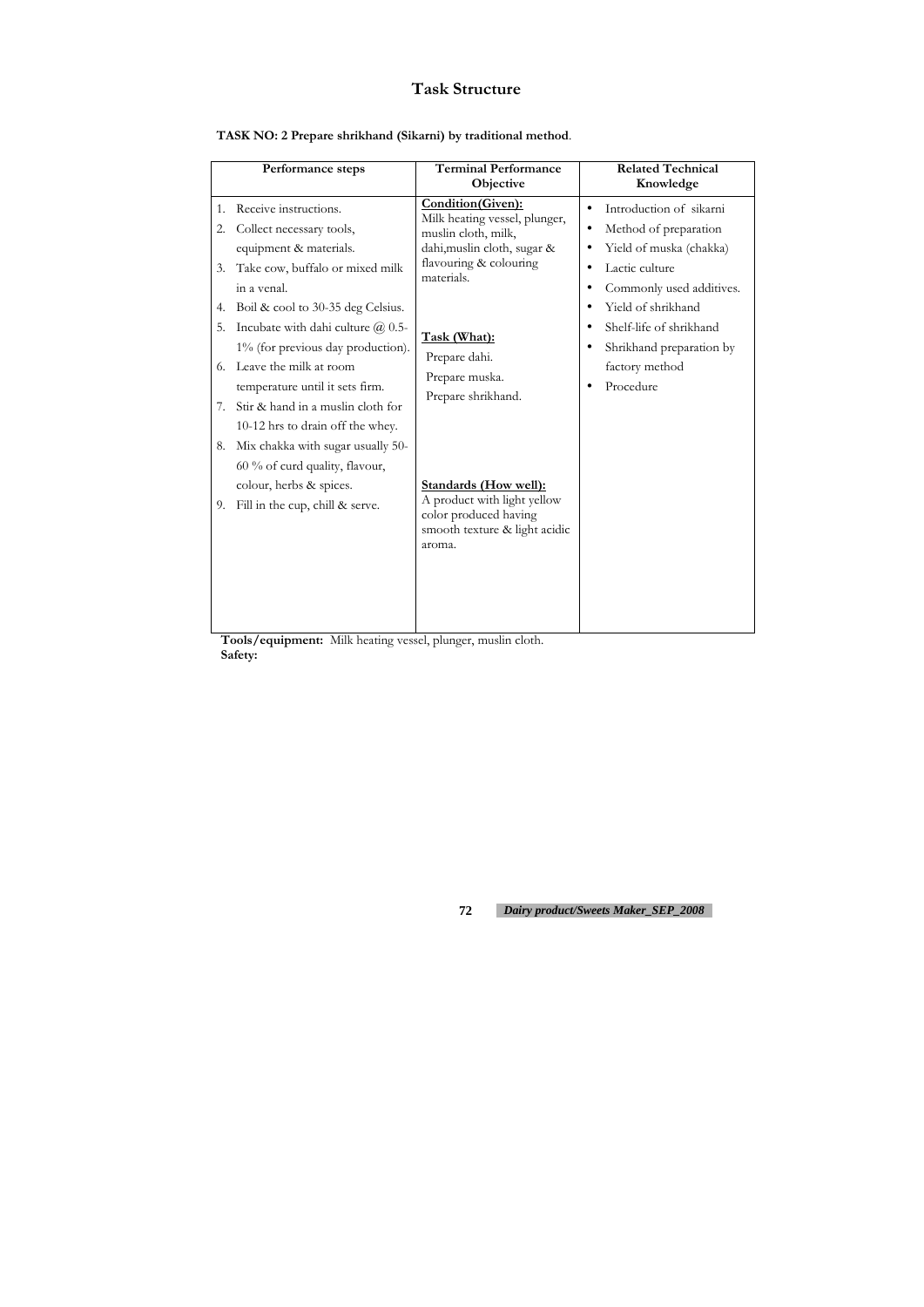| TASK NO: 3 Prepare Kadhi by traditional method. |  |  |  |  |  |
|-------------------------------------------------|--|--|--|--|--|
|-------------------------------------------------|--|--|--|--|--|

|    | Performance steps                 | <b>Terminal Performance</b><br>Objective                      | <b>Related Technical</b><br>Knowledge  |
|----|-----------------------------------|---------------------------------------------------------------|----------------------------------------|
| 1. | Receive instructions.             | <b>Condition(Given):</b><br>Karahi, ladle., dahi, besan,      | Introduction of khadi<br>$\bullet$     |
| 2. | Collect necessary tools,          | frying oil & spices.                                          | Method of preparation<br>$\bullet$     |
|    | equipment & materials             |                                                               | Frying the balls of besan<br>$\bullet$ |
| 3. | Take stirred dahi or butter milk. |                                                               | Characterize taste of<br>$\bullet$     |
| 4. | Add 5-8% of besan (Bengal graw    |                                                               | kadhi                                  |
|    | flour) which acts as thickening   |                                                               | Dahi preparation &<br>$\bullet$        |
|    | agent.                            | Task (What):<br>Prepare Kadhi                                 | churning                               |
| 5. | Prepare fried balls of spiced     |                                                               | Procedure                              |
|    | Bengal graw (besan) butter        |                                                               |                                        |
|    | (pakora).                         |                                                               |                                        |
| 6. | Add pakora as prepared above &    |                                                               |                                        |
|    | boiled vegetables at the end of   | <b>Standards (How well):</b>                                  |                                        |
|    | preparation.                      | Kadhi with milk acidic taste &<br>cooked flavour prepared for |                                        |
| 7. | Add salt and sautéed onion along  | durned dahi.                                                  |                                        |
|    | with spices to the kadhi.         |                                                               |                                        |
| 8. | Use dahi in kadhi preparation is  |                                                               |                                        |
|    | made for milk with 0.8-1% fat.    |                                                               |                                        |
|    |                                   |                                                               |                                        |
|    |                                   |                                                               |                                        |
|    |                                   |                                                               |                                        |
|    |                                   |                                                               |                                        |
|    |                                   |                                                               |                                        |
|    |                                   |                                                               |                                        |
|    |                                   |                                                               |                                        |
|    |                                   |                                                               |                                        |

**Tools/equipment:** Karahi, ladle. **Safety:**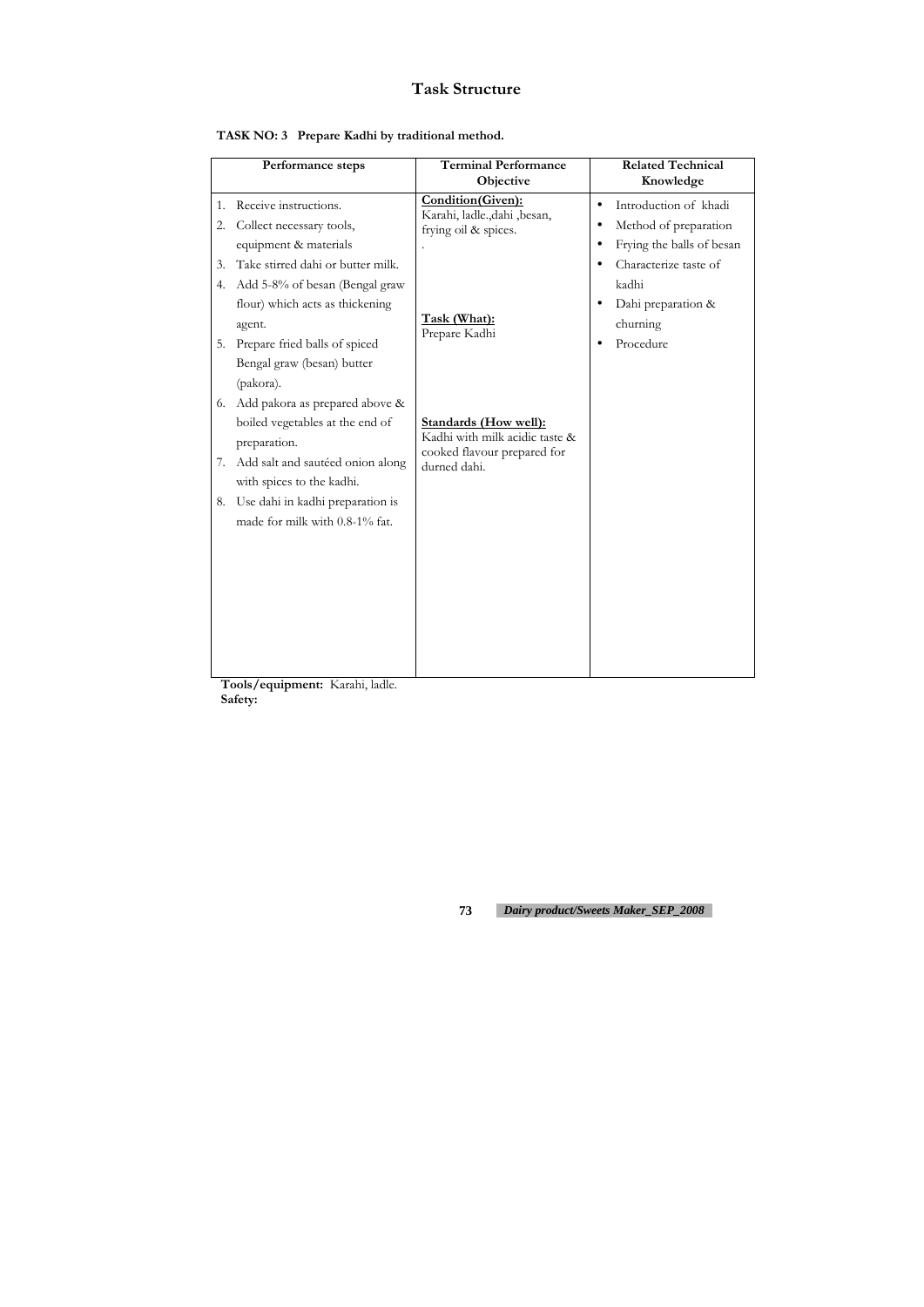### **TASK NO:** 4 **Prepare Raita.**

|          | Performance steps                                                   | <b>Terminal Performance</b><br>Objective | <b>Related Technical</b><br>Knowledge     |
|----------|---------------------------------------------------------------------|------------------------------------------|-------------------------------------------|
| 1.       | Receive instructions.                                               | Condition(Given):                        | $\bullet$                                 |
| 2.       | Collect necessary tools,                                            | Pan, ladle, knife, hand beater,          | Requirements of dahi for                  |
|          | equipment & materials                                               | dahi, milk, salt, spices,                | raita                                     |
| 3.       | Take dahi & mix it with a spoon                                     | vegetables.                              | Different varieties of raita<br>$\bullet$ |
|          | to smoothness by adding a small                                     |                                          | Different ingredients<br>$\bullet$        |
|          | quality of milk to develop soft                                     |                                          | used for raita                            |
|          | consistency.                                                        |                                          |                                           |
| 4.       | Add salt, black pepper & fried                                      |                                          | Preparation of fried<br>$\bullet$         |
|          | mustard seeds or roasted cumin                                      | Task (What):                             | besan battens for raita                   |
|          | seeds & mix well.                                                   | Prepare Raita.                           | Procedure                                 |
| 5.       | Add boiled or raw vegetables or                                     |                                          |                                           |
|          | besan granules & mix thoroughly.<br>Add fruits now.                 |                                          |                                           |
| 6.<br>7. | Garnish the mixture with little red                                 |                                          |                                           |
|          | pepper, garam masala & chopped                                      |                                          |                                           |
|          | mint (coriander leaves and allow                                    |                                          |                                           |
|          | to stewed undisturbed for few                                       |                                          |                                           |
|          | minutes to equaliterate & develop                                   | <b>Standards (How well):</b>             |                                           |
|          | uniform flavour.                                                    | A popular delicacy taken along           |                                           |
| 8.       | Prepare fried batter of besan or                                    | with rice prepared for dahi &            |                                           |
|          | moong dal by taking 100 gm of                                       | other ingredients.                       |                                           |
|          | besan / moongdal flaur in 100 ml                                    |                                          |                                           |
|          | of water.                                                           |                                          |                                           |
|          | 9. Beat the mixture to incorporate                                  |                                          |                                           |
|          | air & develop a light body.                                         |                                          |                                           |
|          | 10. Add 1/4 tea spoon of salt & baking                              |                                          |                                           |
|          | powder while beating the mixture.                                   |                                          |                                           |
|          | 11. Run the batter through a                                        |                                          |                                           |
|          | perforated mould dye & fry the<br>small granules at 185 deg Celsius |                                          |                                           |
|          | until they are light brown in                                       |                                          |                                           |
|          | colour.                                                             |                                          |                                           |
|          | 12. Sink the granules in salted boiling                             |                                          |                                           |
|          | water & squeeze the excess water.                                   |                                          |                                           |
|          | 13. Mix the granules in dahi, which                                 |                                          |                                           |
|          | absorb a considerable amount of                                     |                                          |                                           |
|          | water to yield raita relatively thick                               |                                          |                                           |
|          | in consistency.                                                     |                                          |                                           |
|          |                                                                     |                                          |                                           |
|          |                                                                     |                                          |                                           |
|          |                                                                     |                                          |                                           |
|          |                                                                     |                                          |                                           |

**Tools/equipment:** Pan, ladle, knife, Hand beater. **Safety:**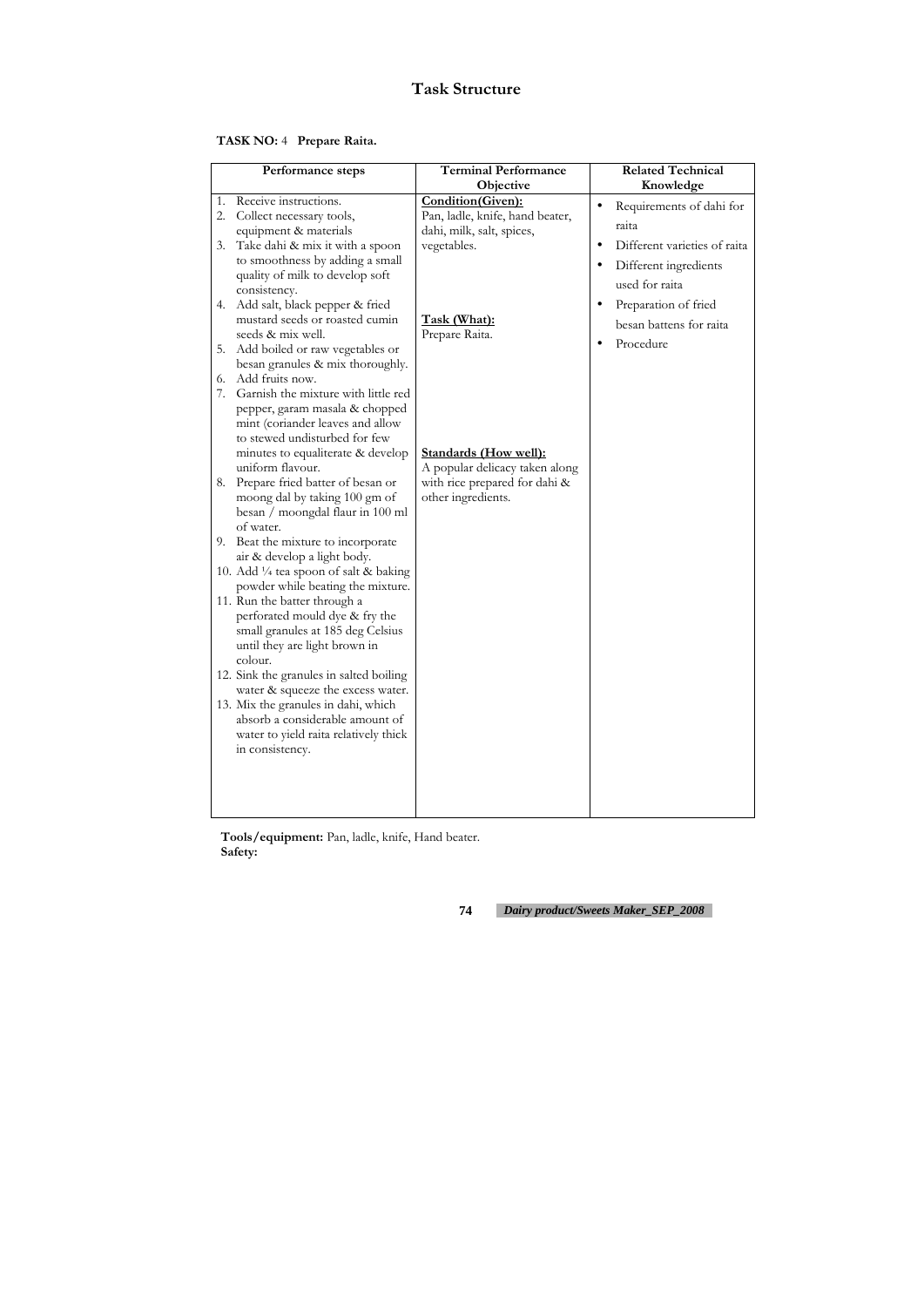### **TASK NO:** 5 **Prepare Dahi vada.**

|                | Performance steps                                                                                                                                                                                                                                                                                                                                                                                                       | <b>Terminal Performance</b><br>Objective                                                                                                                     | <b>Related Technical</b><br>Knowledge                                                                                                                            |
|----------------|-------------------------------------------------------------------------------------------------------------------------------------------------------------------------------------------------------------------------------------------------------------------------------------------------------------------------------------------------------------------------------------------------------------------------|--------------------------------------------------------------------------------------------------------------------------------------------------------------|------------------------------------------------------------------------------------------------------------------------------------------------------------------|
| 1.<br>3.<br>5. | Receive instructions.<br>2. Collect necessary tools,<br>equipment & materials.<br>Take equal quantity of urad dal &<br>grau dal or urad dal only (500gm)<br>(halves with skin).<br>4. Soak in water over night &<br>remove the skin.<br>Grind the dal yielding very soft<br>texture.                                                                                                                                    | Condition(Given):<br>Karahi, Grinder, Frying pan,<br>hand bitter., urad dal (mas dal),<br>garam masala, spices, frying oil,<br>salt                          | Difference between raita<br>$\bullet$<br>& dahi vada<br>Serving the dahi vada.<br>$\bullet$<br>Spices used in dahi vada<br>$\bullet$<br>preparation<br>Procedure |
| 6.             | Add 1/2 tea spoon garam masala 0-<br>1 teaspoon of red chili powder,<br>salt ginger & other ingredients as<br>required.<br>7. Mix all the ingredients and shape<br>into patties of 5-7 cm diameter &<br>1-2 cm thickness.<br>8. Fry the patties in ghee or oil at<br>185 deg Celsius to cook properly<br>to golden brown colour.<br>9. Soak in salted water for 10 min &<br>squeeze to remove excess water              | Task (What):<br>Prepare vada/bhlla for urad<br>dal & grand al or gourd<br>coconut.<br>Fry the patties & color with<br>dahi & other spices.                   |                                                                                                                                                                  |
|                | oil, helping to develop pure<br>texture.<br>10. Immerse the patties in dahi which<br>has been beaten earlier to trimmer<br>consistency.<br>11. Garnish the patties with garam<br>masala, chili powder, & some<br>times with chopped mint leaves.<br>12. Use sweet sour tamarind (imli)<br>sauce with coriander, south<br>(ginger powder) raisin etc.<br>13. Pour the above sauce above the<br>dahi vada before serving. | <b>Standards (How well):</b><br>Two varieties of dahi vada<br>prepared using urad dal, gourd<br>dal & groud coconut and dahi<br>having salty & acidic taste. |                                                                                                                                                                  |

**Tools/equipment:** Karahi, Grinder, Frying pan, hand bitter. **Safety:**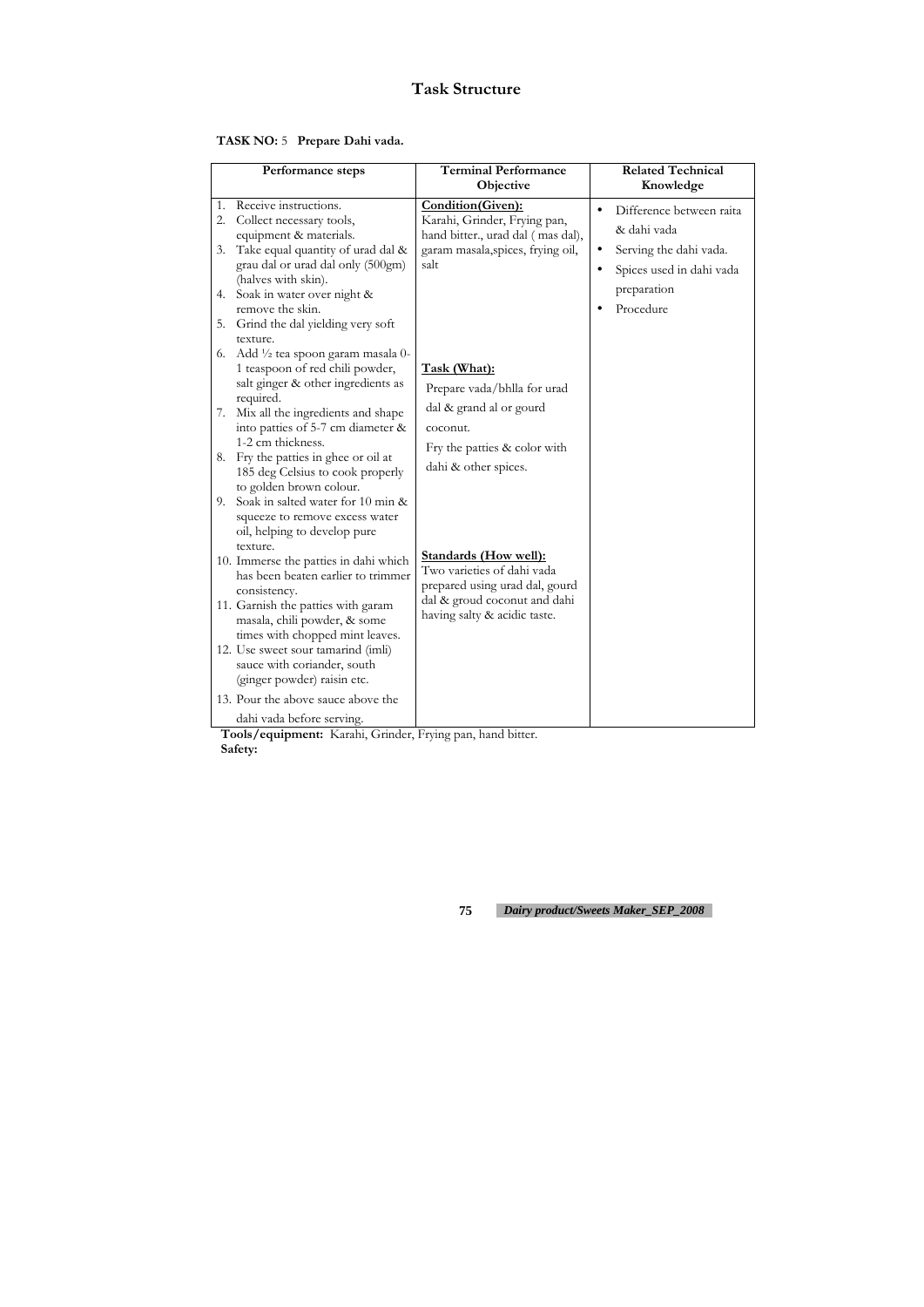## **Module: 2**

# **Sub-module: 4: Milk Based Puddings / Desserts**

#### **Description:**

This sub module consists of knowledge and skills related to milk based pudding and desserts making technology. It consists of tasks related to milk based pudding and desserts making. Each task structure consists of task steps, terminal performance objective [TPO], and related technical knowledge essential for the effective performance of the task.

- To prepare Kheer
- To prepare Lauki kheeer
- To prepare Sohan halwa
- To prepare Gajar-ka-halwa
- To prepare Kaju burfi

#### **Objective:**

After completion of this module the trainees will be able:

#### **Tasks:**

- 1 Prepare Kheer
- 2 Prepare Lauki kheeer
- 3 Prepare Sohan halwa
- 4 Prepare Gajar-ka-halwa
- 5 Prepare Kaju burfi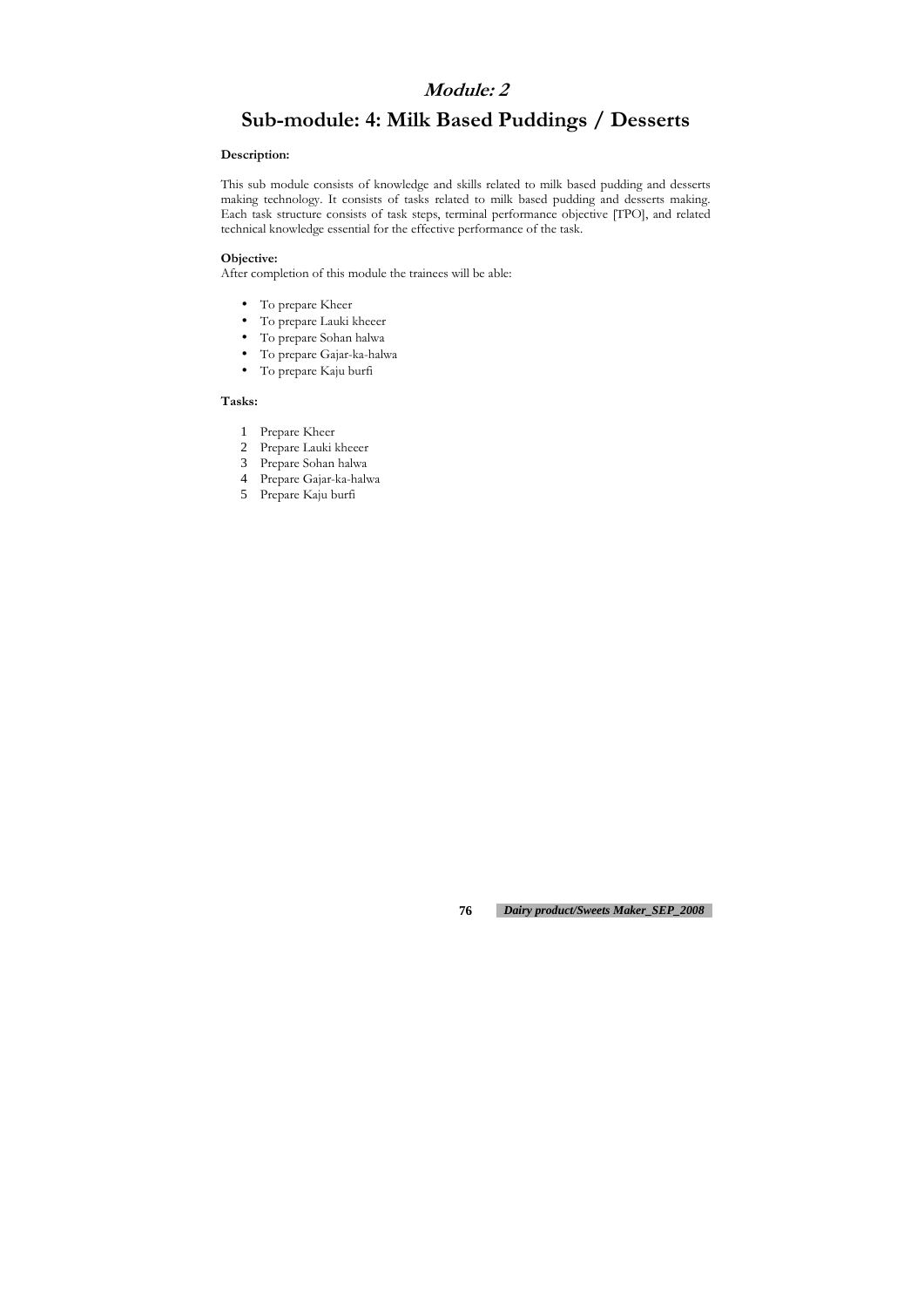### **TASK NO:** 1 **Prepare Kheer.**

|          | Performance steps                                                                                                       | <b>Terminal Performance Objective</b>                                                                              | <b>Related Technical Knowledge</b>                                                           |
|----------|-------------------------------------------------------------------------------------------------------------------------|--------------------------------------------------------------------------------------------------------------------|----------------------------------------------------------------------------------------------|
|          |                                                                                                                         |                                                                                                                    |                                                                                              |
| 1.<br>2. | Receive instructions.<br>Collect necessary tools, equipment<br>& materials.                                             | Condition(Given):<br>Pan, ladle, whole milk, rice,<br>sugar,                                                       | Concept of desserts<br>$\bullet$<br>Types of dessert<br>$\bullet$<br>History & background of |
| 3.       | Take milk preferably whole milk &<br>boil on open fire.                                                                 |                                                                                                                    | kheer.<br>Nutritional value.<br>$\bullet$                                                    |
| 4.       | Add presoaked rice $\omega$ 5-6% of<br>weight of milk and 6-8% of sugar in<br>simmering milk.                           | Task (What):<br>Prepare Kheer                                                                                      | Selection of rice for kheer<br>(Basmati broken rice is<br>considered best).                  |
| 5.       | Continue heating till the rice softens<br>& shows the signs of gelatisation,<br>leading to substantial thickening.      |                                                                                                                    | Selection of milk for<br>$\bullet$<br>kheer preparation.<br>Selection of other<br>$\bullet$  |
| 6.<br>7. | Add chopped nuts and cardamom.<br>Dehydrate milk upon 33% of<br>original volume to get better<br>consistency & flavoour | <b>Standards (How well):</b><br>Kheer with white to slightly<br>brownish in colour & rich<br>sweet taste prepared. | substitute of rice<br>Procedure                                                              |
| 8.       | Serve while hot or cooled.                                                                                              |                                                                                                                    |                                                                                              |
|          |                                                                                                                         |                                                                                                                    |                                                                                              |

**Tools/equipment:** Pan, ladle. **Safety:**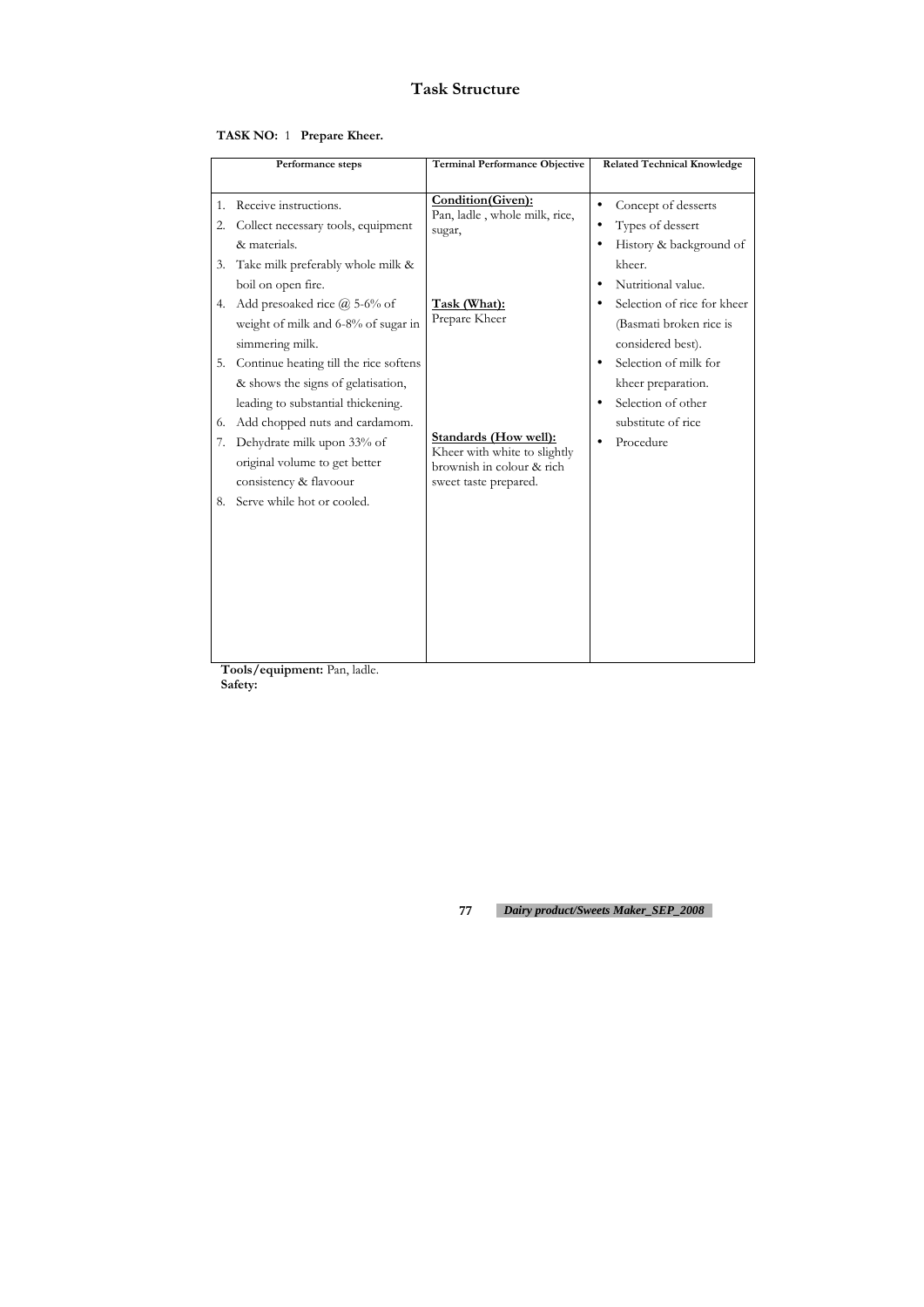### **TASK NO:** 2 **Prepare Lauki kheer.**

|                                              | Performance steps                                                                                                                                                                                                                                                                                                                                                                                                                                                                                                                                                                                                                                                                                                                                                                                                                                                                                                         | <b>Terminal Performance</b><br>Objective                                                                                                                                                                                                                                                                                                                                                                    | <b>Related Technical</b><br>Knowledge                                                                                                                                             |
|----------------------------------------------|---------------------------------------------------------------------------------------------------------------------------------------------------------------------------------------------------------------------------------------------------------------------------------------------------------------------------------------------------------------------------------------------------------------------------------------------------------------------------------------------------------------------------------------------------------------------------------------------------------------------------------------------------------------------------------------------------------------------------------------------------------------------------------------------------------------------------------------------------------------------------------------------------------------------------|-------------------------------------------------------------------------------------------------------------------------------------------------------------------------------------------------------------------------------------------------------------------------------------------------------------------------------------------------------------------------------------------------------------|-----------------------------------------------------------------------------------------------------------------------------------------------------------------------------------|
| 1.<br>3.<br>4.<br>5.<br>6.<br>7.<br>8.<br>9. | Receive instructions.<br>2. Collect necessary tools, equipment<br>& materials.<br>Take 50gm of rice, wash & soak for<br>3 hours.<br>Crush the rice lightly and add in<br>boiling milk till the rice becomes<br>tender.<br>To this, add 250 gm of sugar &<br>continue cooking till the milk<br>thickness.<br>Take 250 gm of seedless lauki<br>(Bottle gourd) grate it & steam for<br>15 minutes is make it tender.<br>Drain the excess water for the<br>steamed & grated lauki by placing<br>on solve.<br>Mix the above steamed lauki in milk<br>mixture & cook for 15 minutes.<br>At last, add 100 gm of khoa, 1-2 gm<br>of cardamom powder & custard<br>powder (5 gm dispersed in 15ml<br>plain water).<br>10. Further cook for 5 minutes while<br>stirring.<br>11. Remove for the fire.<br>12. Garnish the top portion with<br>silvered pistachio and flavored with<br>kewda essence (1 tps) at the time of<br>serving. | Condition(Given):<br>Pan, ladle, milk, sugar,<br>Lauka, khoa, cadamom<br>powder, custard powder<br>Task (What):<br>Prepare<br>the<br>materials<br>required for lauki kheer.<br>Prepare lauki kheer using<br>above ingredients.<br><b>Standards (How well):</b><br>Lauki kheer produced<br>having light greenish<br>yellow, shredded and<br>cooked bottle gourd<br>interspersed in slightly<br>viscous milk. | Importance of Lauki kheer<br>$\bullet$<br>Characteristics of lauki<br>kheer<br>Ingredients used in kheer<br>$\bullet$<br>making<br>Decorating the kheer<br>$\bullet$<br>Procedure |
|                                              |                                                                                                                                                                                                                                                                                                                                                                                                                                                                                                                                                                                                                                                                                                                                                                                                                                                                                                                           |                                                                                                                                                                                                                                                                                                                                                                                                             |                                                                                                                                                                                   |

**Tools/equipment:** Pan, ladle. **Safety:**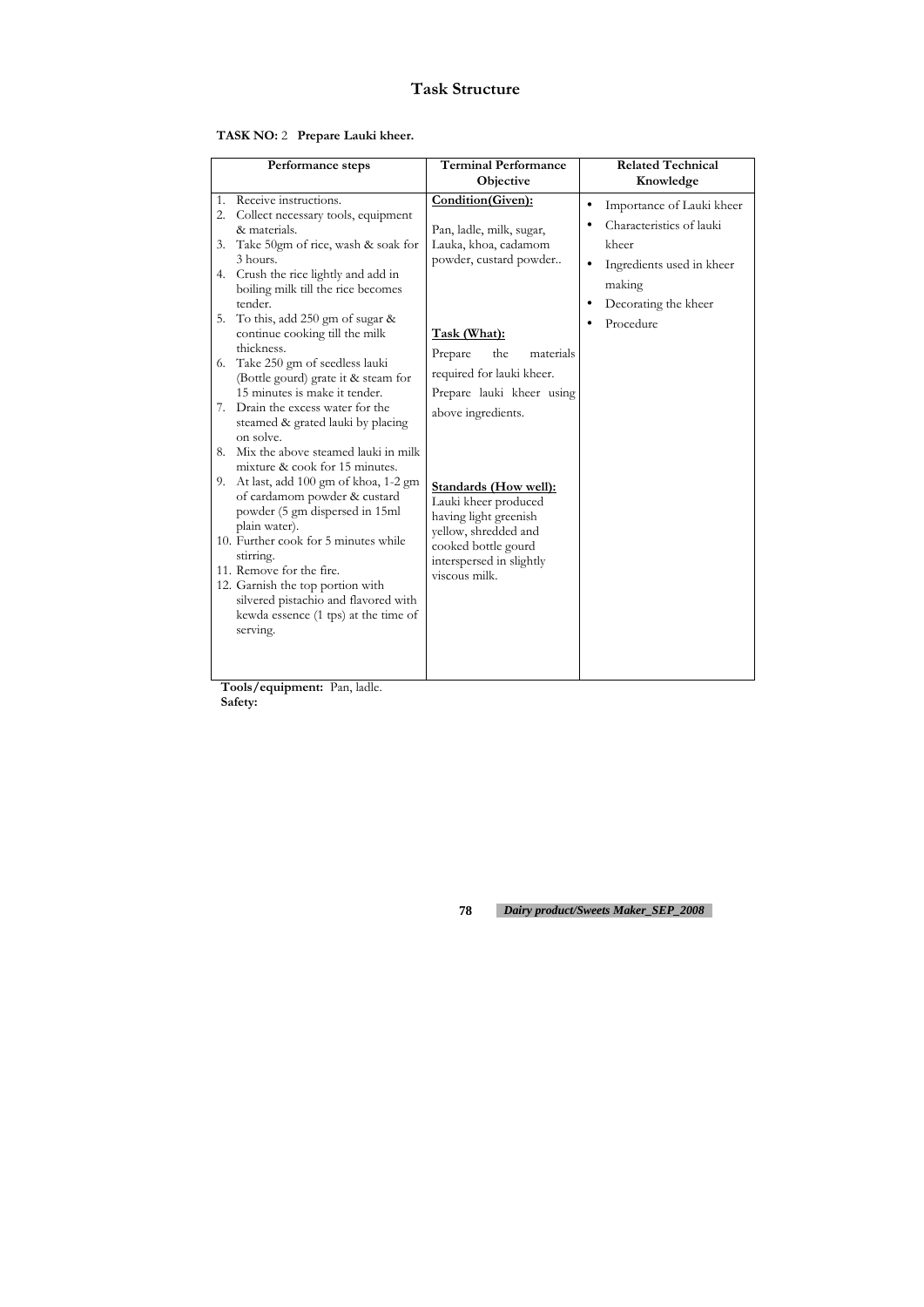|  |  | TASK NO: 3 Prepare Sohan Halwa. |
|--|--|---------------------------------|
|--|--|---------------------------------|

|                | Performance steps                                                                                                                                                                                                                                           | <b>Terminal Performance</b><br>Objective                                                                                                             | <b>Related Technical</b><br>Knowledge                                                                                                                                        |
|----------------|-------------------------------------------------------------------------------------------------------------------------------------------------------------------------------------------------------------------------------------------------------------|------------------------------------------------------------------------------------------------------------------------------------------------------|------------------------------------------------------------------------------------------------------------------------------------------------------------------------------|
| 2.<br>3.<br>5. | 1. Receive instructions.<br>Collect necessary tools,<br>equipment & materials.<br>Take whole buffalo milk & soil.<br>4. Leave out side for little acidity<br>development (up to $0.18\%$ lactic<br>acid).<br>Mix angoori atta & normal in the<br>ratio 1:2. | Condition(Given):<br>Pan, ladle, buffalo milk,<br>angoori- atta, wheat flour,<br>sugar, ghee, plank & knife.<br>Task (What):<br>Prepare sohan halwa. | Product's characteristics<br>$\bullet$<br>Preparation of wheat to be<br>$\bullet$<br>used for making sohan<br>halwa<br>Type of atta to be the used<br>$\bullet$<br>Procedure |
| 6.<br>7.       | Take approximately 150 gram of<br>above mixture and add into one<br>litre of milk assuring that there is<br>no hump.<br>Boil the mixture with constant<br>stirring.                                                                                         |                                                                                                                                                      |                                                                                                                                                                              |
| 8.             | Add sugar $\omega$ 10-15% of milk<br>when almost all the moisture has<br>Crapo rated.<br>9. Continue stirring and when                                                                                                                                      | <b>Standards (How well):</b><br>A wheat based product with<br>extremely chewy texture<br>prepared having groove color<br>& sweet taste.              |                                                                                                                                                                              |
|                | mixture is dry, add ghee $\omega$ 5% of<br>the milk to facilitate stir frying.<br>10. When halwa attains a brown<br>colour, turn on a flat surface &<br>level.                                                                                              |                                                                                                                                                      |                                                                                                                                                                              |
|                | 11. Cut into desired shape & size with<br>a sharp knife when the product is<br>set.<br>12. Add nuts before cutting.                                                                                                                                         |                                                                                                                                                      |                                                                                                                                                                              |

**Tools/equipment:** Pan, ladle, plank, knife. **Safety:**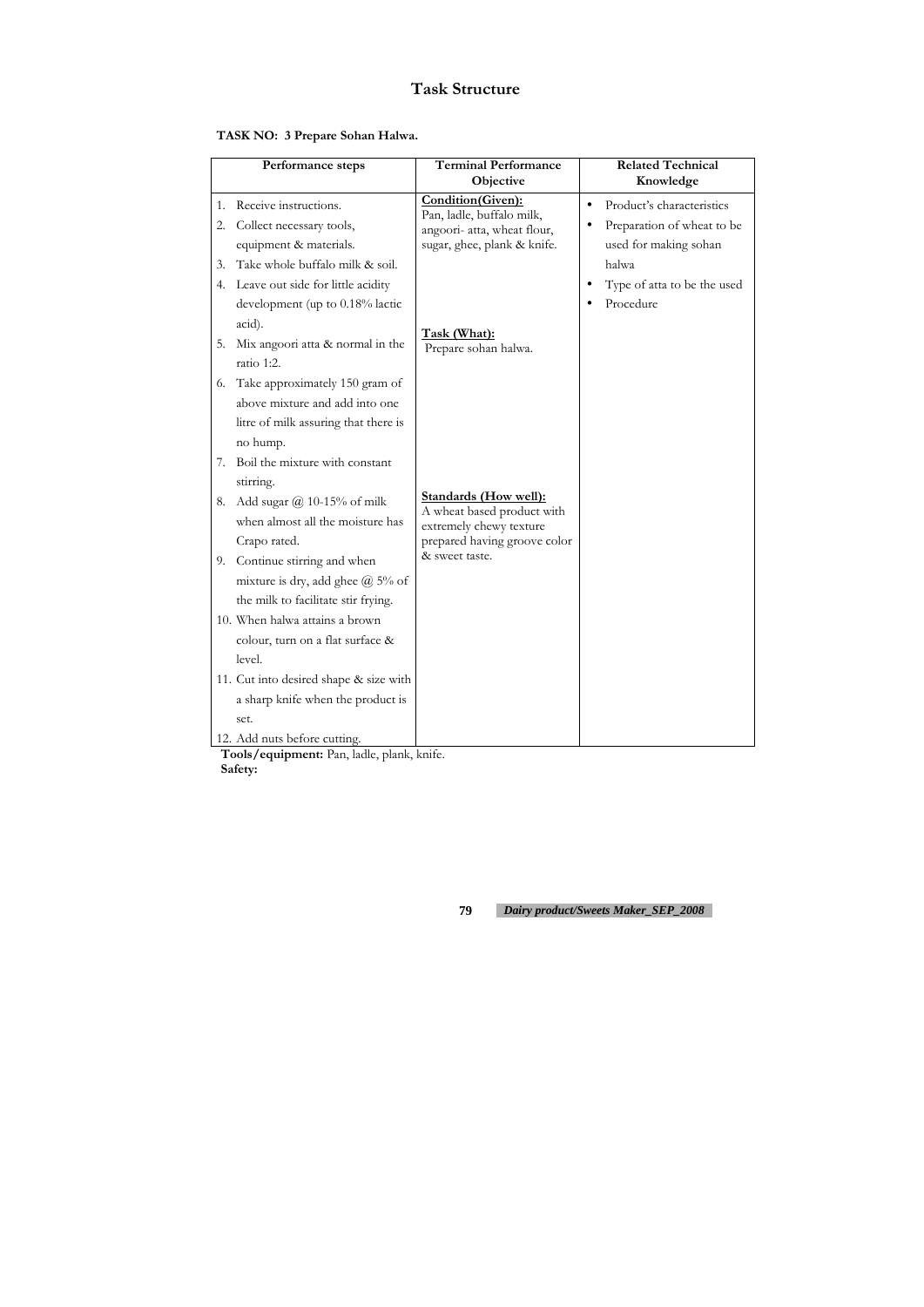### **TASK NO: 4 Prepare Gajar-ka-halwa.**

|          | Performance steps                                                                                                                          | <b>Terminal Performance</b><br>Objective                                                  | <b>Related Technical</b><br>Knowledge                                                 |
|----------|--------------------------------------------------------------------------------------------------------------------------------------------|-------------------------------------------------------------------------------------------|---------------------------------------------------------------------------------------|
| 1.<br>2. | Receive instructions.<br>Collect necessary tools, equipment<br>& materials.                                                                | Condition(Given):                                                                         | Nutritive value of Gajar-<br>ka-halwa                                                 |
| 3.<br>4. | Clean & thinly peal the inedible<br>surface skin of the carrot.<br>Grate finely & pre-cook with steam                                      | Pan, ladle, milk, carrot, sugar,<br>colouring & flavourings, nuts.                        | Quality of carrot.<br>$\bullet$<br>Characteristics of Gajar-<br>$\bullet$<br>ka-halwa |
| 5.       | to import requisite tenderness.<br>Add milk & sugar & cook on low<br>flour with intermittent stirring<br>during which milk boils & froths. | Task (What):                                                                              | Topping $/$ dressing of<br>sweets                                                     |
| 6.       | Add shredded carrots and<br>concentrated milk form a lumpy<br>mass at the cooking progress                                                 | Prepare Gajar-ka-halwa.                                                                   | Procedure                                                                             |
| 7.       | With further cooking, free fat oozes<br>out from the lumpy mass imparting<br>a moderate frying effect.                                     |                                                                                           |                                                                                       |
| 8.       | Observe the colour development to<br>golden / reddish grown coour<br>partly due to the controlled                                          | <b>Standards (How well):</b><br>Gajar-ka-halwa, bright                                    |                                                                                       |
|          | caramelization of sugar & milk.<br>9. Increase the rate of scrapping and<br>stirring towards the finishing stage.                          | reddish with certain darkened<br>but glossy fragrant of grated<br>carrot with lumpy body. |                                                                                       |
|          | 10. Now, add saffron, cardamom,<br>raisins, slivered almonds &<br>shredded cashew nuts and surface is<br>topped with silver foil.          |                                                                                           |                                                                                       |
|          | 11. Serve hot.                                                                                                                             |                                                                                           |                                                                                       |

**Tools/equipment:** Pan, ladle. **Safety:**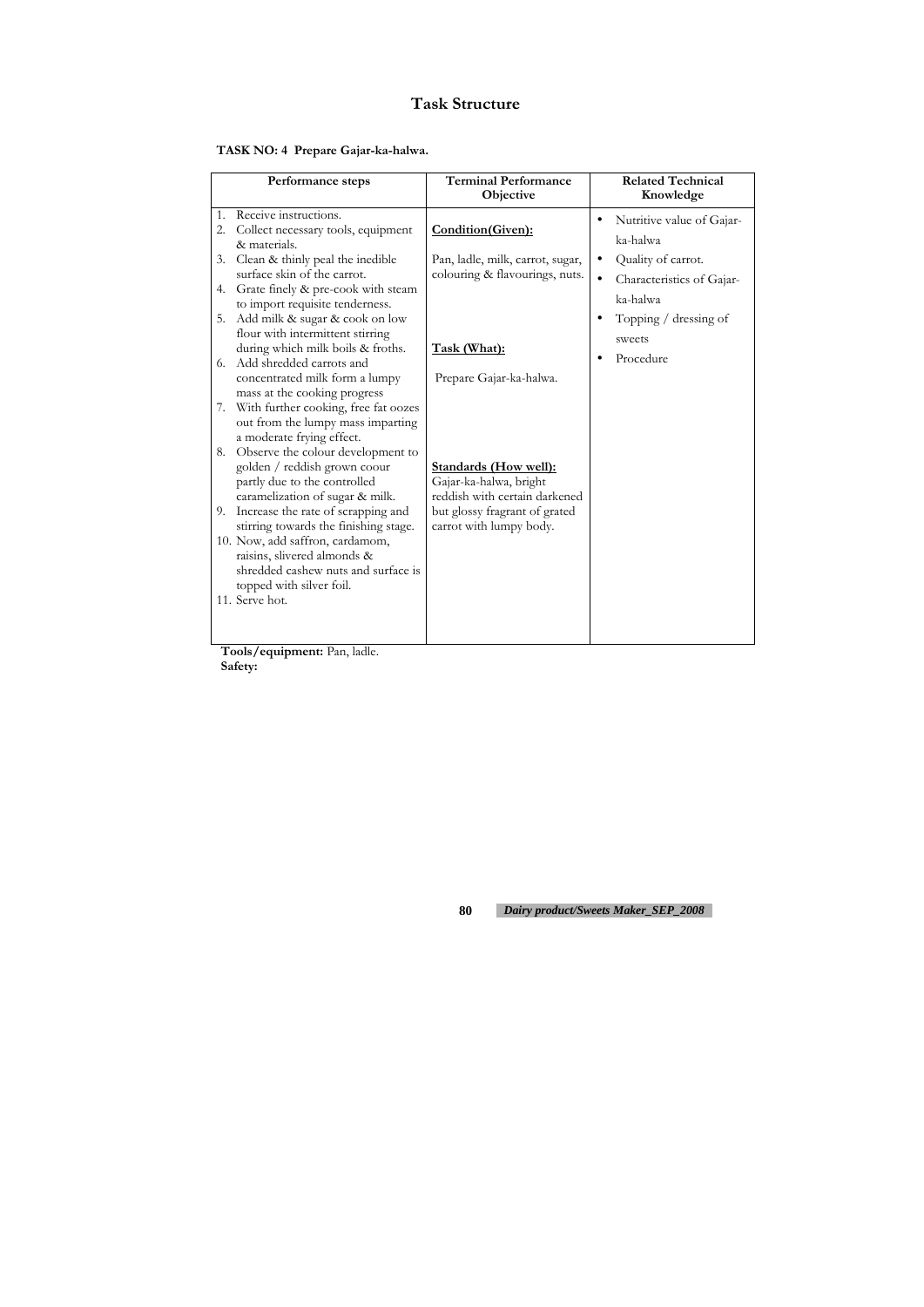### **TASK NO: 5 Prepare Kaju Burfi.**

|          | Performance steps                                                                                                                                                                                                                                                                              | <b>Terminal Performance</b><br>Objective                                                                                                                    | <b>Related Technical</b><br>Knowledge                                                                                                                                   |
|----------|------------------------------------------------------------------------------------------------------------------------------------------------------------------------------------------------------------------------------------------------------------------------------------------------|-------------------------------------------------------------------------------------------------------------------------------------------------------------|-------------------------------------------------------------------------------------------------------------------------------------------------------------------------|
| 2.<br>3. | 1. Receive instructions.<br>Collect necessary tools,<br>equipment & materials.<br>Take grated khoa & sugar and<br>mix well.<br>4. Heat in a heavy bottom shallow<br>pan with continuous stirring to<br>dissolve the sugar.<br>5. Add ground cashew & powdered<br>cardamom when the temperature | Condition(Given):<br>Heavy bottom shallow pan,<br>ladle, tray, khoa sugar. Cashew<br>nuts, cooking oil, silver foil.<br>Task (What):<br>Prepare kaju burfi. | Composition & nutritive<br>$\bullet$<br>value of kaju Barfi<br>Shelf life of the burfi.<br>$\bullet$<br>Cost analysis<br>$\bullet$<br>Decorating the burfi<br>Procedure |
| 7.       | is reached.<br>6. Continue cooking with constant<br>stirring till a soft lump is formed<br>that doesn't stick to the side.<br>Spread over greased try by rolling<br>on the surface to the desired<br>thickness.                                                                                | <b>Standards (How well):</b><br>Kaju Burfi with delicious taste<br>produced containing cashew<br>nuts, sugar, milk solid & certain<br>other ingredients.    |                                                                                                                                                                         |
|          | 8. Apply silver foil & allow cooling<br>& setting.<br>9. Cut into desired size $&$ shape $&$<br>pack.                                                                                                                                                                                          |                                                                                                                                                             |                                                                                                                                                                         |

**Tools/equipment:** Heavy bottom shallow pan, ladle, tray. **Safety:**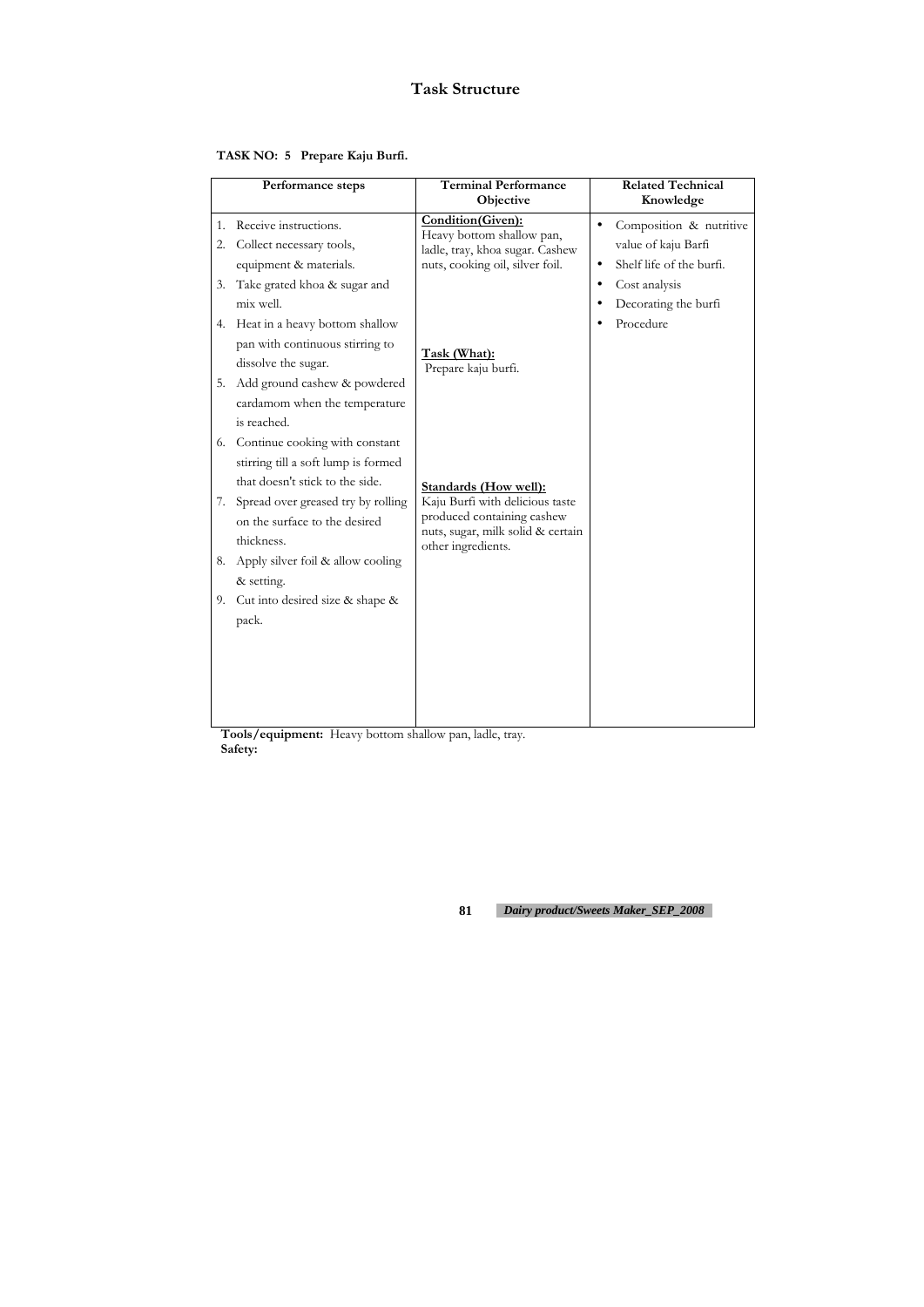### **OJT for Dairy Product and Sweets Maker**

#### **Overview of OJT**

On-the-Job Training is an individual training approach designed to train the learner to perform certain task while working in the job. It creates appropriate working environment for the teaching learning activities. Training is relevant as the learner is being trained in a real work setting. The aim of the On the Job Training (OJT) is to provide the learner the maximum experience & exposure of "The World of Work".

**.** 

#### **Objective of OJT**

After completion of OJT the trainees will be able to:

- 1. To practice/ apply the skills/ knowledge developed by the trainees through institutional training in the real world of the related occupation
- 2. To practice the skills gained through institutional training that the trainees have not got enough opportunity to practice and apply them due to the institutional constraints and or limitation
- 3. To gain world of work experiences
- 4. To acquire skills and knowledge developed in the related field of occupation
- 5. To make trainees familiar with the future occupation/ job they are going to hold
- 6. To provide trainees with supporting skills and knowledge necessary for the related occupation
- 7. To make trainees familiar with the day to day administrative / management activities applicable in their related occupation.

#### **OJT placement**

The related training institute needs to perform the followings for OJT placement of the trainees.

Make list of the employer agencies:

- 1. Make list of the Employer agencies:
	- (a) Dairy industries and sweet shops run by the government / Private agencies
	- (b) Dairy industries and sweet shops run by NGOS / INGOS
	- (c) Others
- 2. Select the employer agencies / related industries:
	- (a) Obtain the curriculum
	- (b) Match the skills specified in the curriculum with the occupational activities being conducted by industries.
	- (c) Select the employer agency for OJT which:
		- Is well equipped and can provide maximum opportunity to practice /develop / apply the skills and knowledge included in the curriculum
		- Can provide recently developed knowledge / skills in the related occupation
		- Has the possibility to offer job for the trainees having satisfactory job performance after the completion of OJT.
		- Can offer facilities to the trainees during OJT.
- 3. Contact employer agency for OJT
- 4. Make agreement with employer agency regarding OJT.
- 5. Orient the employer regarding supervision & evaluation of the trainees on OJT.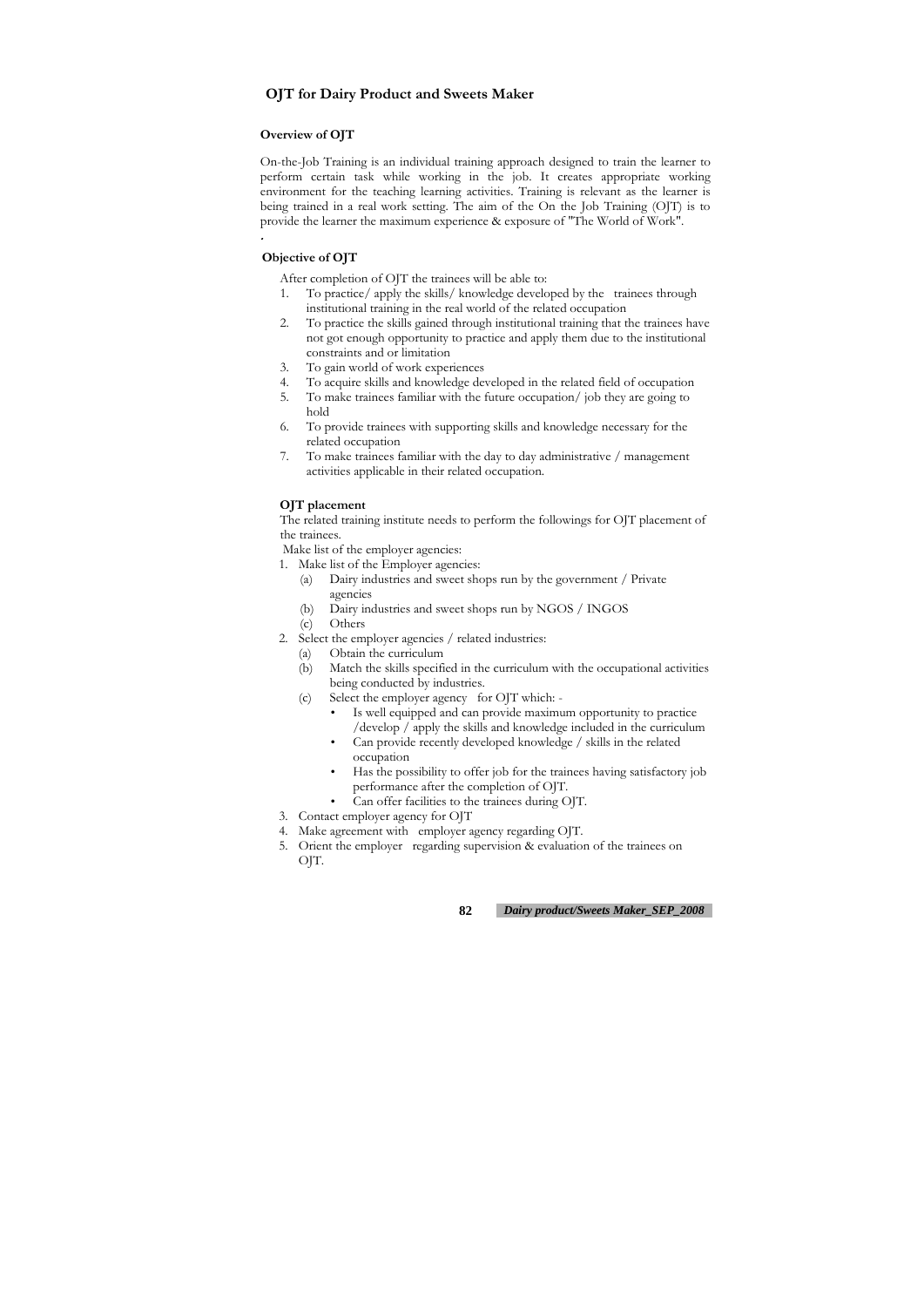#### **83** *Dairy product/Sweets Maker\_SEP\_2008*

- 6. Assign the trainees who have passed institutional training to the selected employer agencies
- 7. Orient the trainees for OJT (Objective, curriculum, activities in which they have to be involved, recording, supervision & evaluation etc.)
- 8. Send Trainees with official letter for OJT.
- 9. Manage / provide salary (at least to cover the living cost) to the trainees.
- 10. Have initial supervision to help socialize and guide the trainees sent for the JOT.
- 11. Have periodic supervision and evaluation of the trainees at least three times at an interval of two months during the period of OJT.
- 12. Collect feedback as inputs for the revision of the curriculum for future.
- 13. Keep records.

#### **Orientation to the Trainees for OJT**

The trainees who are placed on OJT are to be oriented by the related institute about the followings:

- 1. OJT Activities
- 2. OJT Evaluation
- 3. OJT curriculum

#### **Suggestion for Trainees for OJT**

- 1. Receive orientation for OJT provided / delivered by the related Training institute
- 2. Obtain curriculum
- 3. Obtain official letter for Joining OJT
- 4. Contact the assigned organization
- 5. Maintain attendance
- 6. Manage Accommodation
- 7. Obtain Job description
- 8. Visit / observe the activities related
- 9. Study critically the related units of industry
- 10. Obtain curriculum
- 11. Match the tasks specified in the curriculum with the actual tasks / activities being carried in the industry.
- 12. Make lists of tasks:
	- (a) You need to practice for confidence building
	- (b) You need to practice the skills that are not covered in the institutional Training
	- (c) You need to practice the skills that are not included in the curriculum but need to perform in the real world of the occupation for successful OJT performance.
	- (d) Recently developed skills through research applicable to your level of job after OJT.
- 13. Finalize the Task list consulting with:
	- (a) Your supervisor &
	- (b) Instructor
- 14. Practice / perform / develop as many related skills as possible related to your level of job.
- 15. Perform related administrative functions.
- 16. Perform / develop skills on cue the duties and tasks specified in the job description provided by the employer during OJT.
- 17. Get help form the senior (s) / supervisor (s) to perform the tasks \develop skills as maximum as possible.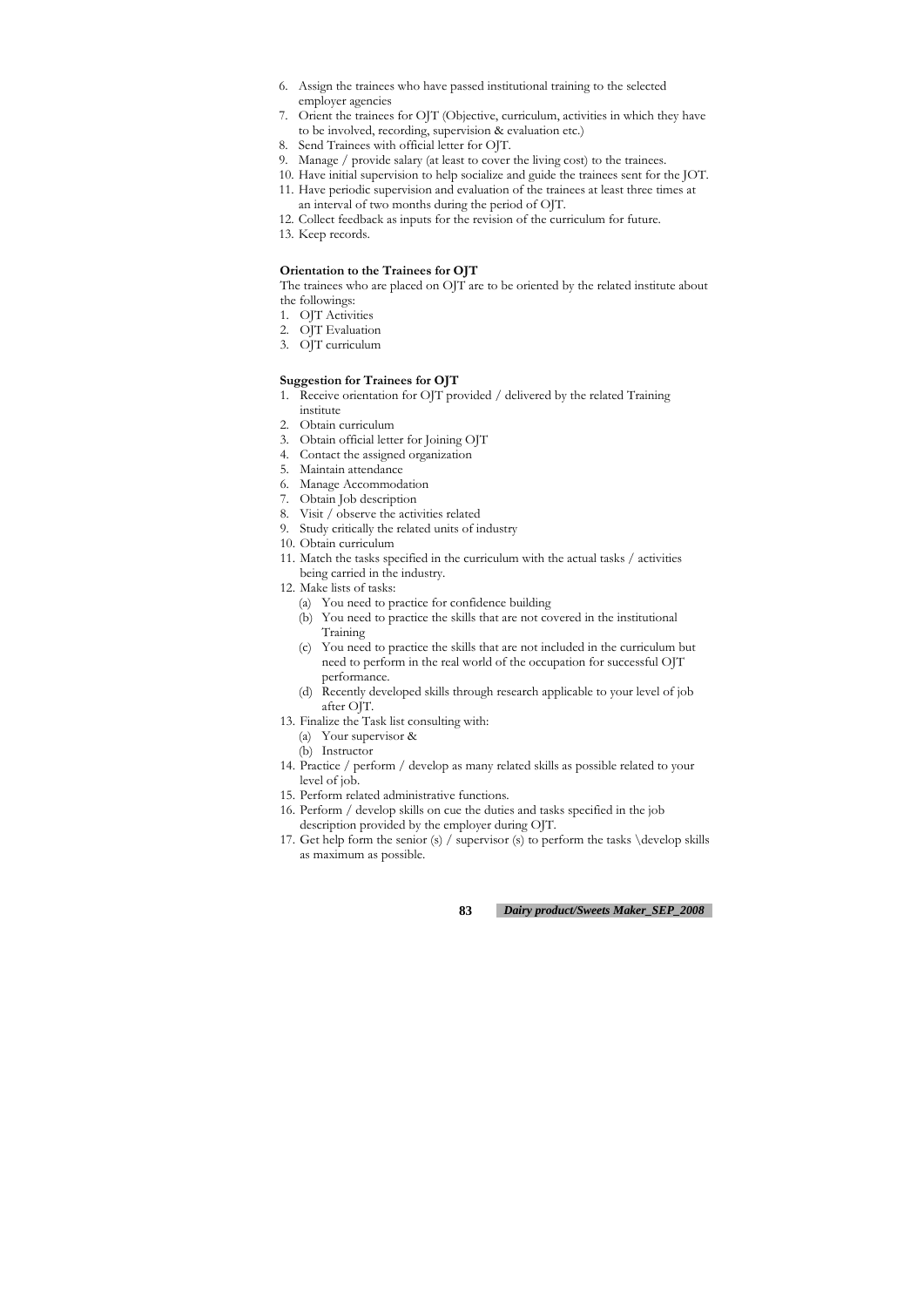- 18. Develop daily diary / Log book
- 19. Fill the daily diary / Log book
- 20. Get signed by your supervisor regularly
- 21. Seek & follow suggestion from seniors
- 22. Show excellent job performance to influence your senior (s) / supervisor so that they could will recommend to the employer to offer you the job after OJT.
- 23. Develop professionalism.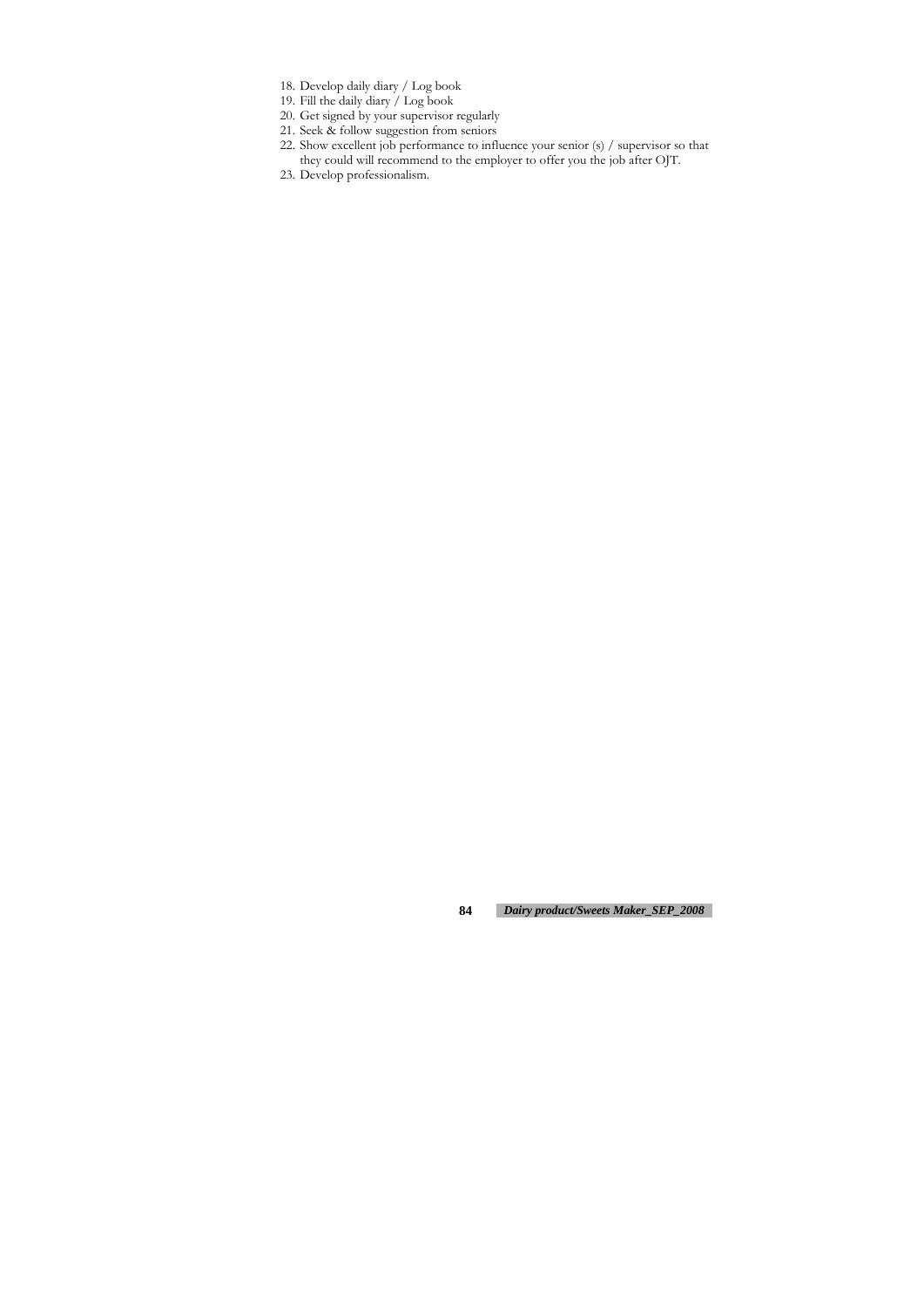### **OJT Evaluation:**

The OJT will be evaluated by:

- Related supervisor of organization
- Related instructor/supervisor of the training institute
- CTEVT (representative or assigned expert if needed)

The marks distribution for the OJT evaluation of the trainees will be as follows:

| S.N.<br>Evaluators |                                                              | <b>Marks Distribution</b> |            |
|--------------------|--------------------------------------------------------------|---------------------------|------------|
|                    |                                                              | <b>Full Marks</b>         | Percentage |
|                    | Related Supervisor of the industries<br>Organization         | 50                        | 50%        |
|                    | Related supervisor / instructor of<br>the training institute | 25                        | 25%        |
|                    | External expert                                              | 25                        | 25%        |
|                    | Total                                                        | 100                       | 100%       |

### **Competencies to be performed during OJT**

Trainees are suggested to perform all the critical competencies mentioned above under each module of this **Dairy Product / Sweets Maker** curricular program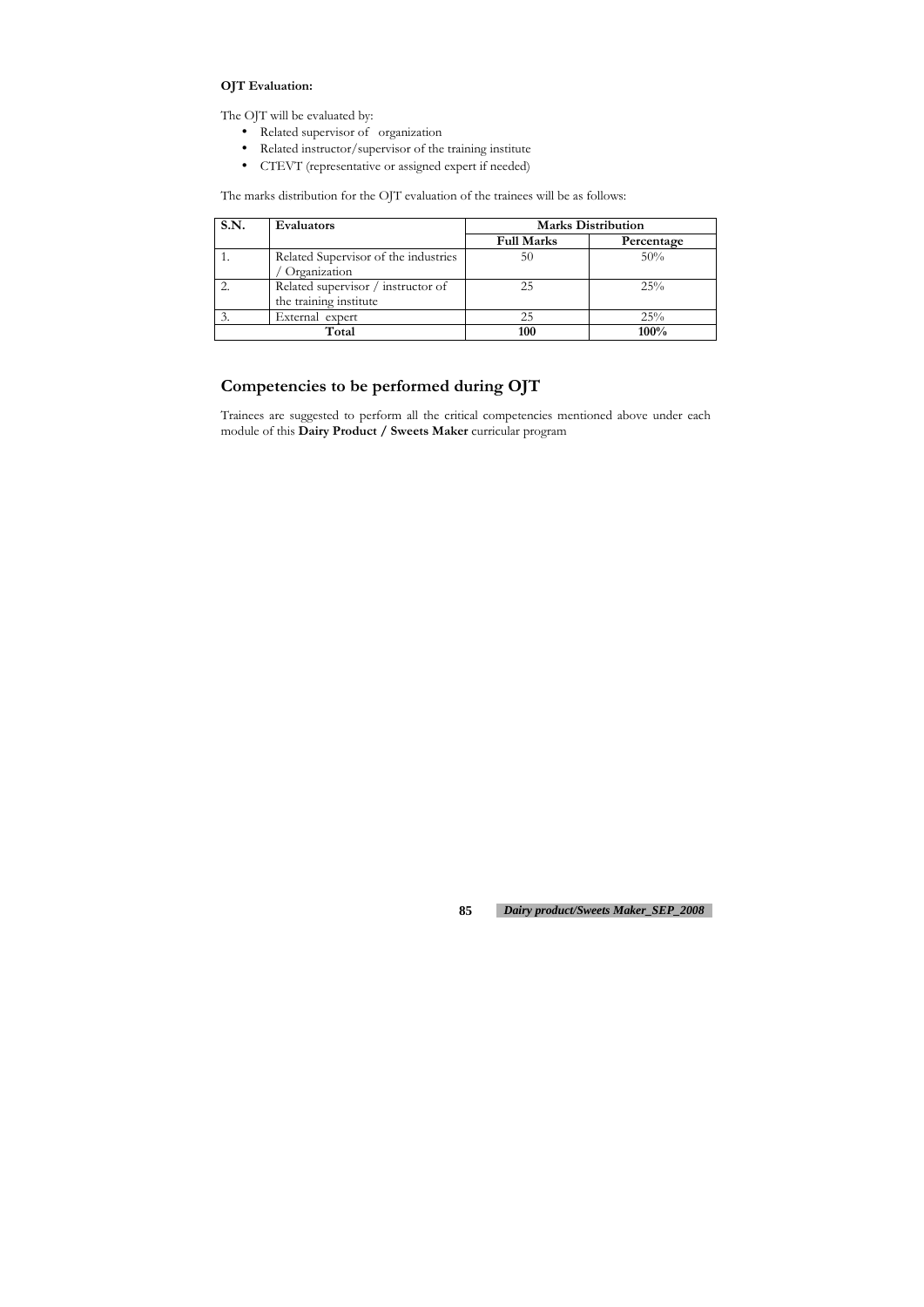### **List of Tools and Equipment**

#### **Dairy Product Maker**

- 1. Adulteration testing kit
- 2. Aluminum can
- 3. Bacteriologies pipette
- 4. Batch pasteurizer
- 5. Batch sterilizer
- 6. Buty renter stopper, key
- 7. Butter churn
- 8. Buty renter brush
- 9. Buty renter stand
- 10. Butyro meter
- 11. Cheese mould
- 12. Country fage
- 13. Electric balance
- 14. Filter cloth
- 15. G. Burette
- 16. Glass Beaker
- 17. Gradual pipette
- 18. Hand butter moulding set
- 19. Homogenizer

#### **Sweet Maker**

- 20. Ice-cream machine
- 21. Incubator
- 22. Lactometer
- 23. Milk chilling vat
- 24. Milk container
- 25. Milk measuring device
- 26. Milk pipette
- 27. Milk pipette brush
- 28. Milk sampler
- 29. Oven
- 30. Paneer hoops
- 31. Plastic cups
- 32. Plunger
- 33. Product packing polythine film
- 34. Sample bottle
- 35. Test tube
- 36. Thermometer
- 37. Yoghurts incubator
- 19. Khurpi
- 20. kistey
- 21. Knife
- 22. Ladder
- 23. Micro oven
- 24. Mixer grinder
- 25. Napul
- 26. Oven Range
- 27. Plain pata
- 28. Range
- 29. Roller
- 30. Round pata(Plate)
- 31. Scale(Listi)
- 32. Show case
- 33. Stove
- 34. Sweet cap
- 35. Washing Bashain.
- 1. Basket
- 2. Bata
- 3. Bhatti
- 4. Big cholne
- 5. Butter paper
- 6. Cap
- 7. Chabi(Key)
- 8. Chimta
- 9. Cholne Khurpi
- 10. Cold dish plate
- 11. Cooking pot
- 12. Cylinder
- 13. Décor Kisti
- 14. Dust bean
- 15. Flower knife.
- 16. Fry pen.
- 17. Jhari
- 18. Karai
- 36. wodden ladder.